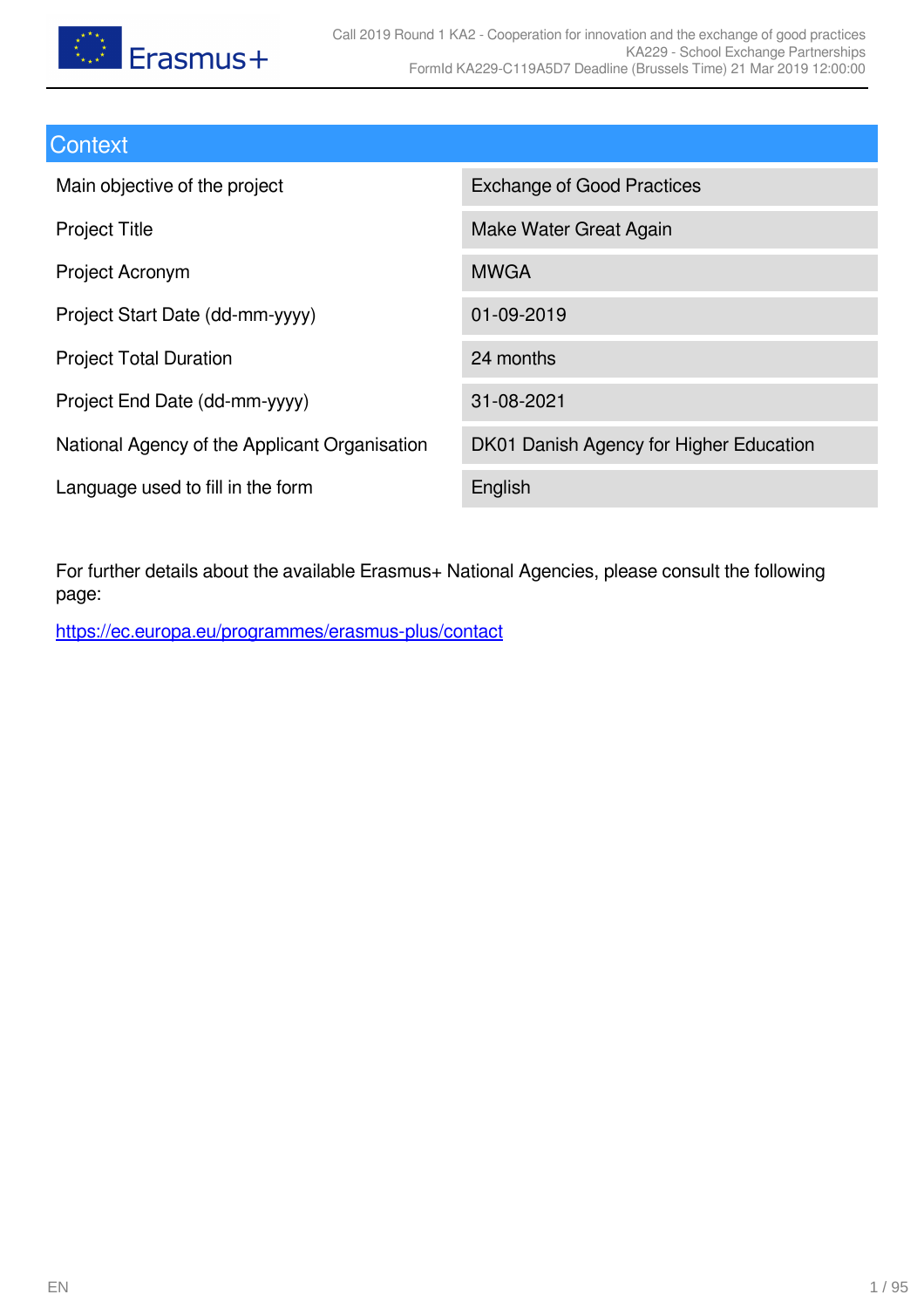

# Project Summary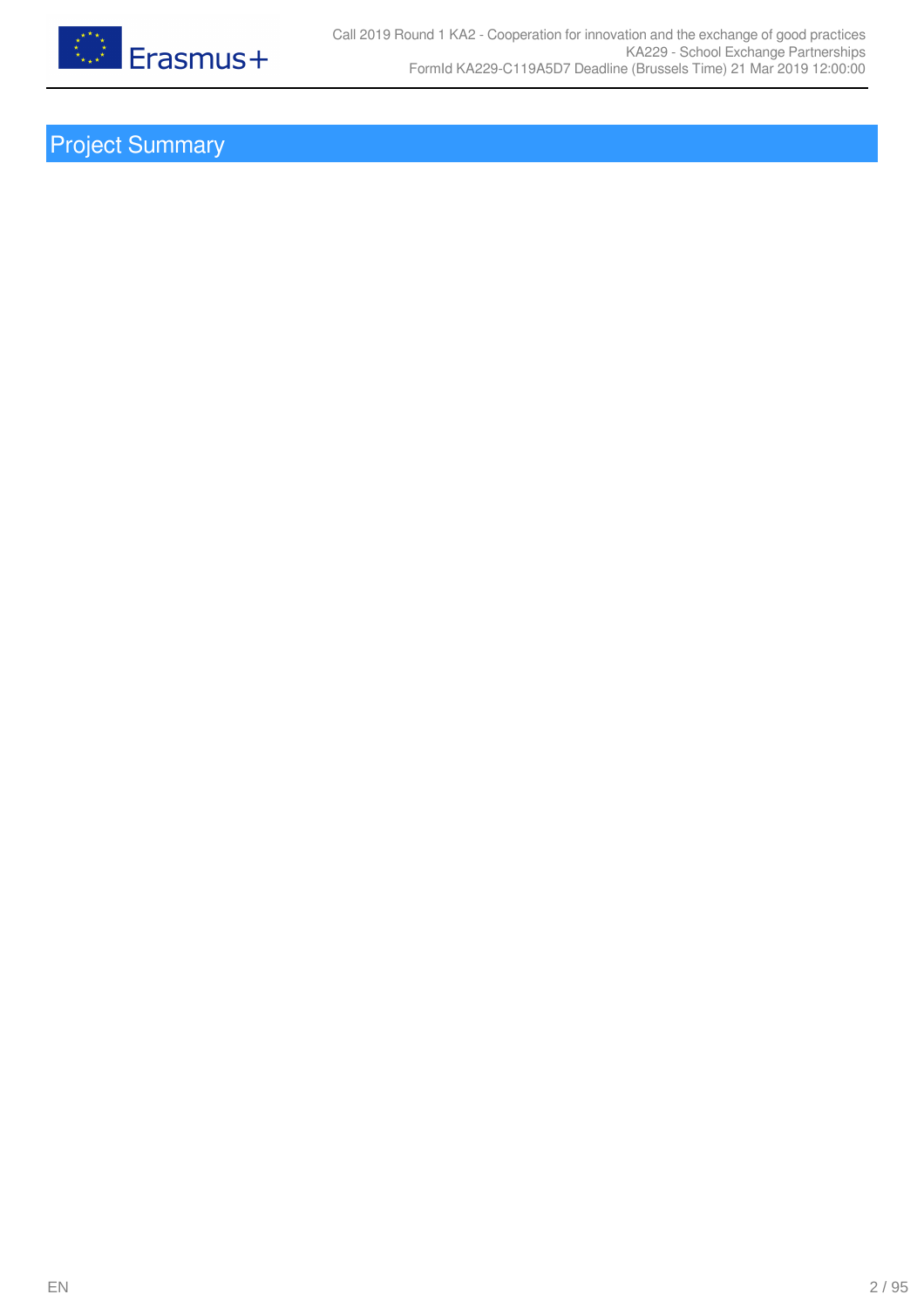

Please provide a short summary of your project. Please recall that this section (or part of it) may be used by the European Commission, Executive Agency or National Agencies in their publications. It will also feed the Erasmus+ Project Results Platform.

Be concise and clear and mention at least the following elements: context/background of project; objectives of your project; number and profile of participants; description of activities; methodology to be used in carrying out the project; a short description of the results and impact envisaged and finally the potential longer term benefits. The summary will be publicly available in case your project is awarded.

In view of further publication on the Erasmus+ Project Results Platform, please also be aware that a comprehensive public summary of project results will be requested at report stage(s). Final payment provisions in the contract will be linked to the availability of such summary.

The climate conference that took place in Paris had to the aim to encourage people's/countries/ actors of the civic society in general, to cooperate as well as to take initiatives in order to maintain a healthy environment, with a direct focus on water, climate changes and resilience. From this reason we strongly believe that all the objectives that we set for our partnership are entirely justified in the international context, in which all the partners from the participating countries can share ideas and can mutually instill in students a responsible and sustainable behavior towards the environment. The newest objective of the United Nations United Nations' Sustainable Development Goal 6 refers to 'clean, accessible water for all'. Our partnership's teaching/training activities along with the mentioned outcomes will set a standard for the very important Goal and our purpose is to attain the High-Level Panel. We want to prove how schools and also local communities from all over Europe can take initiative to promote Goal 6.

As providers of education, we, the teachers, cannot be careless about the endangered future that water has, we have to take serious action in preserving the water resources for the future generations. We believe that a very influential way to do this and act proactively is by creating the very meaningful educational project which will work as the program that will educate students for the both the short and long run about its strategic and crucial role in life. In this respect, the purpose of our partnership is to create an integrative and also a multidisciplinary, hands-on, explicit teaching approach that will be achieved and complemented only by the help of all our project partners who will contribute with the skills, experience and expertise they have in different fields of educational areas. The partnership's basic priority unfolds around the basic priority of multiple teachers from different countries working together in order to generate a methodological publication of 'Good practices'. The methodological publication will in fact be a well-designed and well tied together program that will focus on promoting and stimulating interdisciplinary education, for students aged between 15-18 years old. The program will be designed to help students become aware of the importance that water has in supporting life on earth in general and human life in particular. But of a vital importance nowadays is also to make the young generations-starting with our students, realize how important it is to develop, maintain and promote a responsible behavior of water consumption. A high priority is to make students understand how vulnerable the water sources are, how quickly the quantity of this natural re-sources is diminishing, and also to work collaboratively to find ways that will ensure a sustainable water management.

Additionally the students will also understand how important it is to work collaboratively as in the context of our multinational project, to find solutions for a common, universal, international issue that generates and maintains life on earth-water; as this water, is our mutual, international source of life as rivers or any other water base are very often crossing the borders of a country into another, and so they are administered and controlled by different countries. But even so, what cannot apprehend frontiers or different political treaties. During this partnership we want to approach the issue of 'water', seen as a vital natural ingredient for life, from different perspectives, by the help of different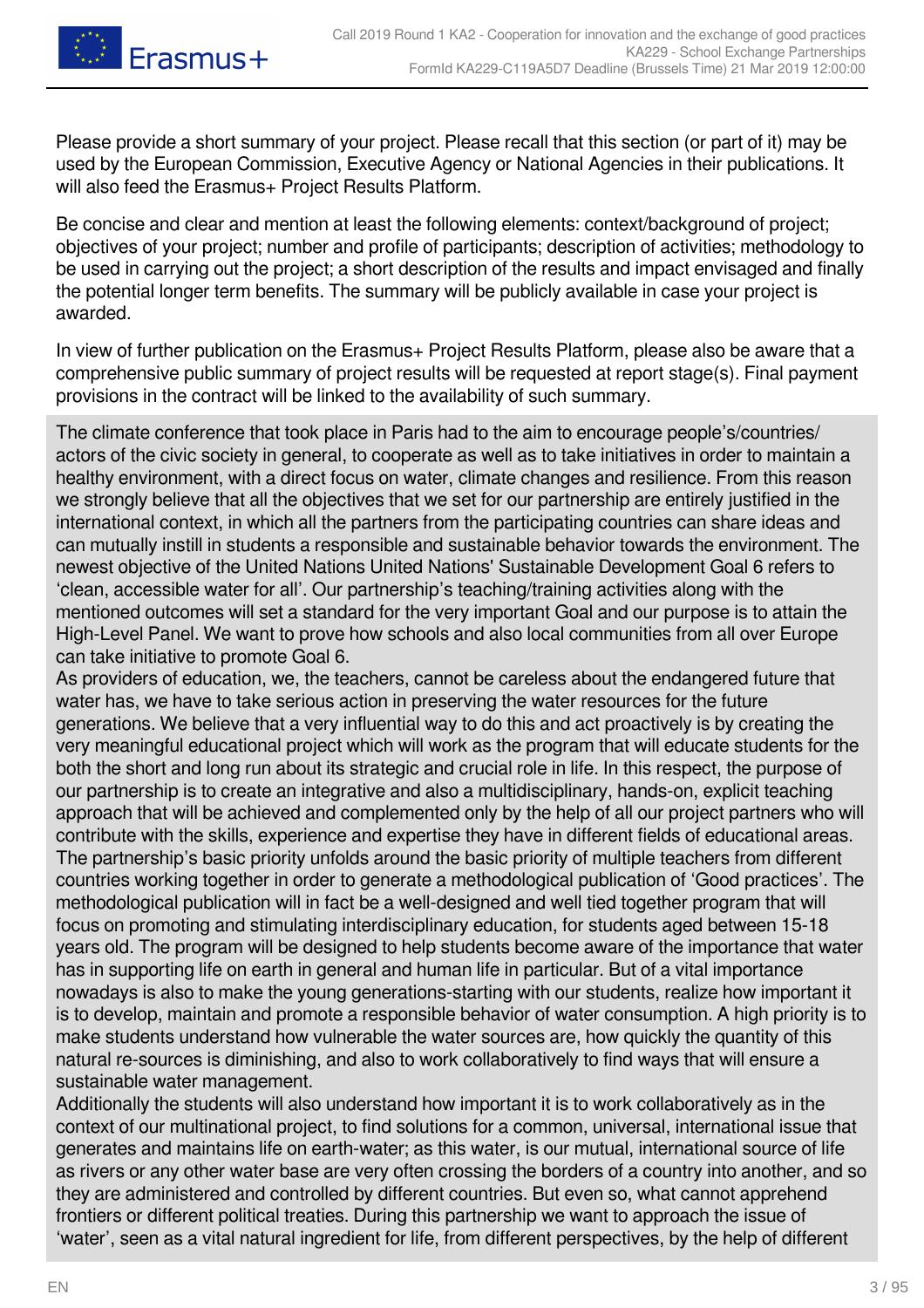

school subjects. By doing this we want to raise the alarm and to develop awareness of the necessity of responsible and sustainable environmental behavior among learners of all ages. The project will also offer the students the opportunity to get a real and tangible experience that will later help them with a greater comprehension of sciences, which in other respects might seem too abstract and theoretical for them.

The envisaged objectives are:

O1. to raise students', teachers' and also local community members' awareness on the current issue of the endangered natural global resource-water, the vital source of life on earth

O2. to increase knowledge related to sustainable consumption and environmental protection among the students and also the local communities

O3. to create an open educational base/resource - Teaching Materials

O4. to develop students' transversal and cross-sectoral skills as well as their versatility and to effectively assist them to become well-rounded young graduates, prepared for successful future career

O5. to enhance the potential of both teachers and students to improve their ICT, language and intercultural skills;

O6. to boost students' interest for school, educational activities and to assist them to become more active

O7. to promote European values and to develop intercultural understanding and cohesion among citizens of Europe.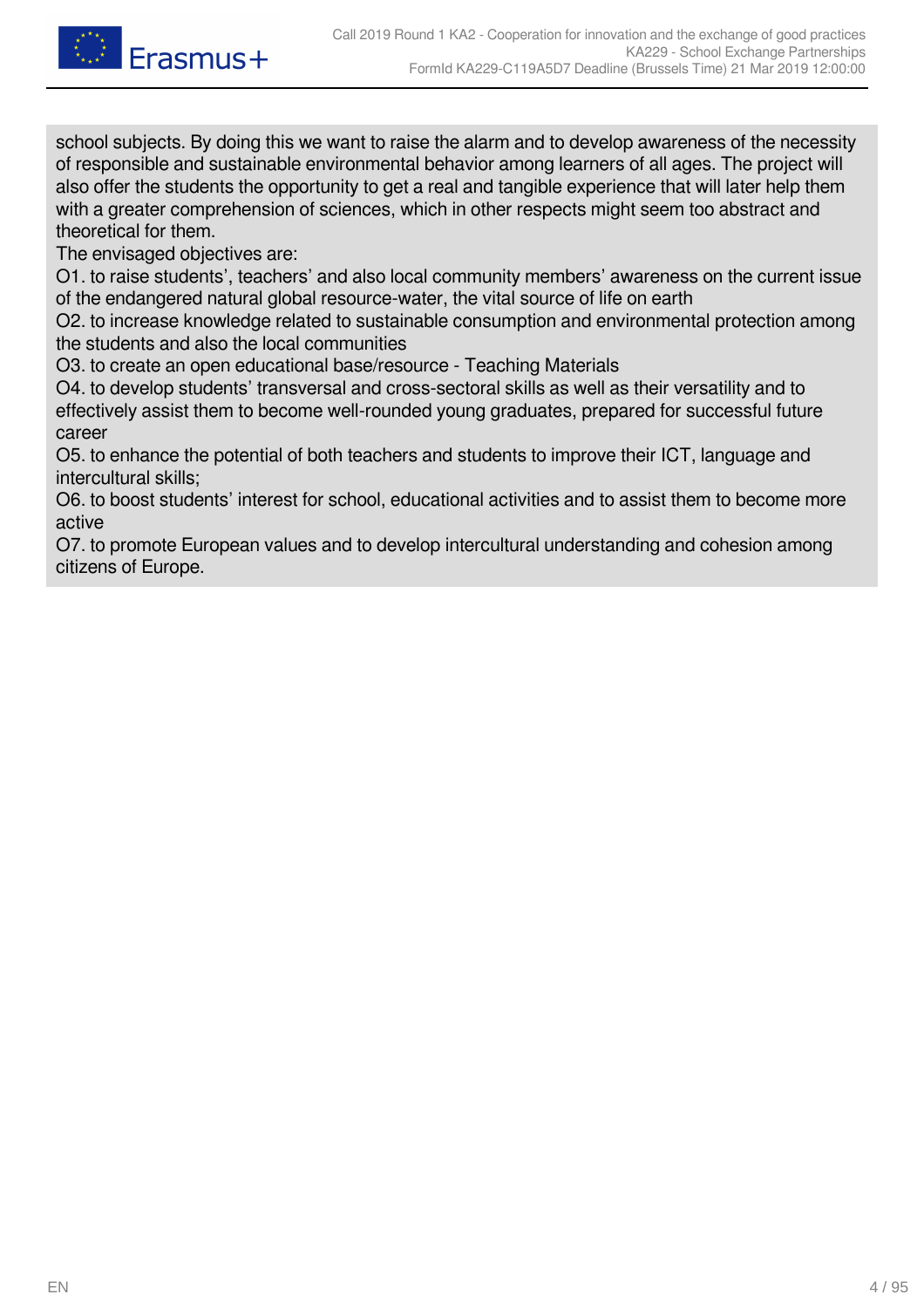

#### Participating Organisations

Please note that the PIC code is a unique identifier for the organisation within the whole Erasmus+ Programme. It should be requested only once per organisation and used in all applications for all Erasmus+ actions and calls. Organisations that have previously registered for a PIC should not register again. If an organisation needs to change some of the information linked to the PIC, this can be done through (http://ec.europa.eu/education/participants/portal/desktop/en/home.html)

#### Applicant Organisation

| <b>PIC</b> | Legal name              | <b>Country</b> |
|------------|-------------------------|----------------|
| 905004181  | Skolen på Grundtvigsvej | Denmark        |

| <b>Partner Organisations</b> |            |                                             |                |  |
|------------------------------|------------|---------------------------------------------|----------------|--|
| <b>No</b>                    | <b>PIC</b> | Legal name                                  | <b>Country</b> |  |
|                              | 902820323  | Istanbul Anadolu Lisesi                     | Turkey         |  |
| 2                            | 928358774  | <b>IES BESAYA</b>                           | Spain          |  |
| 3                            | 932790995  | Istituto Omicomprensivo "Ridolfi- Zimarino" | Italy          |  |
| 4                            | 920318929  | Liceul Tehnologic "Constantin Brancusi"     | Romania        |  |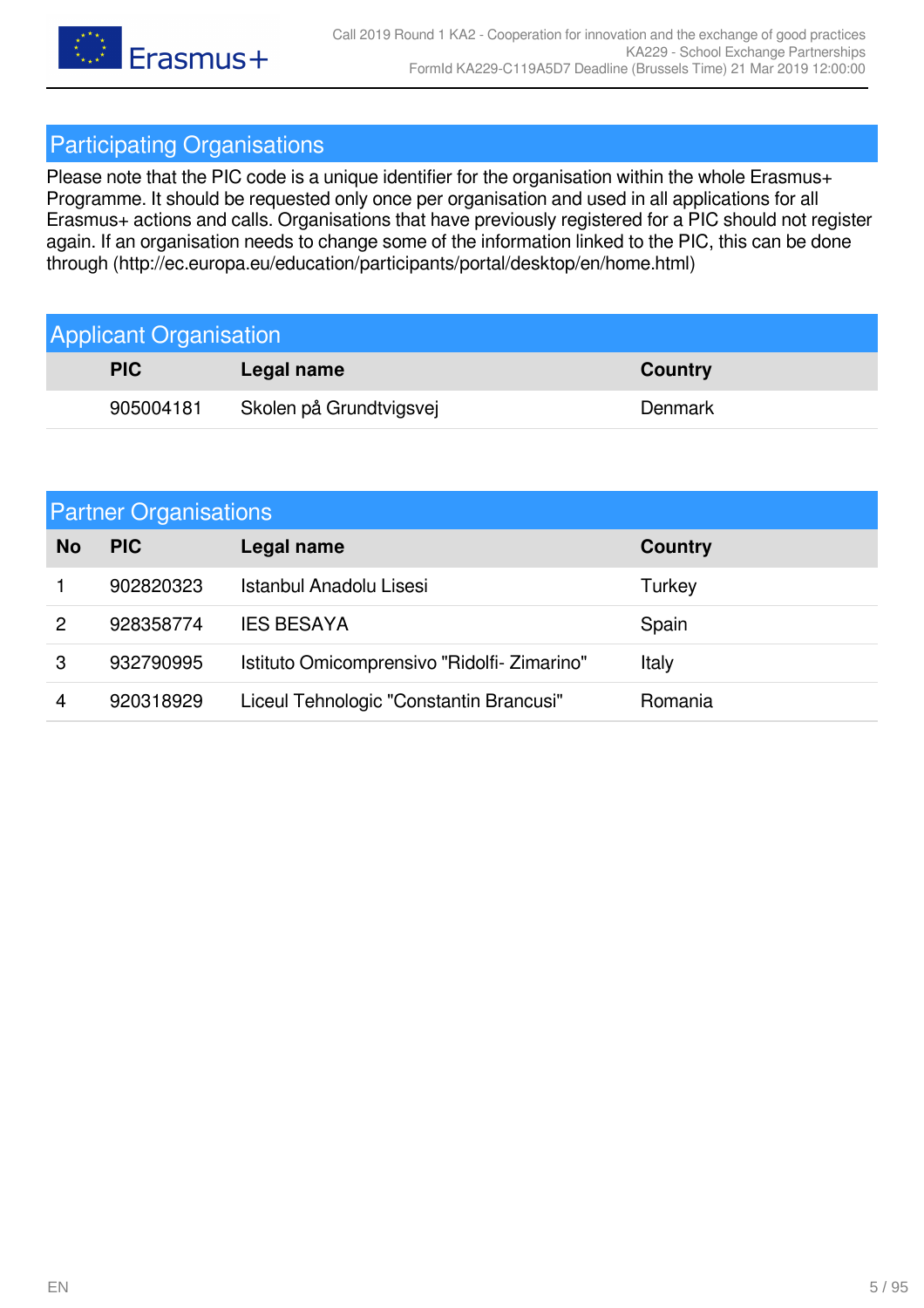

#### Project Budget Summary

This section summarises the budget you have requested and provides a breakdown per participating school. In case your project is approved, eachof the participating schools will be offered a separate contract with their own budget.

Note on budget capping: According to the Programme Guide, the project budget for School Exchange Partnerships is limited to 16 500 EUR per school and per year of project duration (Special Needs Support and Exceptional Costs for Expensive Travel do not count for this cap). For your project, the current budget cap is 165,000 EUR. Please note that this cap applies to the partnership as a whole, while there is no limitation on howthese funds can be divided between the schools participating in the project.

| <b>Budget Items</b>                     | Grant         |
|-----------------------------------------|---------------|
| Project Management and Implementation   | 36000.00 EUR  |
| Learning, Teaching, Training Activities | 113099.00 EUR |
| <b>Total Grant</b>                      | 149099.00 EUR |

#### Learning, Teaching, Training Activities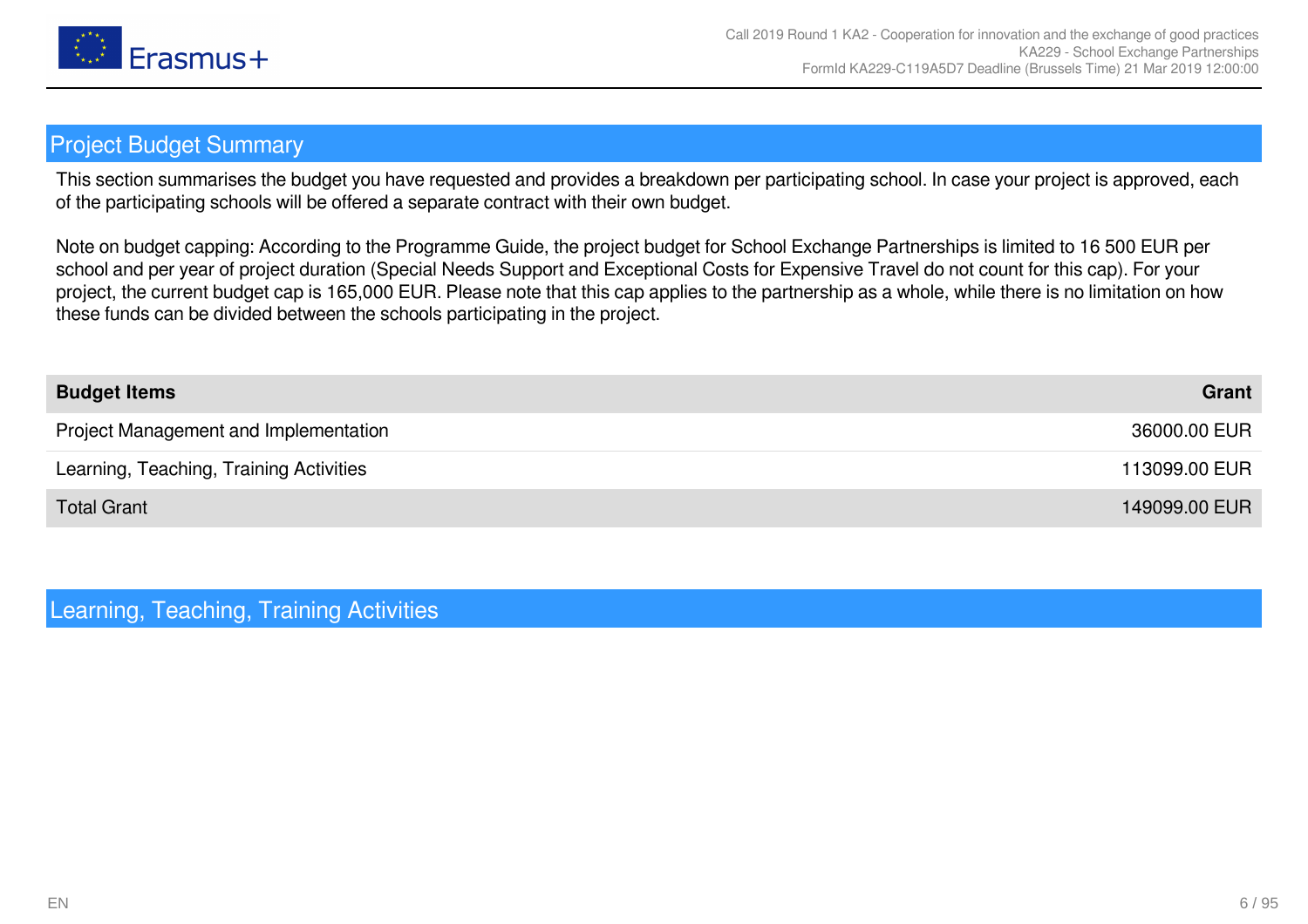

| ID             | <b>Activity Type</b>                        | <b>Travel Grant</b> | <b>Grant for</b><br><b>Exceptional</b><br><b>Costs for</b><br><b>Expensive Travel</b> | <b>Individual</b><br><b>Support Grant</b> | Linguistic<br><b>Support Grant</b> | Grant         |
|----------------|---------------------------------------------|---------------------|---------------------------------------------------------------------------------------|-------------------------------------------|------------------------------------|---------------|
| C <sub>1</sub> | Short-term joint staff<br>training events   | 3555,00 EUR         | 0.00 EUR                                                                              | 8904.00 EUR                               | 0.00 EUR                           | 12459.00 EUR  |
| C <sub>2</sub> | Short-term exchanges of<br>groups of pupils | 10160.00 EUR        | 0.00 EUR                                                                              | 15680.00 EUR                              | 0.00 EUR                           | 25840.00 EUR  |
| C <sub>3</sub> | Short-term exchanges of<br>groups of pupils | 9480.00 EUR         | 0.00 EUR                                                                              | 15680.00 EUR                              | 0.00 EUR                           | 25160.00 EUR  |
| C <sub>4</sub> | Short-term exchanges of<br>groups of pupils | 9480.00 EUR         | 0.00 EUR                                                                              | 15680.00 EUR                              | 0.00 EUR                           | 25160.00 EUR  |
| C <sub>5</sub> | Short-term exchanges of<br>groups of pupils | 8800.00 EUR         | 0.00 EUR                                                                              | 15680.00 EUR                              | 0.00 EUR                           | 24480.00 EUR  |
| Total          |                                             | 41475.00 EUR        | 0.00 EUR                                                                              | 71624.00 EUR                              | 0.00 EUR                           | 113099.00 EUR |

# Budget per Participating Organisation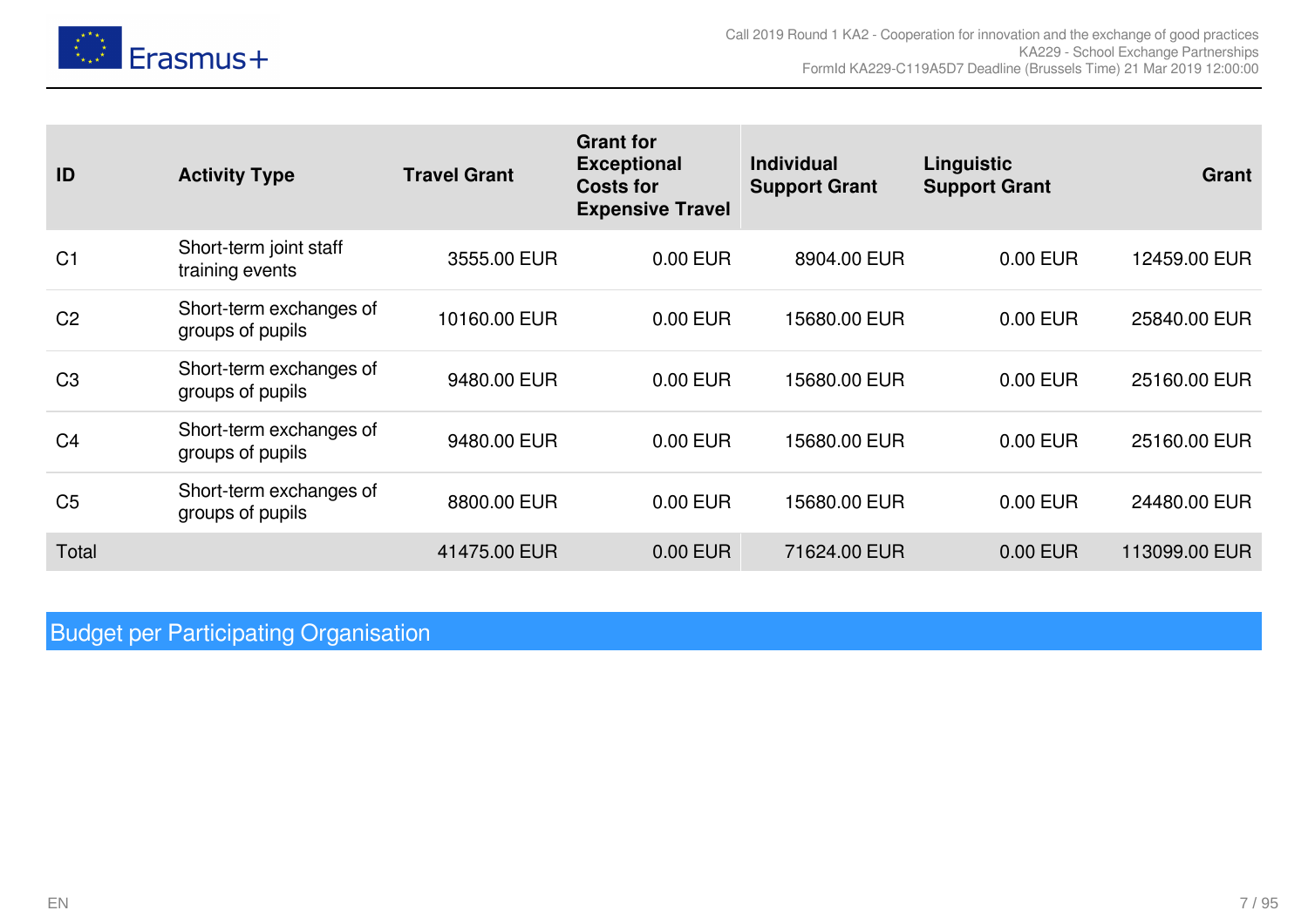

| Organisation                                            | <b>Country of Organisation</b> | Grant        |
|---------------------------------------------------------|--------------------------------|--------------|
| Skolen på Grundtvigsvej (905004181)                     | <b>Denmark</b>                 | 37160.00 EUR |
| Istanbul Anadolu Lisesi (902820323)                     | Turkey                         | 28346,00 EUR |
| IES BESAYA (928358774)                                  | Spain                          | 28771.00 EUR |
| Istituto Omicomprensivo "Ridolfi- Zimarino" (932790995) | <b>Italy</b>                   | 27411.00 EUR |
| Liceul Tehnologic "Constantin Brancusi" (920318929)     | Romania                        | 27411.00 EUR |

# Skolen på Grundtvigsvej

| <b>Budget Items</b>                     | Grant        |
|-----------------------------------------|--------------|
| Project Management and Implementation   | 12000.00 EUR |
| Learning, Teaching, Training Activities | 25160.00 EUR |
| <b>Special Needs Support</b>            | 0.00 EUR     |
| <b>Exceptional Costs</b>                | 0.00 EUR     |
| Total                                   | 37160.00 EUR |

## Istanbul Anadolu Lisesi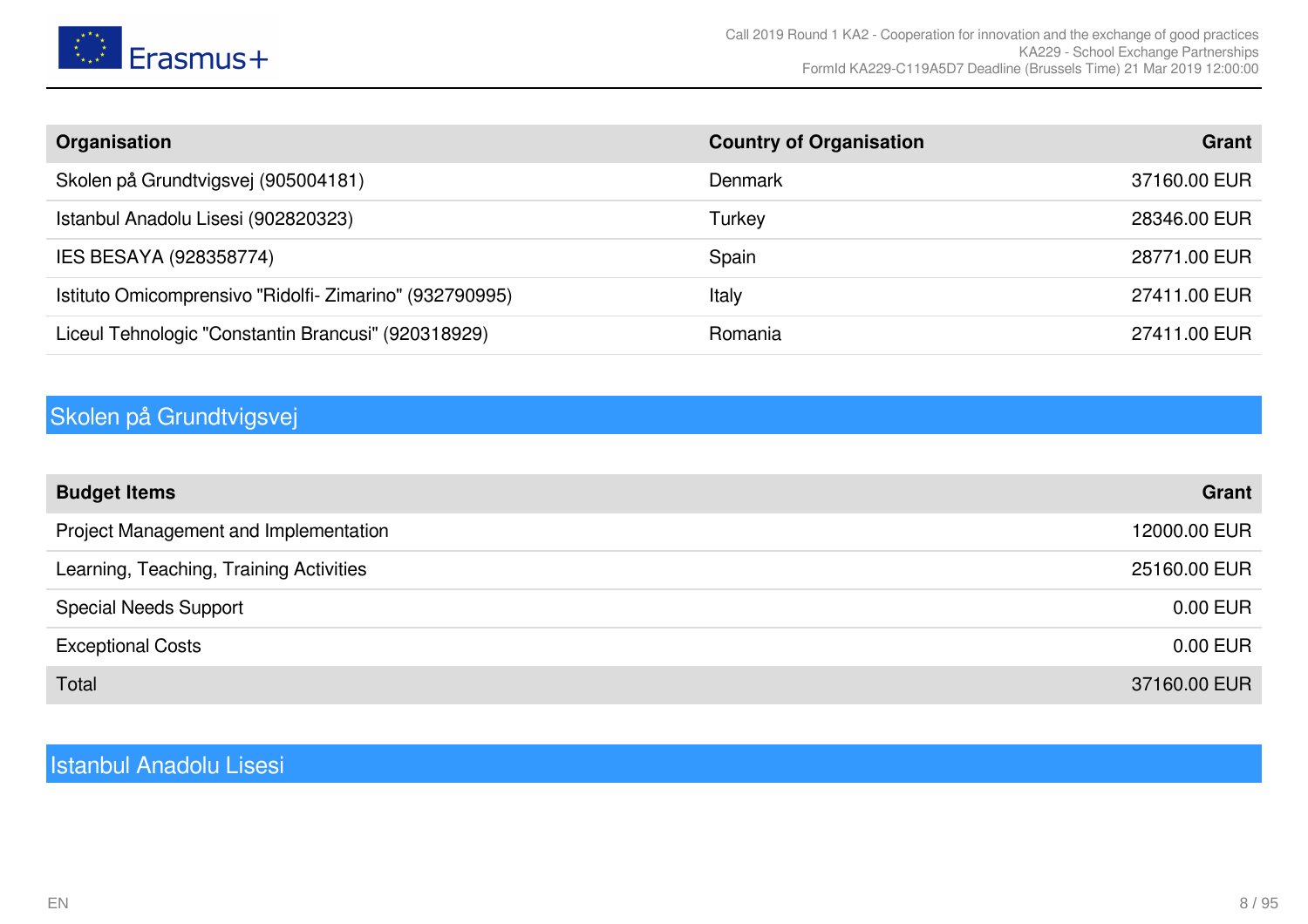

| <b>Budget Items</b>                     | Grant        |
|-----------------------------------------|--------------|
| Project Management and Implementation   | 6000.00 EUR  |
| Learning, Teaching, Training Activities | 22346.00 EUR |
| <b>Special Needs Support</b>            | 0.00 EUR     |
| <b>Exceptional Costs</b>                | 0.00 EUR     |
| Total                                   | 28346.00 EUR |

# IES BESAYA

| <b>Budget Items</b>                     | Grant        |
|-----------------------------------------|--------------|
| Project Management and Implementation   | 6000.00 EUR  |
| Learning, Teaching, Training Activities | 22771.00 EUR |
| <b>Special Needs Support</b>            | 0.00 EUR     |
| <b>Exceptional Costs</b>                | 0.00 EUR     |
| Total                                   | 28771.00 EUR |

## Istituto Omicomprensivo "Ridolfi- Zimarino"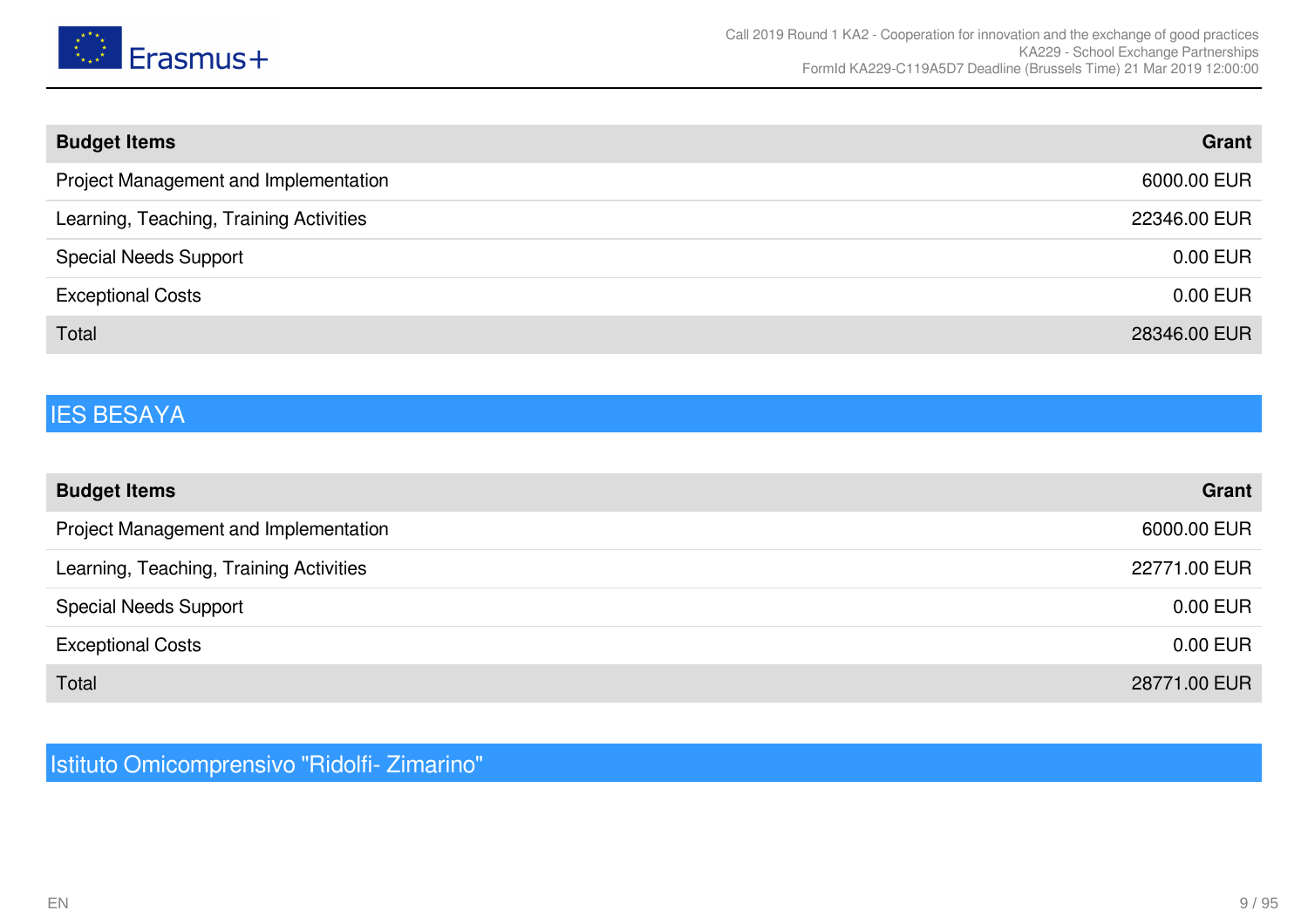

| <b>Budget Items</b>                     | Grant        |
|-----------------------------------------|--------------|
| Project Management and Implementation   | 6000.00 EUR  |
| Learning, Teaching, Training Activities | 21411.00 EUR |
| <b>Special Needs Support</b>            | 0.00 EUR     |
| <b>Exceptional Costs</b>                | 0.00 EUR     |
| Total                                   | 27411.00 EUR |

# Liceul Tehnologic "Constantin Brancusi"

| <b>Budget Items</b>                     | Grant        |
|-----------------------------------------|--------------|
| Project Management and Implementation   | 6000.00 EUR  |
| Learning, Teaching, Training Activities | 21411.00 EUR |
| <b>Special Needs Support</b>            | 0.00 EUR     |
| <b>Exceptional Costs</b>                | 0.00 EUR     |
| Total                                   | 27411.00 EUR |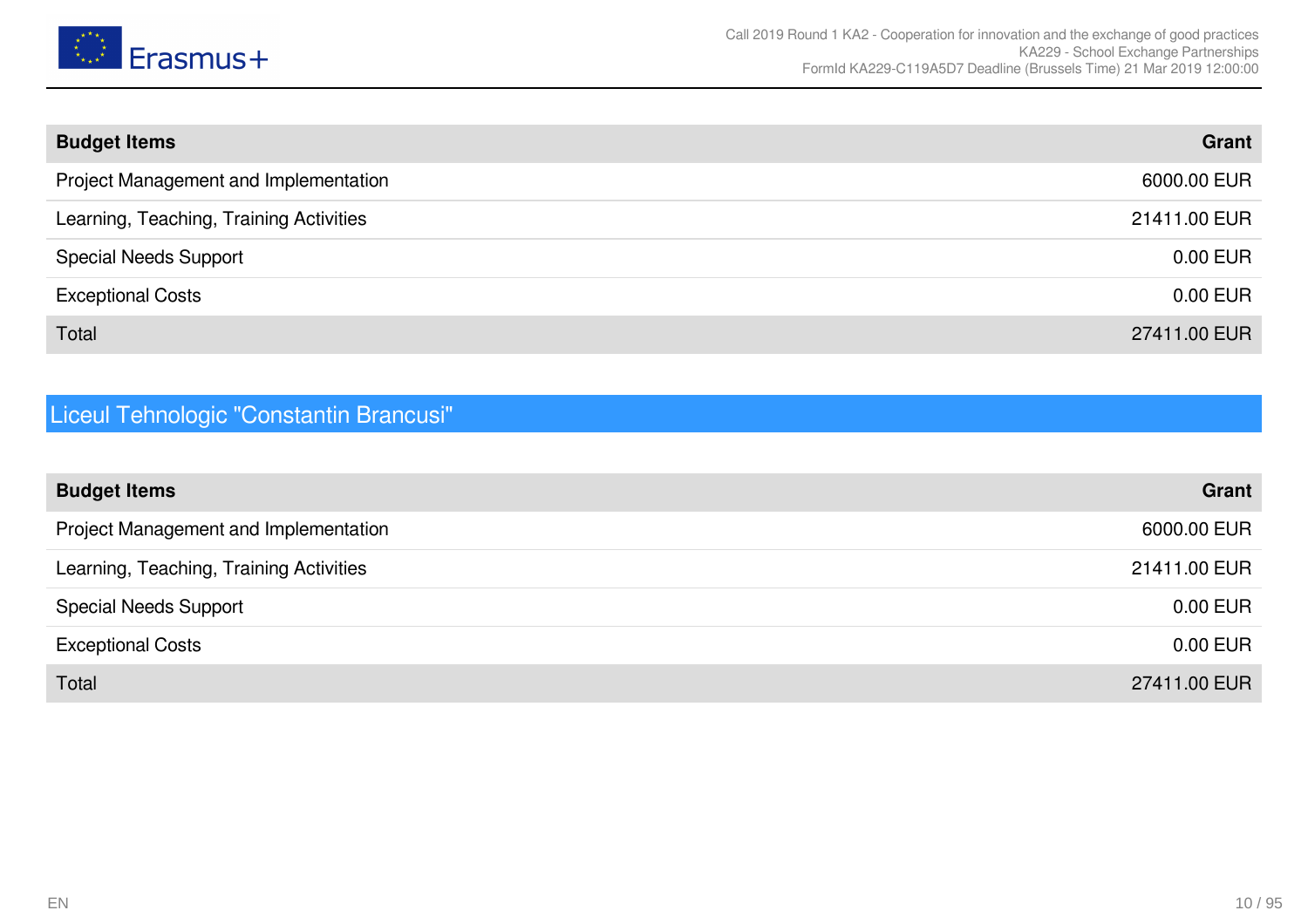

#### **Timetable**

Please list and describe all project activities and indicate an approximate timing when they will start. In particular, you should include project activities other than the Learning, Teaching, Training activities, for example: project management meetings, dissemination activities and other local activities and events in each school. Learning, Teaching, Training Activities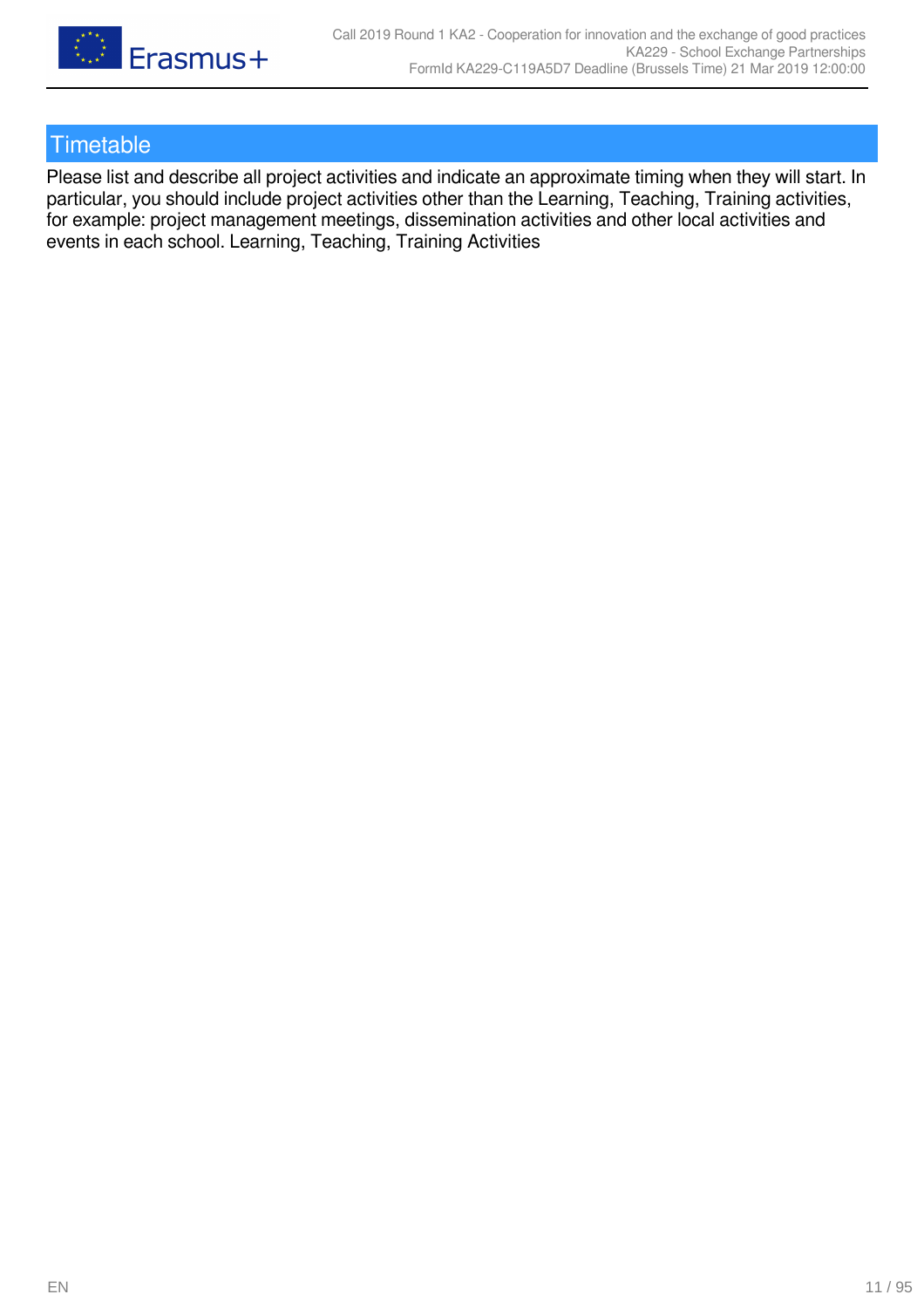

| Id              | <b>Activity Type</b>                        | <b>Starting</b><br><b>Period</b> | <b>Description</b>                                                                                                                                                                                           |
|-----------------|---------------------------------------------|----------------------------------|--------------------------------------------------------------------------------------------------------------------------------------------------------------------------------------------------------------|
| P <sub>1</sub>  | <b>Other Project Events</b>                 | 09-2019                          | STAGE 1 - Appointment of project managers in<br>charge.                                                                                                                                                      |
| P <sub>2</sub>  | <b>Other Project Events</b>                 | 09-2019                          | Prepare the Erasmus+ project corners.                                                                                                                                                                        |
| P <sub>3</sub>  | <b>Other Project Events</b>                 | 09-2019                          | Project meetings.                                                                                                                                                                                            |
| P <sub>4</sub>  | <b>Other Project Events</b>                 | 10-2019                          | Registering Webpage and administration of the<br>whole project.                                                                                                                                              |
| P <sub>5</sub>  | <b>Other Project Events</b>                 | 10-2019                          | Designing project logo                                                                                                                                                                                       |
| P <sub>6</sub>  | <b>Other Project Events</b>                 | 10-2019                          | STAGE 2: Preparation and the presentation of the<br>first draft of Water Protection Charta (WPC)                                                                                                             |
| C <sub>1</sub>  | Short-term joint staff<br>training events   | 11-2019                          | Developing water consciousness in schools                                                                                                                                                                    |
| P7              | <b>Other Project Events</b>                 | 11-2019                          | Preparation of 5 language thematic dictionary (TD)<br>based on the host's topic.                                                                                                                             |
| P <sub>8</sub>  | <b>Other Project Events</b>                 | 11-2019                          | Collating the texting of WPC - integration of national<br>priorities.                                                                                                                                        |
| P <sub>9</sub>  | <b>Other Project Events</b>                 | 11-2019                          | Disseminating the current version of educational<br>materials.(EM)                                                                                                                                           |
| P <sub>10</sub> | <b>Other Project Events</b>                 | 01-2020                          | STAGE 3: Pre-exchange Works: Preparation of<br>project meeting. Preparation on the Turkey natural<br>conditions.                                                                                             |
| C <sub>2</sub>  | Short-term exchanges<br>of groups of pupils | 02-2020                          | Water as a way of communication                                                                                                                                                                              |
| P <sub>11</sub> | <b>Other Project Events</b>                 | 03-2020                          | After-Exchange Works: Sending multimedia<br>material and dictionary for<br>proofreading; National testing the Turkey Meeting;<br>Proofreading of the MM and TD.<br>-Disseminating the current version of EM. |
| P <sub>12</sub> | <b>Other Project Events</b>                 | 04-2020                          | STAGE 4: Preparation of project meeting;<br>Preparation on Romania natural conditions                                                                                                                        |
| C <sub>3</sub>  | Short-term exchanges<br>of groups of pupils | 05-2020                          | Water as lifeline for humanity                                                                                                                                                                               |
| P <sub>13</sub> | <b>Other Project Events</b>                 | 05-2020                          | After-Exchange Works: National testing the<br>Romania meting; Proofreading of the MM and TD.<br>-Disseminating the current version of EM.                                                                    |
| P <sub>14</sub> | <b>Other Project Events</b>                 | 06-2020                          | Progress Evaluation and report to the coordinator<br><b>Denmark</b>                                                                                                                                          |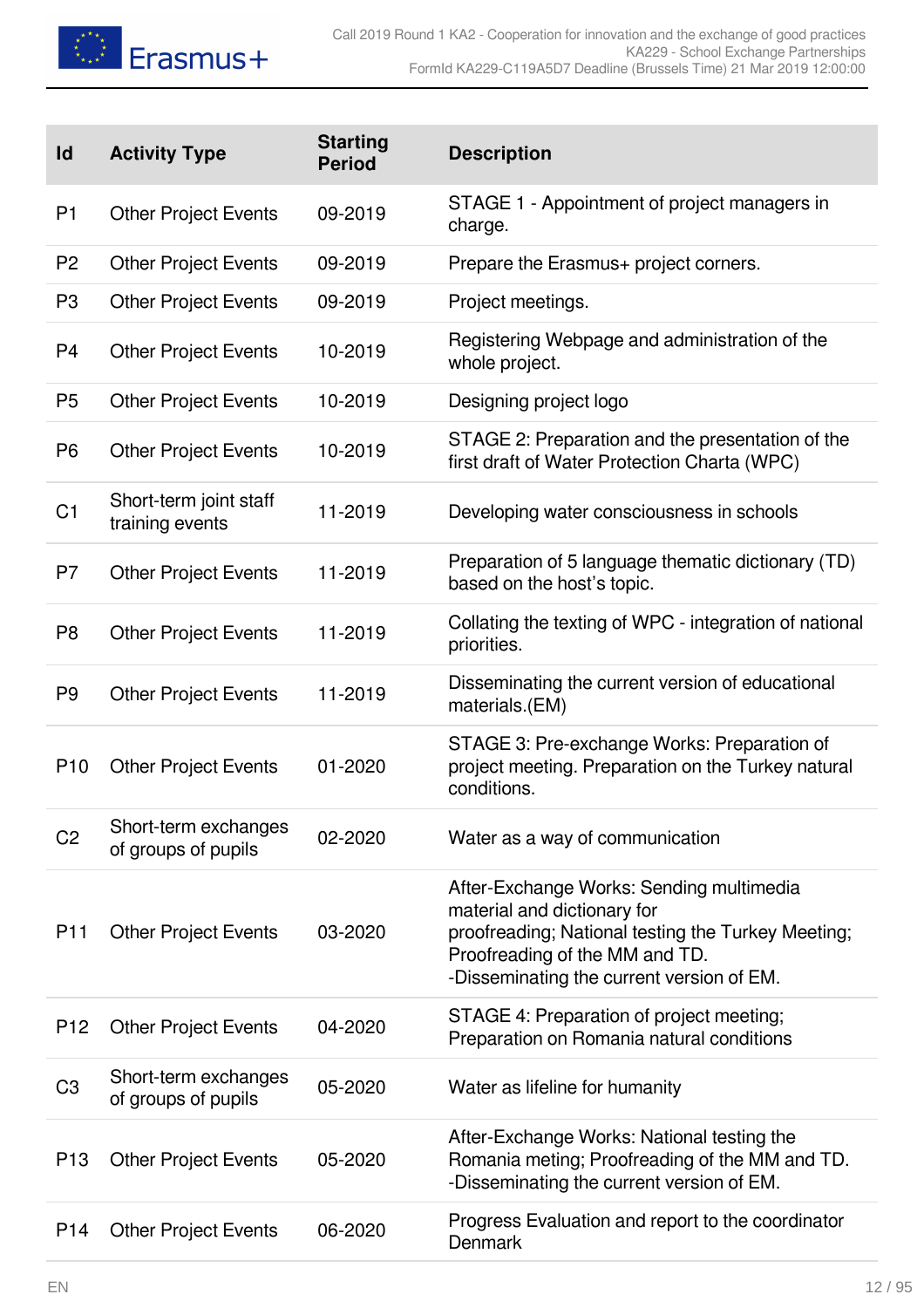

| P <sub>15</sub> | <b>Other Project Events</b>                 | 09-2020 | STAGE 5: Preparation of project meeting;<br>Preparation on Spain natural conditions                                                        |
|-----------------|---------------------------------------------|---------|--------------------------------------------------------------------------------------------------------------------------------------------|
| C <sub>4</sub>  | Short-term exchanges<br>of groups of pupils | 11-2020 | Water as a fountain of life                                                                                                                |
| P <sub>16</sub> | <b>Other Project Events</b>                 | 11-2020 | After-Exchange Works: National testing the Spain<br>meting; Proofreading of<br>the MM and TD.<br>-Disseminating the current version of EM. |
| P <sub>17</sub> | <b>Other Project Events</b>                 | 01-2021 | STAGE 6: Preparation of project meeting;<br>Preparation on Italy natural conditions.                                                       |
| C <sub>5</sub>  | Short-term exchanges<br>of groups of pupils | 03-2021 | First we need clean water                                                                                                                  |
| P <sub>18</sub> | <b>Other Project Events</b>                 | 04-2021 | After-Exchange Works: National testing the Italy<br>meting; Proofreading of the MM and TD.<br>-Disseminating the current version of EM.    |
| P <sub>19</sub> | <b>Other Project Events</b>                 | 05-2021 | Dissemination outcomes and results to all<br>beneficiaries                                                                                 |
| P <sub>20</sub> | <b>Other Project Events</b>                 | 05-2021 | <b>Running Evaluation Process</b>                                                                                                          |
| P <sub>21</sub> | <b>Other Project Events</b>                 | 06-2021 | <b>Creating Final Reports/Mobility Tool</b>                                                                                                |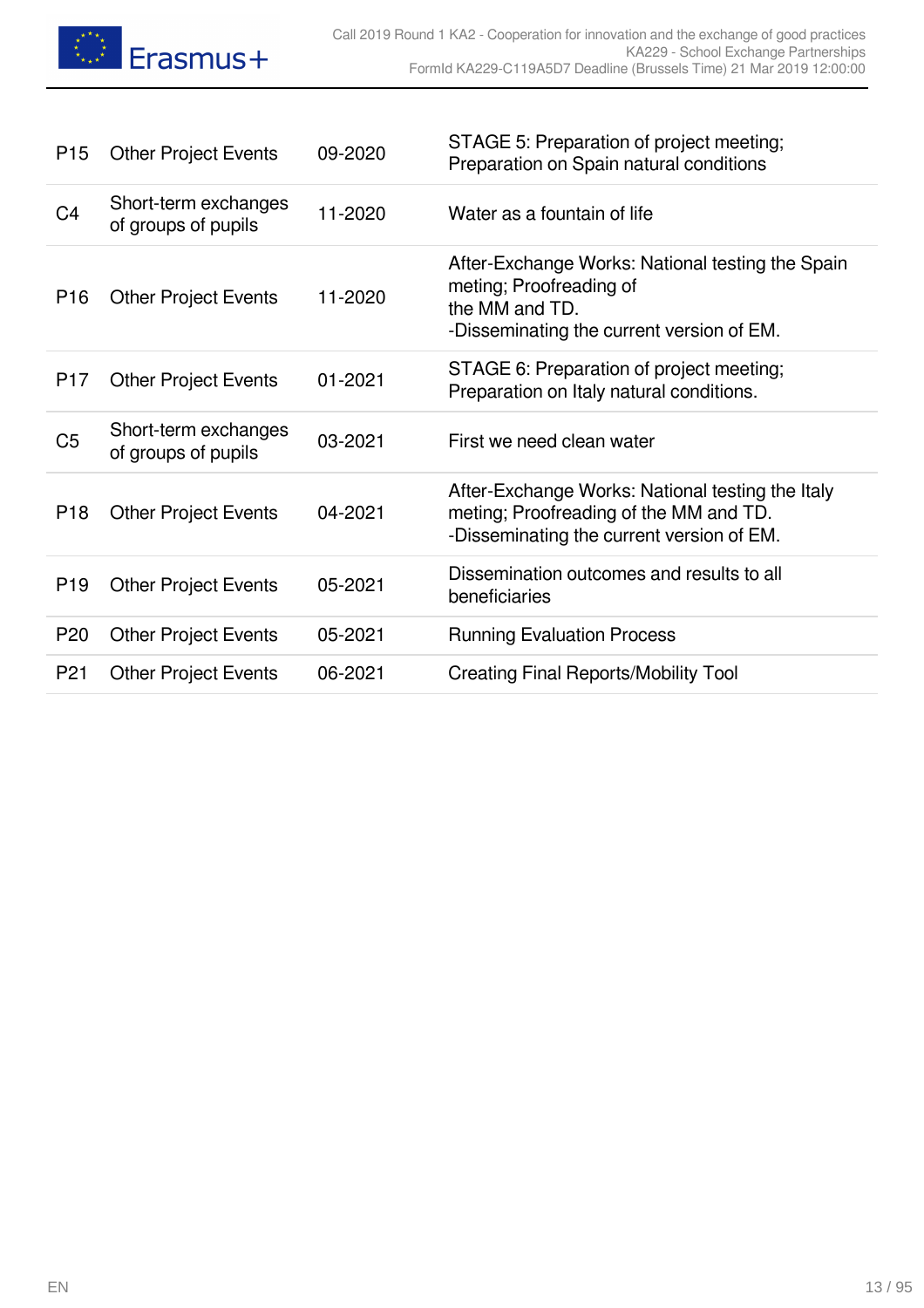

## Participating Organisations

| <b>Applicant Organisation</b>  |                                                 |
|--------------------------------|-------------------------------------------------|
| <b>PIC</b>                     | 905004181                                       |
| Legal name                     | Skolen på Grundtvigsvej                         |
| Legal name (national language) | Skolen på Grundtvigsvej                         |
| National ID (if applicable)    |                                                 |
| Department (if applicable)     |                                                 |
| Acronym                        |                                                 |
| <b>Address</b>                 | Grundtvigsvej 11                                |
| Country                        | <b>Denmark</b>                                  |
| P.O. Box                       |                                                 |
| <b>Postal Code</b>             | 1864                                            |
| <b>CEDEX</b>                   |                                                 |
| City                           | Frederiksberg                                   |
| Website                        | http://skolenpaagrundtvigsvej.skoleporten.dk/sp |
| Email                          | skolenpaagrundtvigsvej@frederiksberg.dk         |
| Telephone                      | +4538210510                                     |
| Fax                            |                                                 |

## Profile

| Type of Organisation                | School/Institute/Educational centre - General<br>education (secondary level) |
|-------------------------------------|------------------------------------------------------------------------------|
| Is your organisation a public body? | Yes                                                                          |
| Is your organisation a non-profit?  | Yes                                                                          |

# Associated Persons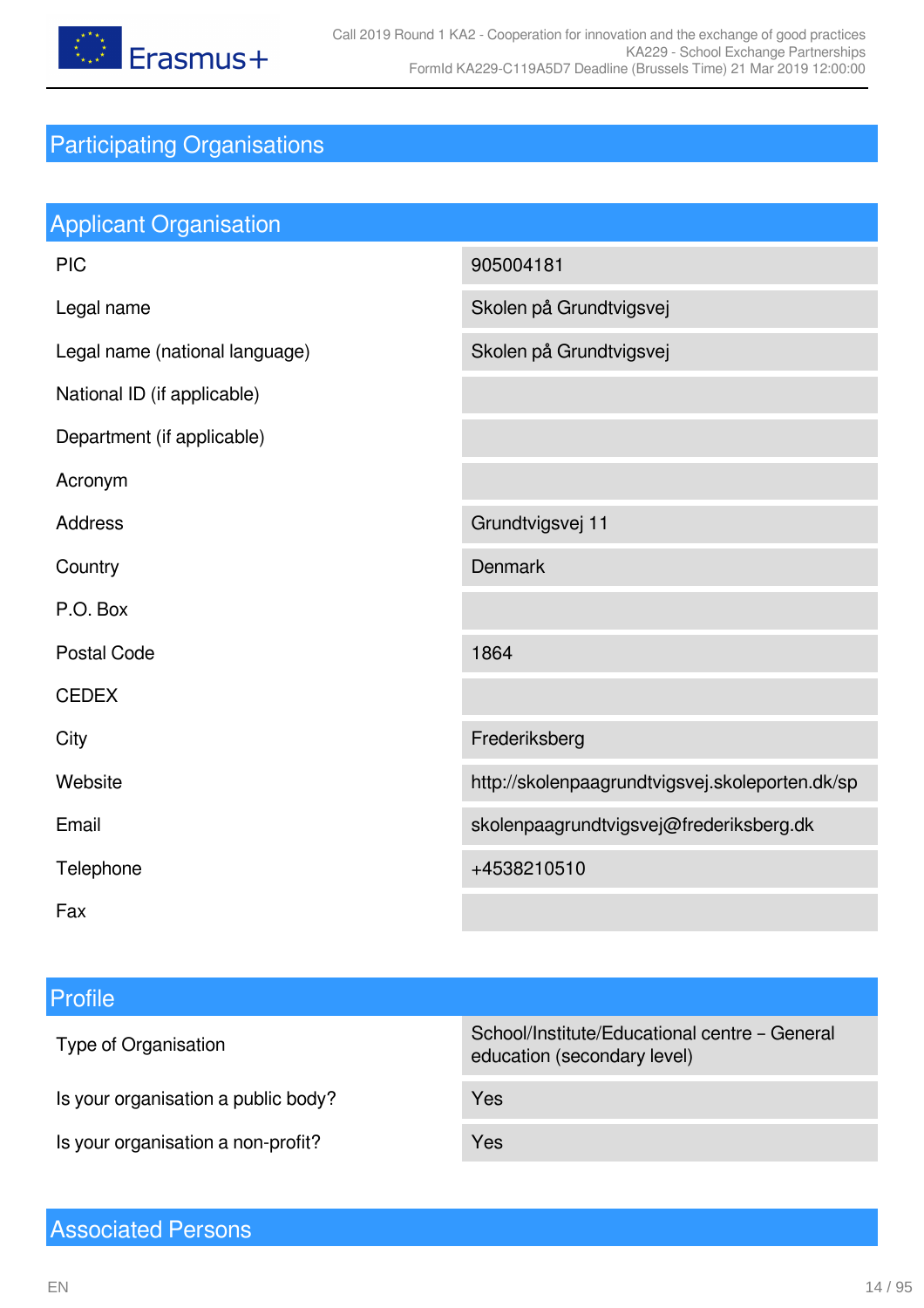

| <b>Legal Representative</b>                                     |                                         |
|-----------------------------------------------------------------|-----------------------------------------|
| <b>Title</b>                                                    | <b>Mrs</b>                              |
| Gender                                                          | Female                                  |
| <b>First Name</b>                                               | Lise                                    |
| <b>Family Name</b>                                              | Ammitzbøll la Cour                      |
| Department                                                      | Administration                          |
| Position                                                        | Headteacher                             |
| Email                                                           | skolenpaagrundtvigsvej@frederiksberg.dk |
| Telephone                                                       | +4538210510                             |
| <b>Preferred Contact</b>                                        | <b>No</b>                               |
| If the address is different from the one of the<br>organisation | <b>No</b>                               |
| <b>Address</b>                                                  | Grundtvigsvej 11                        |
| Country                                                         | <b>Denmark</b>                          |
| P.O. Box                                                        |                                         |
| <b>Postal Code</b>                                              | 1864                                    |
| <b>CEDEX</b>                                                    |                                         |
| City                                                            | Frederiksberg                           |

| <b>Contact Person</b> |              |
|-----------------------|--------------|
| <b>Title</b>          | Mr           |
| Gender                | Male         |
| <b>First Name</b>     | Nikolaj      |
| <b>Family Name</b>    | Sørensen     |
| Department            | <b>Staff</b> |
| Position              | Teacher      |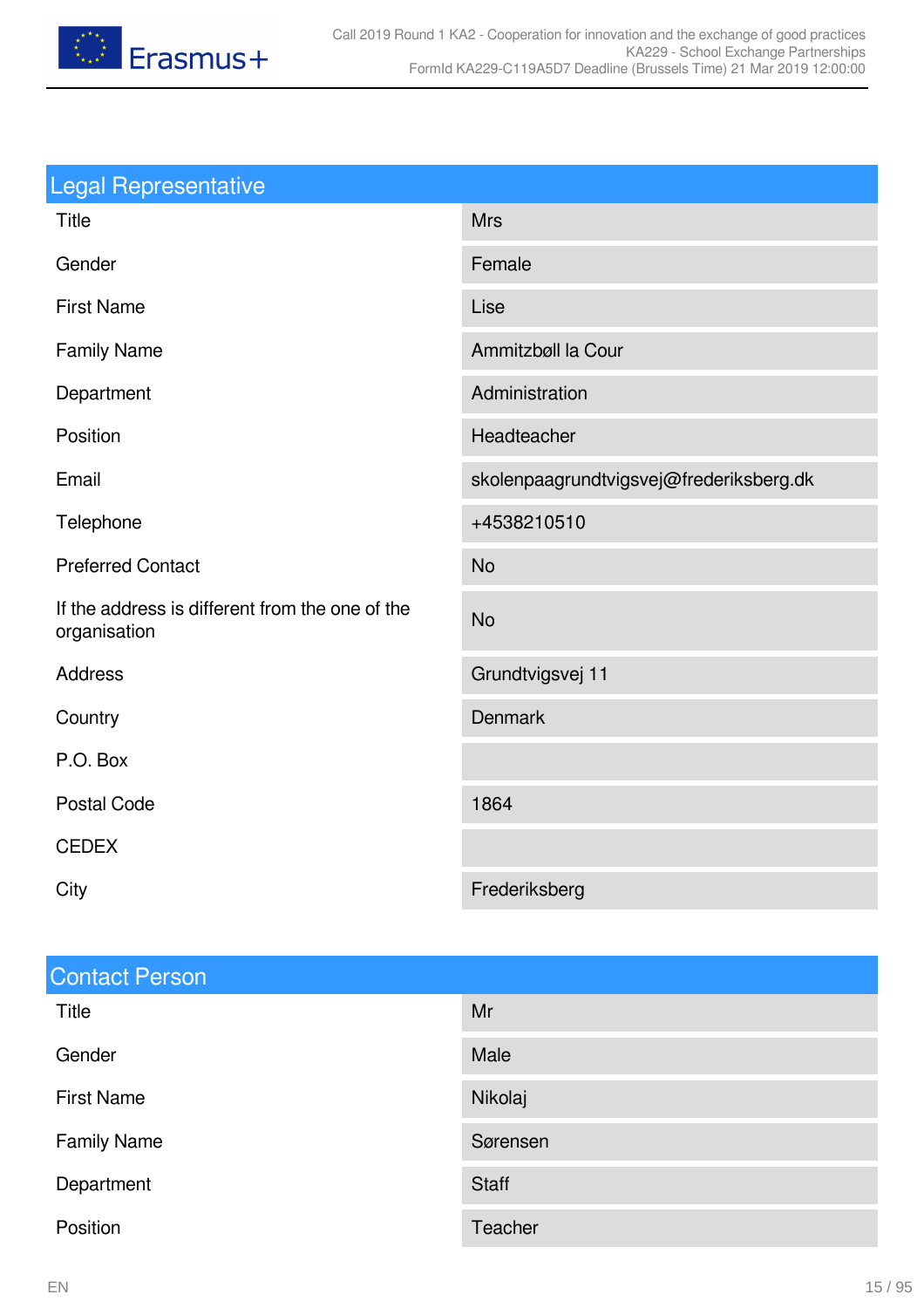

| Email                                                           | pbem2009@gmail.com |
|-----------------------------------------------------------------|--------------------|
| Telephone                                                       | +4521489955        |
| <b>Preferred Contact</b>                                        | Yes                |
| If the address is different from the one of the<br>organisation | <b>No</b>          |
| <b>Address</b>                                                  | Grundtvigsvej 11   |
| Country                                                         | <b>Denmark</b>     |
| P.O. Box                                                        |                    |
| <b>Postal Code</b>                                              | 1864               |
| <b>CEDEX</b>                                                    |                    |
| City                                                            | Frederiksberg      |

#### Background and Experience

Please briefly present the school and include the following information:

- General information (e.g. the covered programmes/levels of education, number of staff and learners in the school)
- What is the school's motivation to join this project?
- Who will be the key people in charge of running the project in your school? In case these persons leave their post in the future, who will take over their role?
- Is there any specific experience or expertise that this school and its staff can contribute to the project?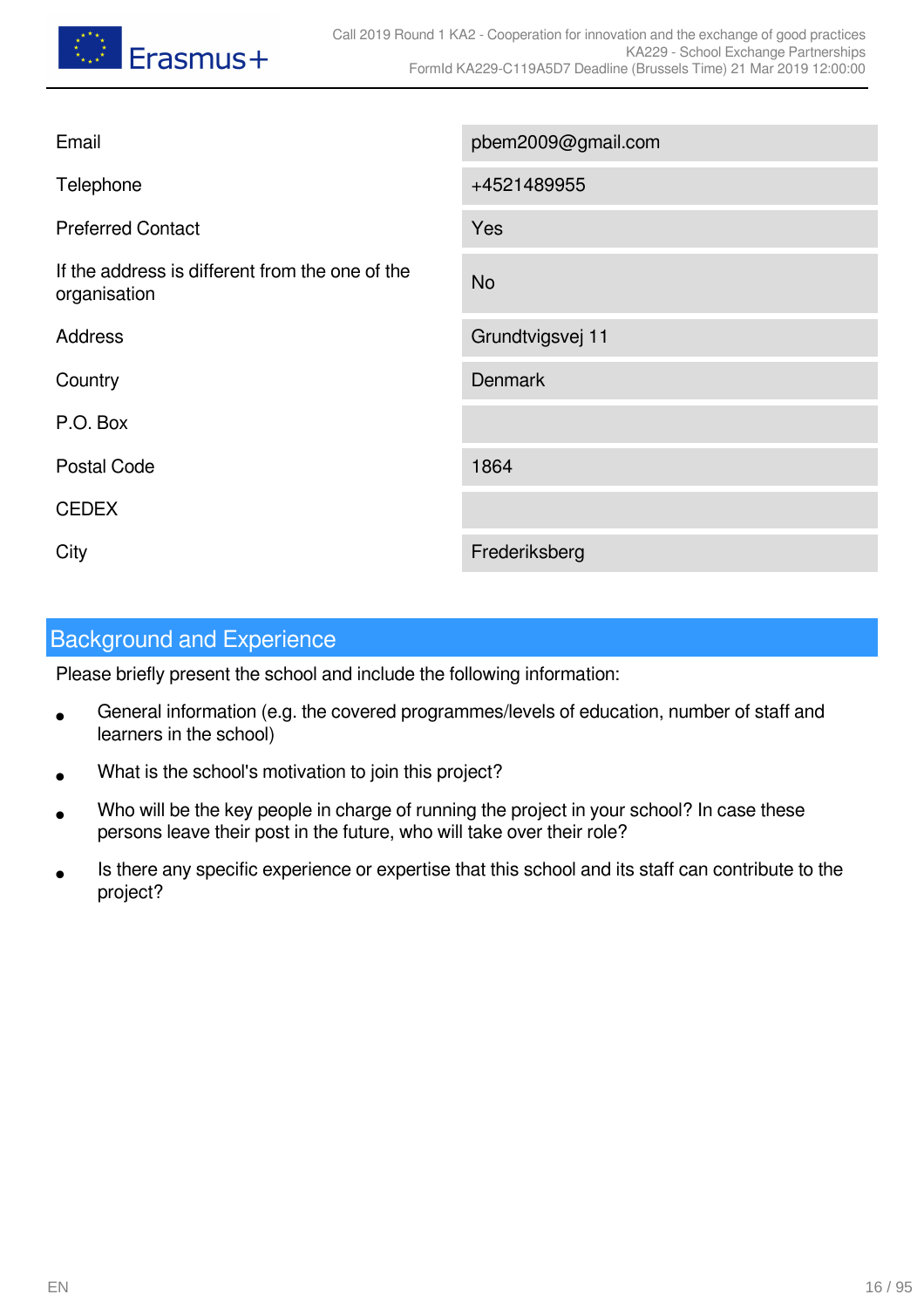

Skolen på Grundtvigsvej is situated in a 100% urban setting. We are a combined primary –and secondary school with roughly 600 pupils and 75 staff. However, about 33% of our students are in General Secondary Education, and the possibility of working together with people from other parts of the world has proved to be extremely positive and motivating both for teachers and students. At Skolen på Grundtvigsvej, the children are divided into age-mixed home groups instead of traditional classes. Learning is part of the school's culture and that the children at the school are cultural carriers. Through peer to peer education, we build up safe and responsible relationships between the children, also across age groups. It gives us an opportunity to challenge and support all children regardless that in different professional contexts they are at different places on their learning ladder. The home group is the child's safe social unit, where both social and academic learning also takes place. In this way, we can better meet the individual children's needs and cultivate their talents. We do not let fixed schedules and conventions define restrictions, opportunities and content for the school's work. We put the child's learning at the center and the framework must support the child's learning opportunities as well as the school's learning environment. This means, among other things, that we are a school without a bell ringing, the children sit more on the floor than on chairs, all children have different text books and everyone has a permanent affiliation with a home group. All children have certain needs and special talents and all children are followed closely in their development in order create the best framework for their development process. We believe that a cooperation between international partners enriches the education system, both for the teachers and for the pupils. Sharing ideas and experience increases the children's knowledge in order to develop an understanding of the world. Our school would hope that participating in this partnership will broaden our pupils educational experience and encourage them to interact with their peers across Europe more confidently. With the expanding use of ICT in our schools it is also hoped that our pupils will get the opportunity (by participating in the partnership) to enhance their language skills and acquire a vast knowledge of the different cultures spread out across Europe today. Furthermore, we aim to develop links with other schools in Europe, which may lead to an exchange of (teaching) materials and ideas. As a school we have never participated in a european project before, but our contact person has years of experience running both Erasmus+ projects and Comenius projects before that.

Does this school have a valid eTwinning school label?

No

Various labels exist for successful eTwinning projects and schools. Before answering this question, please make sure that you are familiar with the concept of the eTwinning school label. You can find more information about the eTwinning school label here: <https://www.etwinning.net/en/pub/highlights/the-etwinning-school-label---.htm>

Have you participated in a European Union granted project in the 3 years preceding this application?

No

Partner Organisations

Istanbul Anadolu Lisesi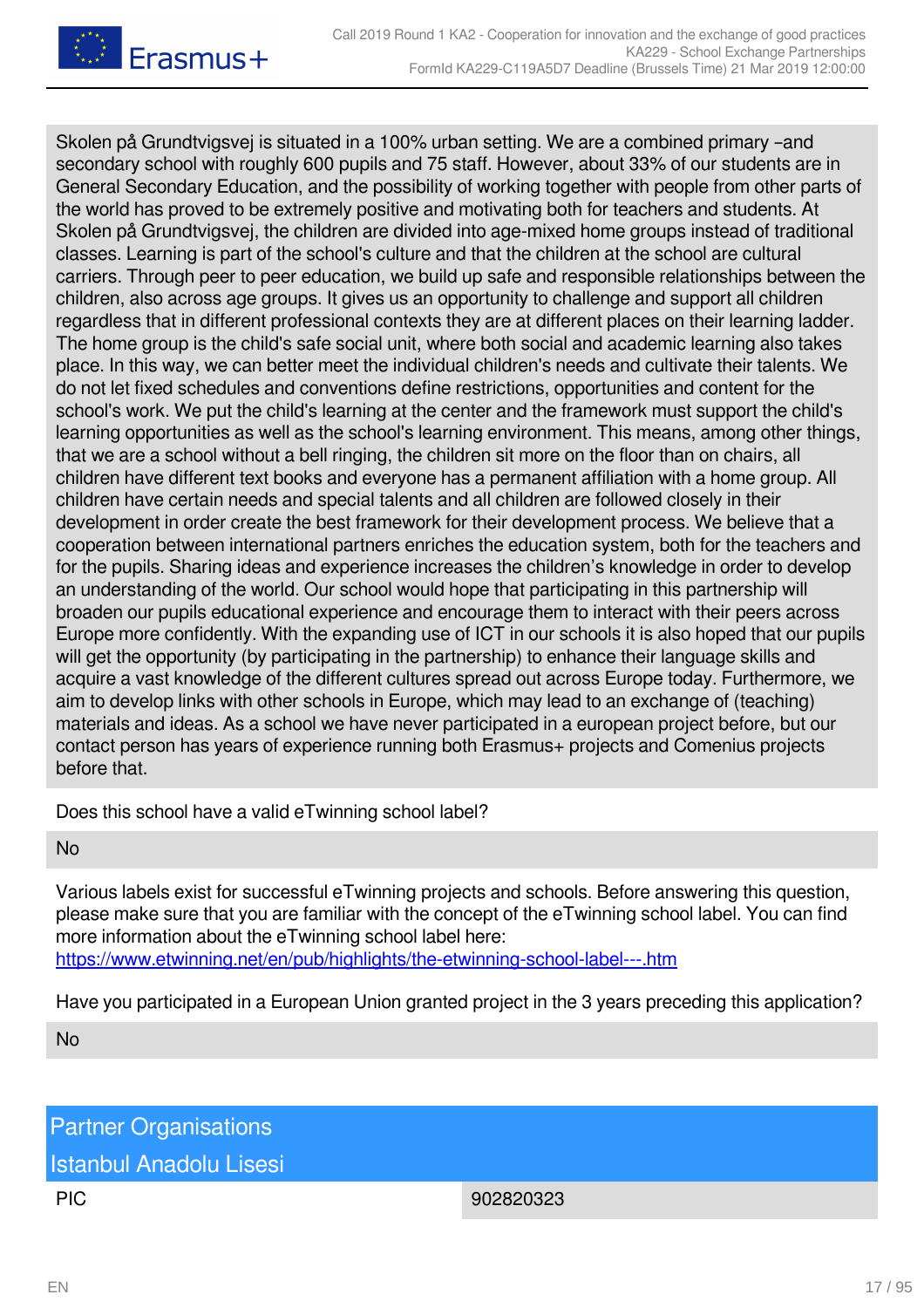

| Legal name                     | <b>Istanbul Anadolu Lisesi</b>                          |
|--------------------------------|---------------------------------------------------------|
| Legal name (national language) |                                                         |
| National ID (if applicable)    | 455969                                                  |
| Department (if applicable)     |                                                         |
| Acronym                        |                                                         |
| <b>Address</b>                 | Zühtüpaşa Mahallesi Recep Peker Caddesi No:5<br>Kadıköy |
| Country                        | <b>Turkey</b>                                           |
| P.O. Box                       |                                                         |
| <b>Postal Code</b>             | 34724                                                   |
| <b>CEDEX</b>                   |                                                         |
| City                           | <i>istanbul</i>                                         |
| Website                        | www.istanbulanadolulisesi.meb.k12.tr                    |
| Email                          |                                                         |
| Telephone                      | +902163450298, +902163450299                            |
| Fax                            | +902163452424                                           |

| <b>Profile</b>                     |                                                                              |  |
|------------------------------------|------------------------------------------------------------------------------|--|
| Type of Organisation               | School/Institute/Educational centre - General<br>education (secondary level) |  |
| Is the organisation a public body? | Yes                                                                          |  |
| Is the organisation a non-profit?  | Yes                                                                          |  |

# Associated Persons

| <b>Legal Representative</b> |    |
|-----------------------------|----|
| Title                       | Mr |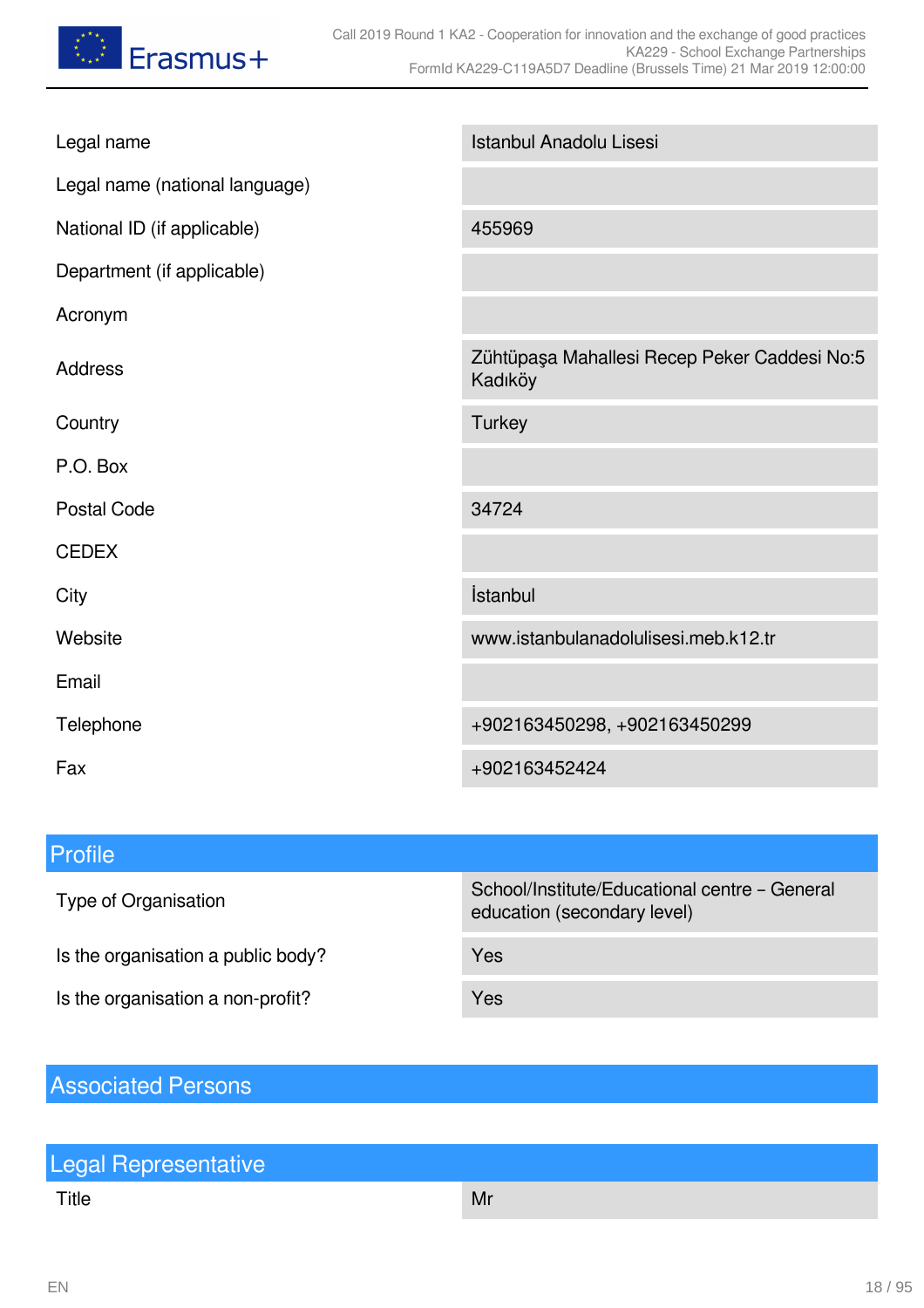

| Gender                                                          | Male                                                    |
|-----------------------------------------------------------------|---------------------------------------------------------|
| <b>First Name</b>                                               | Ismail                                                  |
| <b>Family Name</b>                                              | <b>YÖRÜK</b>                                            |
| Department                                                      | Administration                                          |
| Position                                                        | Headmaster                                              |
| Email                                                           | Ogretman1982@hotmail.com                                |
| Telephone                                                       | +902163450298                                           |
| <b>Preferred Contact</b>                                        | <b>No</b>                                               |
|                                                                 |                                                         |
| If the address is different from the one of the<br>organisation | <b>No</b>                                               |
| <b>Address</b>                                                  | Zühtüpaşa Mahallesi Recep Peker Caddesi No:5<br>Kadıköy |
| Country                                                         | <b>Turkey</b>                                           |
| P.O. Box                                                        |                                                         |
| <b>Postal Code</b>                                              | 34724                                                   |
| <b>CEDEX</b>                                                    |                                                         |

| <b>Contact Person</b> |                           |
|-----------------------|---------------------------|
| <b>Title</b>          | <b>Ms</b>                 |
| Gender                | Female                    |
| <b>First Name</b>     | Ipek                      |
| <b>Family Name</b>    | <b>SİPAHİ</b>             |
| Department            | <b>English Department</b> |
| Position              | <b>English Teacher</b>    |
| Email                 | ipek_sipahi@yahoo.com     |
| Telephone             | +902163450298             |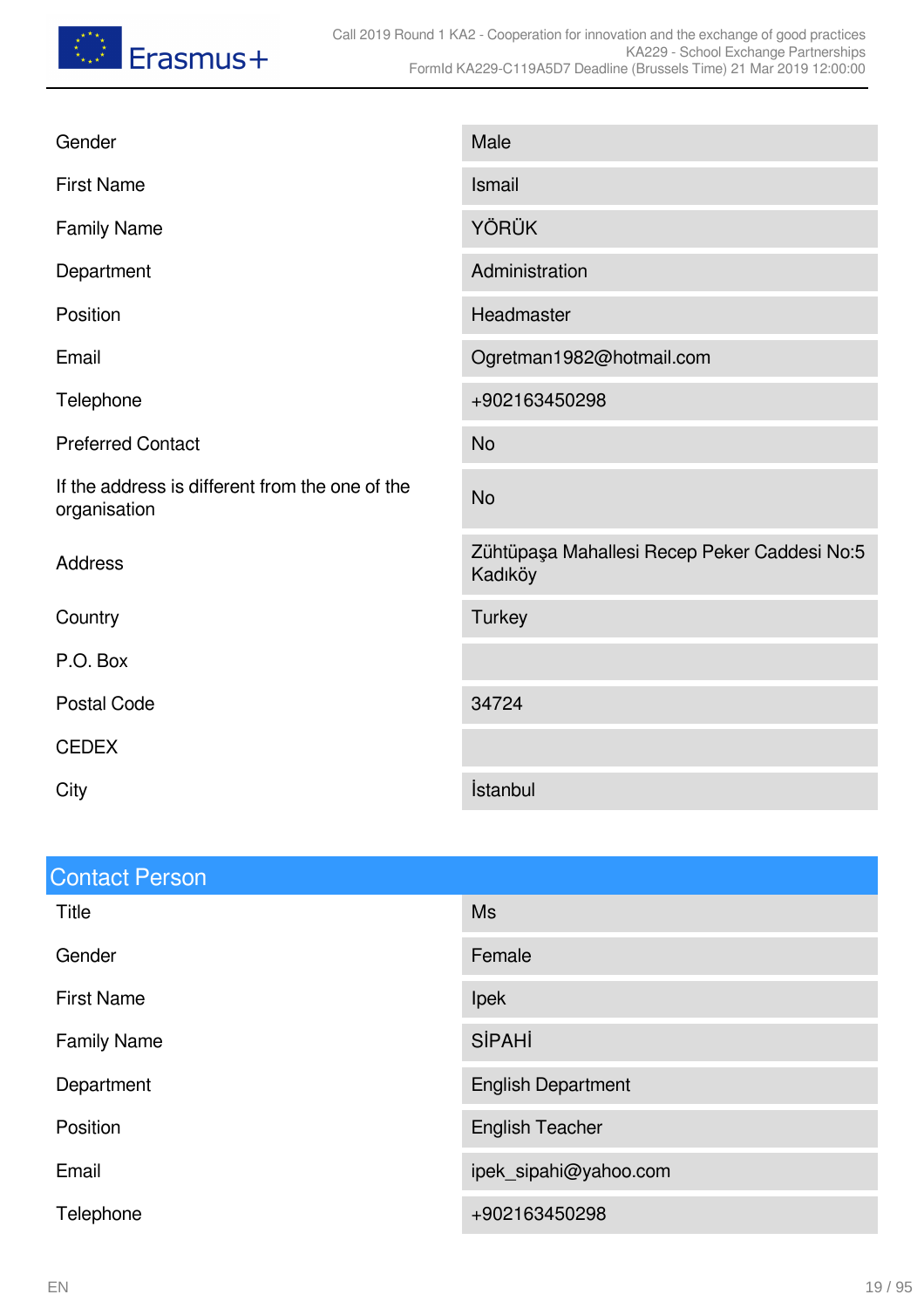

| <b>Preferred Contact</b>                                        | Yes                                                     |
|-----------------------------------------------------------------|---------------------------------------------------------|
| If the address is different from the one of the<br>organisation | <b>No</b>                                               |
| <b>Address</b>                                                  | Zühtüpaşa Mahallesi Recep Peker Caddesi No:5<br>Kadıköy |
| Country                                                         | Turkey                                                  |
| P.O. Box                                                        |                                                         |
| <b>Postal Code</b>                                              | 34724                                                   |
| <b>CEDEX</b>                                                    |                                                         |
| City                                                            | <i><b>İstanbul</b></i>                                  |

## Background and Experience

Please briefly present the school and include the following information:

- General information (e.g. the covered programmes/levels of education, number of staff and learners in the school)
- What is the school's motivation to join this project?
- Who will be the key people in charge of running the project in your school? In case these persons leave their post in the future, who will take over their role?
- Is there any specific experience or expertise that this school and its staff can contribute to the project?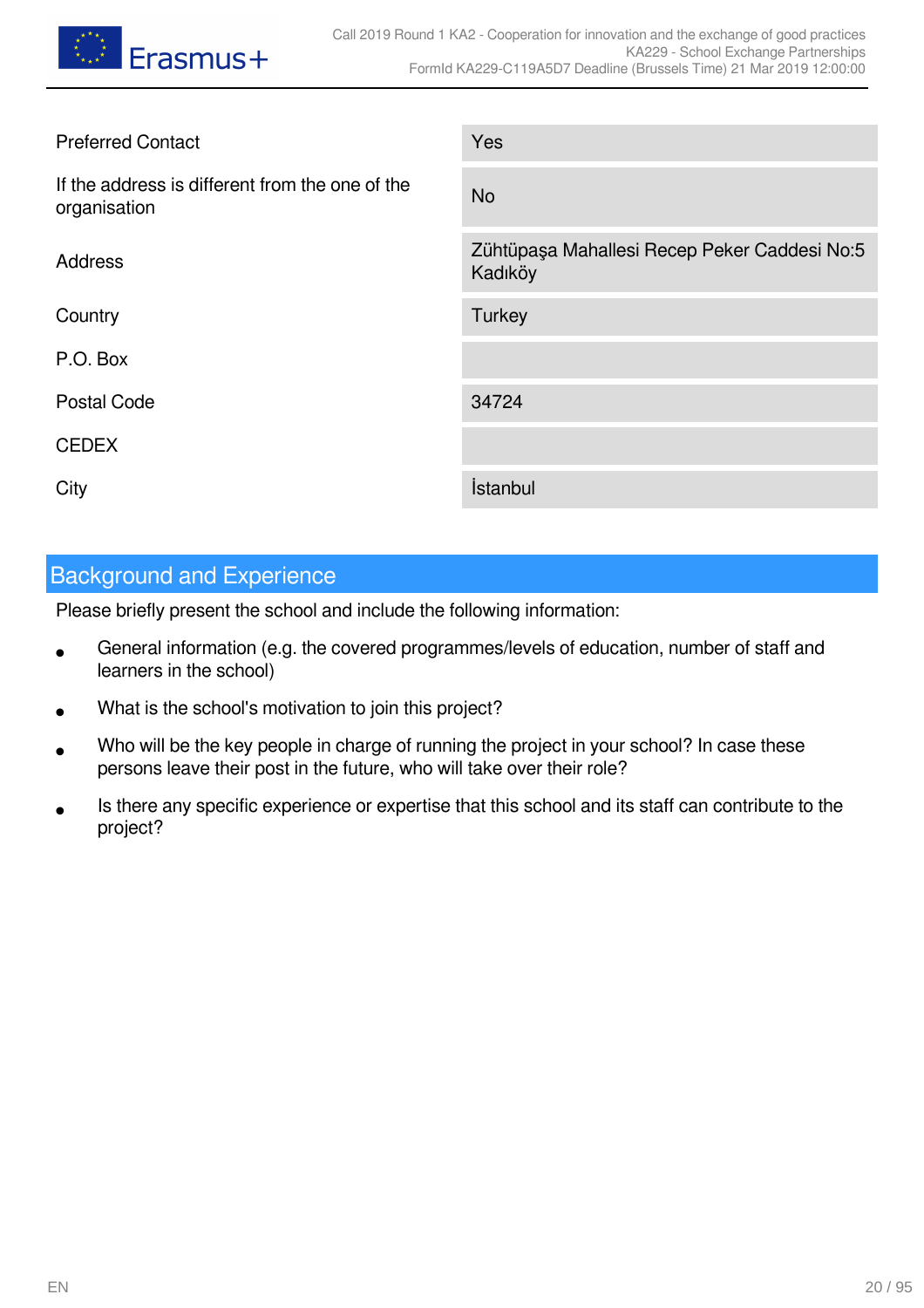

İstanbul Anatolian High School located in Kızıltoprak, Kadıköy is well known for its historical background. It was first opened in 1899 in the name of Hamidiye Boys School.The aim of our school is to raise a generation that is self confident, respecting democracy and human rights, believing in the necessity of the era and aiming excellence in science and art. The mission of our institution is to respect the opinions of our students, parents and the environment. In addition to this our target is to be a leading Anatolian High School in our city among the others. Promoting successful individuals and raising awareness of ' We are one' and also respecting the national and sipiritual values that make continous learning, research, interpretation and thinking way of life are also our basic missions. Our school currently has 50 teachers and 676 students. As being an Anatolian High School the subjects vary as Chemistry, Biology, Art, Music and P.E. Due to the experience our school had over the past years, we, İstanbul Antolian High School is aware of how cooperation is significant in education among teenagers and teachers. Due to the technological devices among teenagers cooperation and face-to-face communication has become two major disadvantages. With the help of these projects, it becomes easier for teenagers to overcome. We also believe that in educational system learning about different ways of learning and teaching is valuable. We also would like to improve our teaching and learning techniques. For this reason we would like to participate in these projects. In connection with this we had two Erasmus projects, one in 2014 and the other in 2016. Both of them were multilateral projects. Throughout these multilateral projects we had experienced that the heritage is our culture and also our students realised how world can become one from different cultures. As a result we are eager to learn and improve ourselves and we welcome every detailed study throughout the project. In addition our school has a conference hall and a sport center seperated from the main building which are proper places for the process of the projects. Our headmaster İsmail Yörük and İpek Sipahi will be the key people in charge of running the project in the school. In case these people leave their posts Yasemen Özdemir and Banu Saraçoğlu will be in charge of implementation of the project at our school. Our headmaster İsmail Yörük, İpek Sipahi (English) and Yasemen Özdemir (Geography) were all participated in multilateral projects before and they are capable of the process of the projects. Banu Saraçoğlu is a qualified English teacher especially in theatre and in her department. Water shortage due to the climate change is not far.Therefore via education the awareness should be risen. Young people are our future. If they search and learn, new solutions could be found due to the water sources.

Does this school have a valid eTwinning school label?

No

Various labels exist for successful eTwinning projects and schools. Before answering this question, please make sure that you are familiar with the concept of the eTwinning school label. You can find more information about the eTwinning school label here: <https://www.etwinning.net/en/pub/highlights/the-etwinning-school-label---.htm>

Have you participated in a European Union granted project in the 3 years preceding this application?

| Yes                                       |                            |
|-------------------------------------------|----------------------------|
| Please indicate:                          |                            |
| EU Programme                              | Erasmus+                   |
| Year                                      | 2016                       |
| Project Identification or Contract Number | 2016-1-PLO1-KA219-026124 3 |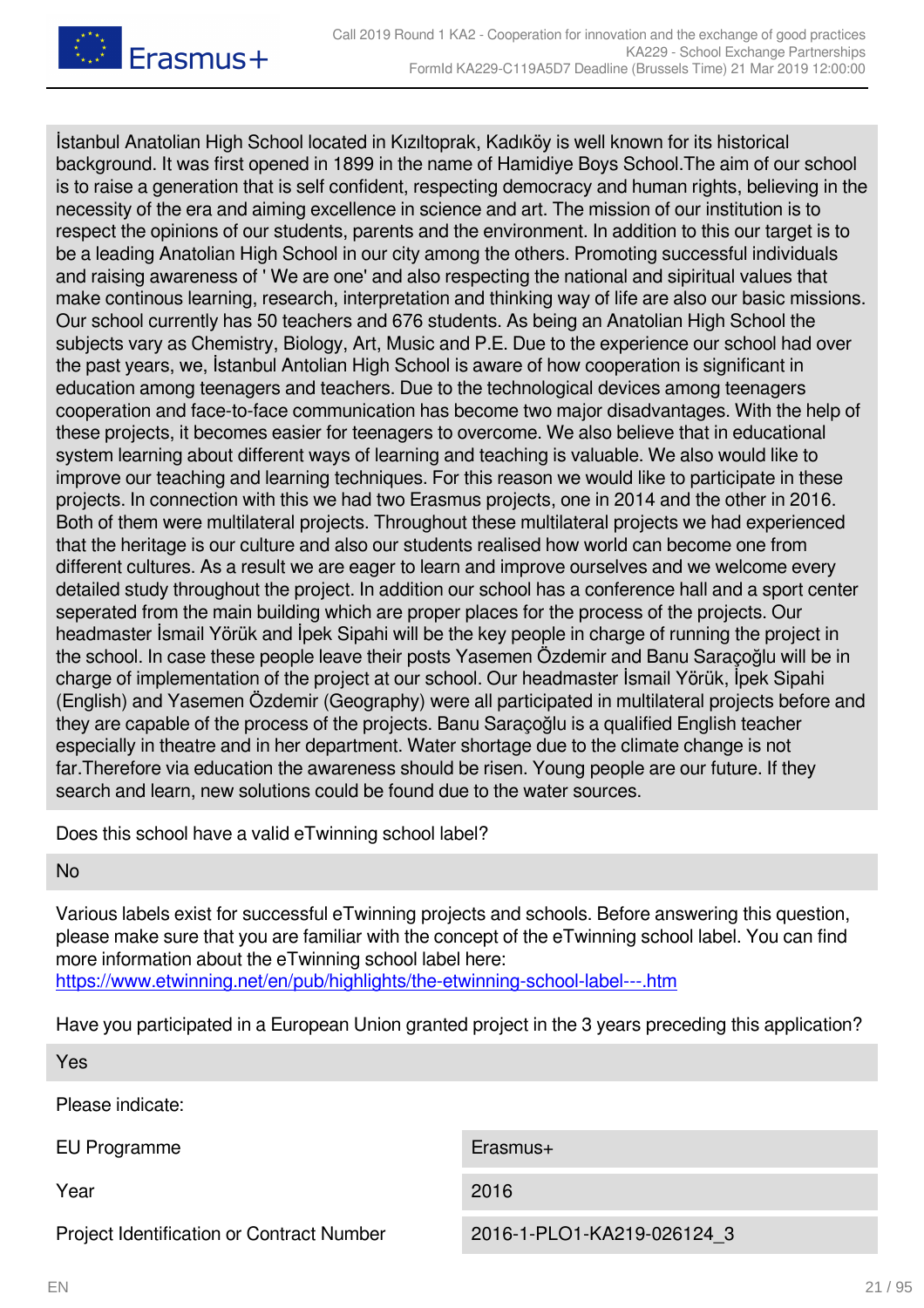

#### Applicant/Beneficiary Name **interpretent in the interpretent Anatolian High School**

| <b>IES BESAYA</b>              |                                                           |
|--------------------------------|-----------------------------------------------------------|
| <b>PIC</b>                     | 928358774                                                 |
| Legal name                     | <b>IES BESAYA</b>                                         |
| Legal name (national language) | <b>IES BESAYA</b>                                         |
| National ID (if applicable)    | 39009456                                                  |
| Department (if applicable)     |                                                           |
| Acronym                        |                                                           |
| <b>Address</b>                 | <b>AVENIDA DE OVIEDO, 2</b>                               |
| Country                        | Spain                                                     |
| P.O. Box                       |                                                           |
| <b>Postal Code</b>             | 39300                                                     |
| <b>CEDEX</b>                   |                                                           |
| City                           | <b>TORRES - TORRELAVEGA</b>                               |
| Website                        | http://portaleducativo.educantabria.es/web/ies-<br>besaya |
| Email                          |                                                           |
| Telephone                      | +34942890440, +34628591581                                |
| Fax                            | +34942805220                                              |

| <b>Profile</b>                     |                                                                              |
|------------------------------------|------------------------------------------------------------------------------|
| <b>Type of Organisation</b>        | School/Institute/Educational centre - General<br>education (secondary level) |
| Is the organisation a public body? | Yes                                                                          |
| Is the organisation a non-profit?  | Yes                                                                          |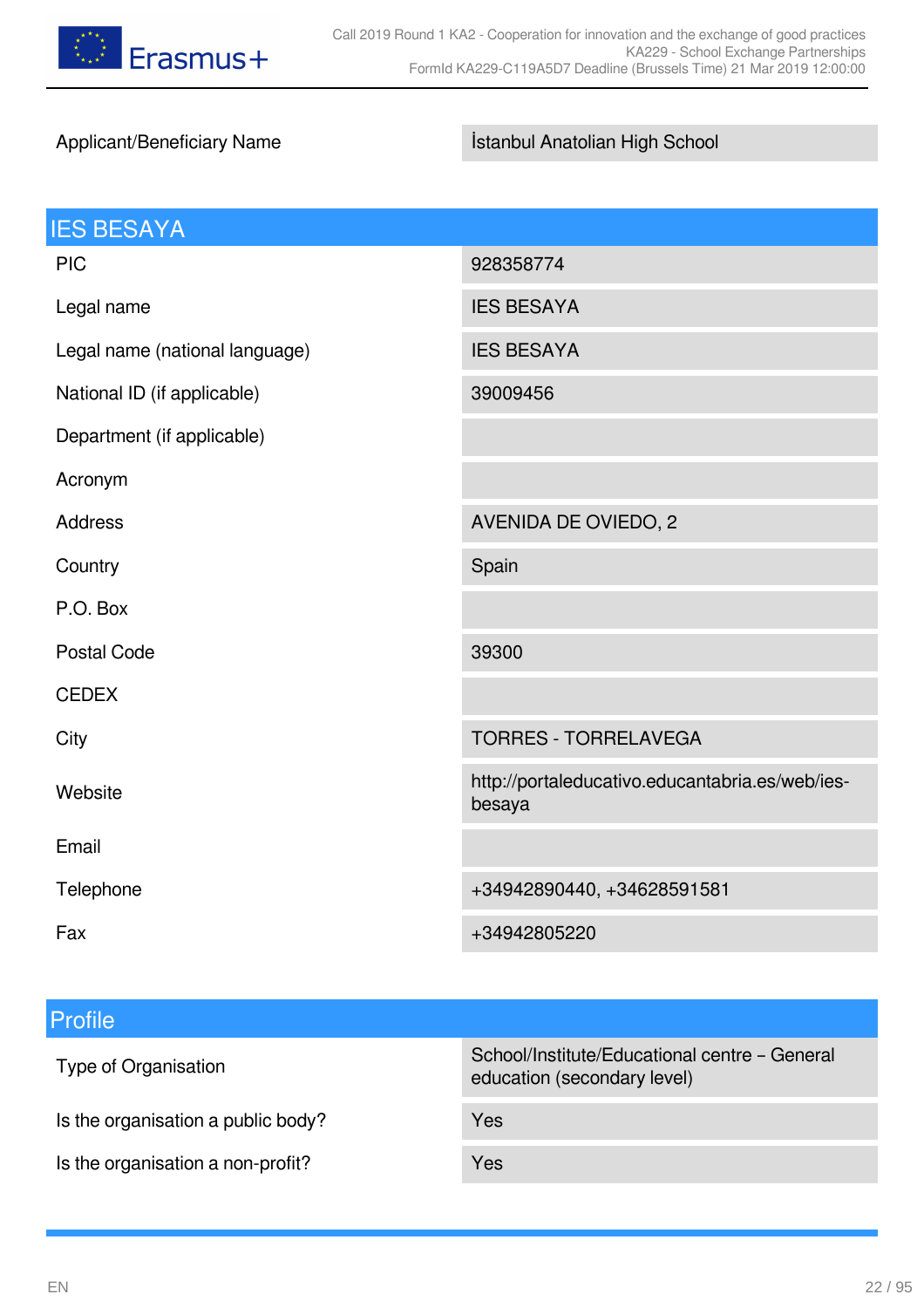

# Associated Persons

| <b>Legal Representative</b>                                     |                             |
|-----------------------------------------------------------------|-----------------------------|
| <b>Title</b>                                                    | Mr                          |
| Gender                                                          | Male                        |
| <b>First Name</b>                                               | Ricardo                     |
| <b>Family Name</b>                                              | Pastor García-Alcalá        |
| Department                                                      | Filosofia                   |
| Position                                                        | Director / Headmaster       |
| Email                                                           | direccion.besaya@gmail.com  |
| Telephone                                                       | +942890440                  |
| <b>Preferred Contact</b>                                        | <b>No</b>                   |
| If the address is different from the one of the<br>organisation | <b>No</b>                   |
| <b>Address</b>                                                  | <b>AVENIDA DE OVIEDO, 2</b> |
| Country                                                         | Spain                       |
| P.O. Box                                                        |                             |
| <b>Postal Code</b>                                              | 39300                       |
| <b>CEDEX</b>                                                    |                             |
| City                                                            | <b>TORRES - TORRELAVEGA</b> |

| <b>Contact Person</b> |                  |
|-----------------------|------------------|
| <b>Title</b>          | <b>Ms</b>        |
| Gender                | Female           |
| <b>First Name</b>     | Ana              |
| <b>Family Name</b>    | Vellido Villegas |
| Department            | Inglés           |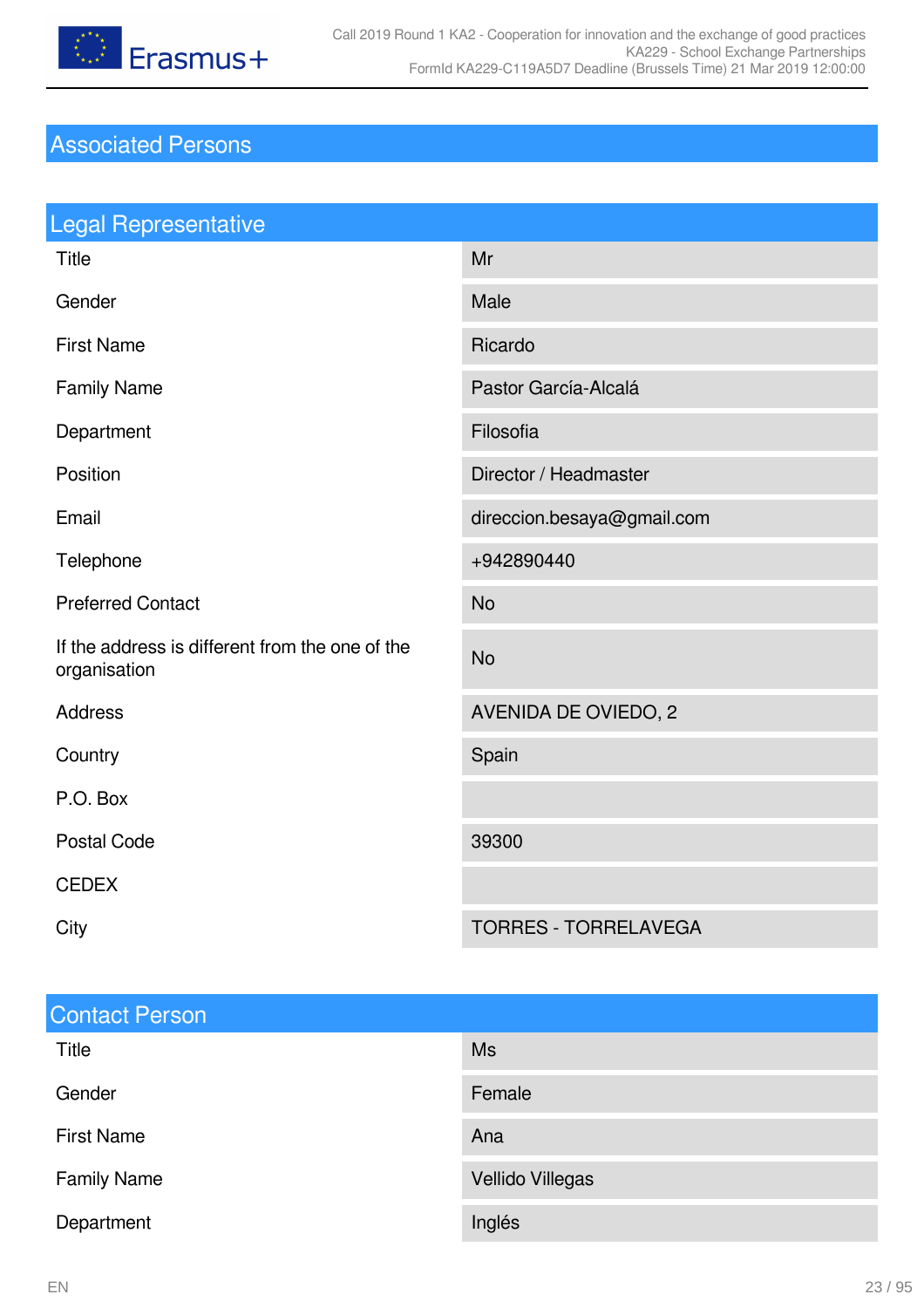

| Position                                                        | <b>English Teacher</b>      |
|-----------------------------------------------------------------|-----------------------------|
| Email                                                           | Ingles.besaya@gmail.com     |
| Telephone                                                       | +942890440                  |
| <b>Preferred Contact</b>                                        | Yes                         |
| If the address is different from the one of the<br>organisation | <b>No</b>                   |
| <b>Address</b>                                                  | <b>AVENIDA DE OVIEDO, 2</b> |
| Country                                                         | Spain                       |
| P.O. Box                                                        |                             |
| <b>Postal Code</b>                                              | 39300                       |
| <b>CEDEX</b>                                                    |                             |
| City                                                            | <b>TORRES - TORRELAVEGA</b> |

## Background and Experience

Please briefly present the school and include the following information:

- General information (e.g. the covered programmes/levels of education, number of staff and learners in the school)
- What is the school's motivation to join this project?
- Who will be the key people in charge of running the project in your school? In case these persons leave their post in the future, who will take over their role?
- Is there any specific experience or expertise that this school and its staff can contribute to the project?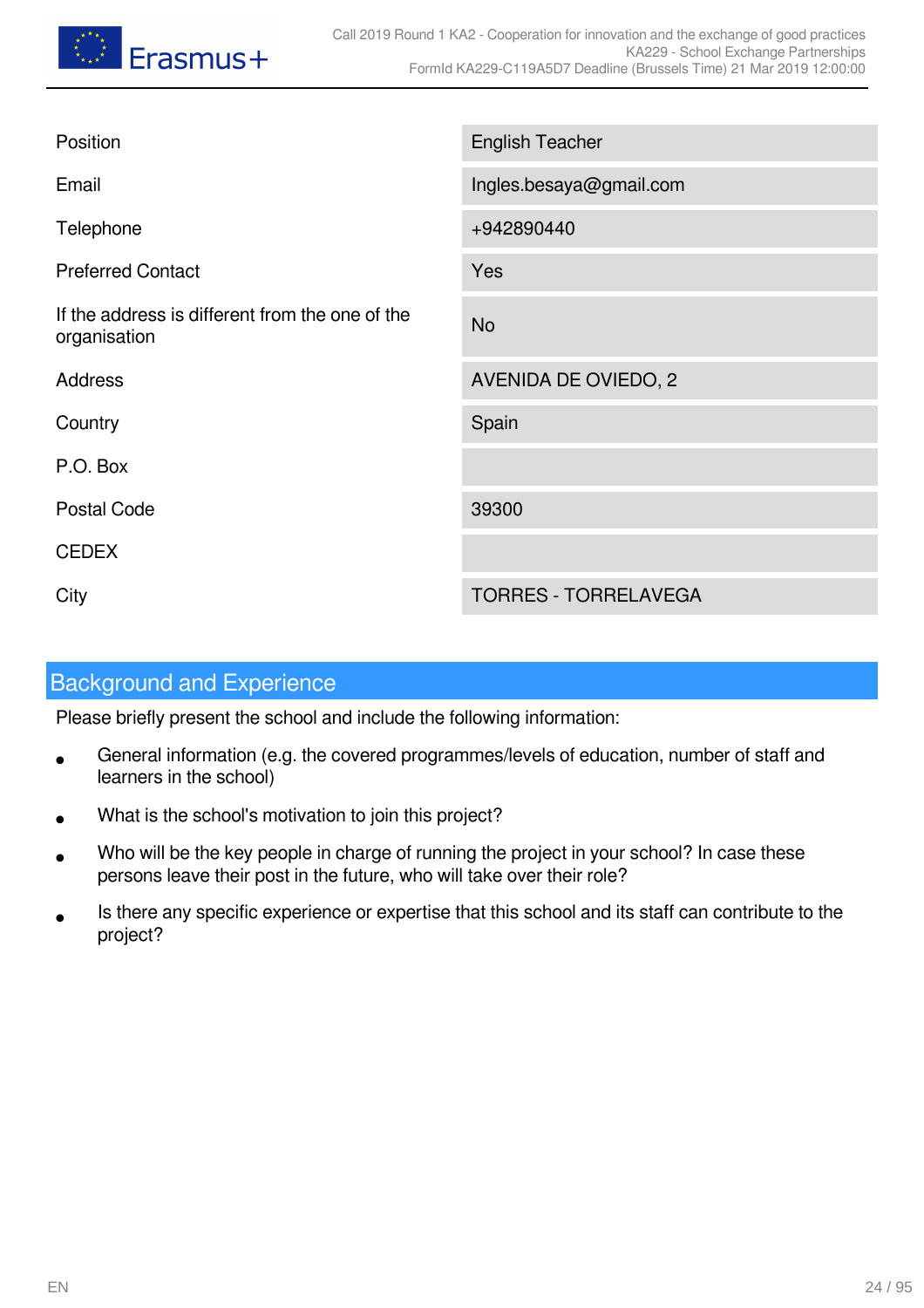

Instituto de Enseñanza Secundaria Besaya (IES or Secondary Education School) is located in Torres (Torrelavega), in the outskirts of the city, by the Besaya river and the Official Language School.Neighbouring areas are the town of Ganzo and the area of Covadonga. All these places are far from the city centre and therefore in a disadvantage regarding public services offered by the City Hall to the rest of the population. Our school offers Compulsory Secondary Education, 1st and 2nd of Bachillerato (Post-Secondary and modalities of Humanities and Social Sciences and Sciences and Technology), Intermediate-Level Vocational Training Degree in Commerce and Trade, Higher-Level vocational training in Early Childhood and Social Integration; and Basic Vocational Training (two-year training) in Cooking and Catering.The school is located in an area of 4000 m2. It has four 1500 m2 floors, an 2500m2 outdoor playground and an1000 m2 indoorplayground. It features a Sports Hall, an outstanding events hall that seats 420 people, a 200 m2 library, two sports courts and a large canteen.Socioeconomic situation of families is diverse. They, generally speaking, could be placed in the lower-middle class, both economically and culturally. Families are generally small, being most of them composed by three or four family members.We have started new projects and reinforced some of the old ones. We are therefore dealing with diverse scenarios. We always try to deal with them bearing in mind quality of education and the academic and personal development of our students. 1.We have started a collaboration agreement with the Official Language School of Torrelavega, whereby the students from the Language School can attend to different educational activities in our premises together with our own students. All our students benefit from the use of the Official Language School library as well. 2.We have also been awarded the allocation of students from primary schools in Alfoz de Lloredo and Santillana del Mar (together with IES "Nueve Valles")in order to be able to grow in numbers in our groups of secondary education. 3. We are an ERASMUS + certified school (this school year two students of Higher-level Vocational Training will be doing an apprenticeship abroad). 4.We have signed a collaboration agreement with the GOETHE INSTITUTE whereby we are provided with books and educational supplies and our students from Intermediate-Level Vocational Training in Commerce and Trade are offered training programs in Germany. Our staff offers a great deal of educational experience and a diverse team which enjoys collaborative projects and takes the most of each member. Educators from different fields work together with Biology and Science teachers to convey environmental values to our students. Our school wide environmentally-friendly policies are implemented by all the educational community members generating a cooperative environment.

Does this school have a valid eTwinning school label?

No

Various labels exist for successful eTwinning projects and schools. Before answering this question, please make sure that you are familiar with the concept of the eTwinning school label. You can find more information about the eTwinning school label here: <https://www.etwinning.net/en/pub/highlights/the-etwinning-school-label---.htm>

Have you participated in a European Union granted project in the 3 years preceding this application?

No

Istituto Omicomprensivo "Ridolfi- Zimarino"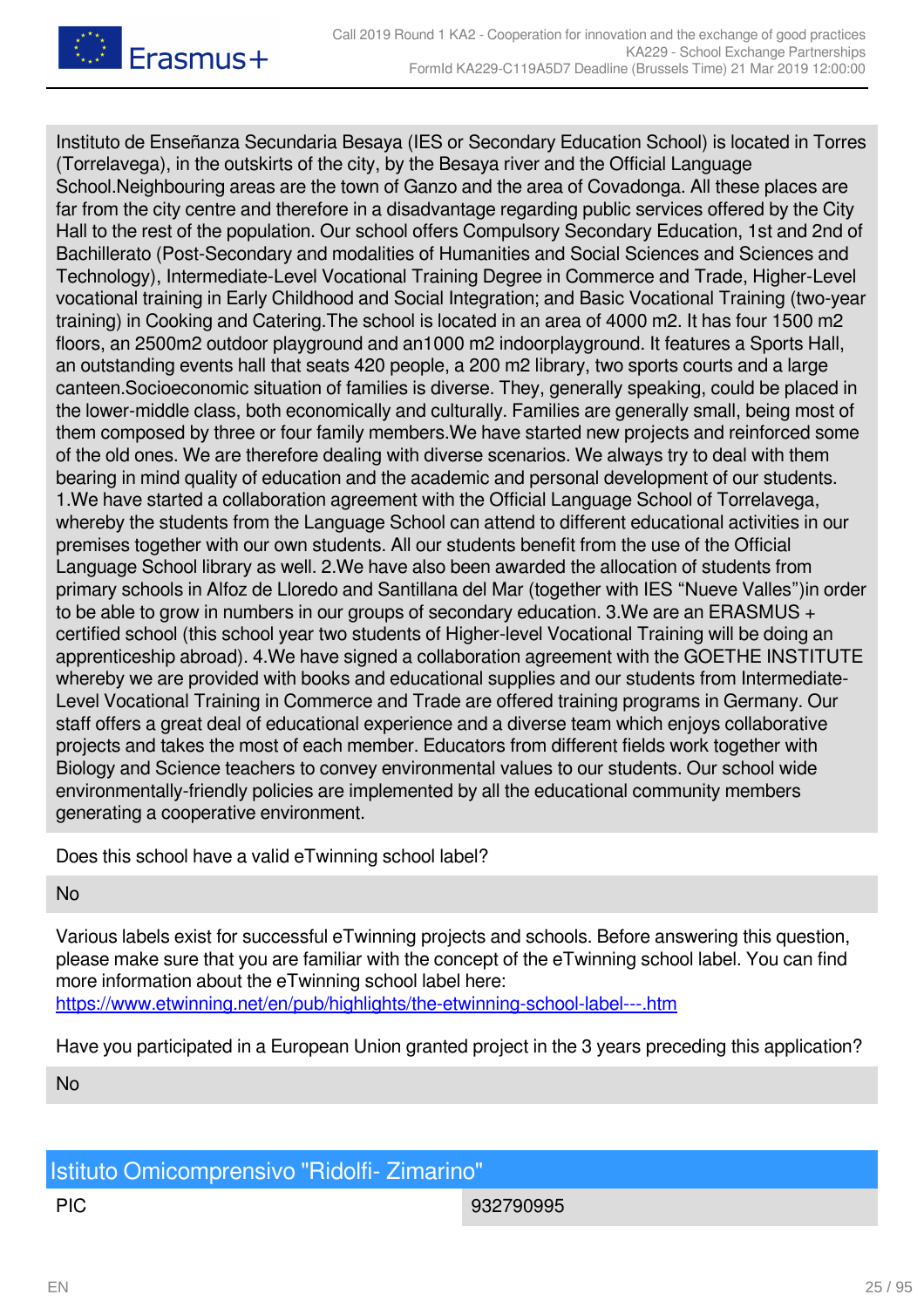

| Legal name                     | Istituto Omicomprensivo "Ridolfi- Zimarino"   |
|--------------------------------|-----------------------------------------------|
| Legal name (national language) | Istituto Omnicomprensivo "Ridolfi - Zimarino" |
| National ID (if applicable)    | 83001610696                                   |
| Department (if applicable)     |                                               |
| Acronym                        |                                               |
| <b>Address</b>                 | Via Colle Comune n. 1                         |
| Country                        | Italy                                         |
| P.O. Box                       |                                               |
| <b>Postal Code</b>             | 66020                                         |
| <b>CEDEX</b>                   |                                               |
| City                           | Scerni                                        |
| Website                        | www.omnicomprensivoridolfizimarino.gov.it     |
| Email                          |                                               |
| Telephone                      | +390873914006                                 |
| Fax                            | +390873919097                                 |

m.

## Profile

| Type of Organisation               | School/Institute/Educational centre - General<br>education (secondary level) |
|------------------------------------|------------------------------------------------------------------------------|
| Is the organisation a public body? | Yes                                                                          |
| Is the organisation a non-profit?  | Yes                                                                          |

# Associated Persons

| <b>Legal Representative</b> |      |
|-----------------------------|------|
| Title                       | Mr   |
| Gender                      | Male |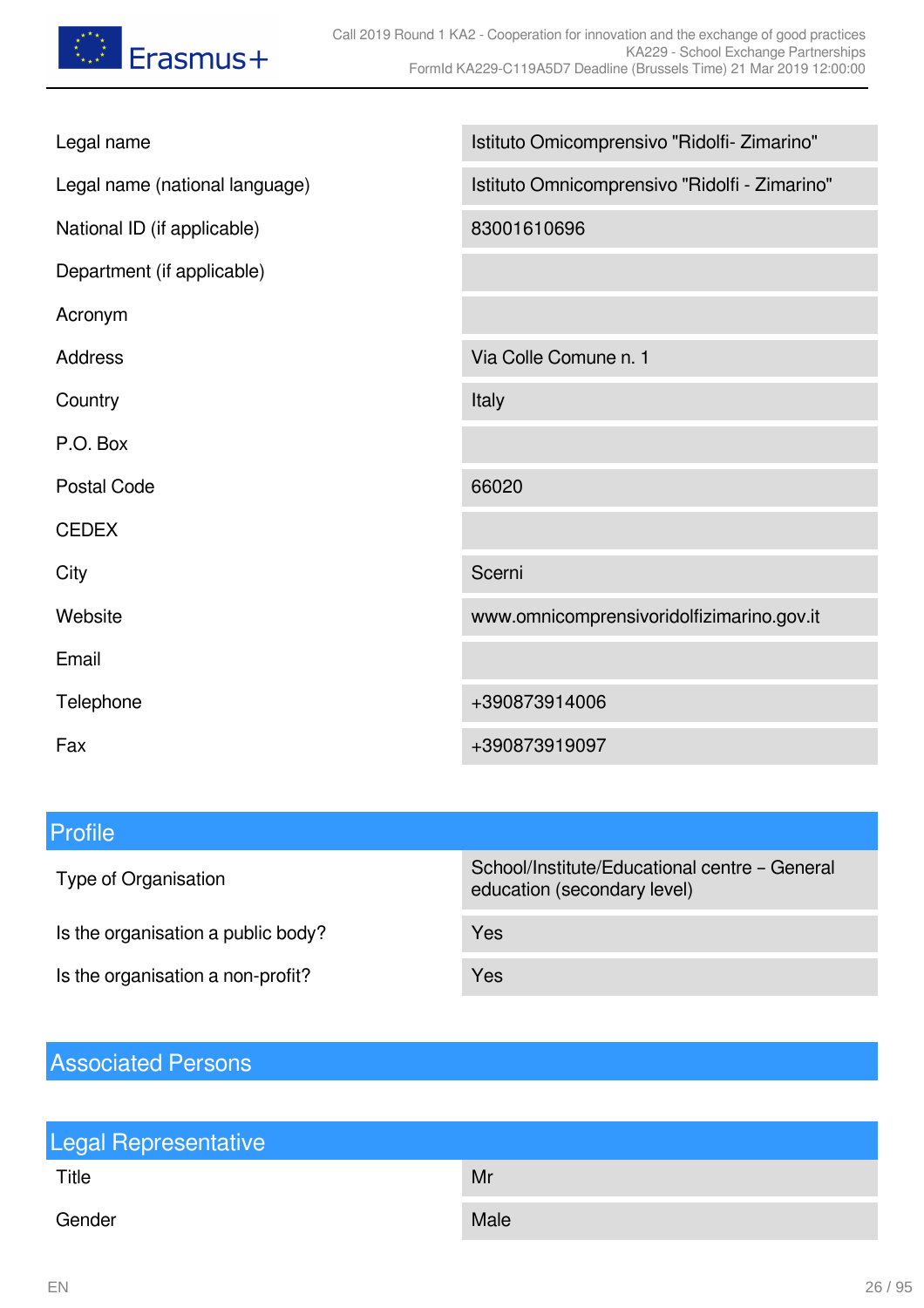

| <b>First Name</b>                                               | Gaetano Luigi            |
|-----------------------------------------------------------------|--------------------------|
| <b>Family Name</b>                                              | Fuiano                   |
| Department                                                      |                          |
| Position                                                        | Headmaster               |
| Email                                                           | chta02000x@istruzione.it |
| Telephone                                                       | +390873914006            |
| <b>Preferred Contact</b>                                        | <b>No</b>                |
| If the address is different from the one of the<br>organisation | <b>No</b>                |
| <b>Address</b>                                                  | Via Colle Comune n. 1    |
| Country                                                         | Italy                    |
| P.O. Box                                                        |                          |
| <b>Postal Code</b>                                              | 66020                    |
| <b>CEDEX</b>                                                    |                          |
| City                                                            | Scerni                   |

| <b>Contact Person</b>    |                                                            |
|--------------------------|------------------------------------------------------------|
| Title                    | <b>Mrs</b>                                                 |
| Gender                   | Female                                                     |
| <b>First Name</b>        | Michele                                                    |
| <b>Family Name</b>       | Del Monte                                                  |
| Department               |                                                            |
| Position                 | <b>Project Coordinator</b>                                 |
| Email                    | michele.delmonte@omnicomprensivoridolfizimari<br>no.gov.it |
| Telephone                | +390873914006                                              |
| <b>Preferred Contact</b> | Yes                                                        |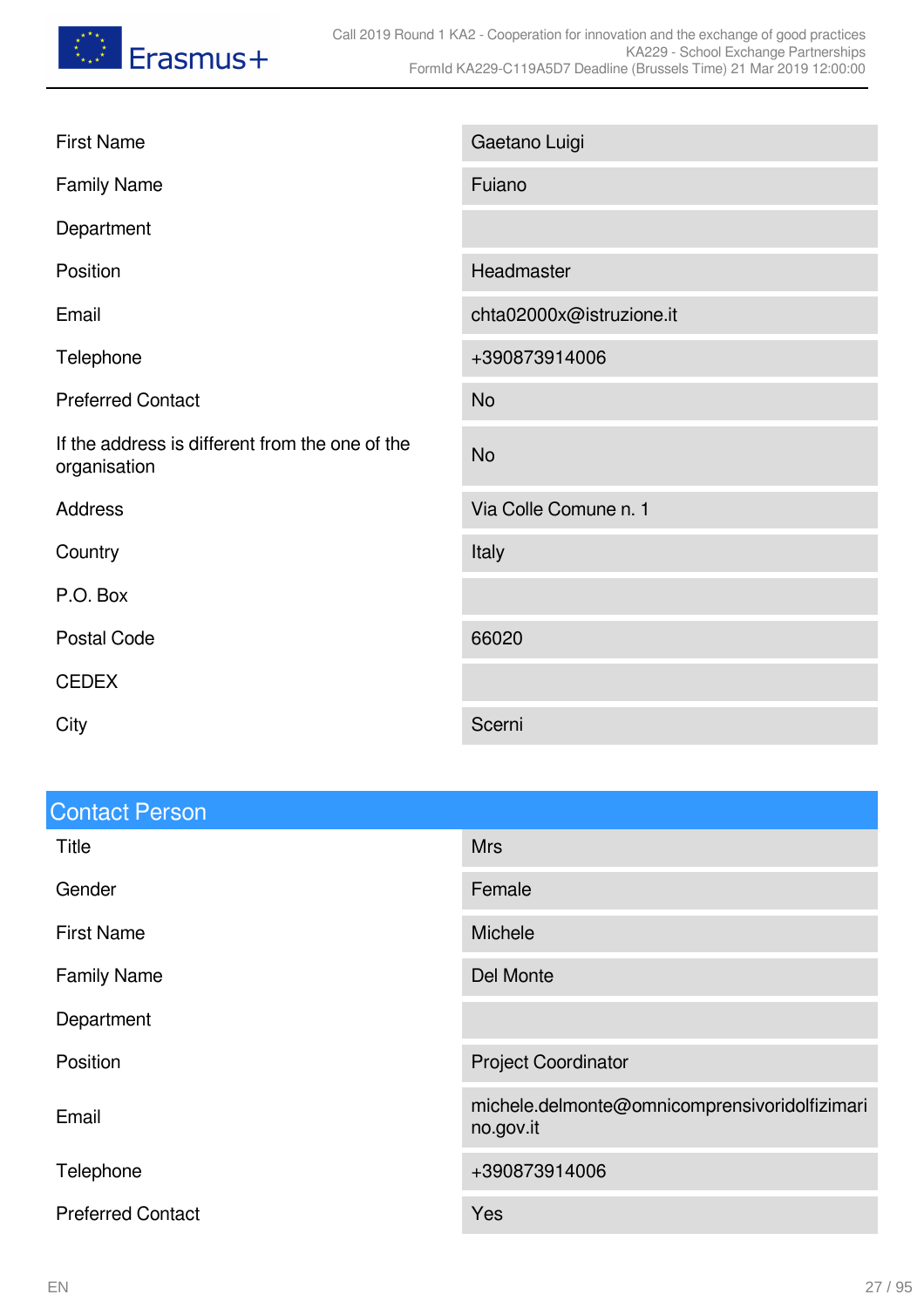

| If the address is different from the one of the<br>organisation | <b>No</b>             |
|-----------------------------------------------------------------|-----------------------|
| <b>Address</b>                                                  | Via Colle Comune n. 1 |
| Country                                                         | Italy                 |
| P.O. Box                                                        |                       |
| <b>Postal Code</b>                                              | 66020                 |
| <b>CEDEX</b>                                                    |                       |
| City                                                            | Scerni                |

## Background and Experience

Please briefly present the school and include the following information:

- General information (e.g. the covered programmes/levels of education, number of staff and learners in the school)
- What is the school's motivation to join this project?
- Who will be the key people in charge of running the project in your school? In case these persons leave their post in the future, who will take over their role?
- Is there any specific experience or expertise that this school and its staff can contribute to the project?

Istituto Omnicomprensivo "Ridolfi-ZImarino" has been established in 1876 in the rural area of Scerni (CH), in Abruzzi region.Since 2014,the Institute has been including 14 different schools over 5 distinct towns: •5 infant schools (kindergarten) •5 primary schools •3 middle schools •1 agrarian VET school This Institute has 116 teachers: •infant schools: 25 •primary schools: 42 •middle schools: 25 •VET school: 24 and 68 total staff. The subjects thaught in middle school are the usual subjects of secondary education : beside Italian, Maths, Science, History and Geography, Art, Music and Physical Education, pupils study two foreign languages. They start learning English since primary school, sometimes since infant school. In the agrarian VET school students have specific subjects related to agriculture and environment: Vegetable production, Animal care, Environment management, Viticulture and Enology. The school's motivation to join Erasmus projects is to give teachers and pupils new inputs to widen their personal and professional perpective; to improve their communication skills, IT skills, share good practices, stimulate cultural exchange.The most relevant topic areas related to projects in our school are: ACTIVE CITIZENSHIP, ENVIRONMENT AND NATURE, SPORTS AND WELL BEING Key people: Donatella MARIANO (F) – administration manager, email: chta02000x@istruzione.it. She is dealing with all administration issues of this school, supported by 9 staff, which look after warehouses management too. She has experience in Erasmus projects administration. Nadia MANZI (F) – English Teacher, email: chta02000x@istruzione.it. She has been assigned to follow EU projects in all the schools of the institute and she has been dealing with this kind of projects for 8 years.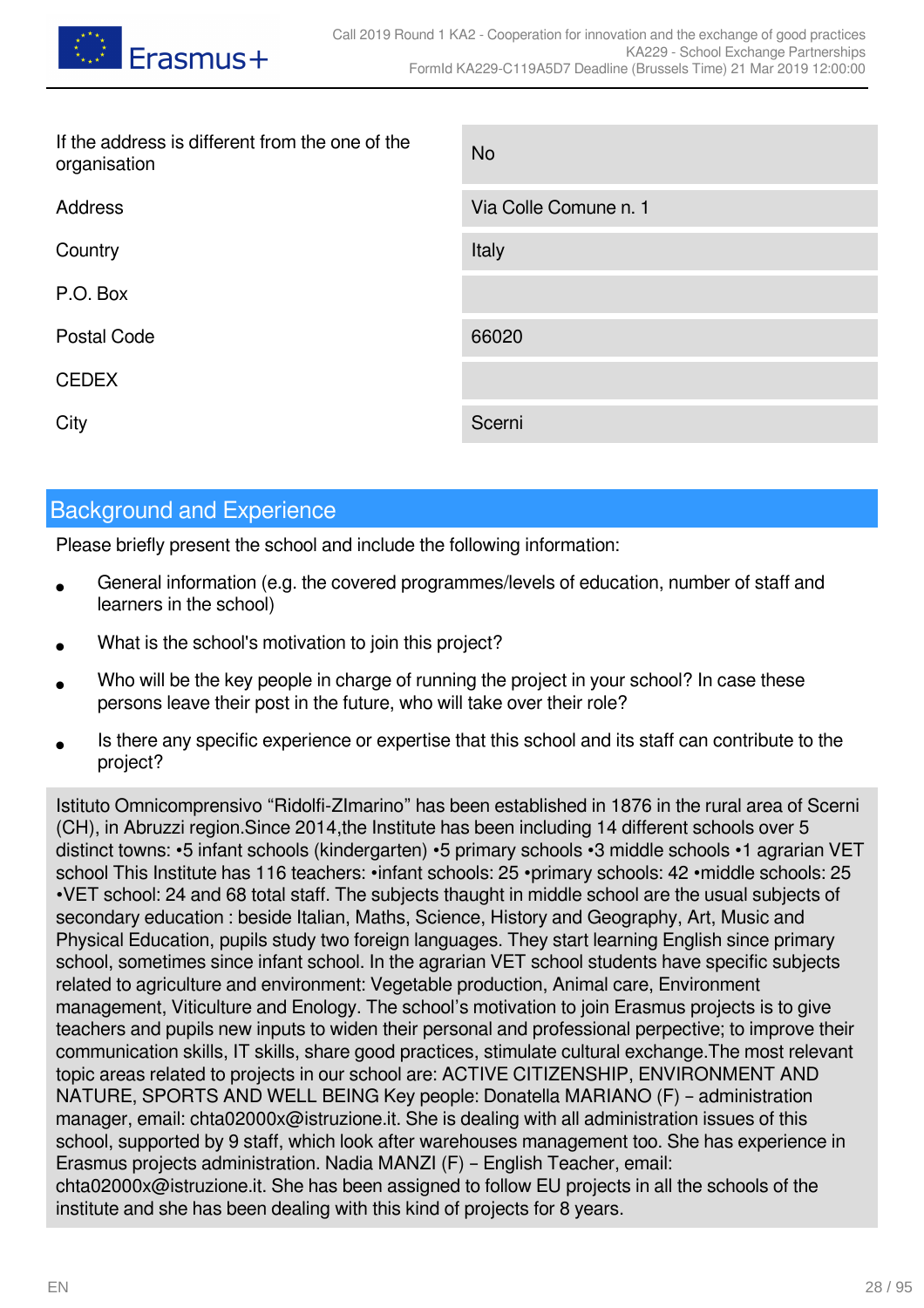

#### Does this school have a valid eTwinning school label?

No

Yes

Various labels exist for successful eTwinning projects and schools. Before answering this question, please make sure that you are familiar with the concept of the eTwinning school label. You can find more information about the eTwinning school label here: <https://www.etwinning.net/en/pub/highlights/the-etwinning-school-label---.htm>

Have you participated in a European Union granted project in the 3 years preceding this application?

| Please indicate:                          |                                                |
|-------------------------------------------|------------------------------------------------|
| EU Programme                              | Erasmus+ MA229                                 |
| Year                                      | 2018                                           |
| Project Identification or Contract Number | 2018-1-LT01-KA229-047000_4                     |
| Applicant/Beneficiary Name                | Siauliu sporto gimnazija - Lithuania           |
|                                           |                                                |
| EU Programme                              | Erasmus+ KA219                                 |
| Year                                      | 2017                                           |
| Project Identification or Contract Number | 2017-1-RO01-KA219-037125_5                     |
| <b>Applicant/Beneficiary Name</b>         | Colegiul Tehnic Grigore Moisil - Romania       |
|                                           |                                                |
| EU Programme                              | Erasmus+ KA219                                 |
| Year                                      | 2017                                           |
| Project Identification or Contract Number | 2017-1-LT01-KA219-035184_3                     |
| Applicant/Beneficiary Name                | Siauliu lopselis darzelis GLUOSNIS - Lithuania |
|                                           |                                                |
| <b>EU Programme</b>                       | Erasmus+ KA219                                 |
| Year                                      | 2016                                           |
| Project Identification or Contract Number | 2016-1-ES01-KA219-025110                       |
| Applicant/Beneficiary Name                | IES TORRE DEL REY - Spain                      |
|                                           |                                                |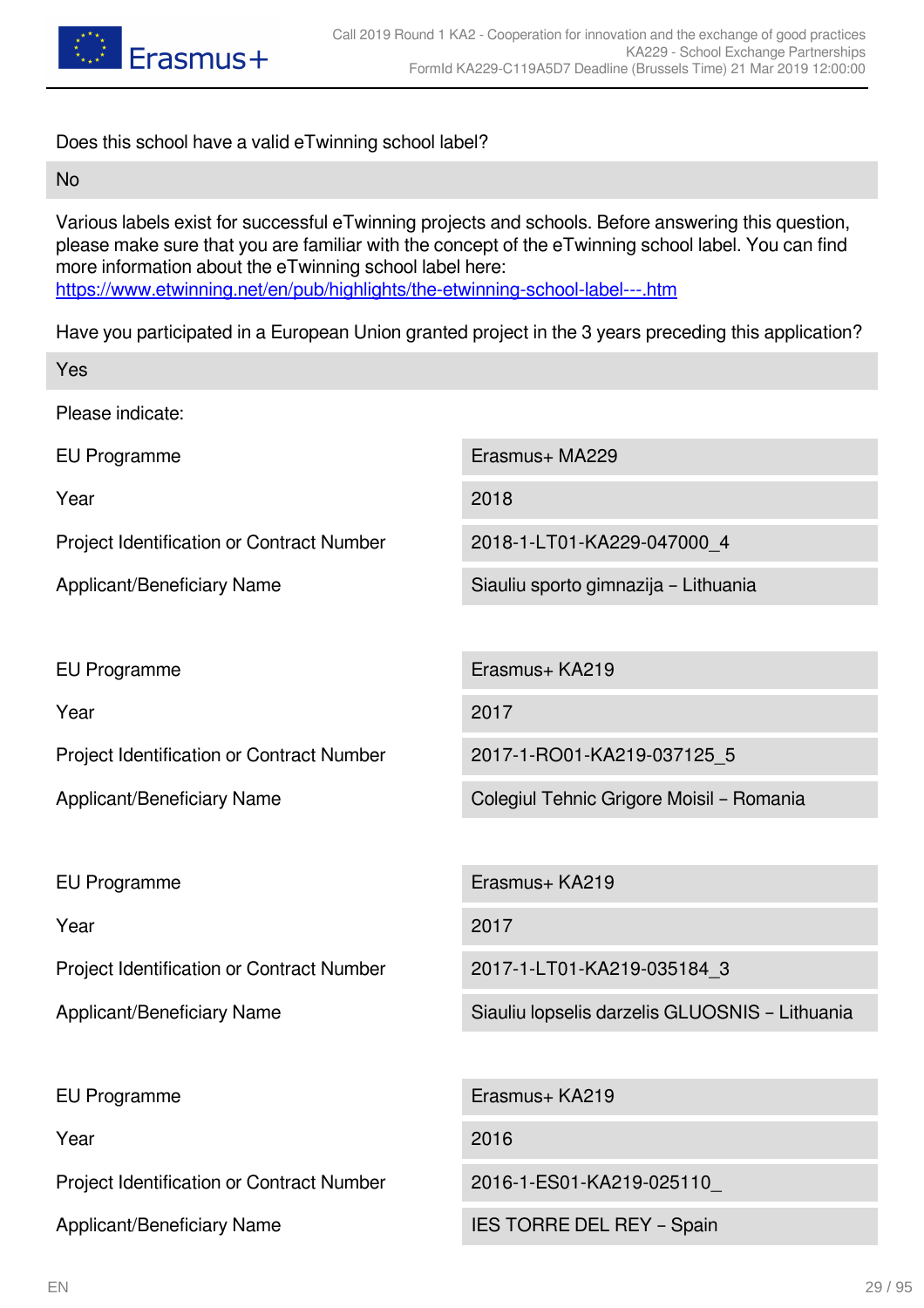

| EU Programme                              | Erasmus+ KA219                          |
|-------------------------------------------|-----------------------------------------|
| Year                                      | 2016                                    |
| Project Identification or Contract Number | 2016-1-PT01-KA219-022777 5              |
| Applicant/Beneficiary Name                | Escola Profissional da Horta - Portugal |

| Liceul Tehnologic "Constantin Brancusi" |                                         |
|-----------------------------------------|-----------------------------------------|
| <b>PIC</b>                              | 920318929                               |
| Legal name                              | Liceul Tehnologic "Constantin Brancusi" |
| Legal name (national language)          |                                         |
| National ID (if applicable)             |                                         |
| Department (if applicable)              |                                         |
| Acronym                                 |                                         |
| <b>Address</b>                          | Str. Crisan Nr. 1                       |
| Country                                 | Romania                                 |
| P.O. Box                                |                                         |
| <b>Postal Code</b>                      | 440098                                  |
| <b>CEDEX</b>                            |                                         |
| City                                    | <b>Satu Mare</b>                        |
| Website                                 | www.brancusism.ro                       |
| Email                                   |                                         |
| Telephone                               | +40261730517                            |
| Fax                                     | +40361884282                            |

## Profile

Type of Organisation School/Institute/Educational centre – Vocational<br>
Training (secondary lovel) Training (secondary level)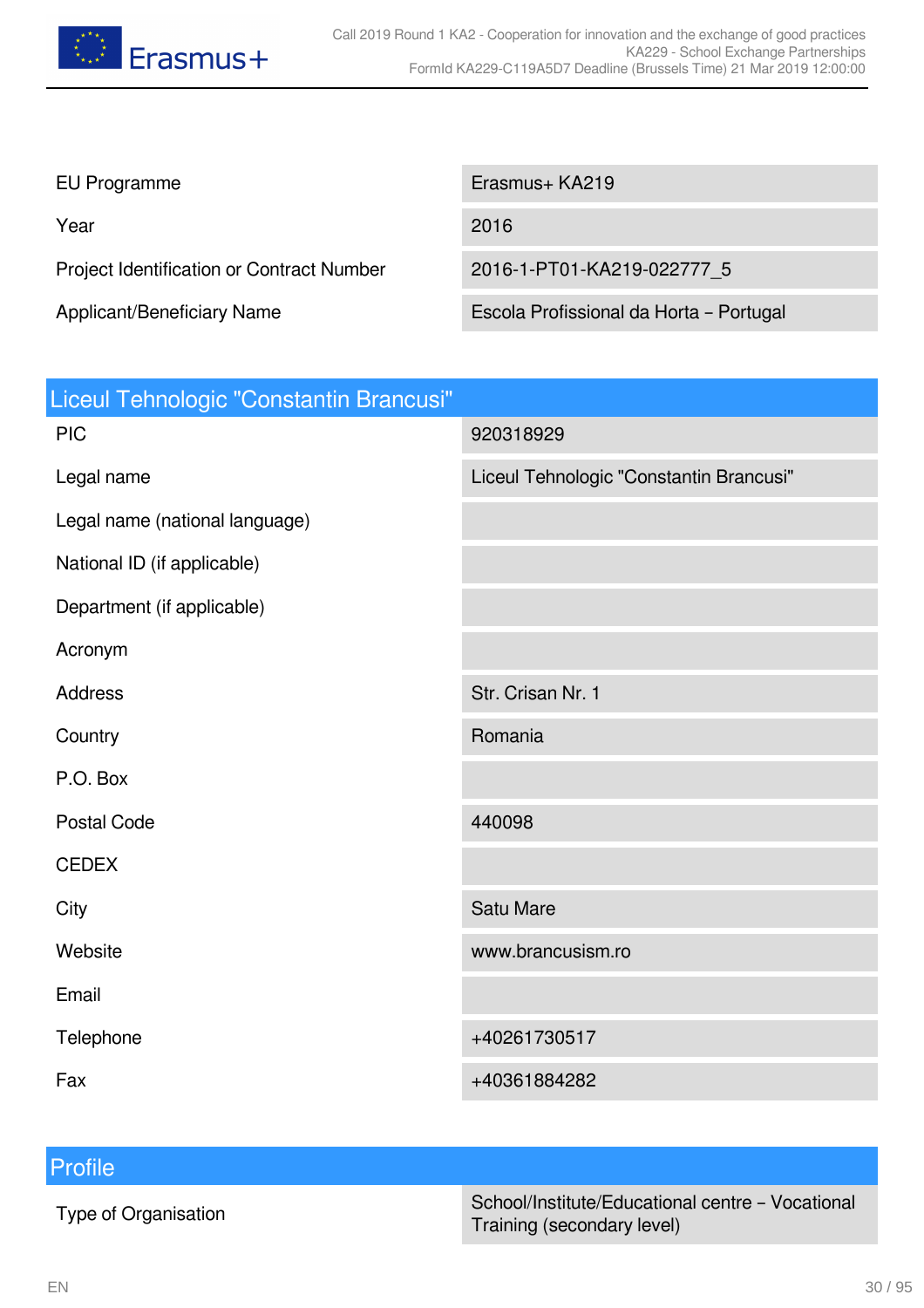

| Is the organisation a public body? | Yes |
|------------------------------------|-----|
| Is the organisation a non-profit?  | Yes |

# Associated Persons

| Legal Representative                                            |                                                |
|-----------------------------------------------------------------|------------------------------------------------|
| Title                                                           | <b>Ms</b>                                      |
| Gender                                                          | Female                                         |
| <b>First Name</b>                                               | Daniela Liana                                  |
| <b>Family Name</b>                                              | Simon                                          |
| Department                                                      | Management                                     |
| Position                                                        | Headmaster / Teacher of Environment protection |
| Email                                                           | dana_simont@yahoo.com                          |
| Telephone                                                       | +40786187665                                   |
| <b>Preferred Contact</b>                                        | <b>No</b>                                      |
| If the address is different from the one of the<br>organisation | <b>No</b>                                      |
| <b>Address</b>                                                  | Str. Crisan Nr. 1                              |
| Country                                                         | Romania                                        |
| P.O. Box                                                        |                                                |
| <b>Postal Code</b>                                              | 440098                                         |
| <b>CEDEX</b>                                                    |                                                |
| City                                                            | <b>Satu Mare</b>                               |

| <b>Contact Person</b> |           |
|-----------------------|-----------|
| Title                 | <b>Ms</b> |
| Gender                | Female    |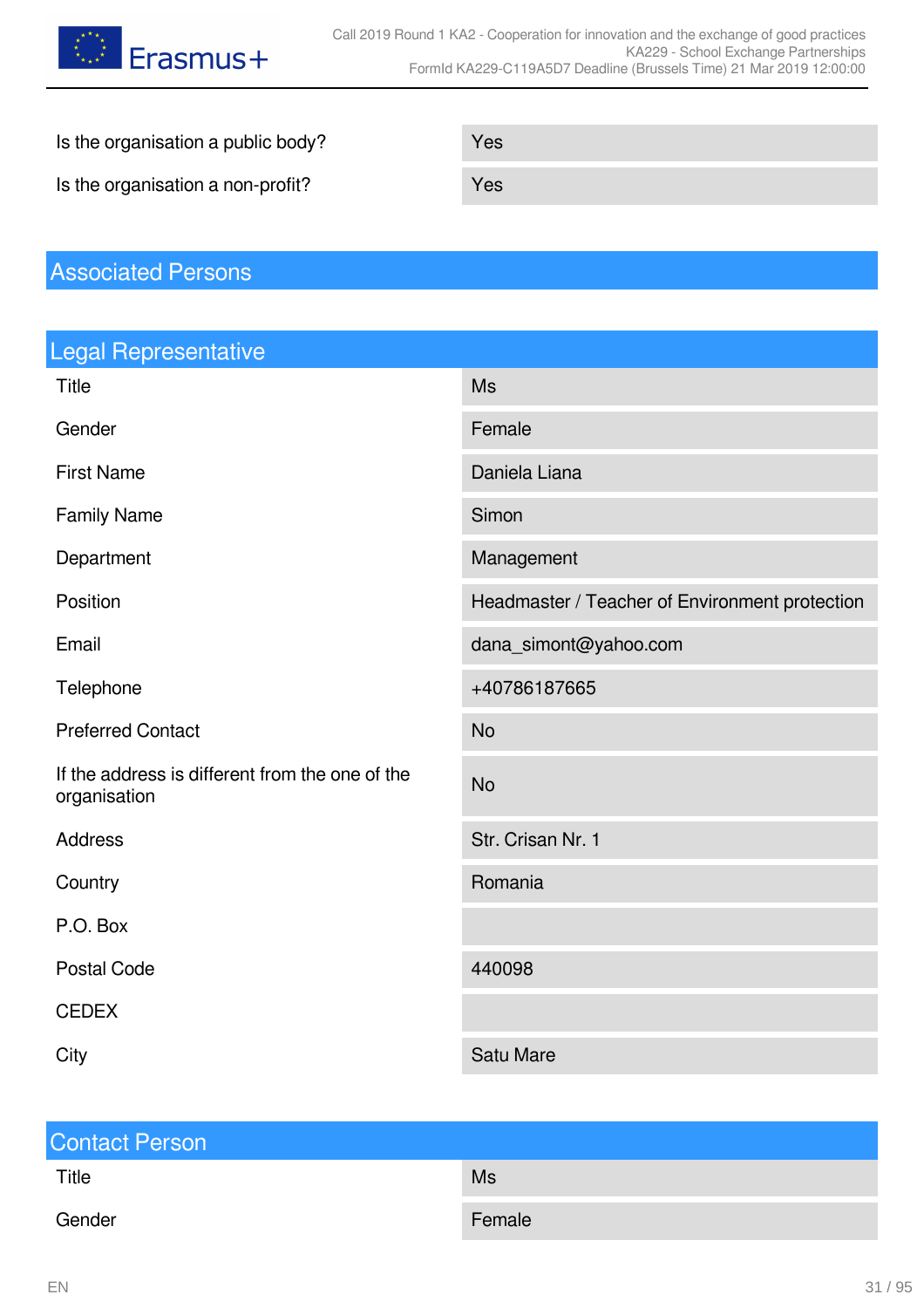

| <b>First Name</b>                                               | Olivia                              |
|-----------------------------------------------------------------|-------------------------------------|
| <b>Family Name</b>                                              | Pop                                 |
| Department                                                      | Management                          |
| Position                                                        | Viceheadmaster / Teacher of English |
| Email                                                           | oliviakhirila@gmail.com             |
| Telephone                                                       | +40726666080                        |
| <b>Preferred Contact</b>                                        | Yes                                 |
| If the address is different from the one of the<br>organisation | <b>No</b>                           |
| <b>Address</b>                                                  | Str. Crisan Nr. 1                   |
| Country                                                         | Romania                             |
| P.O. Box                                                        |                                     |
| <b>Postal Code</b>                                              | 440098                              |
| <b>CEDEX</b>                                                    |                                     |
| City                                                            | <b>Satu Mare</b>                    |

| <b>Contact Person</b>    |                                                |
|--------------------------|------------------------------------------------|
| <b>Title</b>             | <b>Ms</b>                                      |
| Gender                   | Female                                         |
| <b>First Name</b>        | Daniela Liana                                  |
| <b>Family Name</b>       | Simon                                          |
| Department               | Management                                     |
| Position                 | Headmaster / Teacher of Environment protection |
| Email                    | dana_simont@yahoo.com                          |
| Telephone                | +40786187665                                   |
| <b>Preferred Contact</b> | <b>No</b>                                      |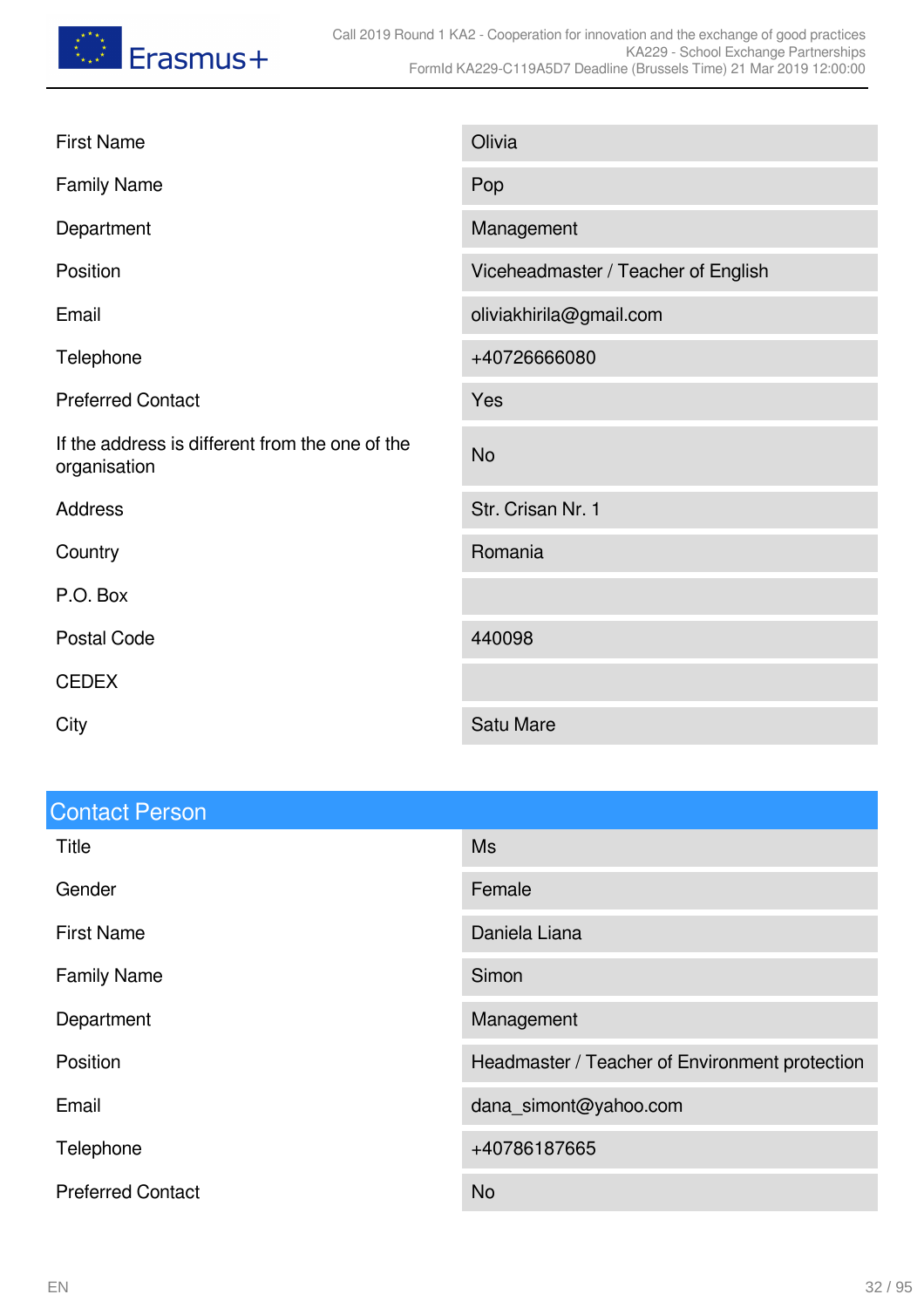

| If the address is different from the one of the<br>organisation | <b>No</b>         |
|-----------------------------------------------------------------|-------------------|
| <b>Address</b>                                                  | Str. Crisan Nr. 1 |
| Country                                                         | Romania           |
| P.O. Box                                                        |                   |
| <b>Postal Code</b>                                              | 440098            |
| <b>CEDEX</b>                                                    |                   |
| City                                                            | <b>Satu Mare</b>  |

## Background and Experience

Please briefly present the school and include the following information:

- General information (e.g. the covered programmes/levels of education, number of staff and learners in the school)
- What is the school's motivation to join this project?
- Who will be the key people in charge of running the project in your school? In case these persons leave their post in the future, who will take over their role?
- Is there any specific experience or expertise that this school and its staff can contribute to the project?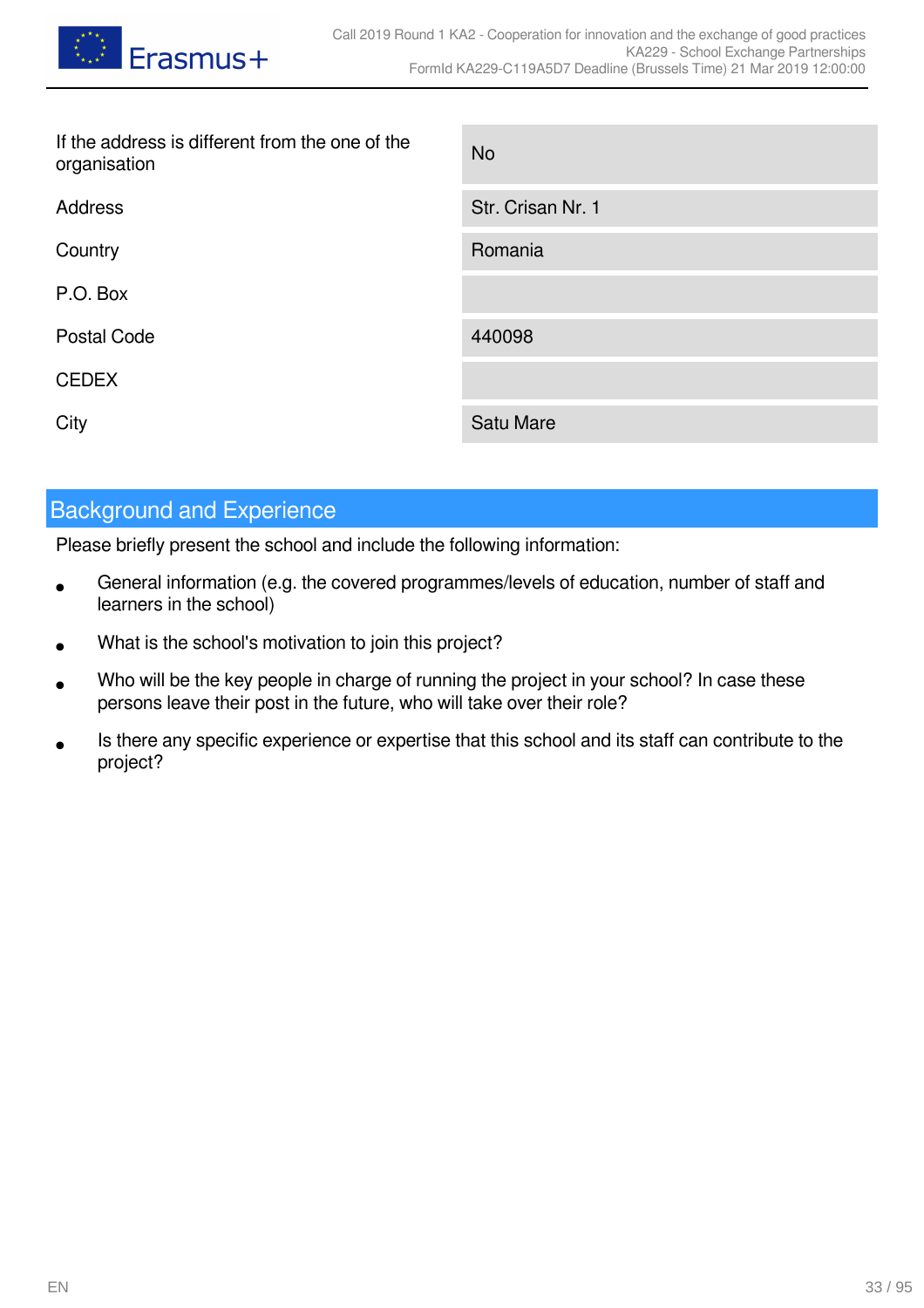

Liceul Tehnologic "Constantin Brancusi" is located in the town Satu Mare, which is in the north-west part of Romania. The town is 7 km far from the border with Hungary. The school where I am a teacher has a tradition of one hundred years of its existence. It is a technical professional upper secondary school. It has 566 students and 40 teachers and employers stuff. The students are between 15 and 19 years old and even older because the school has evening classes too. The highschool has different profiles from carpentry, furniture designer, forestry, wooden manufacturing to environmental protection. All the profiles are dealing with wood or environment. The students come from all over the district to study at this school, mostly come from disorganized families and have a poor social status. We have also Hungarian classes, which are the major ethnical minorities in our town, so they learn everything in their own language. In all classes there are some gipsy students who come from socially disadvantage backgrounds, and it is our duty to integrate them into the society. The students focus mainly on the profile subjects because they study from 10 to 15 hours per week of technical subjects and the general subjects like foreign languages are left aside. This is an important opportunity for them to study and practice English language in real context. I believe that being part in this project is a chance for students to improve their knowledge of English and learn more about other countries culture and traditions. Our school has already participated in Comenius, Leonardo da Vinci and Erasmus + partnerships, so teachers have a good experience at running these types of projects. The contact persons will be Olivia Pop – who has already coordinated International projects, actually being the vice headmaster of the school, and teacher of English and Daniela Simon, who is the headmaster of the school, both of them having large experience and willingness to work in Erasmus + projects, having developed ICT skills, good language skills and project management experience. We will work together as a team and will guide our colleagues who want to participate in the project.

Does this school have a valid eTwinning school label?

EU Programme Erasmus+

No

Various labels exist for successful eTwinning projects and schools. Before answering this question, please make sure that you are familiar with the concept of the eTwinning school label. You can find more information about the eTwinning school label here: <https://www.etwinning.net/en/pub/highlights/the-etwinning-school-label---.htm>

Have you participated in a European Union granted project in the 3 years preceding this application?

| <b>Yes</b>                                |                                       |
|-------------------------------------------|---------------------------------------|
| Please indicate:                          |                                       |
| EU Programme                              | Erasmus+                              |
| Year                                      | 2016                                  |
| Project Identification or Contract Number | 2016-1-IT02-KA219-024203 3            |
| Applicant/Beneficiary Name                | Liceul Tehnologic Constantin Brâncuși |
|                                           |                                       |
|                                           |                                       |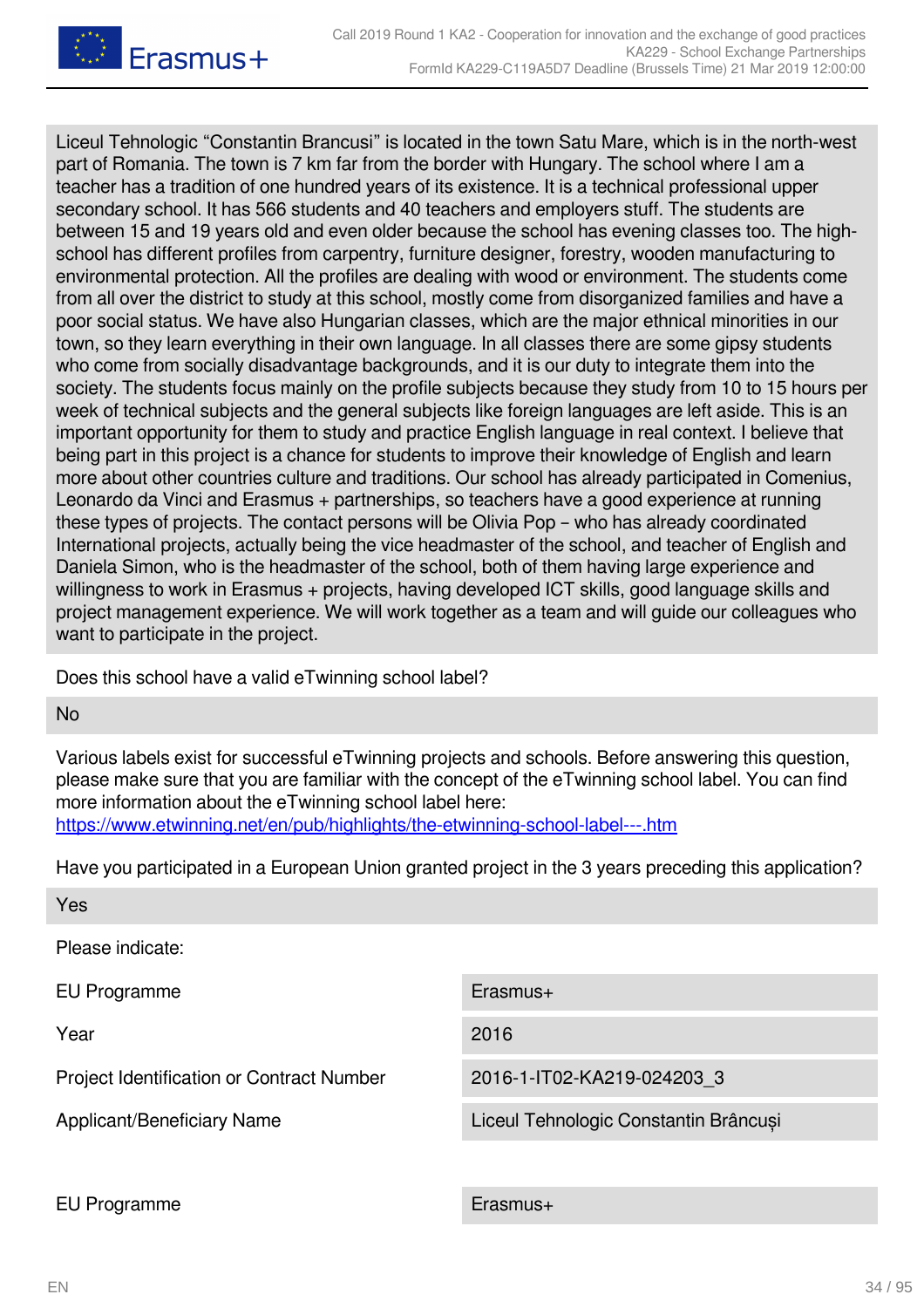

| Year                                      | 2016                                  |
|-------------------------------------------|---------------------------------------|
| Project Identification or Contract Number | 2016-1-NL01-KA219-022992 2            |
| Applicant/Beneficiary Name                | Liceul Tehnologic Constantin Brâncuși |
|                                           |                                       |
| EU Programme                              | $E$ rasmus+                           |
| Year                                      | 2018                                  |
| Project Identification or Contract Number | 2018-1-DE03-KA229-047289 2            |
| Applicant/Beneficiary Name                | Liceul Tehnologic Constantin Brâncuși |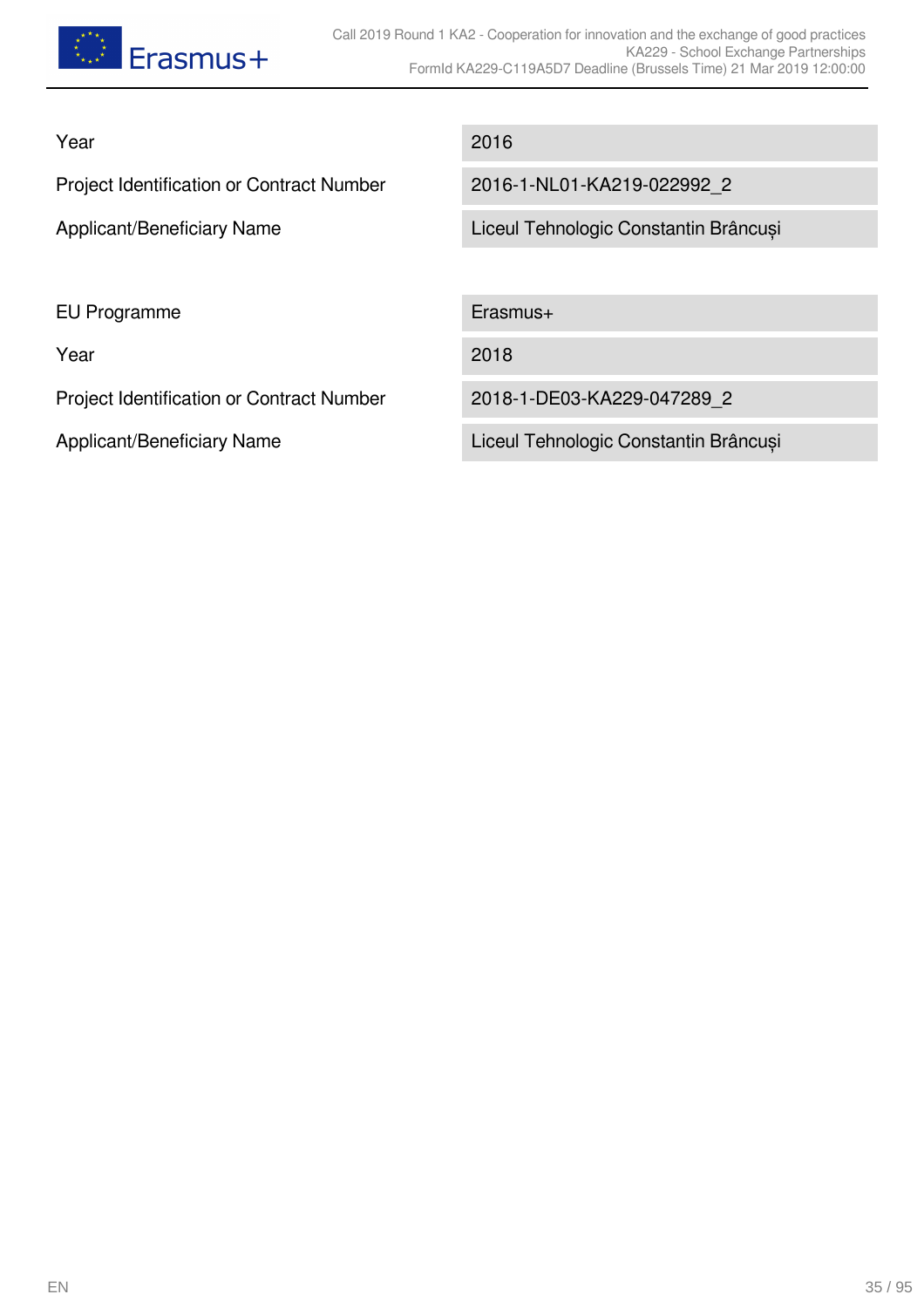

#### Project Description

#### Priorities and Topics

Please select the most relevant horizontal or sectoral priority according to the objectives of your project.

HORIZONTAL: Supporting individuals in acquiring and developing basic skills and key competences

If relevant, please select up to two additional priorities according to the objectives of your project.

HORIZONTAL: Social and educational value of European cultural heritage, its contribution to job creation, economic growth and social cohesion

HORIZONTAL: Transparency and recognition of skills and qualifications

Please select up to three topics addressed by your project.

EU Citizenship, EU awareness and Democracy

Energy and resources

Health and wellbeing

**Description**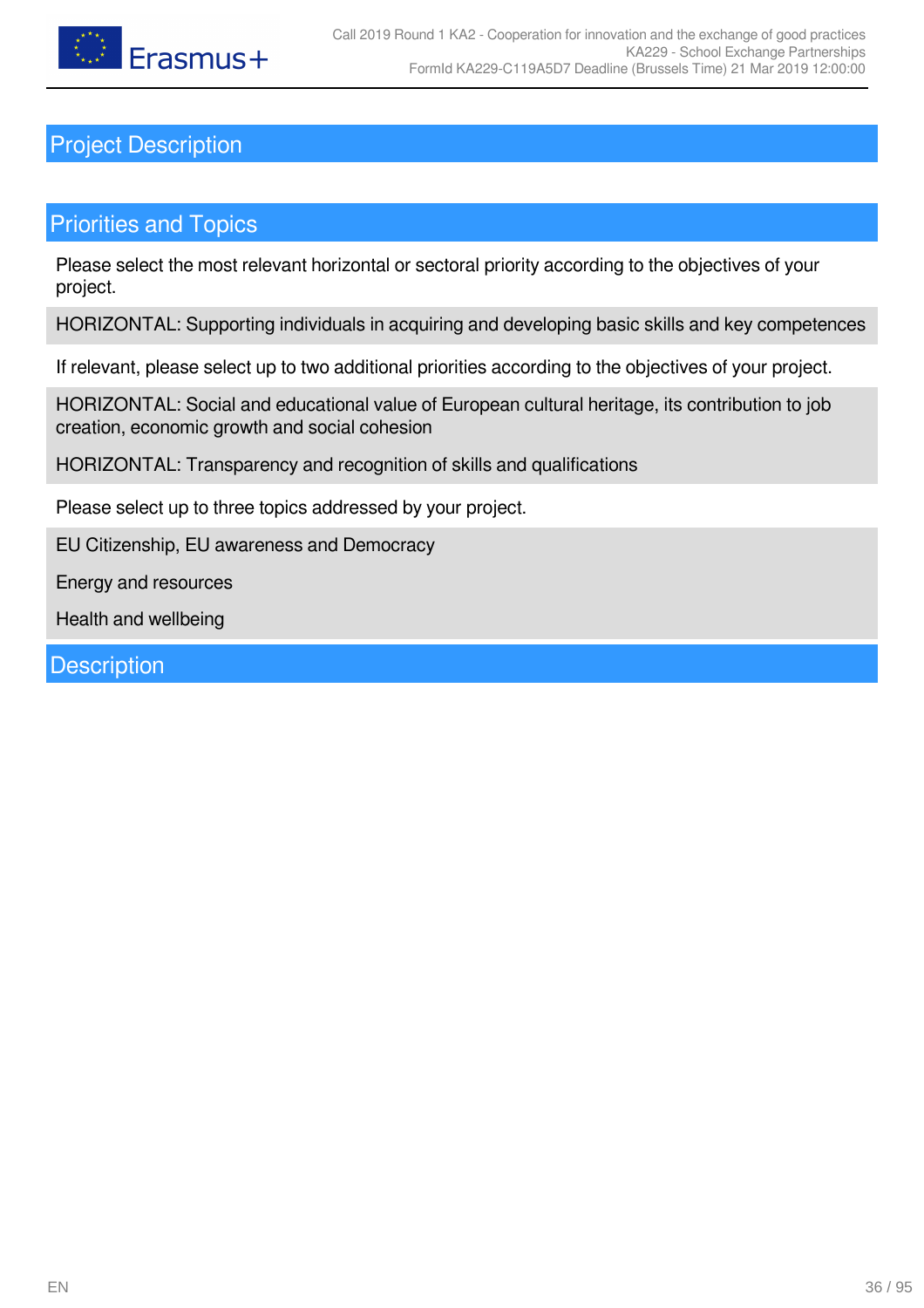

Please describe the motivation for your project and explain why it should be funded.

Water circulates through the land just as it does through the human body, transporting, dissolving, replenishing nutrients and organic matter, while carrying away waste material. Further in the body, it regulates the activities of fluids, tissues, cells, lymph, blood and glandular secretions. However, nowadays we are experiencing a very difficult era, and the future looks even worse when referring to both the quality and the quantity of water. Most of the earth's bases with clean water are rapidly diminishing while everyday demand for water is highly increasing and the negative influence of these two unequal constants is recognized and addressed by also world leaders. The official conference held in Paris in the last years (December 2015 and also in April 2016) related to Climate Change led to serious resolutions and commitments in this aspect. During the conference the leaders emphasized the great connections and negative impact that the rapidly developing climate change has on the ability for nations to attain a sustainable development. Being part of the environment, water is a cross-cutting issue that influence the development of nations from many points of view: state of health, food security supplies, economic development/growth, ecosystem services and world's biodiversity. The climate conference that took place in Paris had to the aim to encourage people's/countries/ actors of the civic society in general, to cooperate as well as to take initiatives in order to maintain a healthy environment, with a direct focus on water, climate changes and resilience. For these reasons we strongly believe that all the objectives that we set for our partnership are entirely justified in the international context, in which all the partners from the participating countries can share ideas and can mutually instill in students a responsible and sustainable behavior towards the environment.

As providers of education, we, the teachers, cannot be careless about the endangered future that water has. We have to take serious action in preserving water resources for the future generations. We believe that a very influential way to do this and act proactively is by creating the very meaningful education-al project which will work as the program that will educate students for the both the short and long run about its strategic and crucial role in life. In this respect, the purpose of our partnership is to create an integrative and also a multidisciplinary, hands-on, explicit teaching approach that will be achieved and complemented only by the help of all our project partners who will contribute with the skills, experience and expertise they have in different fields of educational areas. The utmost goal that we want to achieve through this partnership is to discover a mutual framework, understanding and professional mastery teaching approach, that will meet the needs that will act in response to the challenges that the issue of sustainable water management raises.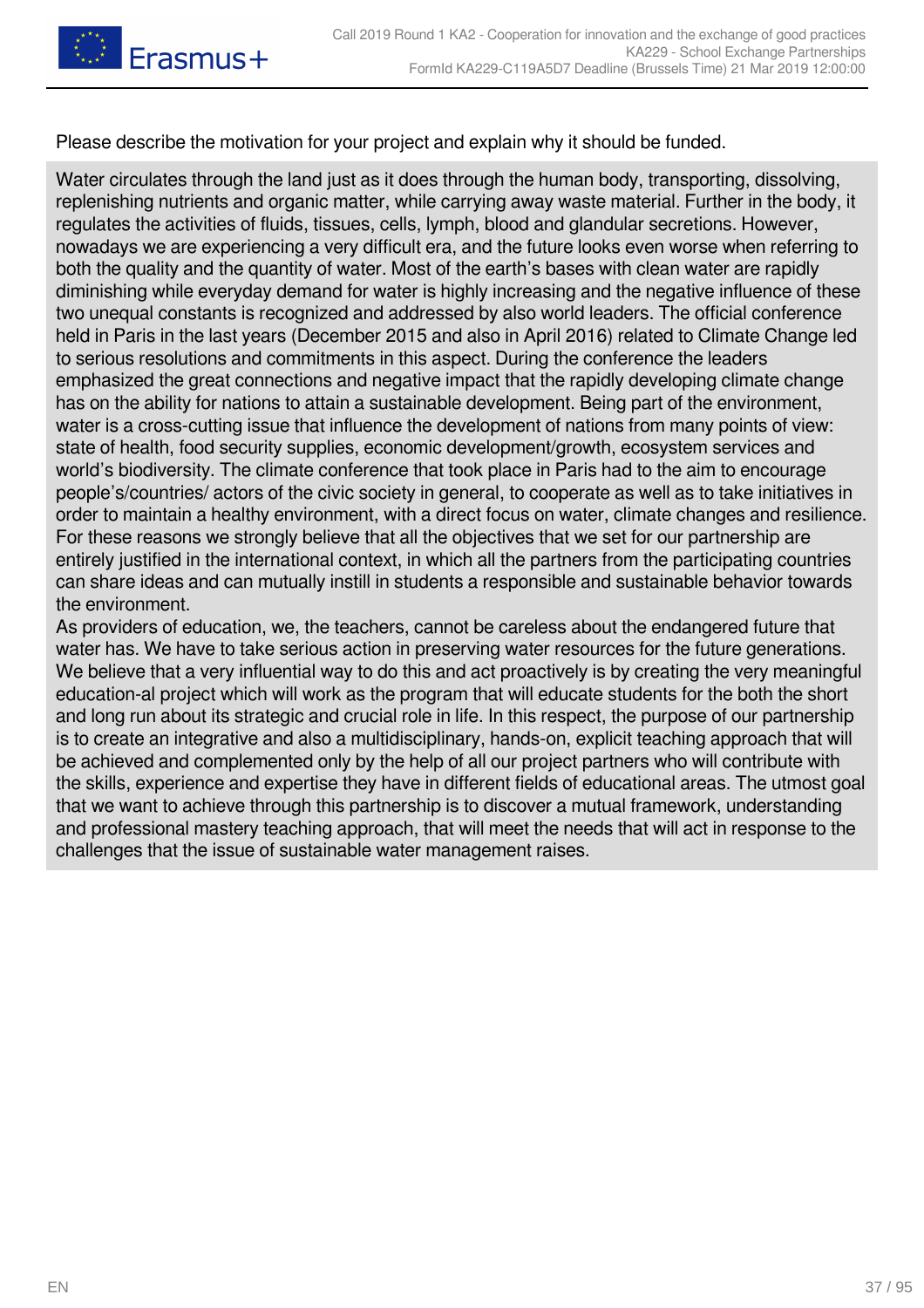

What are the objectives you would like to achieve and concrete results you would like to produce? How are these objectives linked to the priorities you have selected?

Through this partnership we aim to investigate, evaluate and cope with this present we are leaving in, with its issues, and to discover solutions that will eliminate the threats and the challenges that the future holds, while offering teachers who come from different areas of expertise the chance to get involved, to share, to discover, learn and also develop themselves. We would like to equip them and present them with different accurate means of integrated and interdisciplinary teaching methods, that will allow them to teach the multiple faces of water in new and interesting ways. The envisaged objectives are:

O1. to raise students', teachers' and also local community members' awareness on the current issue of the endangered natural global resource-water, the vital source of life on earth (minimum 60 percent of the target group will gain awareness and about 4000 people from the school and local communities will sign the Water protection Charta);

O2. to increase knowledge related to sustainable consumption and environmental protection among the students and also the local communities, during the 2 years period of implementation (about 2.500 individuals will be influenced);

O3. to create an open educational base/resource - Teaching Material (comprising of lesson plans, multi-media materials, thematic language dictionaries, topic related articles, examples of good practices, posters as well as non-formal auxiliary materials for education) and to make it available for any educational professional that might be interested;

O4. to develop students' transversal and cross-sectoral skills as well as their versatility and to effectively assist them to become well-rounded young graduates, prepared for successful future career (during the implementation a number of about 2000 students will combine different skills and knowledge while developing activities in different educational fields: ICT, Arts, Biology, Foreign languages, Geography, Psychology, Chemistry and also Business studies - at least 40 percent of these students will improve these skills);

O5. to enhance the potential of both teachers and students to improve their ICT, language and intercultural skills;

O6. to boost students' interest for school, educational activities and to assist them to become more actively involved in their learning process, in contributing with ideas, in solving common task (minimum 40% will end up being more motivated);

O7. to promote European values and to develop intercultural understanding and cohesion among citizens of Europe (at least 70 percent of students will gain better knowledge of other cultures).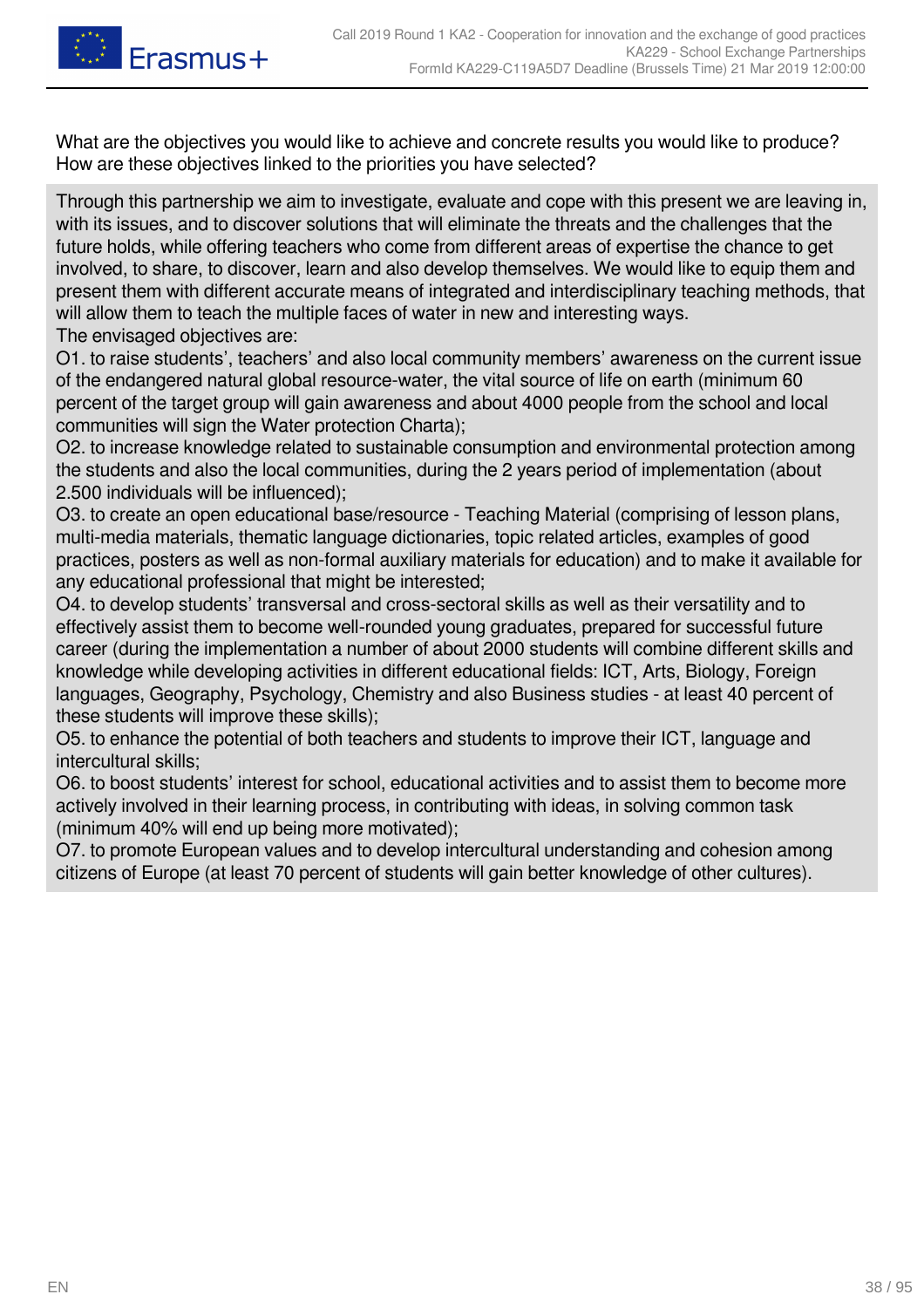

How are the planned activities going to lead to achievement of the project's objectives?

We will reach the objectives of this partnership through the following facts:

1. The project will put students with diverse interests and different socio-economic environments to work together and identify common aspects of interest, to generate results that will embody the emblem of the transnational partnership.

2. All the activities will be in accordance with the nowadays requirements made by the labour market (versatility), meaning that they will be designed to touch cross-curricular subjects and assignments. The students will learn to be versatile and well-rounded, and to train them in this aspect we will have them combine different knowledge with different skills while working in various educational fields: ICT, Arts, Biology, Foreign languages, Geography, Psychology, Chemistry and also Business studies.

3. During the international meetings the students will have the chance to develop and improve their communication, along with ICT skills, as they will extensively be involved in the presentations (about their schools, their towns, the topics established for each meeting, different works of students). 4. The fluency and smoothness of all activities that will take place during the meeting will be ensured by each participating country through the fact that, prior to the meetings, they will organize training classes for the students, in the field of ICT studies and English language-for developing students'

level of communication.

5. National and international governmental organizations, as well as different NGO's are seen as potential partners in our project, which would benefit from the activities we organize. By involving NGOs into the partnership students will learn the important function that these have in the society. In doing this we are also motivated by the fact that we feel that cooperating with important Government Organizations, which are directly linked to our cause will offer schools a unique opportunity to make a difference and to have influence at do that international levels.

6. Each partner school is responsible to set Digital monitor in a popular place in school week the help of which they will disseminate and share with the entire school community, the actual videos and works that can be displayed, of all the partners. The digital material is that will be displayed on these monitors will be presentations made by the students about the different topics of the partnership or related to the topics. We want to expand our cooperation even after the project period and the monitors will allow us to ensure long standing dissemination.

7. To make the cultural cognitive experience more efficient travel manuals will be created prior to each international meeting, by each partner country, with the help off the host school's coordinator. In this way, every participant to the meeting will improve their knowledge on the country they will visit, and will travel in a more conscious way.

eTwinning and Erasmus+ platforms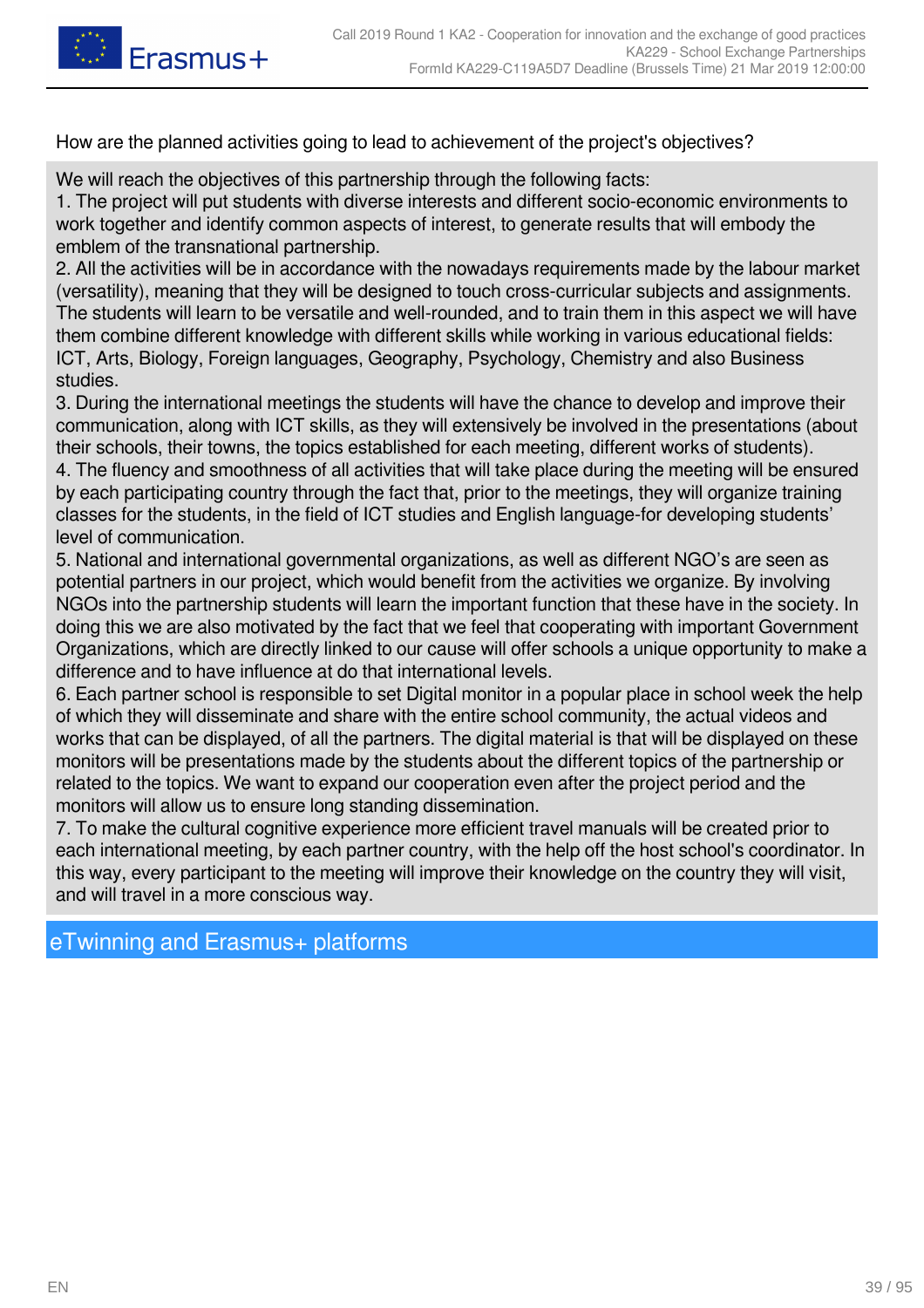

Have you used or do you plan to use eTwinning, School Education Gateway or the Erasmus+ Project Results Platform for preparation, implementation or follow-up of your project? If yes, please describe how.

We plan to use different virtual platforms not only for disseminating the results and transferring best practices to other professionals that might be interested, but also to get inspired from them, to learn from other professionals' experience and good practices. As this is a school project and partnership, the activity of disseminating the results is of an utmost importance and one of our important aim. The eTwinning plat-form and the SEG platform were both used at the beginning, when we generated the project's idea. They were the ways through which we advertised our idea and found partners for cooperation. The mentioned platforms have been productive sources that provided us with good/positive evaluation, feedback on the topic of the project and designed activities; so we knew that they were good and safe to be practiced. All throughout the implementation as well as at the end of the partnership we will share all our projects outcomes, results, outputs, best practices in these virtual open sources.

If your project proposal is building on previous or ongoing eTwinning project(s), please explain how you plan to achieve this. Please clearly identify the relevant eTwinning project(s) by including the project title and project ID. In addition to the information provided here, do not forget to provide further information about the eTwinning aspect of your proposal in all other relevant parts of the application form.

Please keep in mind that experts will evaluate your application exclusively on the basis of the information provided in the application form. Therefore, when answering this question make sure to describe the eTwinning project(s) you plan to build on. Likewise, please be aware that independently of the experts' evaluation of the quality of your application, the National Agency may verify the provided information about your eTwinning project(s). In case the information is not correct, your application may be disqualified.

### Participants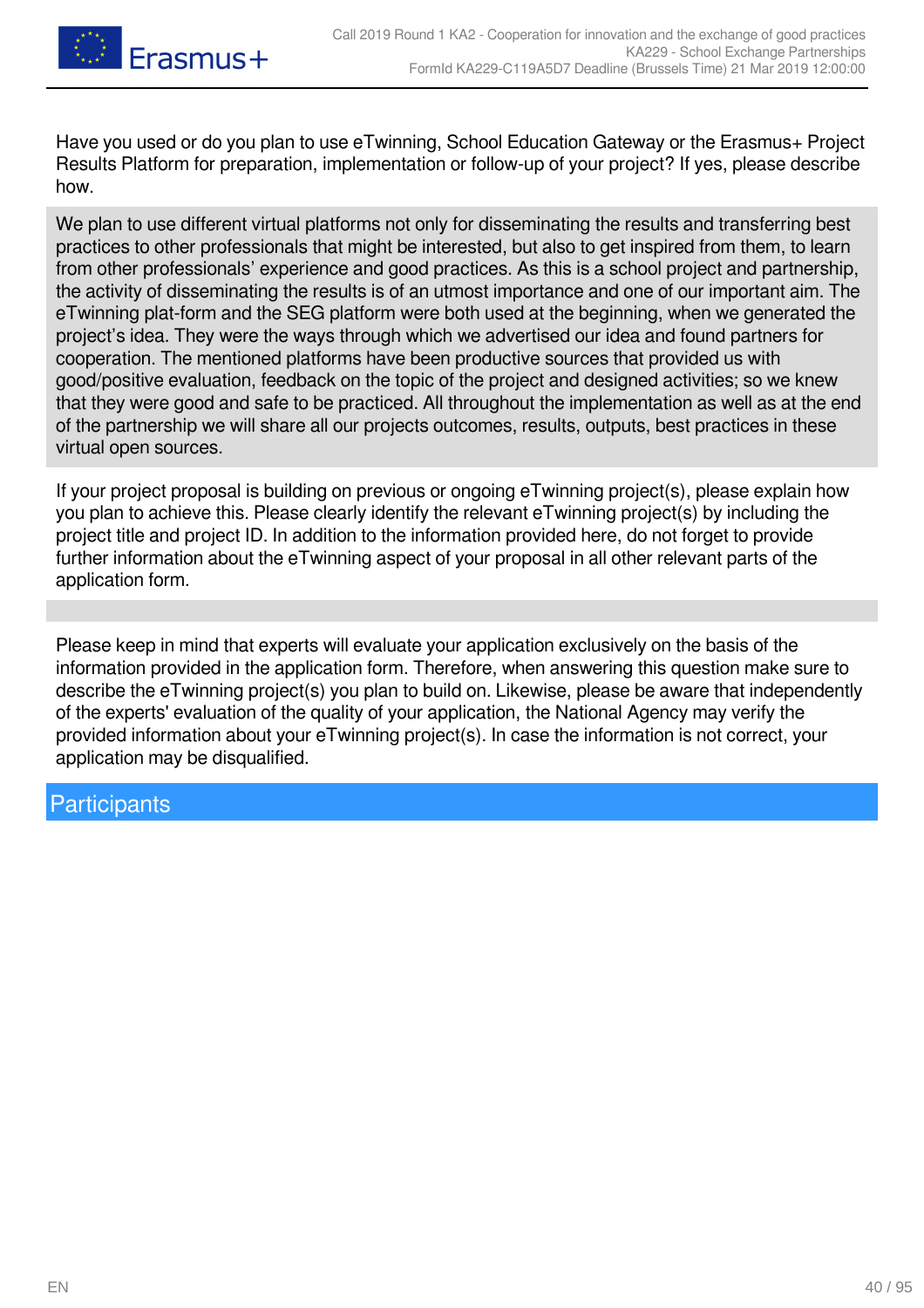Please briefly describe who will take part in the project, including:

- Who are the different groups that will take part in the project activities (e.g. pupils, teachers, other school staff, parents, etc.)? Please also include information on local participants (those who will participate in project activities, but will not travel as part of the project).
- How are these groups going to participate?

Erasmus+

If pupils are involved in the project, please specify their age groups.

Note that specific details on selection of participants in Learning, teaching and training activities do not need to be repeated here if they are described in the dedicated section of the form: Learning Teaching Training

Students will be involved in the activities that cover:

- effective and efficient communication carried out in English-foreign language

- learning about own cultural aspects and traditions, natural patrimony heritage, as well as learning about other countries' cultures, traditions, heritages

- being actively included in the activities carried out during the implementation (students will research different information and issues related to the project's main topic and the subtopics, preparing materials for exhibitions, organizing exhibitions, recording filmed diaries, designing brochures, traveling, hosting students, making lesson samples related to the subtopics and making lesson demonstrations during the exchange, writing topic related songs, drama activities, writing letters to our mother Earth, signing and also promoting the Water Protection Charta at the level of local community).

- designing the way they will advertise and promote their regions and countries

- carrying out cross-cultural sessions of communication

- getting actively involved in field trips organized for them to do physical research in relation to the topic and subtopics; carrying out dissemination sessions for the local community

- observing the results of the project

The human resource of the school, seen as educational staff will get involved in:

- assuring pedagogical and methodological guidance so that the stated activities can effectively be implemented

- coordinating regular project meetings with students
- carrying out efficient communication with all the participants, at local and international level
- assuring effective and operative environment

- assuring good working environment and linear communication with representatives of school management field

- broadening their knowledge about various teaching approaches

- broadening their knowledge about the other partners' cultural aspects, lifestyle and peculiar special features

- designing open educational resources which could further be improved/updated and transferred to other educational professionals even after the project implementation comes to an end

- conducting evaluation of the results obtained during implementation

Managerial staff will be involved in:

- assuring managerial support and technical assistance
- broadening their horizons about different methods related to school management
- carrying out responsibility for project budget and related to time management, making quality control, carrying out dissemination activities, at levels above local community
- conducting results evaluation during implementation

Parents will be responsible with: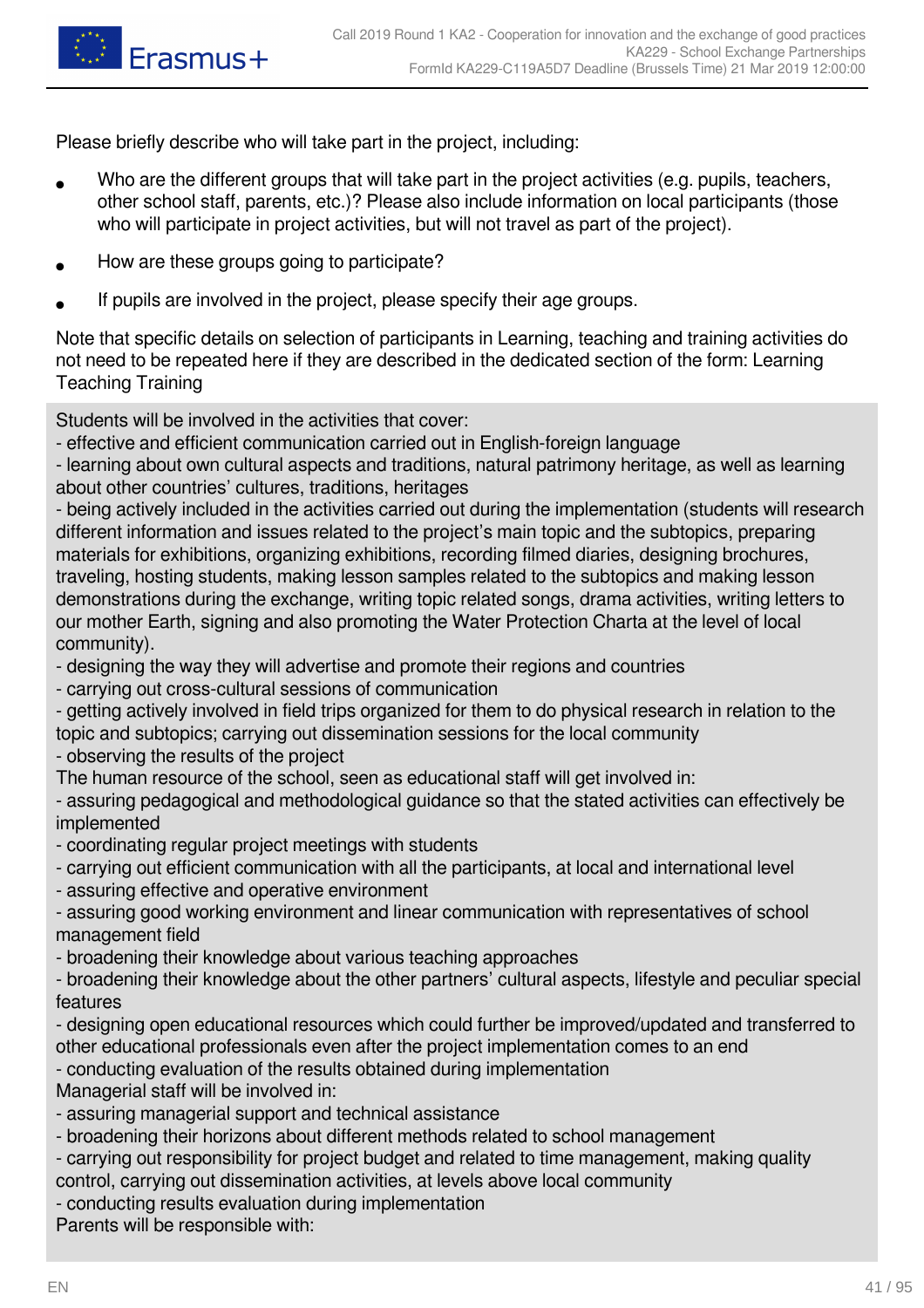

- offering us support in the activities related to the environmental cause, signing the Charta - attending regular meetings of dissemination: learning about the results of the project and the proceedings used

Members of the local communities:

- offering us support in the activities related to the environmental cause we are dealing with, signing the Charta.

| Participants with fewer opportunities: does your<br>project involve participants facing situations that<br>make their participation more difficult? | Yes |  |
|-----------------------------------------------------------------------------------------------------------------------------------------------------|-----|--|
| How many participants would fall into this<br>category?                                                                                             | 10  |  |
| Which types of situations are these participants facing?                                                                                            |     |  |

Social obstacles

How will you support these participants so that they will fully engage in the planned activities?

One of the key element in this aspect is that we will try to get the students actively involved in all the activities in the absence of their realizations of doing this. We want to really make the students with lower possibilities benefit from this international partnership, and in this respect each coordinator of each participating country will be responsible to appoint different teachers that are involved in the implementation team, to closely assist the student with lower opportunities integrate in the teams and actively participate in doing the activities. During each mobility and also during the preparatory stages organized before the LTTA meetings, the teacher that has been assigned to assist students with fewer opportunities will participate to the weekly meetings/workshops organized, in which practical activities related to the partnership topic will be carried out, and will assist the students in discussion in carrying out the activities; after these activities, this assigned teacher will also provide reports for the implementation team, in which the development of these students will be analyzed; if there seem to arise problems related to the way in which that/those students perform, the team coordinated by the local coordinator will think of a plan of measures to be adopted to find solutions for the given problem.

Finding students in difficulty like the ones mentioned above will not be a difficult task, as all the partners have these type of students, regardless of the category in which they fall: for example, in Romania, there is already a service appointed for students with SEN-all of these students will be coopted in the activities, especially in the ones that are more appropriate for them, the ones in which they have an inclination to participate. Other partners have students with few economic opportunities, or very poor students, who, for example, haven't even once traveled further than in the perimeter of their own city/town, haven't even visited another town, or the capital of their own country-and some of these students are even broad-minded students, eager to learn and discover things, proactive, motivated students. The fact that they live in remote rural areas, in small villages should not be a barrier in their development and it will definitely not be a barrier in having them actively involved in our international partnership.

Allowing these students the change to travel in foreign countries and to collaboratively work in mixed cultural and ethnical groups will be very valuable and beneficial to those students. Their only real chance of escaping their narrow reality and discovering world wide opportunities is offered and assisted only by the Erasmus Plus programs.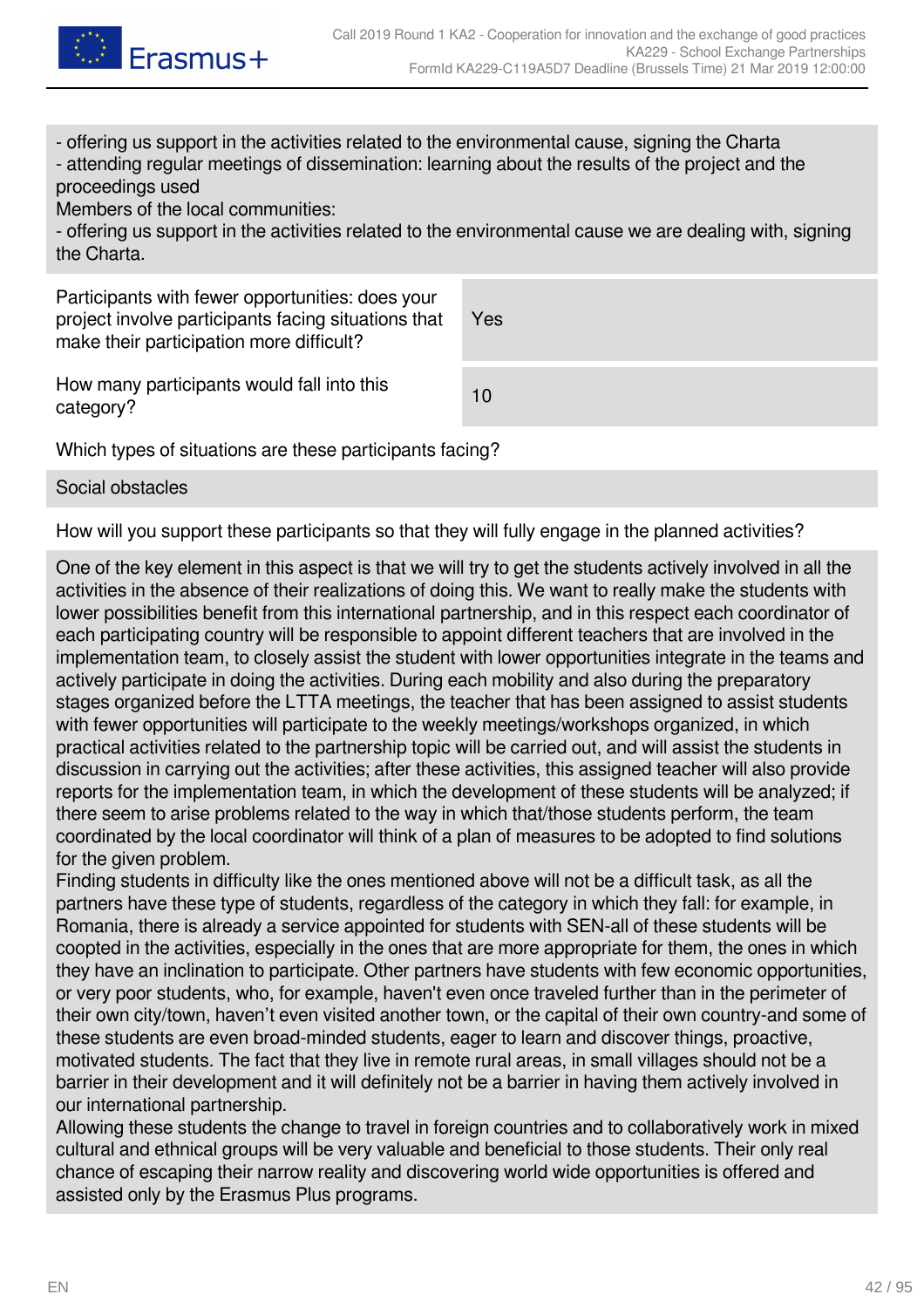

### Management

### Funds for Project Management and Implementation

Funds for 'Project Management and Implementation' are provided to all Strategic Partnerships based on the number of participating organisations and duration of the project. The purpose of these funds is to cover diverse expenses that any project may incur, such as planning, communication and project management meetings between partners, small scale project materials, virtual cooperation, local project activities, promotion, dissemination and other similar activities not covered by other types of funding.

| <b>Organisation Role</b>      | <b>Grant per</b><br>organisation and per<br>month | <b>Number of</b><br><b>Organisations</b> | Grant        |
|-------------------------------|---------------------------------------------------|------------------------------------------|--------------|
| <b>Applicant Organisation</b> | 500.00 EUR                                        |                                          | 12000.00 EUR |
| <b>Partner Organisation</b>   | 250.00 EUR                                        | 4                                        | 24000.00 EUR |
| <b>Total</b>                  |                                                   | 5                                        | 36000.00 EUR |

Project Management and Implementation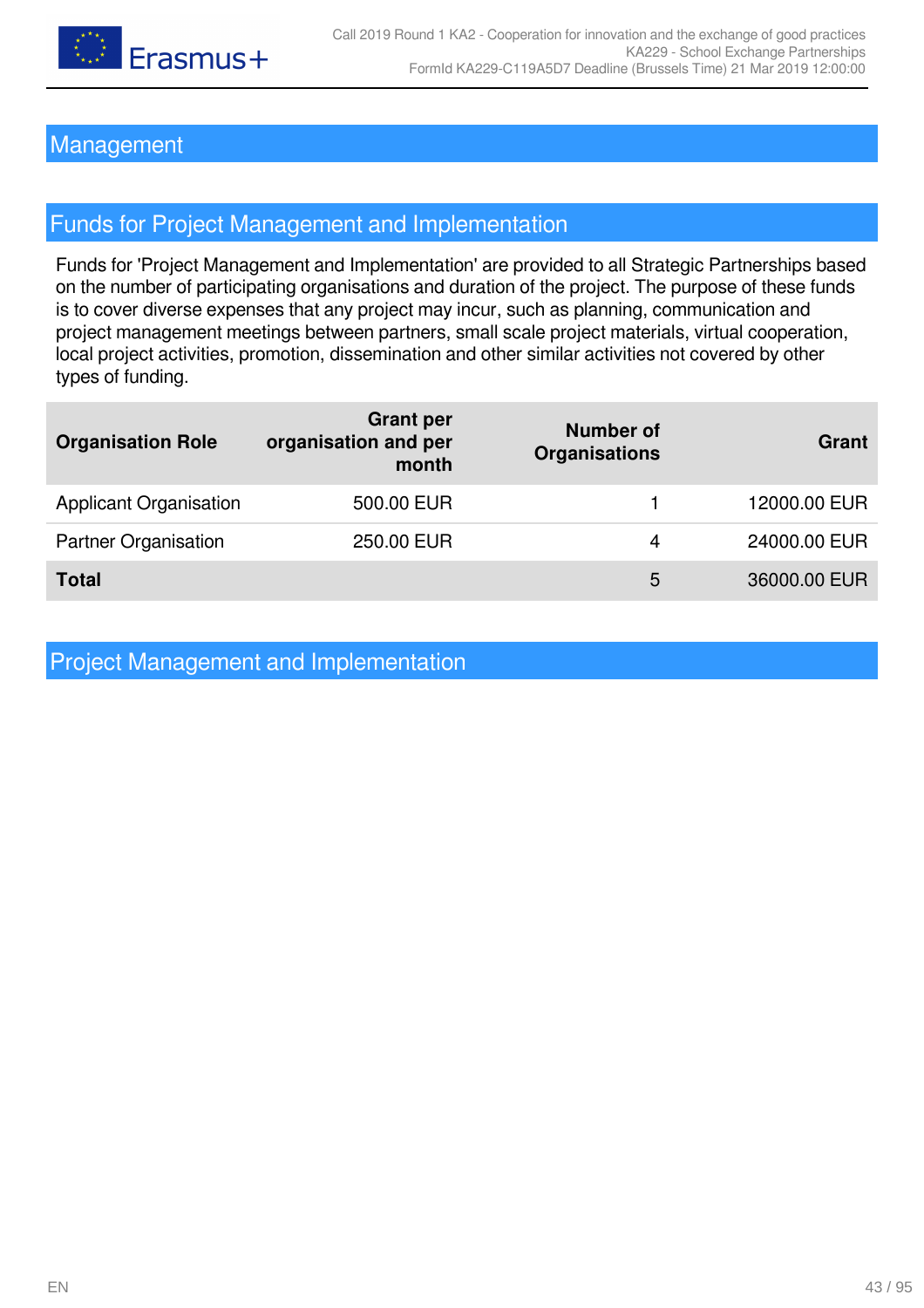

Please describe the tasks and responsibilities of each partner school. Explain how you will ensure sound management of the project and good cooperation and communication between partners during project implementation.

The project's activities and tasks have been clearly distributed among partners prior to the application;

Common tasks and common responsibilities that are to be carried out by all the partners: - identifying the potential participants to be involved in and during the implementation (children, teachers, various experts, volunteers and human resources from other organizations that could provide help of any type during the implementation, supporters and promoters of environmental causes).

- assuring competent professional, beaurocratic, budgetary preparation and also running meetings - assign the people from the team responsible with the communication, management of budget and time, and assure qualitative and assessment management in all of the partner organizations.

- implementing the preparatory activities that will take place external to the LTTA meetings:

prior/between/after the LTTA meetings; this will be coordinated by the European coordinator. Tasks and responsibilities assigned for each partner:

- 1-DANISH SCHOOL (CORDINATOR)
- Topic of the meeting: 'Water rendered in arts and drama'
- will ensure competent professionals, assure good communication with the partners
- ensure qualitative evaluation of meetings
- Pre-press distribution and preparation of the final products
- organizing the Joint Staff C1 in November 2019 will

2-ROMANIAN SCHOOL

Topic of the meeting: 'The effect global warming has on the water systems and the way in which it influences regional tourism'.

- creating the web-site of the project, hosting the website for 3+3 years

- will host the Short Term Student Exchange mobility in May 2020

3-SPANISH SCHOOL

Topic of the meeting: 'Water as a wellspring of life, as a way of communication, as lifeline for humanity'

- creating the project's logo, organizing an activity during the meeting to finalize it.

- designing the WPC-Water Protection Charta, which will be ready for the meeting in Spain, so that the partners can sign it

- will host the Short Term Student Exchange mobility in November 2020

4-ITALIAN SCHOOL

Topic of the meeting: 'Forming green thinking in schools and local community'

- developing and preparing (before meeting) materials to be used for non-formal education; uploading the materials and instructions on the website.

- will host the Short Term Student Exchange mobility in March 2021

5-TURKISH SCHOOL

- host the Short Term Student Exchange mobility in February 2020
- Conducting final evaluation of the project, coordinating the final report
- compiling and distributing the 5 languages topic related dictionaries

- creating audio-visual registrations from during the meetings

Efficient communication and corporation between the partners will be obtained through the following:

- Each participating school will be responsible for relevant information related to the project topic;

- All the schools from the partnership will implement identical tasks and will carry out activities identical with the ones planned.

Please make sure to include all project management meetings, events and local activities of each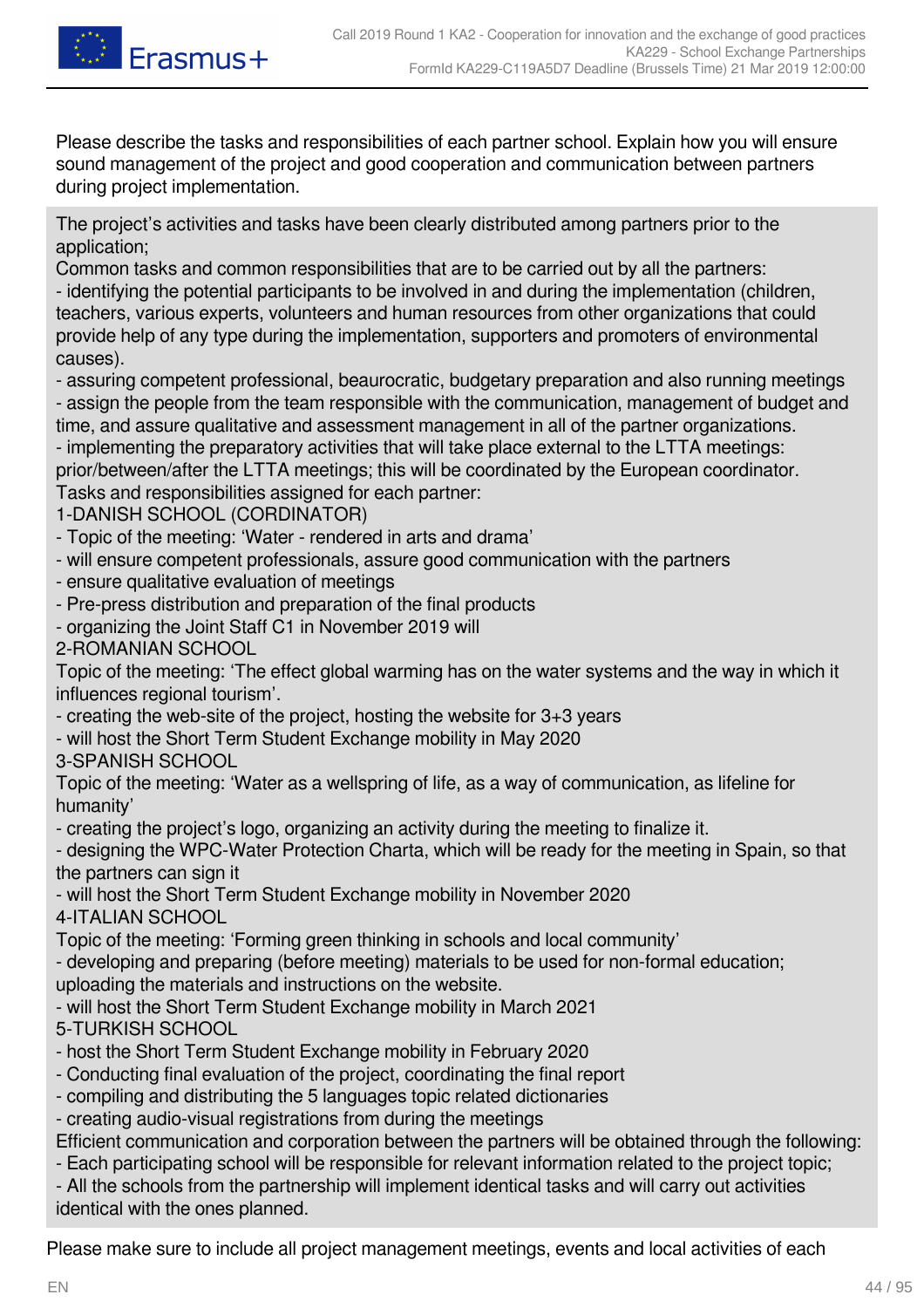

Erasmus+

school in the section: Timetable

How did you choose the project partners? Does your project involve schools that have never participated in a Strategic Partnership? If yes, please explain how more experienced schools can support less experienced partners during the project.

All of the partners have experience in having implemented successful European projects. The coordinator has both Comenius and Erasmus+ projects experience in 2006-14. The other partners Turkey, Spain, Romania and especially Italy have rich and successful backgrounds in European projects.

All the partners will contribute with successful and motivating stories, examples of good practices, effective outcomes which will help us direct and focus the project. This mutual work in which partners from different countries work together in collaboration to find solutions for different needs and to solve various tasks in a wide European context is seen by the partners as the most valuable and worthy experience teachers, students, communities can benefit from, one that is created by the means of reciprocal confidence shared among partners, which leads to an efficient and a qualitative collaboration in future projects. All the partners have in their schools students with different skills and abilities, from various cultural environments and different social backgrounds/classes. The coordinator of the project issued the idea and the initial steps were taken. The project's idea was advertised on various virtual groups for professionals who work in educational fields (Facebook, LinkedIn). Many educational institutions showed themselves interested in collaborating on the proposed topic and asked for details related to the partnership's plan. A preselection has been made, and after it, the partnership proposal has been forwarded to the current candidates/applicants; Two highly important factors were taken into consideration when the partners were selected. On the one hand, in order to make a realistic and successful, even efficient comparative analysis/study of water, geographical distances among partners have been analyzed and taken into consideration. We wanted to have disparate, certain and distinct geographical spans of space between us. We consider that in addition to the political priorities comprised in the UN and EU's agenda, which suggest and promote international approaches and measures to be taken in order to obtain an international, European sustainable water management, teachers also think that only by developing collaborative work and by constantly obtaining new and fresh information on the subjects they teach a solution can be reached. Knowledge transfer , new ideas and various (pedagogical) methods to other professionals from educational fields, students, their parents and also the public will be used. In order to maximize the results of the study and the potentials of the discoveries made, choosing the partners we generated a N-W, S-E axis throughout the continent. We plan to keep evidence of data, evaluate and interpret the differences, as well as we plan to evaluate the practices done in the present, and consider the various opportunities to transfer the best practices to be implemented in the schools from the near vicinity of our partners.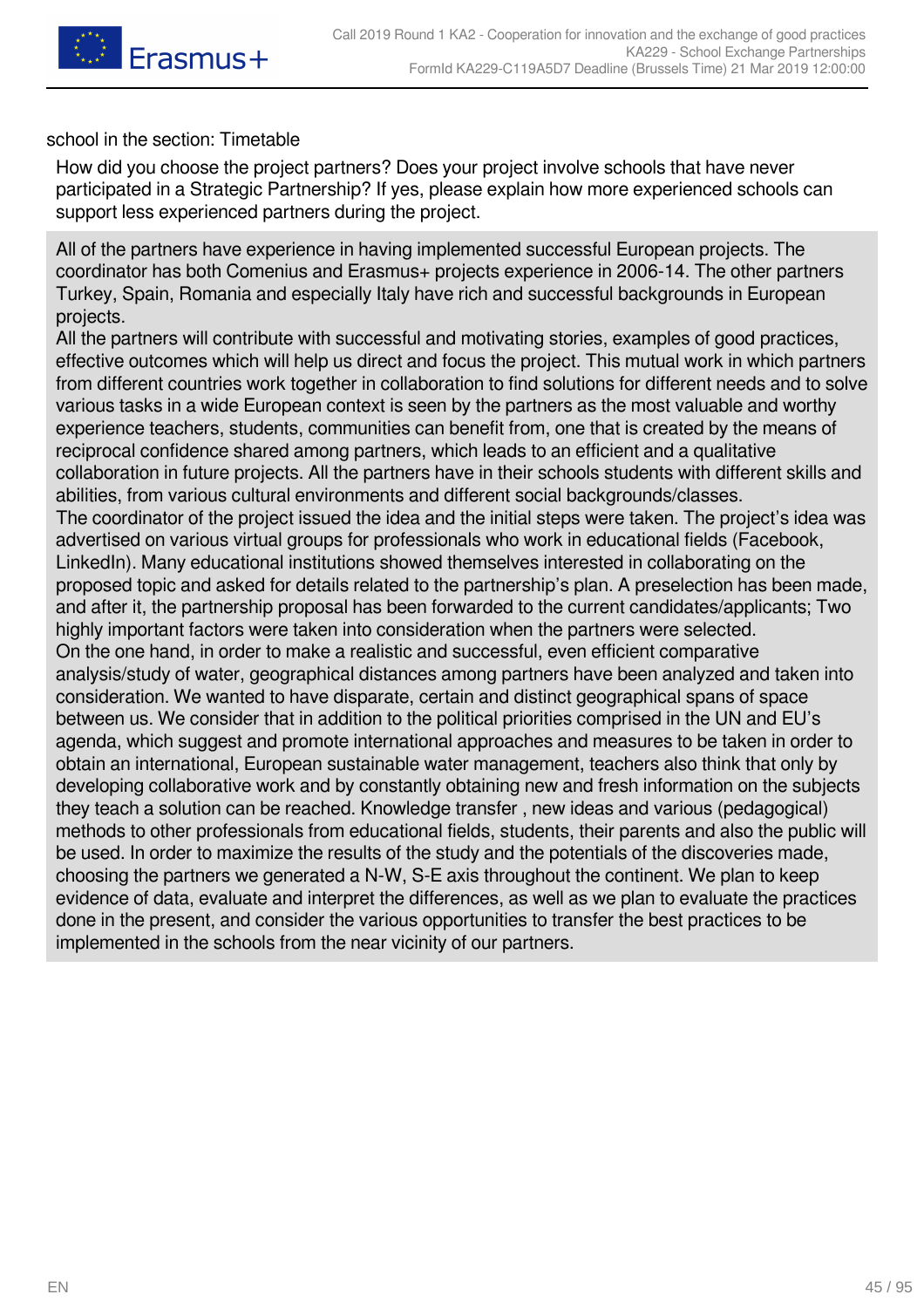

### List of Activities

Do you plan to include transnational learning, teaching or training activities in your project?

Yes

Please describe the practical arrangements for the planned Learning, Teaching and Training activities. How will you select, prepare and support theparticipants, and ensure their safety?

The selection of the students will be accomplished by the project team, that are to be set up right at the start of the implementation. As we have alsostated before, the partnership's center of attention will be on the children that volunteer to take part in the activities. However, all the students fromthe partners' schools will take part in the activities, as their teachers of all subjects will teach and integrate the project's topics into the subjects taught by them. (More details in the related section). The activities organized at local level will be run by children. The students will get involved and will work for all the activities spread through the implementation, and the ones that prove to be the most successful and proactive will be rewarded bybeing involved in the LTTA mobilities. In the selection of students, a very transparent and serious evaluation will be carried out by the teachers who are part of the project team, and numeric results will be announced. In accordance with the needs, the most diligent and hardworking students, theones that proves to be the most competent and had the best performances will be chosen.

 Each partner school will begin to prepare for the international meeting 2 months before it will take place. While the students will be working on the tasks that they were assigned with, they will actually also get ready for the mobility-for both the topic and the activities that will take place during the meeting. Once the participants have been chosen, the project team will organize meetings with the students and their parents, in which they will be informed about the working agenda from during the LTTA meeting, weather conditions, destination place and other important guiding information will be provided by the team and especially the coordinating teacher. All the travel papers will be prepared, passports, health insurance will be arrangedas well as other useful information will be shared with them. As we have also described in the section related to the LTTA details (C1, C2, C3, C4,C5), all the events from during the meetings (practical activities, workshops, cultural events, works etc.) will be organized according to the beforemade agenda, which will be made known to the participants (by the host country), minimum 1 month prior to the meeting. In this way, all theparticipants will go to the meeting prepared, knowing what to expect and what their tasks will be.

Please specify each of the planned learning, teaching and training activities in the table below.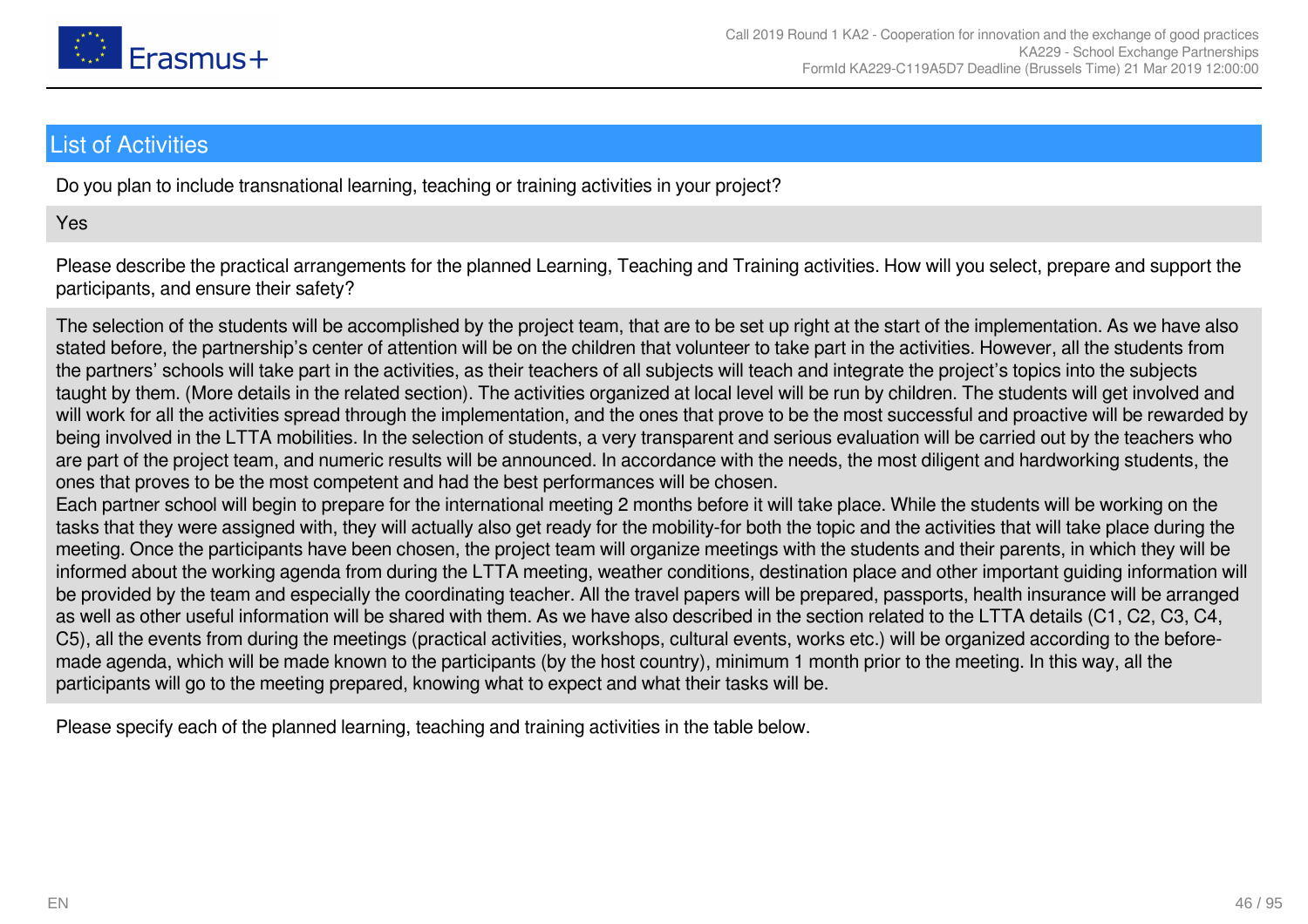

| ID             | <b>Activity Title</b>                        | Leading<br>Organisation                                          | <b>Activity Type</b>                           | <b>Starting</b><br><b>Period</b> | No. of<br><b>Participant</b><br>S | No. of<br><b>Accompany</b><br>ing<br><b>Persons</b> | Grant        |
|----------------|----------------------------------------------|------------------------------------------------------------------|------------------------------------------------|----------------------------------|-----------------------------------|-----------------------------------------------------|--------------|
| C <sub>1</sub> | Developing water<br>consciousness in schools | Skolen på<br>Grundtvigsvej<br>(905004181)                        | Short-term joint<br>staff training events      | 11-2019                          | 12                                | $\overline{0}$                                      | 12459.00 EUR |
| C <sub>2</sub> | Water as a way of<br>communication           | Istanbul Anadolu<br>Lisesi (902820323)                           | Short-term<br>exchanges of<br>groups of pupils | 02-2020                          | 24                                | 8                                                   | 25840.00 EUR |
| C <sub>3</sub> | Water as lifeline for<br>humanity            | Liceul Tehnologic<br>"Constantin<br>Brancusi"<br>(920318929)     | Short-term<br>exchanges of<br>groups of pupils | 05-2020                          | 24                                | 8                                                   | 25160.00 EUR |
| C <sub>4</sub> | Water as a fountain of life                  | <b>IES BESAYA</b><br>(928358774)                                 | Short-term<br>exchanges of<br>groups of pupils | 11-2020                          | 24                                | 8                                                   | 25160.00 EUR |
| C <sub>5</sub> | First we need clean water                    | Istituto<br>Omicomprensivo<br>"Ridolfi- Zimarino"<br>(932790995) | Short-term<br>exchanges of<br>groups of pupils | 03-2021                          | 24                                | 8                                                   | 24480.00 EUR |

| <b>Activity Details (C1)</b> |                                        |
|------------------------------|----------------------------------------|
| Field                        | <b>Activity Type</b>                   |
| <b>SCHOOLS</b>               | Short-term joint staff training events |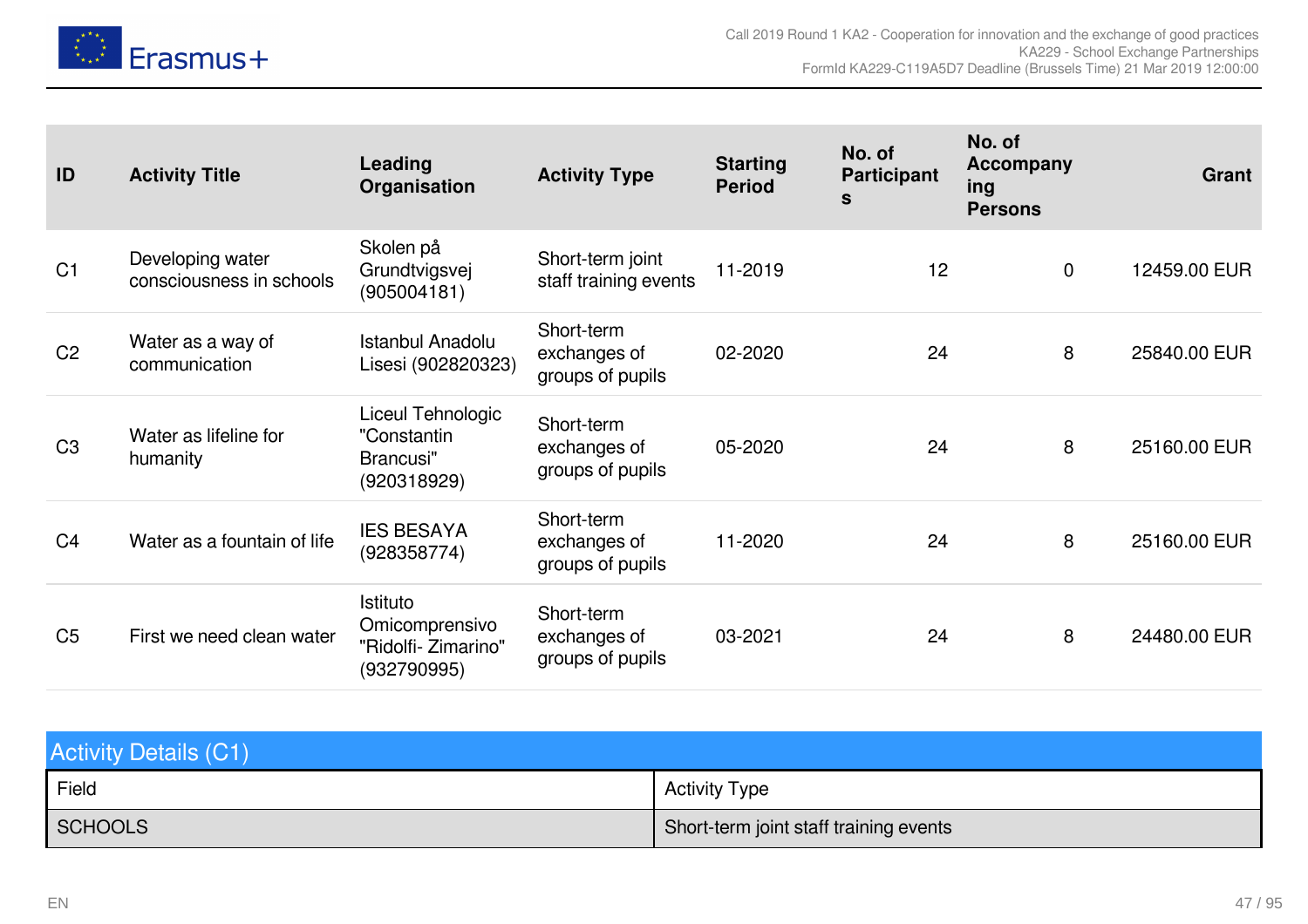

| <b>Activity Title</b>                               |                 |                                                                                                                                        |                  |
|-----------------------------------------------------|-----------------|----------------------------------------------------------------------------------------------------------------------------------------|------------------|
| Developing water consciousness in schools           |                 |                                                                                                                                        |                  |
| Leading Organisation<br>Participating Organisations |                 |                                                                                                                                        |                  |
| Skolen på Grundtvigsvej                             |                 | Istanbul Anadolu Lisesi<br><b>IES BESAYA</b><br>Istituto Omicomprensivo "Ridolfi- Zimarino"<br>Liceul Tehnologic "Constantin Brancusi" |                  |
| <b>Starting Period</b>                              | Duration (days) |                                                                                                                                        | Country of Venue |
| 11-2019                                             | 5               |                                                                                                                                        | <b>Denmark</b>   |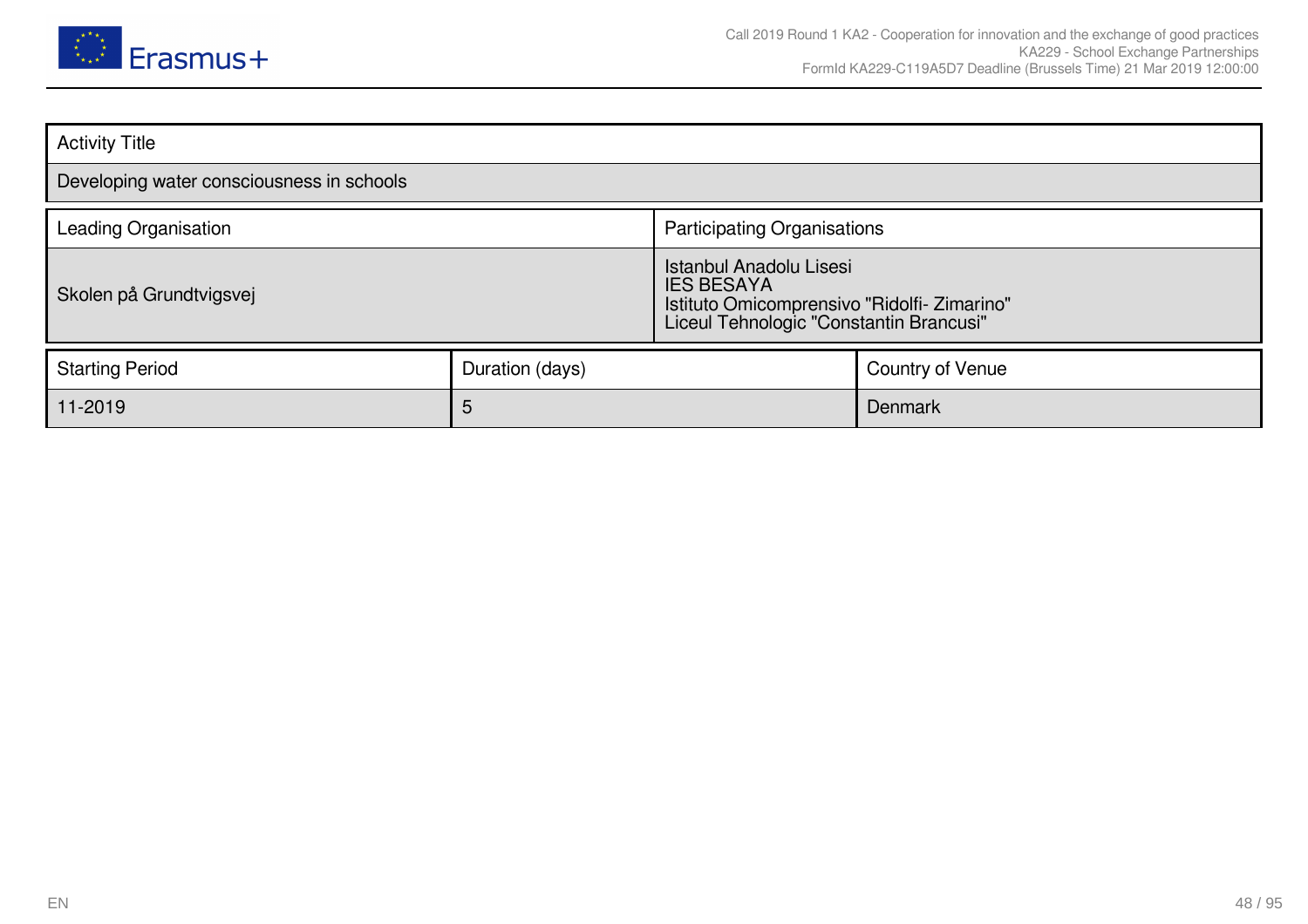

Description of the activity:

- ●Describe the content, methodology and expected results of the activity.
- ●How is it going to be related to or integrated with the normal activities of the involved schools?

DENMARK- It is the kick off step for the entire cooperation among partners. It will consist of topical works, cultural activities and activities intended toallow participants to recognize every different higher – displays, discussions, workshops run by way of professionals, formal and casual meetings. The formal project meetings will produce results which includes analyses, reviews, communique and cooperation strategies, agreed methodologies.Therefore, we're making plans to encompass:

1. Interactive games to create a tremendous ecosystem and assist contributors get to know each other

2. presentations of associate schools, tour of the host faculty.

3. Workshops of healthy life style round our simple wishes (water) with a neighborhood professional, all through which instructors clarify certain primary ideas, discuss the significance given to this situation in their very own countries. a few pattern activities to be used with college students areshown, in order that instructors can have fashions to comply with in order to devise their personal activities after C1.

 4. Attendance of instructions – to expose how classes are organized, how students engage with one another and the teacher at some point of anormal class. The host will organize this pastime in any such way as to have a most of three visitor teachers inside the identical eleganceimmediately.

6. inventive program, cultural visits, presentation of Danish cuisine.

 7. evaluation activities – in which attendants entire preliminary and very last questionnaires, comments paperwork, had to degree the fulfillment of theevent, Euro-pass mobility files are finished, certificates of attendance are award-ed.

 We expect to produce the following concrete results: event file completed by the host school afterwards, comments bureaucracy applied on contributors, workshop substances designed for individuals, evaluation of initial evaluation effects, displays, questionnaires about Denmark, motionplan for the following period, evaluation of entrepreneurial schooling in every united states, pix, motion pictures, testimonials.

In terms of intangible consequences, we intend to produce an impact within the members who will enhance their communication, corporation, interpersonal and intercultural competencies, in addition to understanding related to the coaching of entrepreneur-ship to college students.

Does this activity combine physical mobility with virtual exchanges through eTwinning?

No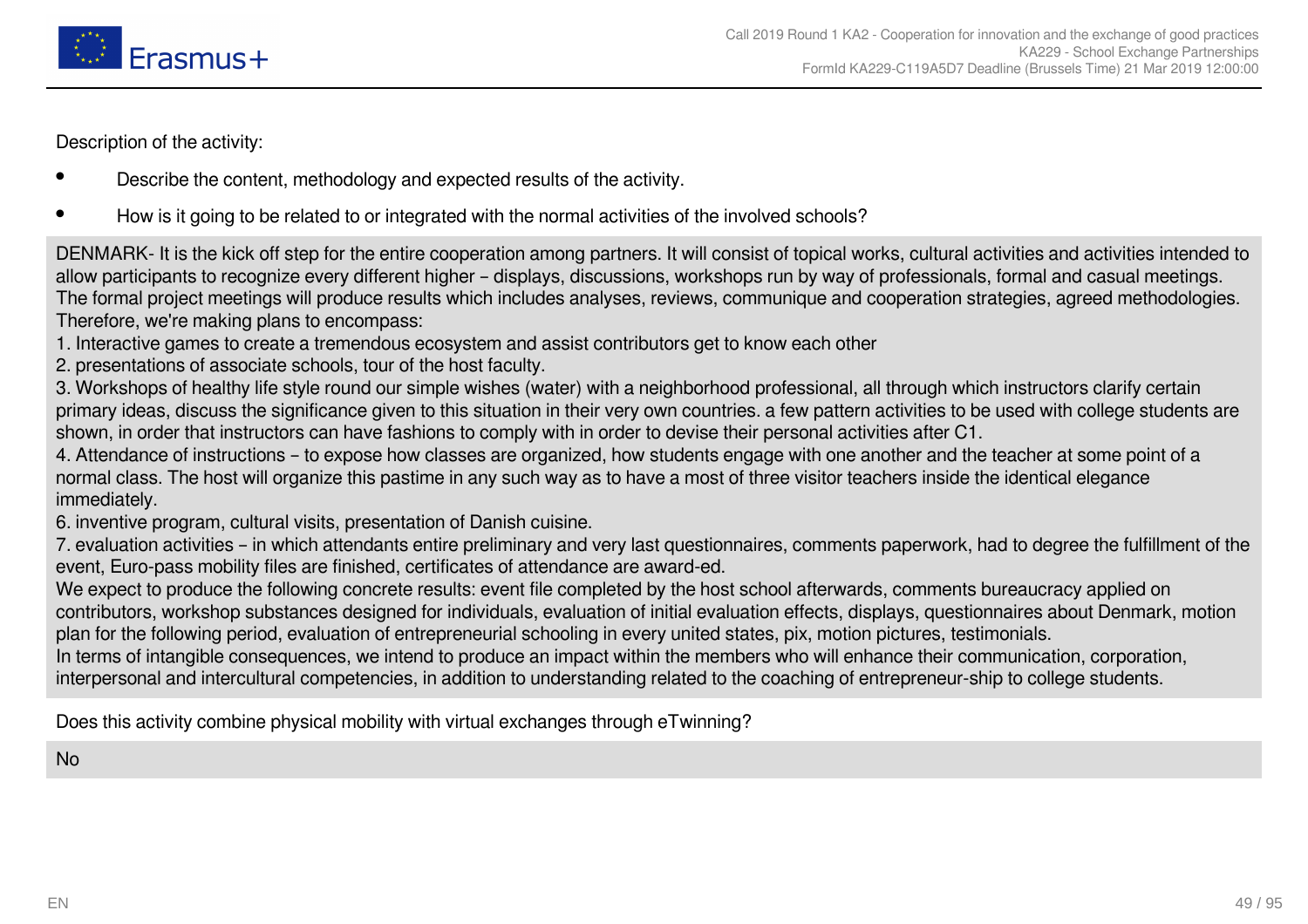

How is participation in this activity going to benefit the involved participants?

The meeting contains both home college activities (along with taking part in instructions), in addition to special activities outside the lecture room.Teachers who are concerned within the undertaking may be substituted by other colleagues in the school. Instructors may also be inside the workshops, cultural visits, conferences with local entrepreneurs and free-time activities. Students in the college will put together a welcoming display,in which they present some dances, songs and different customs. they will have interaction with the visitors in faculty, during training or in breaks. Their mother and father prepare conventional dishes for a cultural occasion where neighborhood college students and guest instructors might beable to interact.

### Groups of Participants

| ID             | <b>Sending Organisation /</b><br><b>Country</b>        | <b>Distance Band</b> | <b>Duration</b><br>(days) | No. of<br><b>Participants</b> | No. of<br>Accompanying<br><b>Persons</b> | Grant       |
|----------------|--------------------------------------------------------|----------------------|---------------------------|-------------------------------|------------------------------------------|-------------|
|                | Istanbul Anadolu Lisesi / Turkey                       | 2000-2999 km         |                           | 3                             | 0                                        | 3306.00 EUR |
| 2              | <b>IES BESAYA / Spain</b>                              | 500-1999 km          |                           | 3                             | 0                                        | 3051.00 EUR |
| 3              | Istituto Omicomprensivo "Ridolfi-<br>Zimarino" / Italy | 500-1999 km          |                           | 3                             | 0                                        | 3051.00 EUR |
| $\overline{4}$ | Liceul Tehnologic "Constantin<br>Brancusi" / Romania   | 500-1999 km          |                           | 3                             | 0                                        | 3051.00 EUR |

| Group 1, Activity (C1 - Developing water consciousness in schools) |         |  |  |
|--------------------------------------------------------------------|---------|--|--|
| Country of Venue<br><b>Sending Organisation</b>                    |         |  |  |
| Istanbul Anadolu Lisesi / Turkey                                   | Denmark |  |  |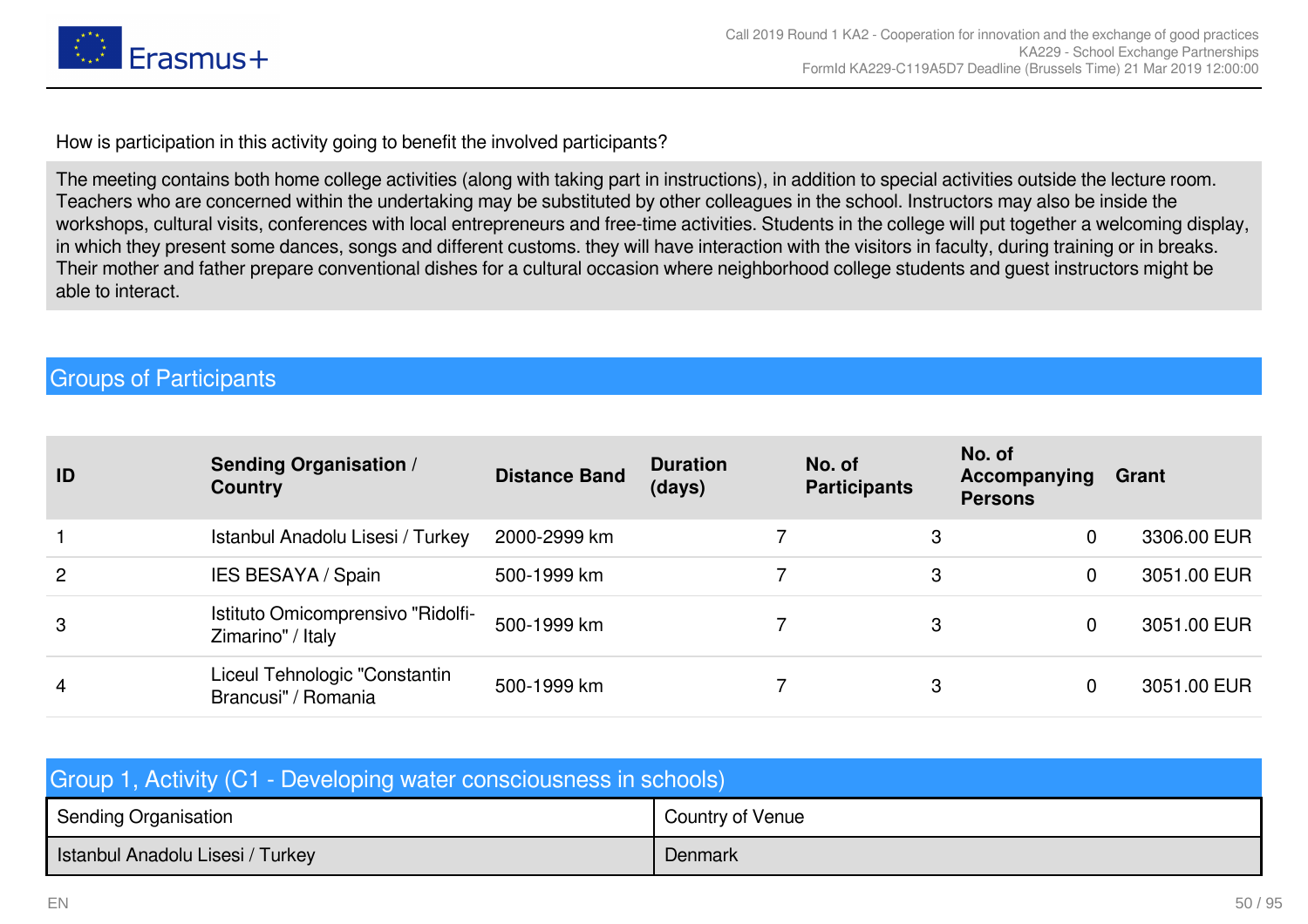

| No. of Participants | No. of Accompanying Persons (including<br>teachers accompanying pupils) | Total No. of Participants and accompanying<br>persons |
|---------------------|-------------------------------------------------------------------------|-------------------------------------------------------|
|                     |                                                                         |                                                       |

#### **Travel**

| Distance Band | No. of Persons | <b>Grant per Participant</b> | <b>Total Travel Grant</b> |
|---------------|----------------|------------------------------|---------------------------|
| 2000-2999 km  |                | 360.00 EUR                   | 1080.00 EUR               |

#### **Individual Support**

| No. of Participants                   | Duration per Participant (days)            | <b>Grant per Participant</b>  | Total (for Participants)                |
|---------------------------------------|--------------------------------------------|-------------------------------|-----------------------------------------|
|                                       |                                            | 742.00 EUR                    | 2226.00 EUR                             |
| No. of Accompanying Persons           | Duration per Accompanying<br>Person (days) | Grant per Accompanying Person | <b>Total (for Accompanying Persons)</b> |
| υ                                     |                                            | 0.00 EUR                      | 0.00 EUR                                |
| <b>Total Individual Support Grant</b> |                                            | 2226.00 EUR                   |                                         |

Group 2, Activity (C1 - Developing water consciousness in schools)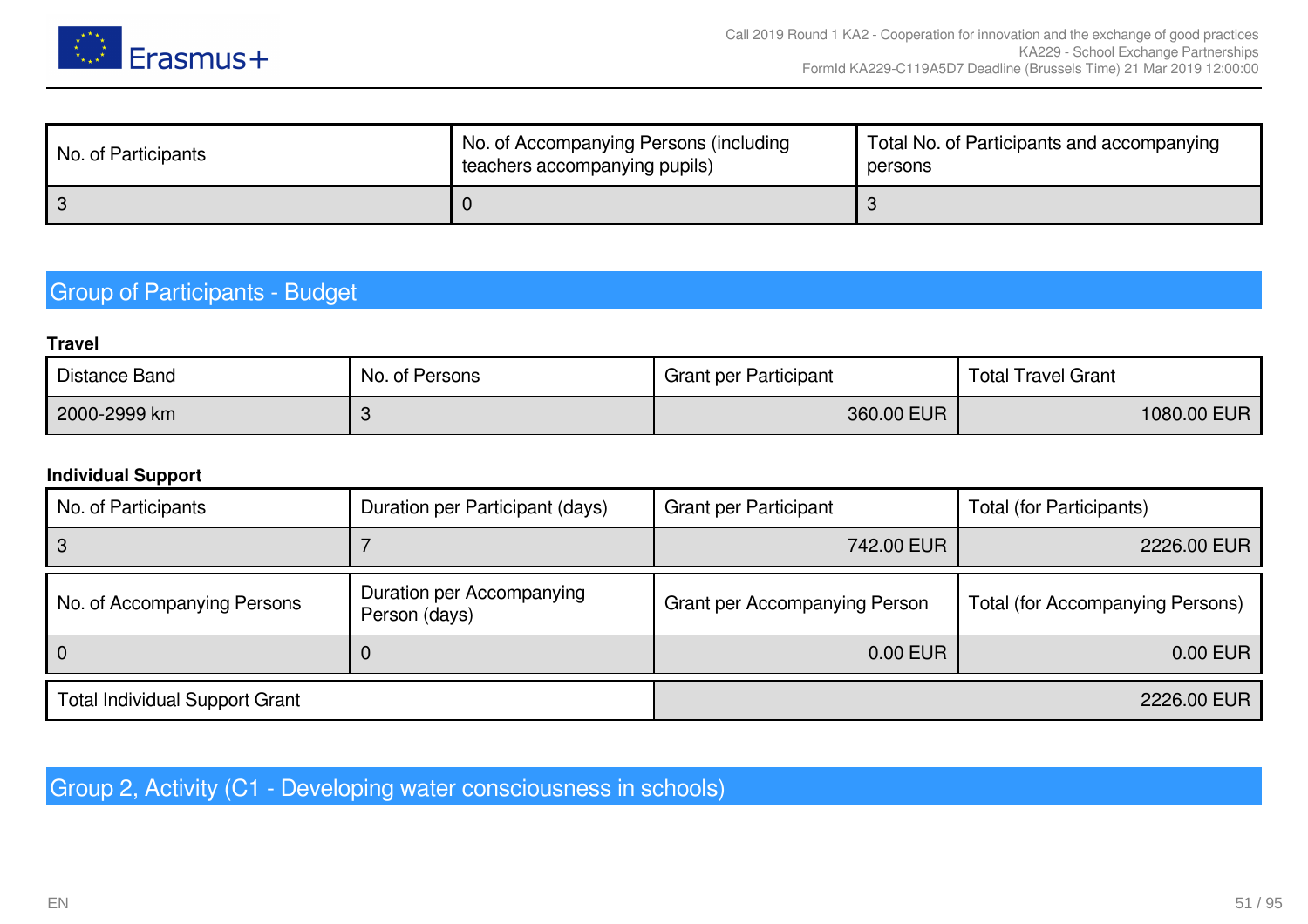

| <b>Sending Organisation</b> |                                                                         | Country of Venue |                                                       |
|-----------------------------|-------------------------------------------------------------------------|------------------|-------------------------------------------------------|
| <b>IES BESAYA / Spain</b>   |                                                                         | Denmark          |                                                       |
| No. of Participants         | No. of Accompanying Persons (including<br>teachers accompanying pupils) |                  | Total No. of Participants and accompanying<br>persons |
| -3                          |                                                                         |                  |                                                       |

#### **Travel**

| Distance Band | No. of Persons | <b>Grant per Participant</b> | <b>Total Travel Grant</b> |
|---------------|----------------|------------------------------|---------------------------|
| 500-1999 km   |                | 275.00 EUR                   | 825.00 EUR                |

| No. of Participants                   | Duration per Participant (days)            | <b>Grant per Participant</b>  | Total (for Participants)                |  |
|---------------------------------------|--------------------------------------------|-------------------------------|-----------------------------------------|--|
|                                       |                                            | 742.00 EUR                    | 2226.00 EUR                             |  |
| No. of Accompanying Persons           | Duration per Accompanying<br>Person (days) | Grant per Accompanying Person | <b>Total (for Accompanying Persons)</b> |  |
|                                       |                                            | 0.00 EUR                      |                                         |  |
| <b>Total Individual Support Grant</b> |                                            | 2226.00 EUR                   |                                         |  |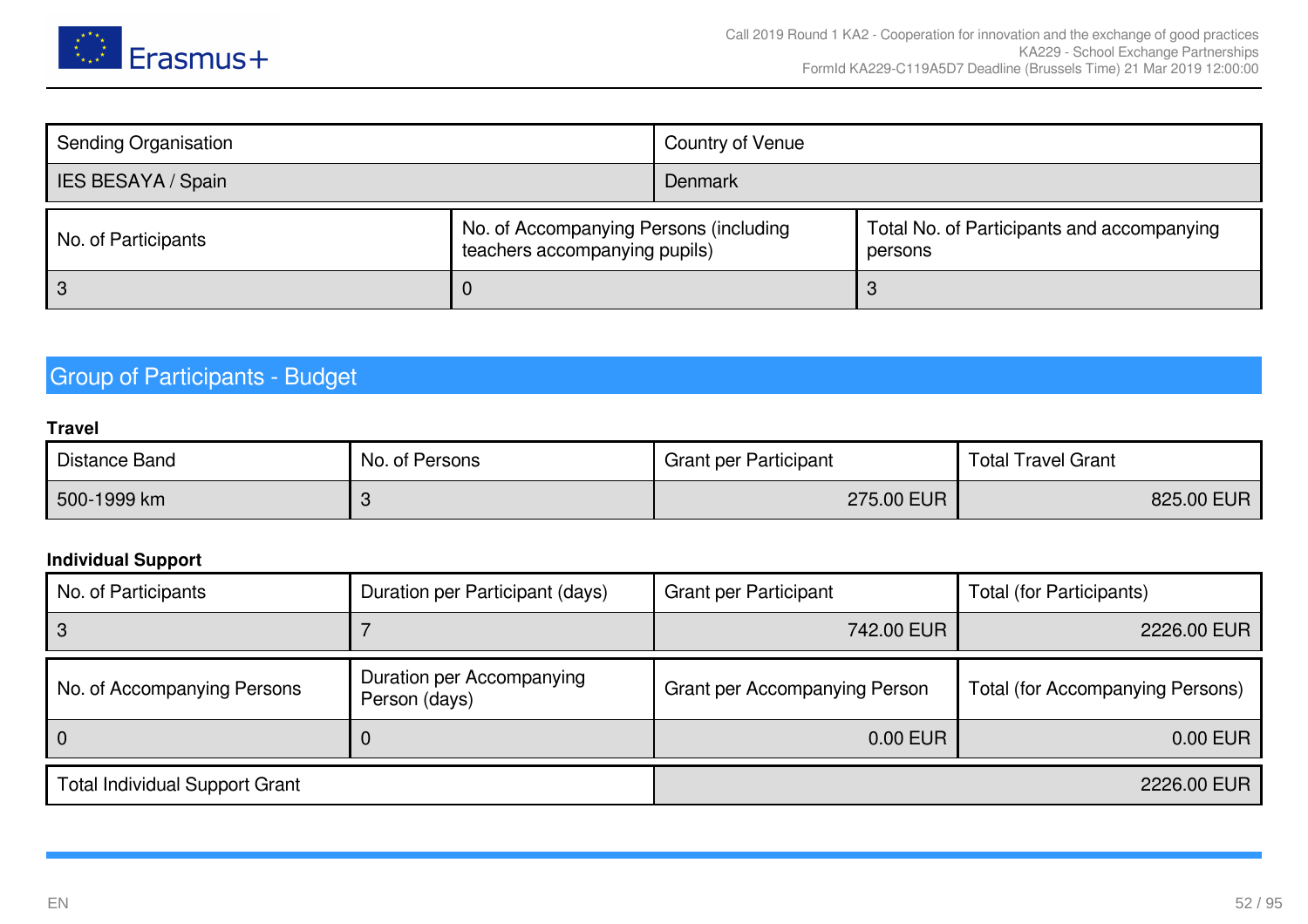

| Group 3, Activity (C1 - Developing water consciousness in schools) |                                                                         |                  |                                                       |  |  |
|--------------------------------------------------------------------|-------------------------------------------------------------------------|------------------|-------------------------------------------------------|--|--|
| <b>Sending Organisation</b>                                        |                                                                         | Country of Venue |                                                       |  |  |
| Istituto Omicomprensivo "Ridolfi- Zimarino" / Italy                |                                                                         | <b>Denmark</b>   |                                                       |  |  |
| No. of Participants                                                | No. of Accompanying Persons (including<br>teachers accompanying pupils) |                  | Total No. of Participants and accompanying<br>persons |  |  |
|                                                                    |                                                                         |                  |                                                       |  |  |

#### **Travel**

| Distance Band | No. of Persons | <b>Grant per Participant</b> | Total Travel Grant |
|---------------|----------------|------------------------------|--------------------|
| 500-1999 km   |                | 275.00 EUR                   | 825.00 EUR         |

| No. of Participants                   | Duration per Participant (days)            | <b>Grant per Participant</b>         | <b>Total (for Participants)</b>  |  |
|---------------------------------------|--------------------------------------------|--------------------------------------|----------------------------------|--|
|                                       |                                            | 742.00 EUR                           | 2226,00 EUR                      |  |
| No. of Accompanying Persons           | Duration per Accompanying<br>Person (days) | <b>Grant per Accompanying Person</b> | Total (for Accompanying Persons) |  |
|                                       |                                            | 0.00 EUR                             | 0.00 EUR                         |  |
| <b>Total Individual Support Grant</b> |                                            | 2226.00 EUR                          |                                  |  |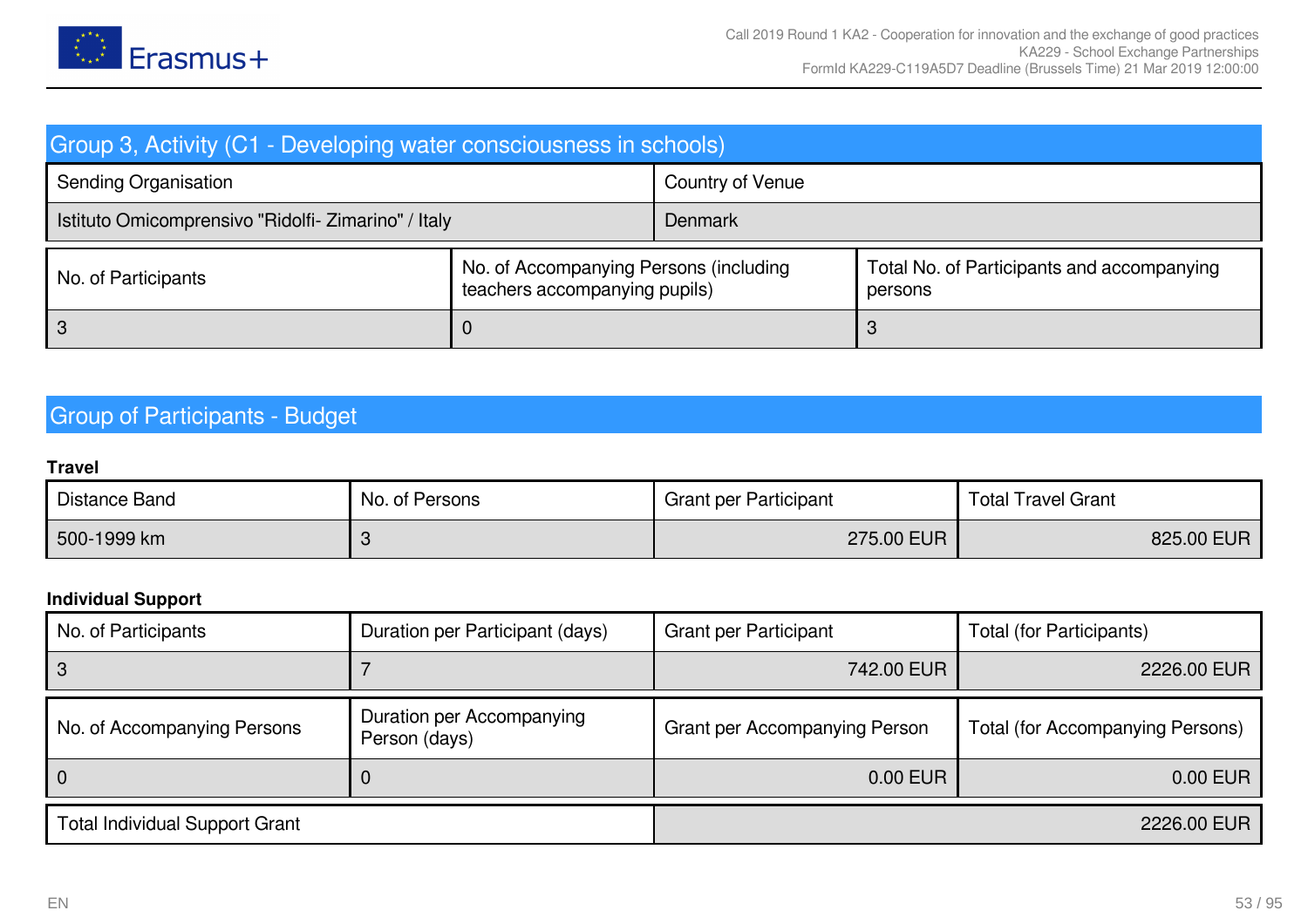

| Group 4, Activity (C1 - Developing water consciousness in schools) |                                                                         |                  |                                                       |  |  |
|--------------------------------------------------------------------|-------------------------------------------------------------------------|------------------|-------------------------------------------------------|--|--|
| <b>Sending Organisation</b>                                        |                                                                         | Country of Venue |                                                       |  |  |
| Liceul Tehnologic "Constantin Brancusi" / Romania                  |                                                                         | <b>Denmark</b>   |                                                       |  |  |
| No. of Participants                                                | No. of Accompanying Persons (including<br>teachers accompanying pupils) |                  | Total No. of Participants and accompanying<br>persons |  |  |
|                                                                    | C                                                                       |                  |                                                       |  |  |

#### **Travel**

| Distance Band | No. of Persons | <b>Grant per Participant</b> | Total Travel Grant |
|---------------|----------------|------------------------------|--------------------|
| 500-1999 km   |                | 275.00 EUR                   | 825.00 EUR         |

| No. of Participants         | Duration per Participant (days)            | <b>Grant per Participant</b>  | Total (for Participants)                |  |
|-----------------------------|--------------------------------------------|-------------------------------|-----------------------------------------|--|
|                             |                                            | 742.00 EUR                    | 2226.00 EUR                             |  |
| No. of Accompanying Persons | Duration per Accompanying<br>Person (days) | Grant per Accompanying Person | <b>Total (for Accompanying Persons)</b> |  |
|                             |                                            | 0.00 EUR                      | 0.00 EUR                                |  |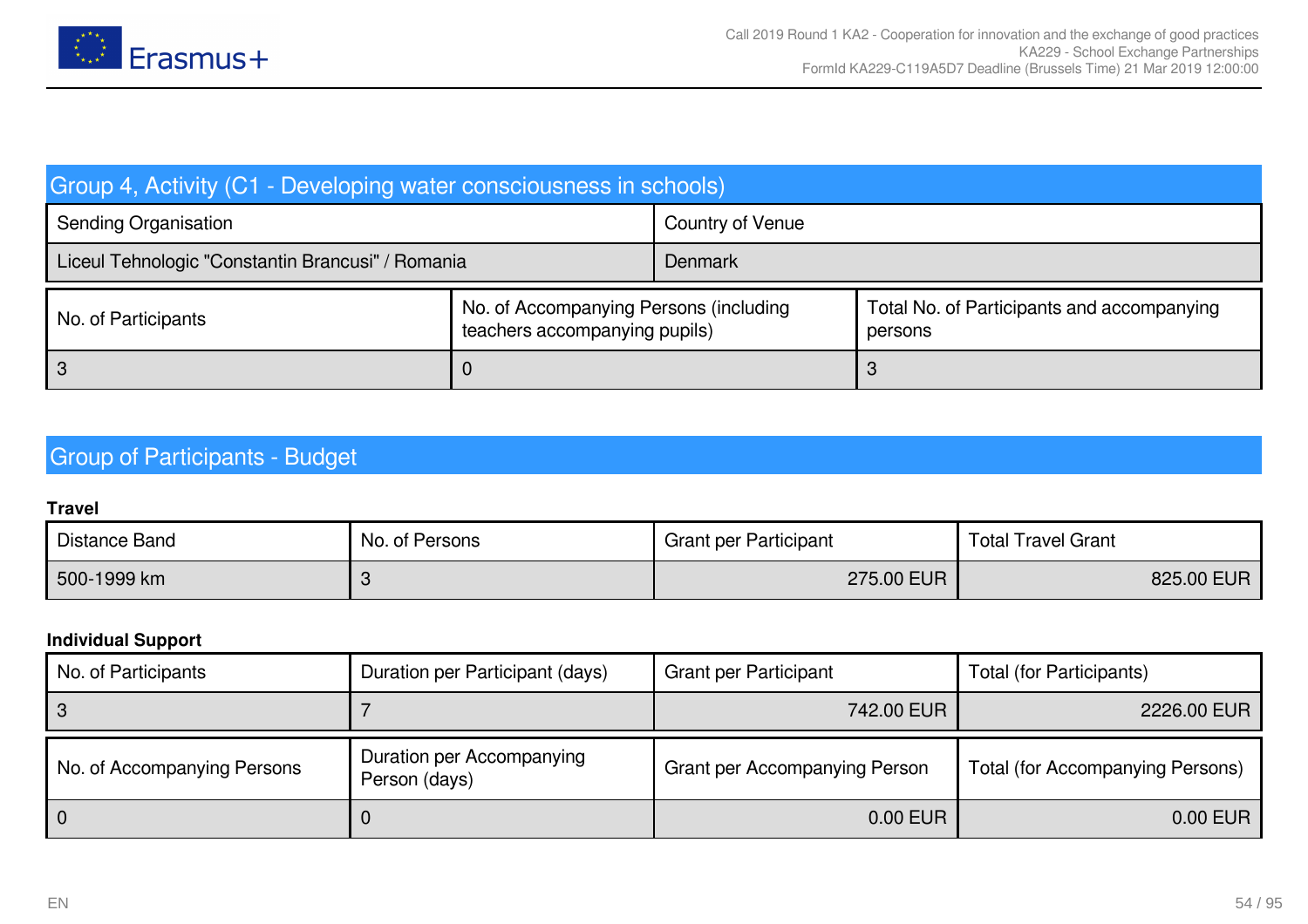

| <b>Total Individual Support Grant</b> | 2226.00 EUR |
|---------------------------------------|-------------|
|---------------------------------------|-------------|

| <b>Activity Budget</b>    |              |
|---------------------------|--------------|
| <b>Budget Items</b>       | Grant        |
| <b>Travel</b>             | 3555.00 EUR  |
| <b>Individual Support</b> | 8904.00 EUR  |
| <b>Total Grant</b>        | 12459.00 EUR |

| <b>Activity Details (C2)</b>    |                                                                                                                                        |  |  |
|---------------------------------|----------------------------------------------------------------------------------------------------------------------------------------|--|--|
| Field                           | <b>Activity Type</b>                                                                                                                   |  |  |
| <b>SCHOOLS</b>                  | Short-term exchanges of groups of pupils                                                                                               |  |  |
| <b>Activity Title</b>           |                                                                                                                                        |  |  |
| Water as a way of communication |                                                                                                                                        |  |  |
| Leading Organisation            | <b>Participating Organisations</b>                                                                                                     |  |  |
| Istanbul Anadolu Lisesi         | Skolen på Grundtvigsvej<br><b>IES BESAYA</b><br>Istituto Omicomprensivo "Ridolfi- Zimarino"<br>Liceul Tehnologic "Constantin Brancusi" |  |  |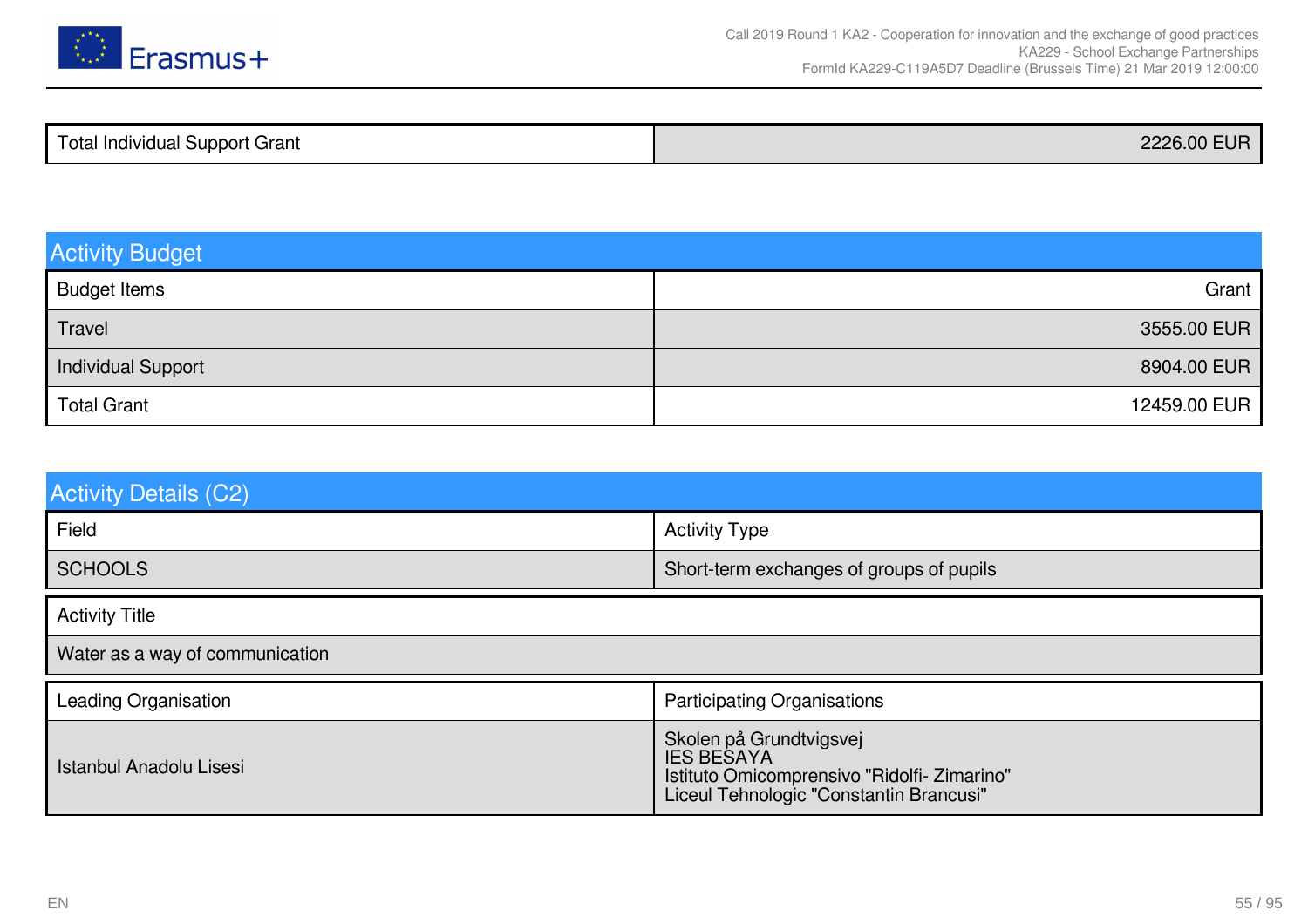

| <b>Starting Period</b> | Duration (days) | Country of Venue |
|------------------------|-----------------|------------------|
| 02-2020                |                 | Turkey           |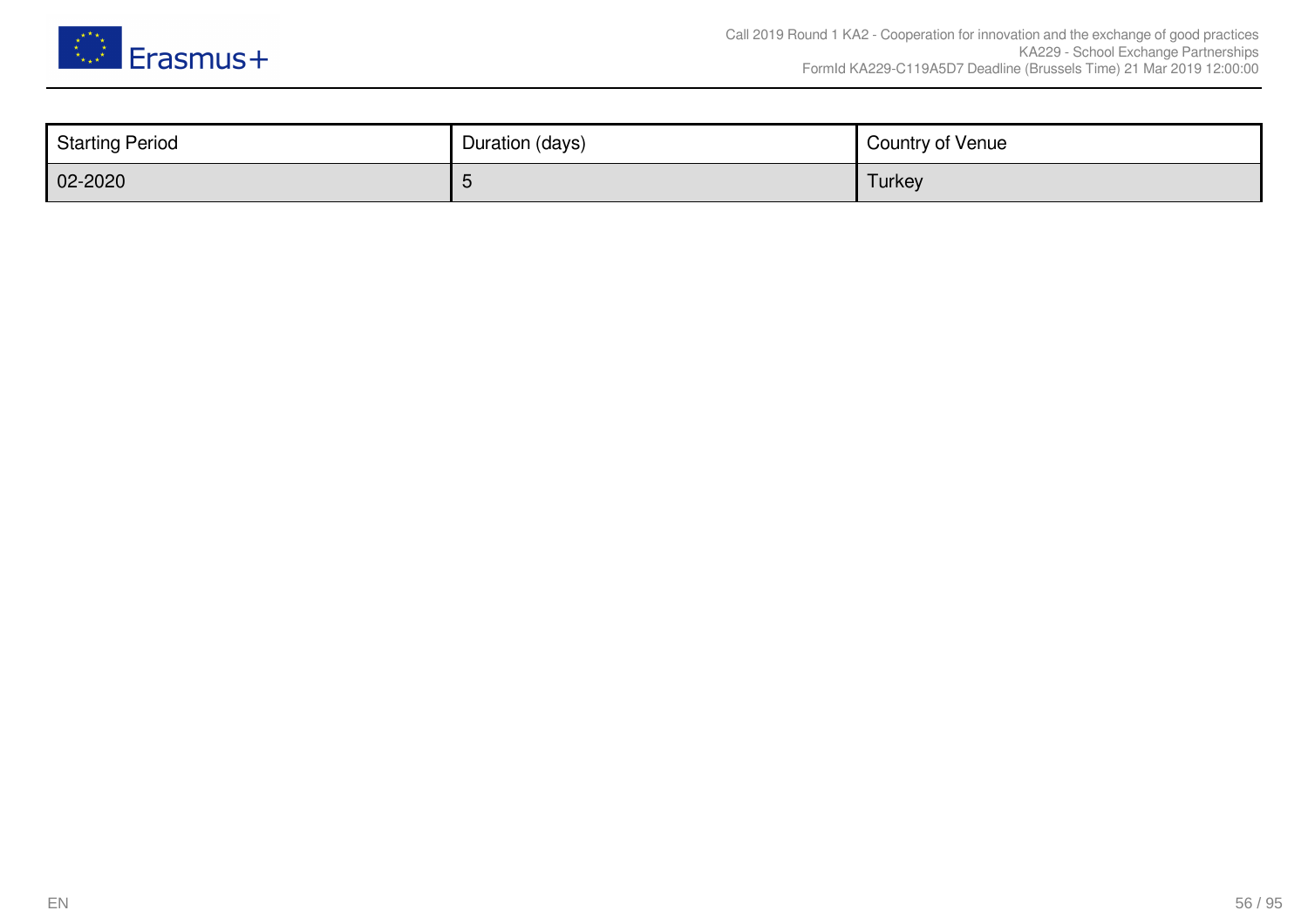

Description of the activity:

- ●Describe the content, methodology and expected results of the activity.
- ●How is it going to be related to or integrated with the normal activities of the involved schools?

TURKEY-On Sunday: the groups coming from all the schools involved in the partnership travel to the host country's destinationOn Monday:

- Welcoming event organized by the host
- The program of the week will be presented
- Different presentations made by the students-related to the subtopics of the partnership.
- Guided-tour through the host school

On Tuesday, Wednesday, Thursday, Friday

- Creating topic related MM (Multimedia materials) during the meeting.
- Creating different sorts of non-formal auxiliary material for education (playful)
- Working out phase 1(Teaching Material).
- Preparing the language TD (Thematic dictionary).
- The current version of WPC (Water Protection Charta) will be presented.
- QM (Quality Management) will be assured.

 -Water as a way of communication: visit will be organized to water supply sources from the city; also visits to different places which are related tomain topic of this meeting

- Water as lifeline for humanity: fishing, visiting fish farms, studying the process of water procession etc.
- Meeting held by the Danish coordinator
- Evaluation of the working week

Saturday: groups start their travel home

 During the meetings the students are responsible with presenting their work done prior to the meeting: PPS/PPT/PREZI presentations, videos/shortmovies, different documents about the city, country, school as well as the literacy subtopics chosen for each meeting. Activities related to the subtopics of each meeting will be organized, they will comprise of: presentation about the methodologies and facilities peculiar to each country, examination of the practices used nowadays, different cultural activities organized, relevant visits to different relevant institutions organized for theguests-will be useful as they will provide the obtaining of the objectives.

 During the LTTA there will be other goals apart from broadening knowledge about the topics; students will also spend one entire week with their hostpeers, will join classes together, have breakfasts together, eat lunches to-gather and join traditional dinners with their host families every evening, play games together, dance, listen to each other's music, establish friendship, broaden knowledge about the culture and lifestyle of each other, abouttheir way of thinking, working together for obtaining an objective, developing teamwork, strengthening their communication skills in English, learning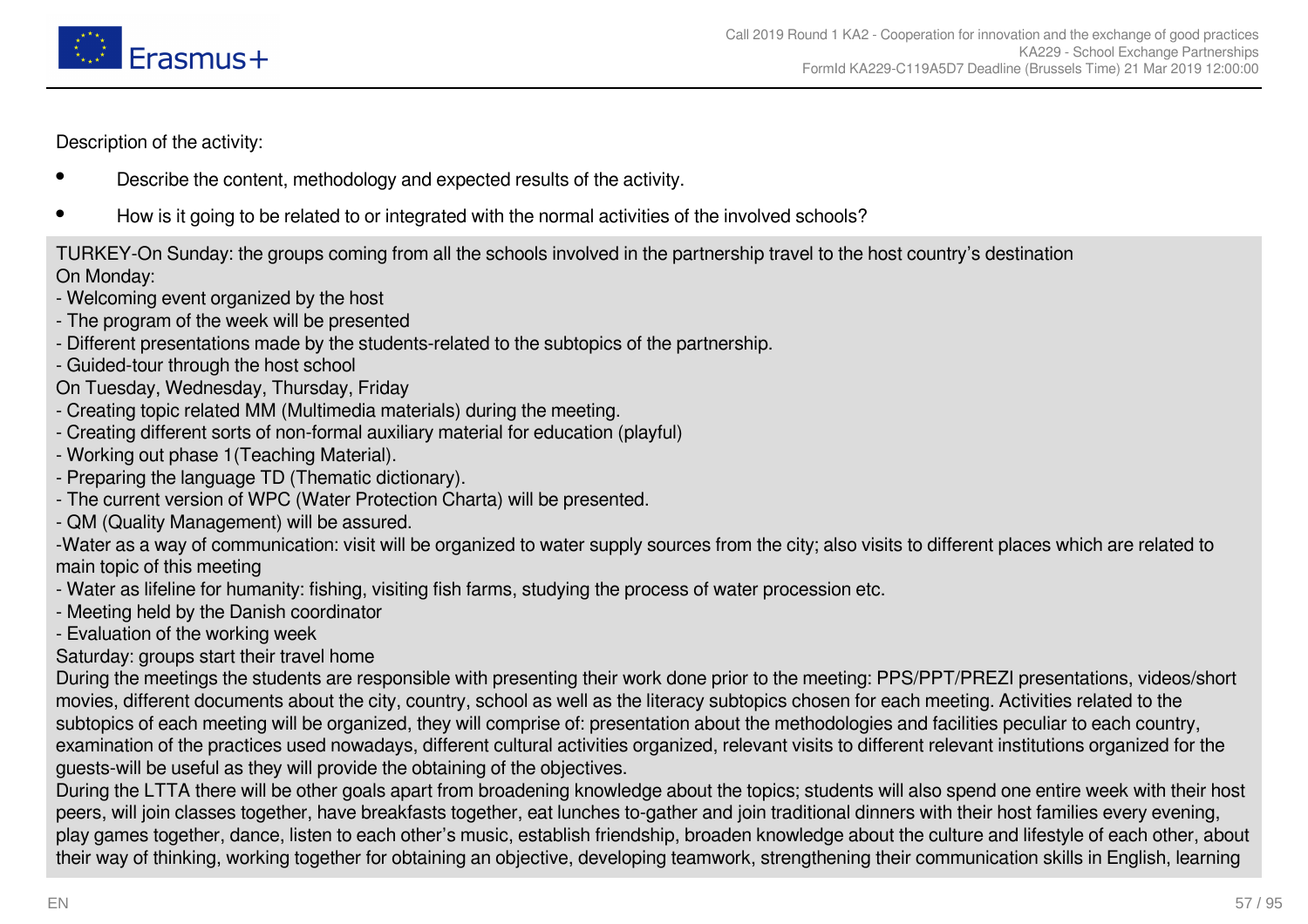

key elements about each other's language, taking active part in the activities, working in mixed teams, and many other indirect interactions.

Does this activity combine physical mobility with virtual exchanges through eTwinning?

No

How is participation in this activity going to benefit the involved participants?

During the 2 years we will have four LTTA meetings decisive in creating and producing the multidisciplinary hands-on teaching approach; activitiesorganized during mobilities, that will lead to the production of the teaching approach are carefully selected will be suitable for teachers and alsosuitable for.

 A quarter of the time will be planned for teachers and the remaining time, students will be focused on. Practical activities will be organized for and with them. First, we will focus on creating an effective, proactive working atmosphere, and on advertising the project by creating connections with official institutions (e. g. we will visit the authorities dealing with Environmental Sustainability inside the Governor's Office), secondly, we will issue themethodology to be followed by all the participants in the process of implementation, thirdly we will initiate the creation of the useful and practical EM (Educational Materials), while focusing on the wide topic of natural science. We have decided different topics/different subjects to deal with for all themobilities because we wish to hold a comprehensive approach and look on the way in which water reveals in the regions of the partners; we will conduct an analysis about the role of the water in the areas given, and its influence on the socio-economic, as well as cultural background (agriculture, energy sources, industry, traffic, fishing activity, supplies of potable water, how to avoid damages that water can cause, damages caused by droughts, folk art, literature and history). In C2 meeting the students will be involved in activities in which they will have the tasks to study the role that water has on local communities (for instance on tourism). Students will improve their communication skills; will learn key skills useful inthe education and in future life: team spirit abilities, collaborating and doing productive work together with other for reaching a common goal,contributing with their own ideas.

Groups of Participants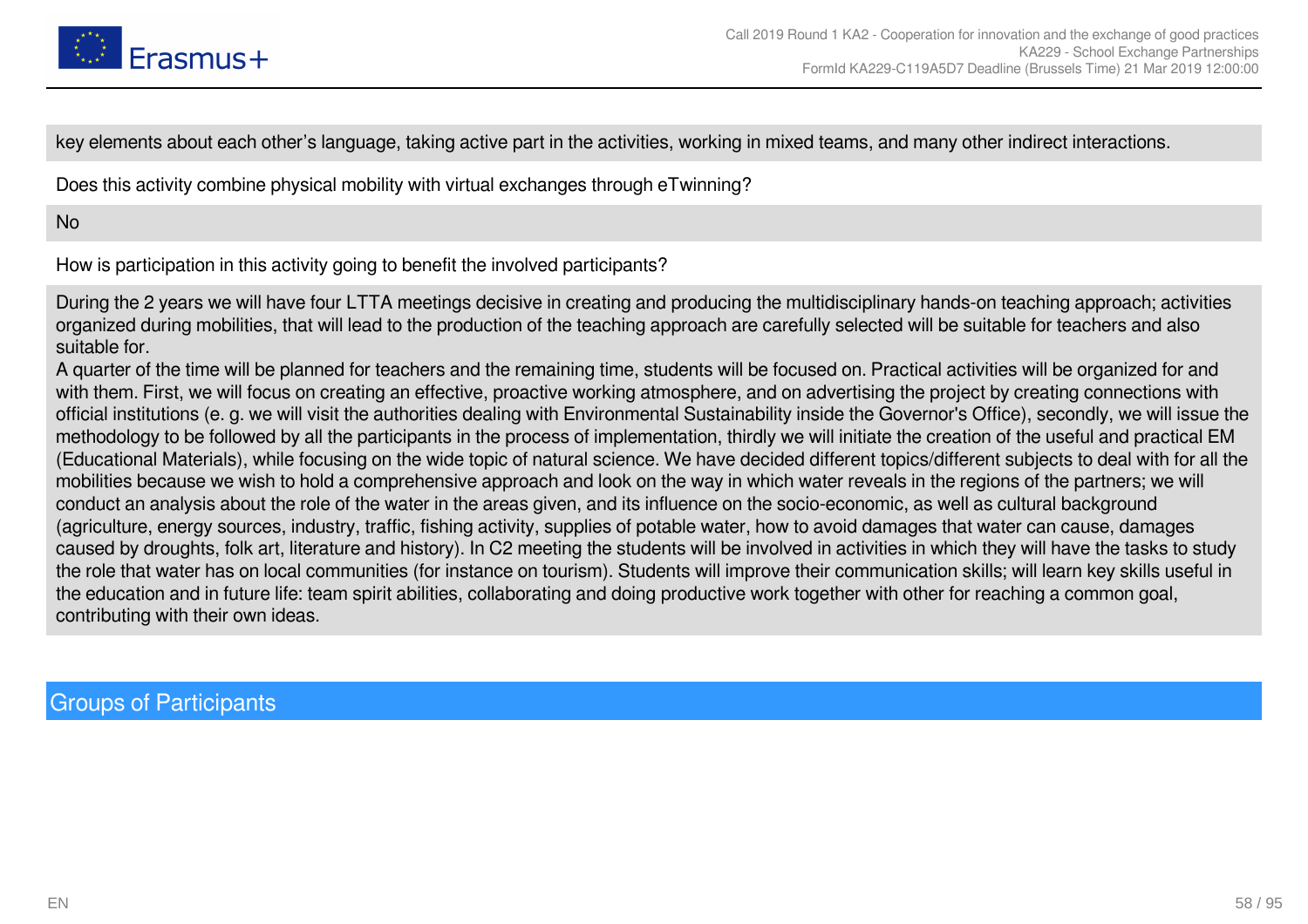

| ID | <b>Sending Organisation /</b><br><b>Country</b>        | <b>Distance Band</b> | <b>Duration</b><br>(days) | No. of<br><b>Participants</b> |   | No. of<br>Accompanying<br><b>Persons</b> | Grant       |
|----|--------------------------------------------------------|----------------------|---------------------------|-------------------------------|---|------------------------------------------|-------------|
|    | <b>IES BESAYA / Spain</b>                              | 2000-2999 km         |                           |                               | 6 | $\overline{2}$                           | 6800.00 EUR |
| 2  | Istituto Omicomprensivo "Ridolfi-<br>Zimarino" / Italy | 500-1999 km          |                           |                               | 6 | $\overline{2}$                           | 6120.00 EUR |
| 3  | Liceul Tehnologic "Constantin<br>Brancusi" / Romania   | 500-1999 km          |                           |                               | 6 | 2                                        | 6120.00 EUR |
| 4  | Skolen på Grundtvigsvej /<br><b>Denmark</b>            | 2000-2999 km         |                           |                               | 6 | 2                                        | 6800.00 EUR |

| Group 1, Activity (C2 - Water as a way of communication) |                                                                         |                  |                                                       |  |
|----------------------------------------------------------|-------------------------------------------------------------------------|------------------|-------------------------------------------------------|--|
| <b>Sending Organisation</b>                              |                                                                         | Country of Venue |                                                       |  |
| IES BESAYA / Spain                                       |                                                                         | Turkey           |                                                       |  |
| No. of Participants                                      | No. of Accompanying Persons (including<br>teachers accompanying pupils) |                  | Total No. of Participants and accompanying<br>persons |  |
| l 6                                                      |                                                                         |                  |                                                       |  |

#### **Travel**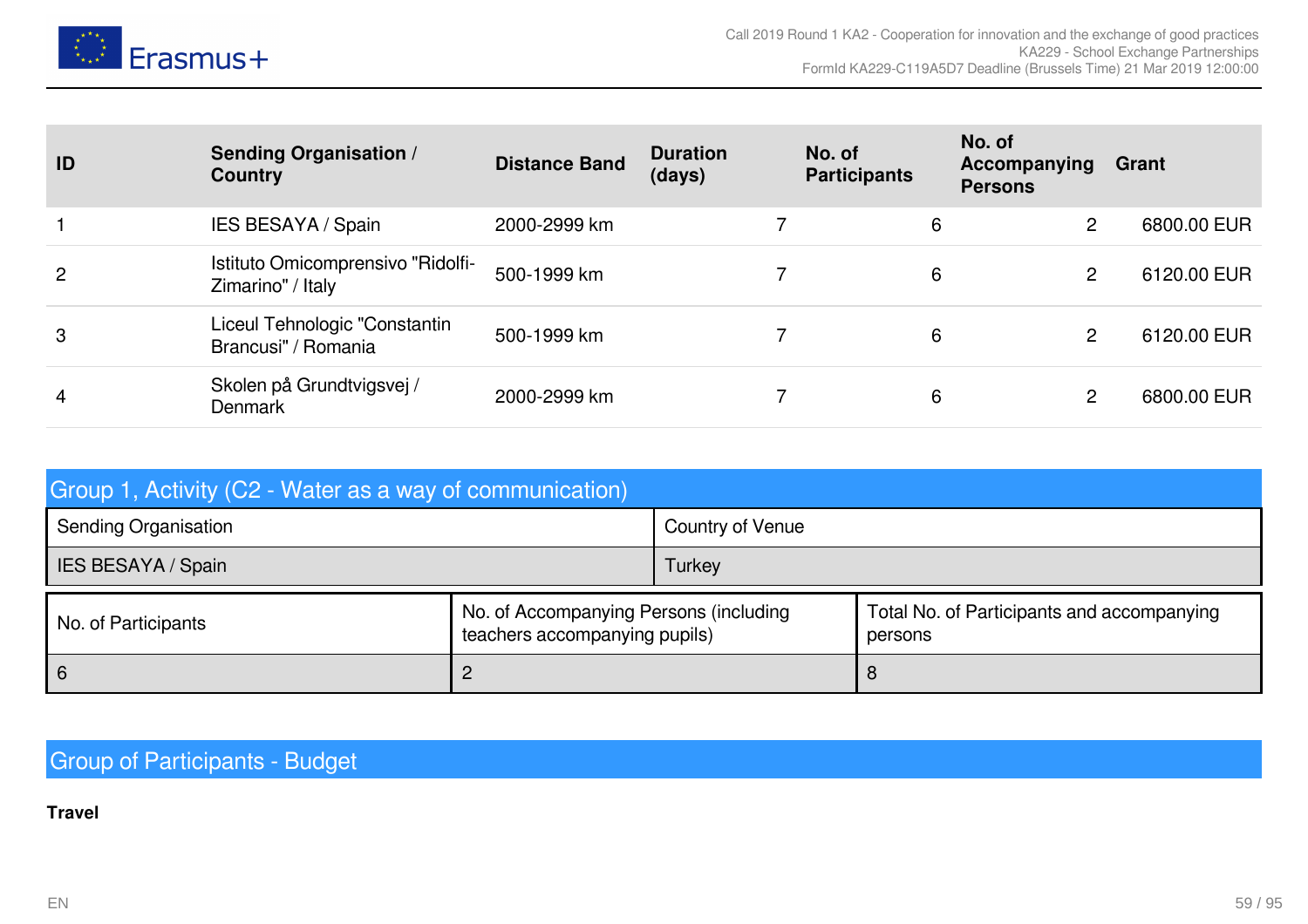

| Distance Band | No. of Persons | Grant per Participant | <b>Total Travel Grant</b> |
|---------------|----------------|-----------------------|---------------------------|
| 2000-2999 km  |                | 360.00 EUR            | 2880.00 EUR               |

| No. of Participants                   | Duration per Participant (days)            | <b>Grant per Participant</b>  | <b>Total (for Participants)</b>  |
|---------------------------------------|--------------------------------------------|-------------------------------|----------------------------------|
| 6                                     |                                            | 406.00 EUR                    | 2436.00 EUR                      |
| No. of Accompanying Persons           | Duration per Accompanying<br>Person (days) | Grant per Accompanying Person | Total (for Accompanying Persons) |
|                                       |                                            | 742.00 EUR                    | 1484.00 EUR                      |
| <b>Total Individual Support Grant</b> |                                            | 3920.00 EUR                   |                                  |

| Group 2, Activity (C2 - Water as a way of communication) |                                                                         |                  |                                                       |  |
|----------------------------------------------------------|-------------------------------------------------------------------------|------------------|-------------------------------------------------------|--|
| <b>Sending Organisation</b>                              |                                                                         | Country of Venue |                                                       |  |
| Istituto Omicomprensivo "Ridolfi- Zimarino" / Italy      |                                                                         | Turkey           |                                                       |  |
| No. of Participants                                      | No. of Accompanying Persons (including<br>teachers accompanying pupils) |                  | Total No. of Participants and accompanying<br>persons |  |
| l 6                                                      |                                                                         |                  |                                                       |  |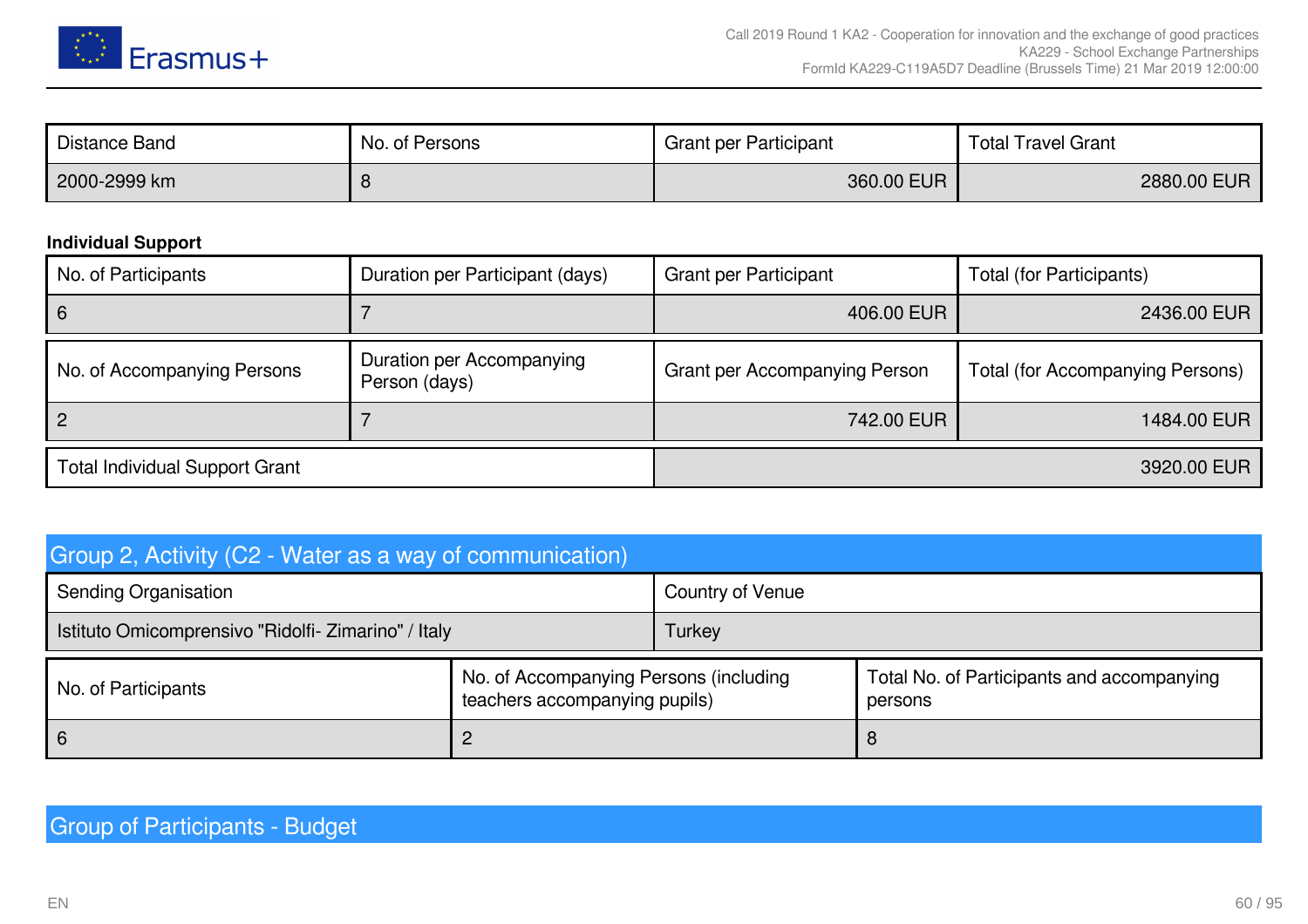

### **Travel**

| Distance Band | No. of Persons | <b>Grant per Participant</b> | <b>Total Travel Grant</b> |
|---------------|----------------|------------------------------|---------------------------|
| 500-1999 km   |                | 275.00 EUR                   | 2200.00 EUR               |

| No. of Participants                   | Duration per Participant (days)            | <b>Grant per Participant</b>  | Total (for Participants)                |
|---------------------------------------|--------------------------------------------|-------------------------------|-----------------------------------------|
| 6                                     |                                            | 406.00 EUR                    | 2436.00 EUR                             |
| No. of Accompanying Persons           | Duration per Accompanying<br>Person (days) | Grant per Accompanying Person | <b>Total (for Accompanying Persons)</b> |
|                                       |                                            | 742.00 EUR                    | 1484.00 EUR                             |
| <b>Total Individual Support Grant</b> |                                            |                               | 3920.00 EUR                             |

| Group 3, Activity (C2 - Water as a way of communication) |                                                                         |                  |                                                       |  |
|----------------------------------------------------------|-------------------------------------------------------------------------|------------------|-------------------------------------------------------|--|
| <b>Sending Organisation</b>                              |                                                                         | Country of Venue |                                                       |  |
| Liceul Tehnologic "Constantin Brancusi" / Romania        |                                                                         | Turkey           |                                                       |  |
| No. of Participants                                      | No. of Accompanying Persons (including<br>teachers accompanying pupils) |                  | Total No. of Participants and accompanying<br>persons |  |
| l 6                                                      |                                                                         |                  | 8                                                     |  |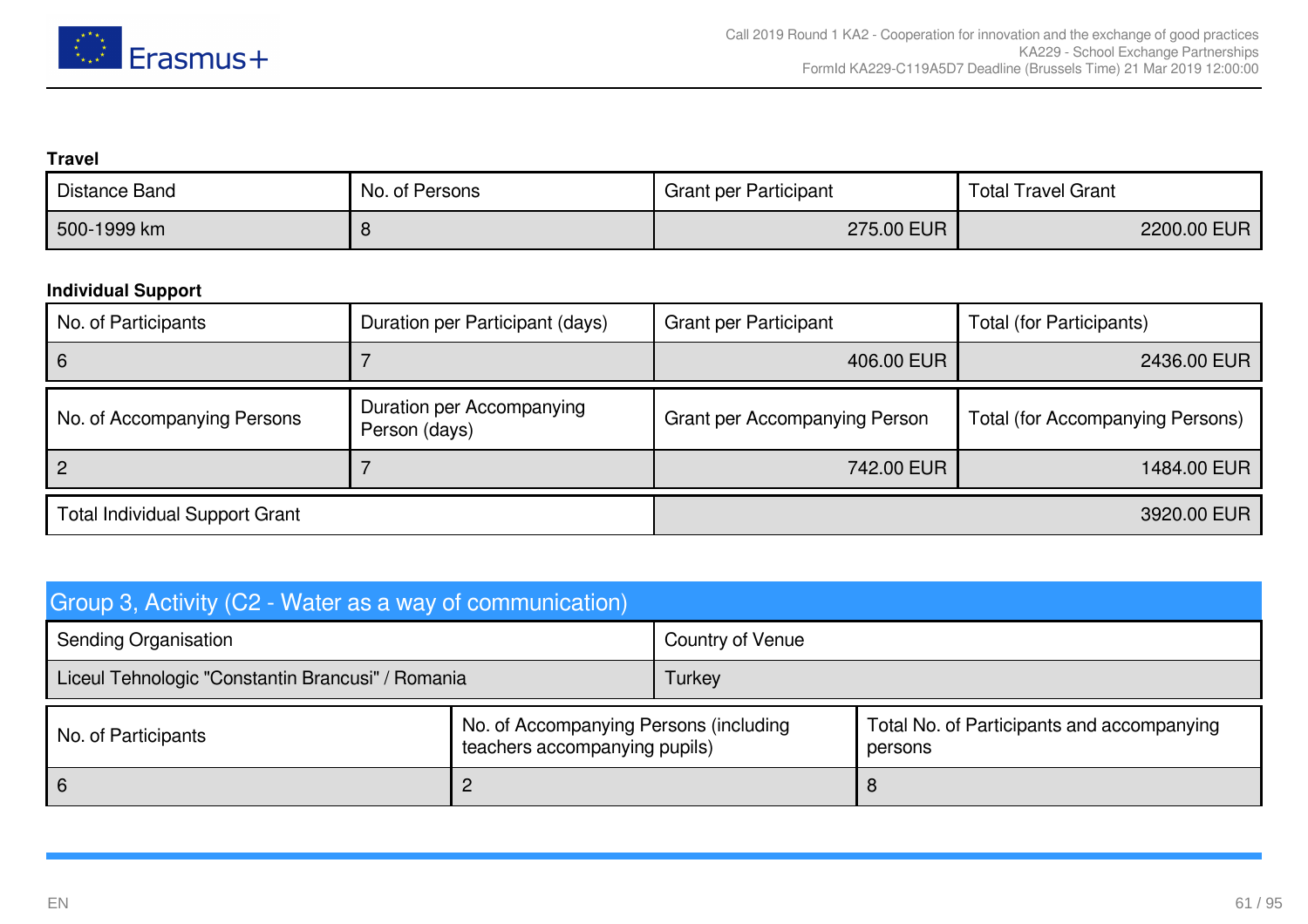

**Travel**

| Distance Band      | No. of Persons | <b>Grant per Participant</b> | <b>Total Travel Grant</b> |
|--------------------|----------------|------------------------------|---------------------------|
| <b>500-1999 km</b> |                | 275.00 EUR                   | 2200.00 EUR               |

| No. of Participants                   | Duration per Participant (days)            | <b>Grant per Participant</b>  | Total (for Participants)         |
|---------------------------------------|--------------------------------------------|-------------------------------|----------------------------------|
|                                       |                                            | 406.00 EUR                    | 2436.00 EUR                      |
| No. of Accompanying Persons           | Duration per Accompanying<br>Person (days) | Grant per Accompanying Person | Total (for Accompanying Persons) |
|                                       |                                            | 742.00 EUR                    | 1484.00 EUR                      |
| <b>Total Individual Support Grant</b> |                                            | 3920.00 EUR                   |                                  |

| Group 4, Activity (C2 - Water as a way of communication) |                                                                         |                  |                                                       |  |
|----------------------------------------------------------|-------------------------------------------------------------------------|------------------|-------------------------------------------------------|--|
| <b>Sending Organisation</b>                              |                                                                         | Country of Venue |                                                       |  |
| Skolen på Grundtvigsvej / Denmark                        |                                                                         | Turkey           |                                                       |  |
| No. of Participants                                      | No. of Accompanying Persons (including<br>teachers accompanying pupils) |                  | Total No. of Participants and accompanying<br>persons |  |
| 6                                                        |                                                                         |                  | 8                                                     |  |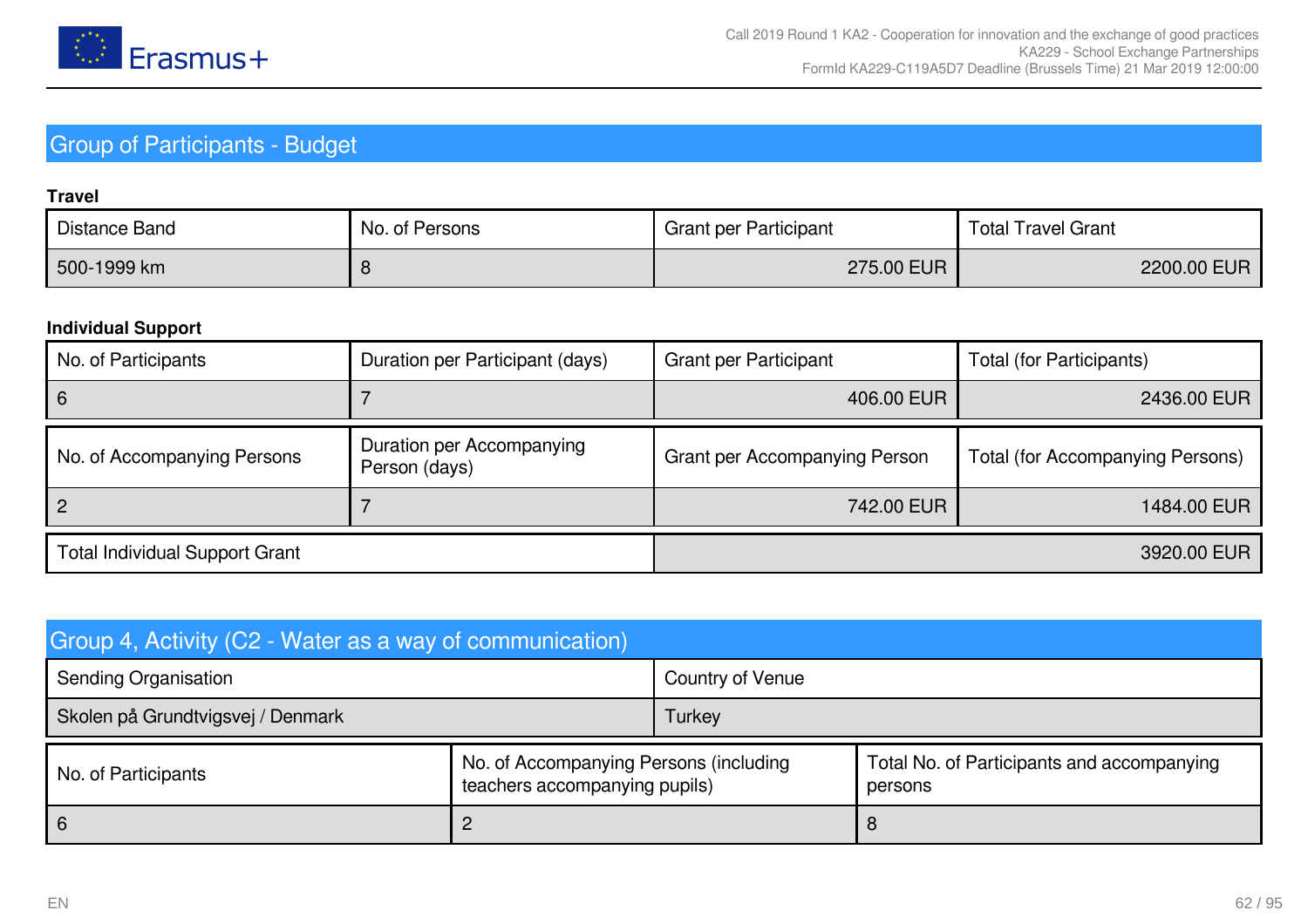

**Travel**

| Distance Band | No. of Persons | <b>Grant per Participant</b> | <b>Total Travel Grant</b> |
|---------------|----------------|------------------------------|---------------------------|
| 2000-2999 km  |                | 360.00 EUR                   | 2880.00 EUR               |

| No. of Participants                   | Duration per Participant (days)            | <b>Grant per Participant</b>  | <b>Total (for Participants)</b>         |
|---------------------------------------|--------------------------------------------|-------------------------------|-----------------------------------------|
|                                       |                                            | 406.00 EUR                    | 2436.00 EUR                             |
| No. of Accompanying Persons           | Duration per Accompanying<br>Person (days) | Grant per Accompanying Person | <b>Total (for Accompanying Persons)</b> |
|                                       |                                            | 742.00 EUR                    | 1484.00 EUR                             |
| <b>Total Individual Support Grant</b> |                                            |                               | 3920.00 EUR                             |

| <b>Activity Budget</b>    |              |  |
|---------------------------|--------------|--|
| <b>Budget Items</b>       | Grant        |  |
| <b>Travel</b>             | 10160.00 EUR |  |
| <b>Individual Support</b> | 15680.00 EUR |  |
| <b>Total Grant</b>        | 25840.00 EUR |  |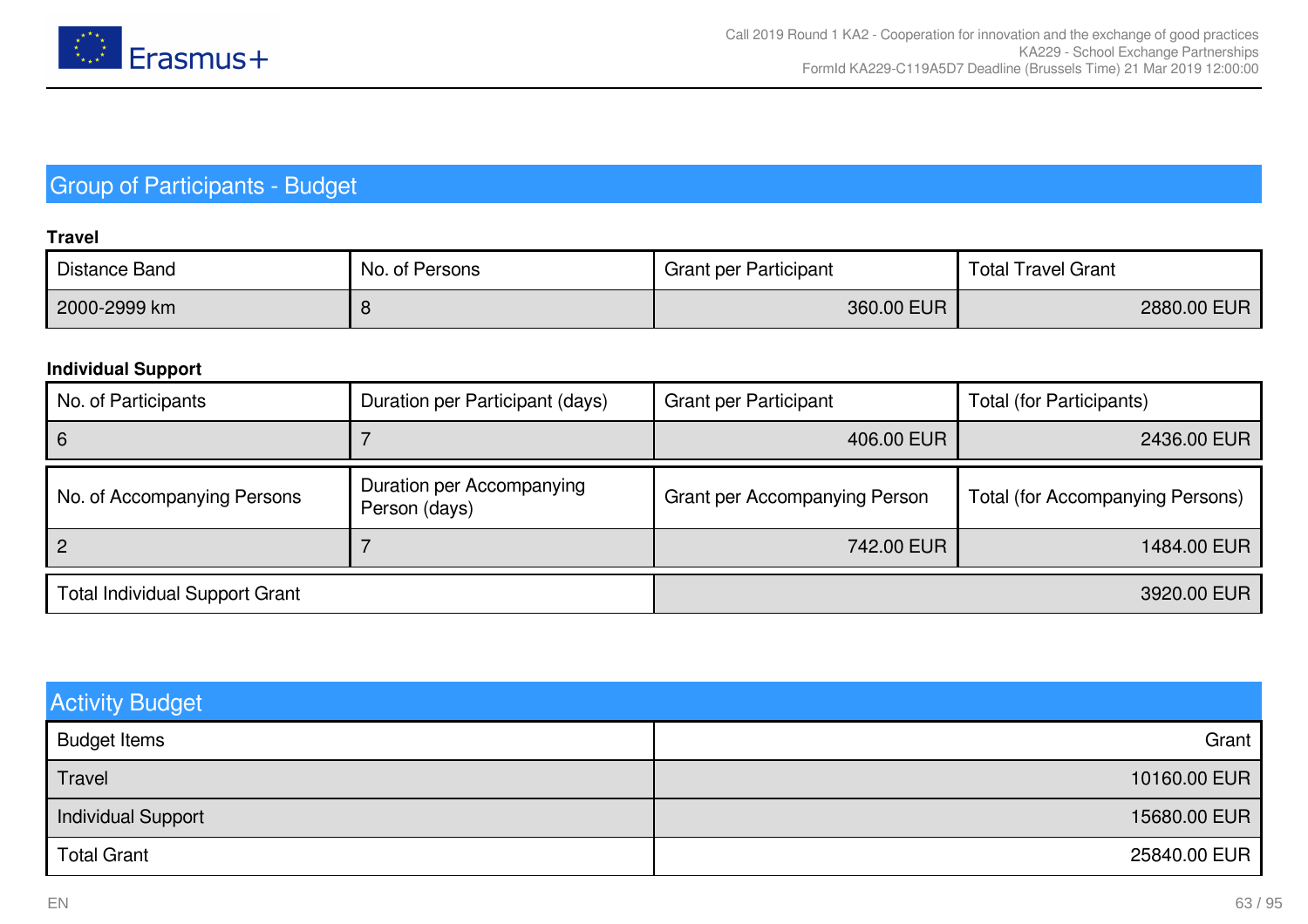

| <b>Activity Details (C3)</b>            |                 |                                                                                                                        |                         |
|-----------------------------------------|-----------------|------------------------------------------------------------------------------------------------------------------------|-------------------------|
| Field                                   |                 | <b>Activity Type</b>                                                                                                   |                         |
| <b>SCHOOLS</b>                          |                 | Short-term exchanges of groups of pupils                                                                               |                         |
| <b>Activity Title</b>                   |                 |                                                                                                                        |                         |
| Water as lifeline for humanity          |                 |                                                                                                                        |                         |
| Leading Organisation                    |                 | Participating Organisations                                                                                            |                         |
| Liceul Tehnologic "Constantin Brancusi" |                 | Skolen på Grundtvigsvej<br>Istanbul Anadolu Lisesi<br><b>IES BESAYA</b><br>Istituto Omicomprensivo "Ridolfi- Zimarino" |                         |
| <b>Starting Period</b>                  | Duration (days) |                                                                                                                        | <b>Country of Venue</b> |
| 05-2020                                 | 5               |                                                                                                                        | Romania                 |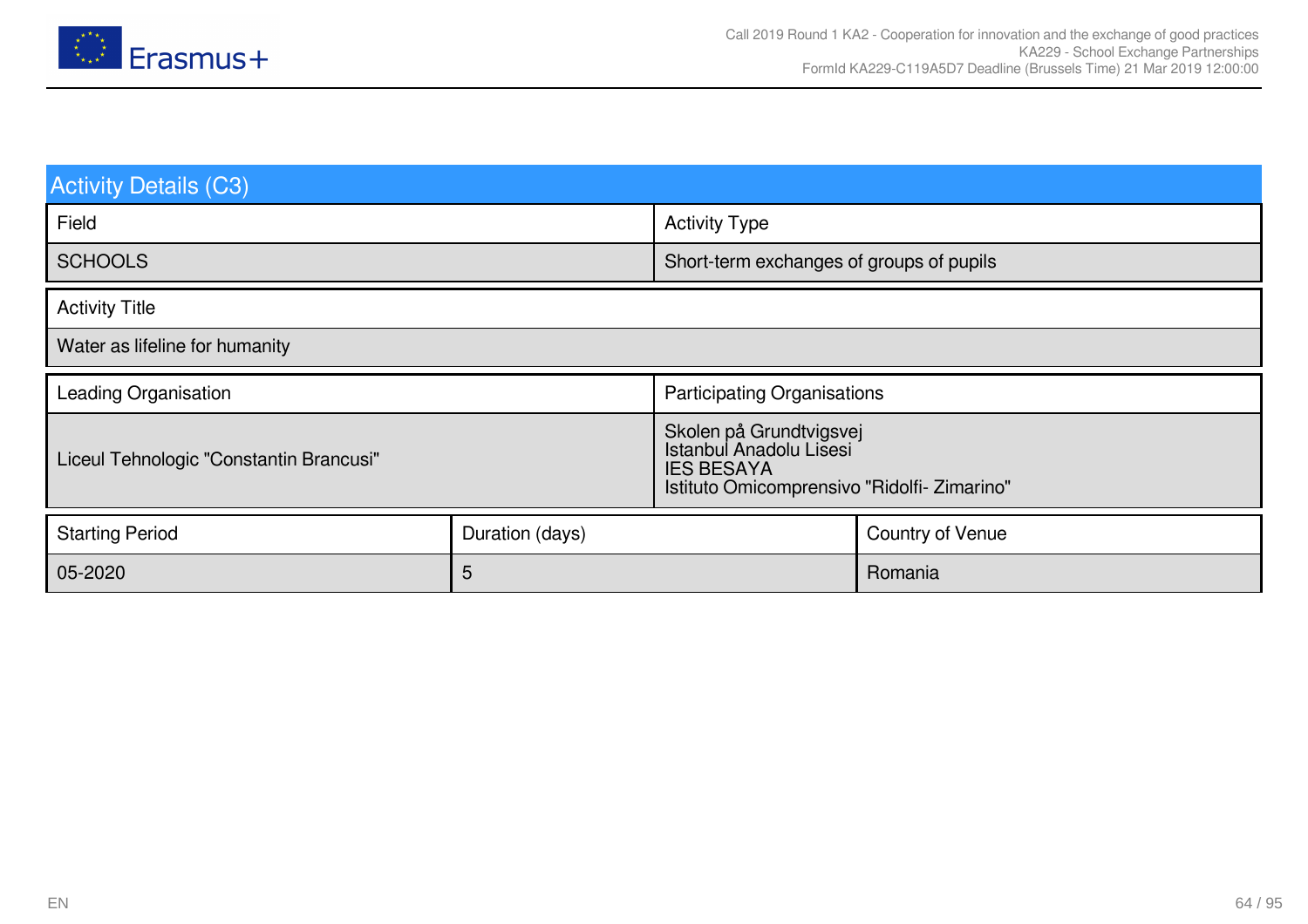

Description of the activity:

- ●Describe the content, methodology and expected results of the activity.
- ●How is it going to be related to or integrated with the normal activities of the involved schools?

ROMANIA-On Sunday: the groups coming from all the schools involved in the partnership travel to the host country's destinationOn Monday:

- Welcoming event organized by the host
- The program of the week will be presented
- Different presentations made by the students-related to the subtopics of the partnership.
- Guided-tour through the host school
- On Tuesday, Wednesday, Thursday, Friday
- Creating topic related MM (Multimedia materials) during the meeting.
- Creating different sorts of non-formal auxiliary material for education (playful), presenting the tools used.
- Working out phase 2 (Teaching Material).
- The WPC (Water Protection Charta) will be signed.
- QM (Quality Management) will be assured.
- Water as a fountain of life and necessity for health
- Water as a way of communication
- Water as a lifeline for humanity: water used in agriculture, visiting fish farms, studying the process of water procession, watering etc.
- Meeting held by the coordinator
- Evaluation of the working week

Saturday: groups start their travel home

 During the meetings the students are responsible with presenting their work done prior to the meeting: PPS/PPT/PREZI presentations, videos/shortmovies, different documents about the city, country, school as well as the literacy subtopics chosen for each meeting. Activities related to the subtopics of each meeting will be organized, they will comprise of: presentation about the methodologies and facilities peculiar to each country, examination of the practices used nowadays, different cultural activities organized, relevant visits to different relevant institutions organized for theguests-will be useful as they will provide the obtaining of the objectives.

 During the LTTA there will be other goals apart from broadening knowledge about the topics; students will also spend one entire week with their hostpeers, will join classes together, have breakfasts together, eat lunches to-gather and join traditional dinners with their host families every evening, play games together, dance, listen to each other's music, establish friendship, broaden knowledge about the culture and lifestyle of each other, abouttheir way of thinking, working together for obtaining an objective, developing teamwork, strengthening their communication skills in English, learningkey elements about each other's language, taking active part in the activities, working in mixed teams, and many other indirect interactions.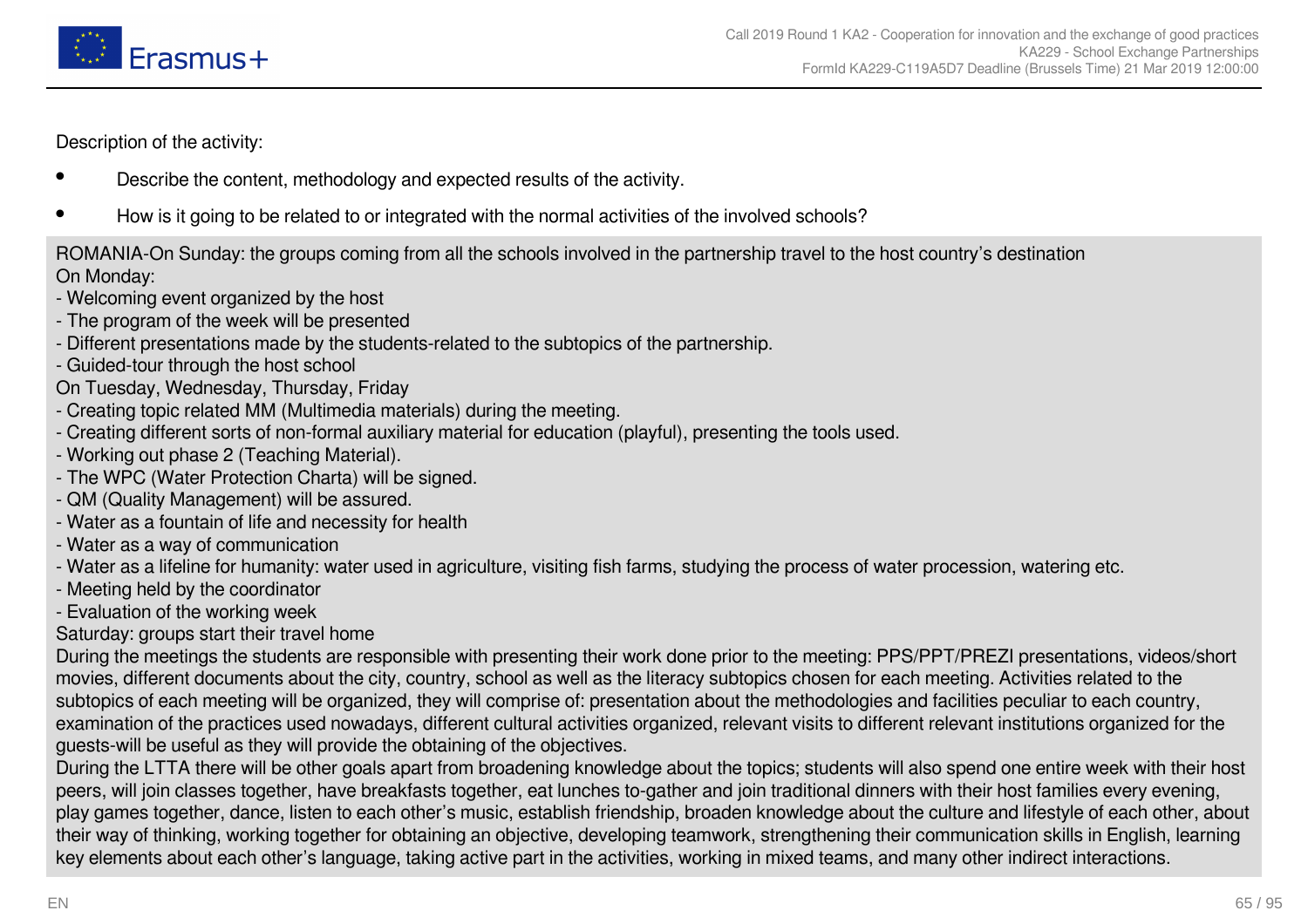

Does this activity combine physical mobility with virtual exchanges through eTwinning?

No

How is participation in this activity going to benefit the involved participants?

We will have 4 LTTA meetings which will be decisive in creating and producing the multidisciplinary hands-on teaching approach; the activities organized during the mobilities, that will lead to the production of the teaching approach are carefully selected will be suitable for the teachers andalso suitable for the students to work together with the teachers.

 A quarter of the time will be planned for teachers and the remaining time the students from all the countries will be focused on and diverse practical activities will be organized for them and with them. First of all, we will focus on creating an effective, proactive working atmosphere, and on advertising the project and create connections with official institutions (e. g. we will visit the Directorate that deals with Environmental Sustainabilityinside the Governer's Office), secondly, we will issue the methodology that will then be followed by all the participants in the process of implementation, thirdly we will initiate the creation of the useful and practical EM (Educational Materials), while focusing on the wide topic of natural science. We have decided different topics/different subjects to deal with for all the mobilities because we wish to hold a comprehensive approach and look on the way in which water reveals in the regions of the partners; we will conduct an analysis about the role of the water in the areas given, and its influence on the socio-economic, as well as cultural background (agriculture, energy sources, industry, traffic, fishing activity, supplies of potable water, how to avoid damages that water can cause, damages caused by droughts, folk art, literature and history). In C2 meeting the students will be involved in activities in which they will have the tasks to study the role that water has on local communities (for instance on tourism). Studentswill improve their communication skills and gain different abilities.

Groups of Participants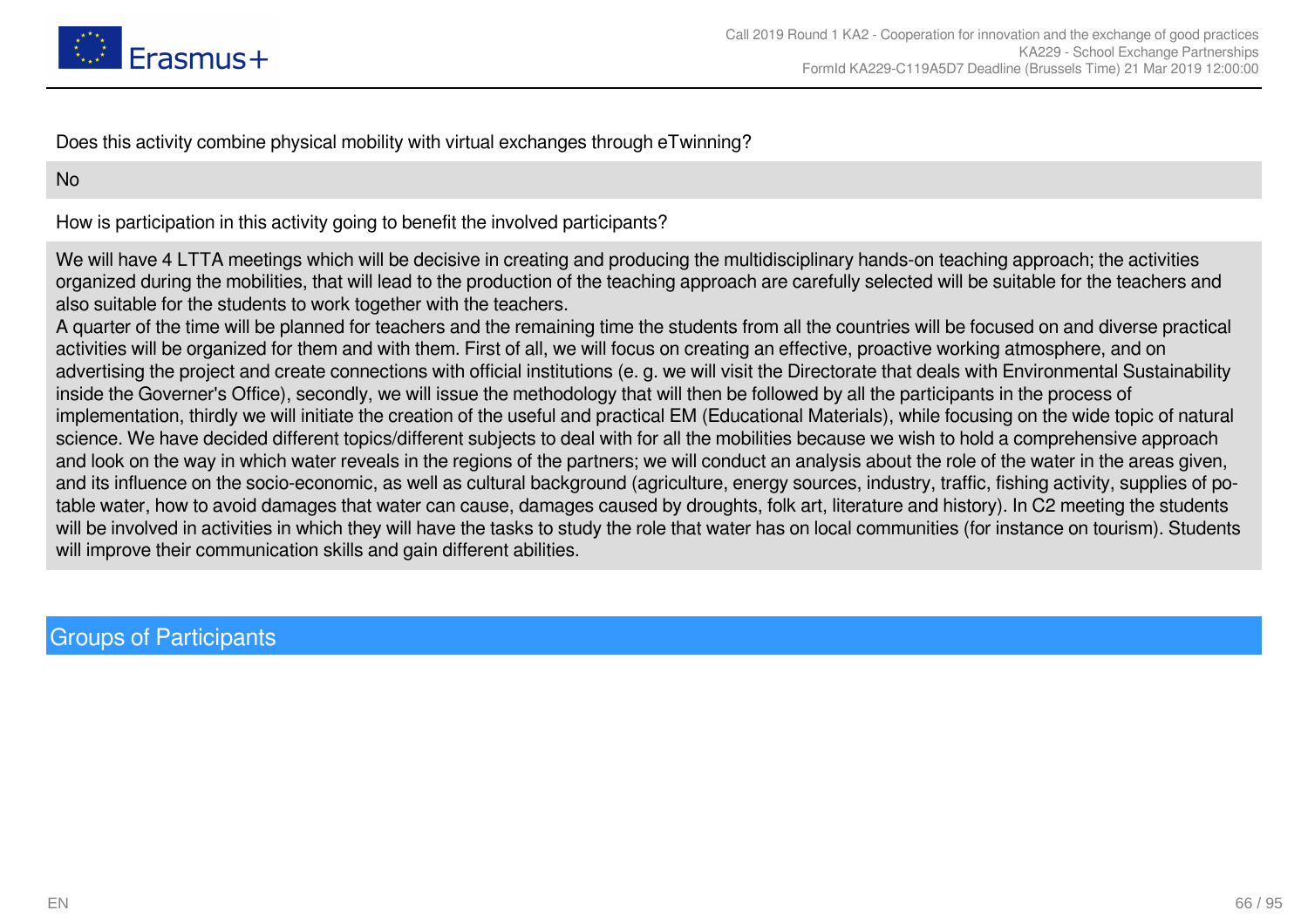

| ID             | <b>Sending Organisation /</b><br><b>Country</b>        | <b>Distance Band</b> | <b>Duration</b><br>(days) | No. of<br><b>Participants</b> | No. of<br>Accompanying<br><b>Persons</b> | Grant       |
|----------------|--------------------------------------------------------|----------------------|---------------------------|-------------------------------|------------------------------------------|-------------|
|                | <b>IES BESAYA / Spain</b>                              | 2000-2999 km         |                           |                               | $\overline{2}$<br>6                      | 6800.00 EUR |
| 2              | Istanbul Anadolu Lisesi / Turkey                       | 500-1999 km          |                           |                               | 6<br>2                                   | 6120.00 EUR |
| 3              | Istituto Omicomprensivo "Ridolfi-<br>Zimarino" / Italy | 500-1999 km          |                           |                               | 6<br>2                                   | 6120.00 EUR |
| $\overline{4}$ | Skolen på Grundtvigsvej /<br><b>Denmark</b>            | 500-1999 km          |                           |                               | 6<br>2                                   | 6120.00 EUR |

| Group 1, Activity (C3 - Water as lifeline for humanity) |                                                                         |                  |                                                       |  |
|---------------------------------------------------------|-------------------------------------------------------------------------|------------------|-------------------------------------------------------|--|
| <b>Sending Organisation</b>                             |                                                                         | Country of Venue |                                                       |  |
| <b>IES BESAYA / Spain</b>                               |                                                                         | Romania          |                                                       |  |
| No. of Participants                                     | No. of Accompanying Persons (including<br>teachers accompanying pupils) |                  | Total No. of Participants and accompanying<br>persons |  |
| l 6                                                     |                                                                         |                  | O                                                     |  |

#### **Travel**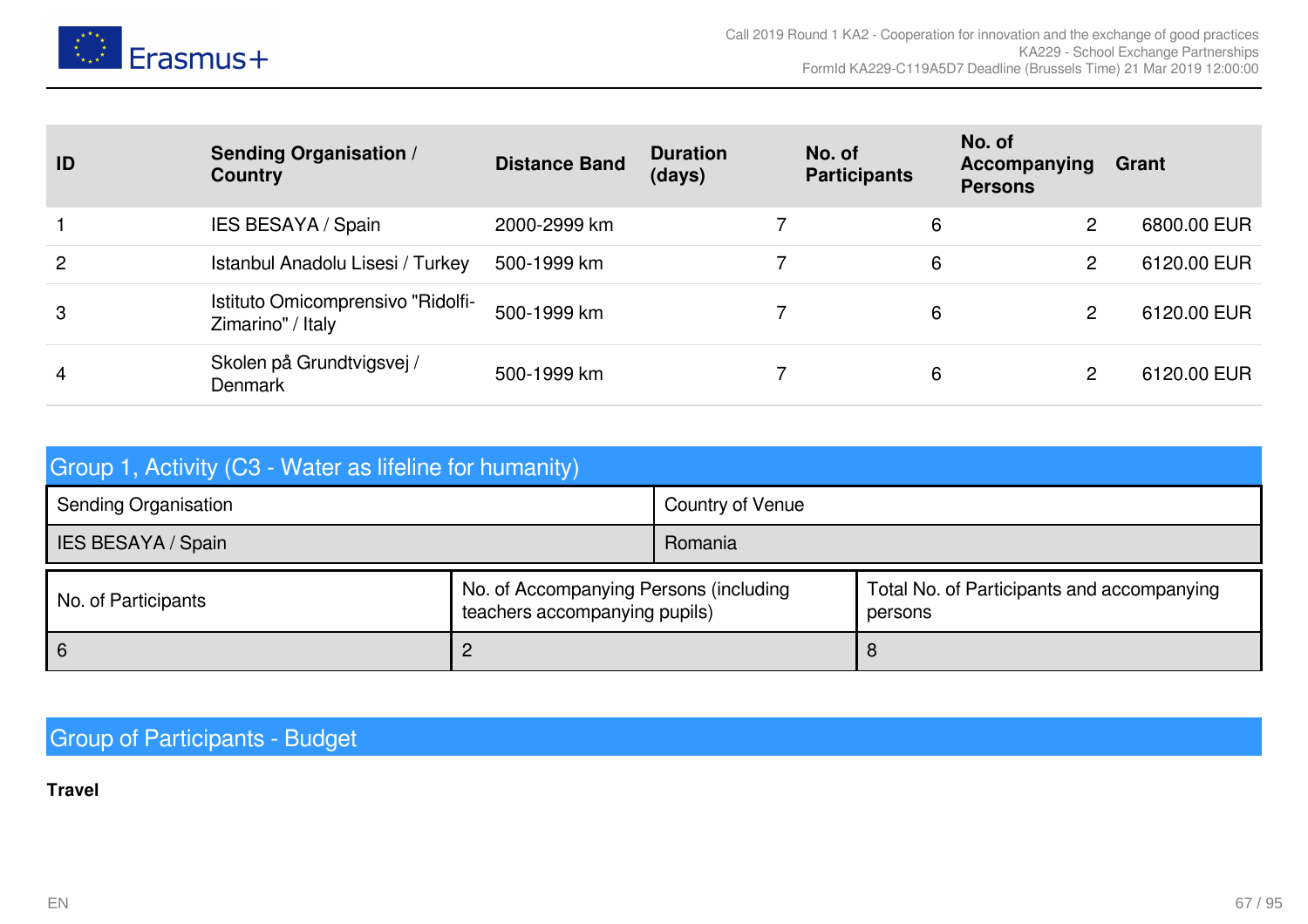

| Distance Band | No. of Persons | Grant per Participant | <b>Total Travel Grant</b> |
|---------------|----------------|-----------------------|---------------------------|
| 2000-2999 km  |                | 360.00 EUR            | 2880.00 EUR               |

| No. of Participants                   | Duration per Participant (days)            | <b>Grant per Participant</b>  | <b>Total (for Participants)</b>  |
|---------------------------------------|--------------------------------------------|-------------------------------|----------------------------------|
| 6                                     |                                            | 406.00 EUR                    | 2436.00 EUR                      |
| No. of Accompanying Persons           | Duration per Accompanying<br>Person (days) | Grant per Accompanying Person | Total (for Accompanying Persons) |
|                                       |                                            | 742.00 EUR                    | 1484.00 EUR                      |
| <b>Total Individual Support Grant</b> |                                            |                               | 3920.00 EUR                      |

| Group 2, Activity (C3 - Water as lifeline for humanity) |                                                                         |                  |                                                       |  |
|---------------------------------------------------------|-------------------------------------------------------------------------|------------------|-------------------------------------------------------|--|
| <b>Sending Organisation</b>                             |                                                                         | Country of Venue |                                                       |  |
| Istanbul Anadolu Lisesi / Turkey                        |                                                                         | Romania          |                                                       |  |
| No. of Participants                                     | No. of Accompanying Persons (including<br>teachers accompanying pupils) |                  | Total No. of Participants and accompanying<br>persons |  |
| l 6                                                     |                                                                         |                  |                                                       |  |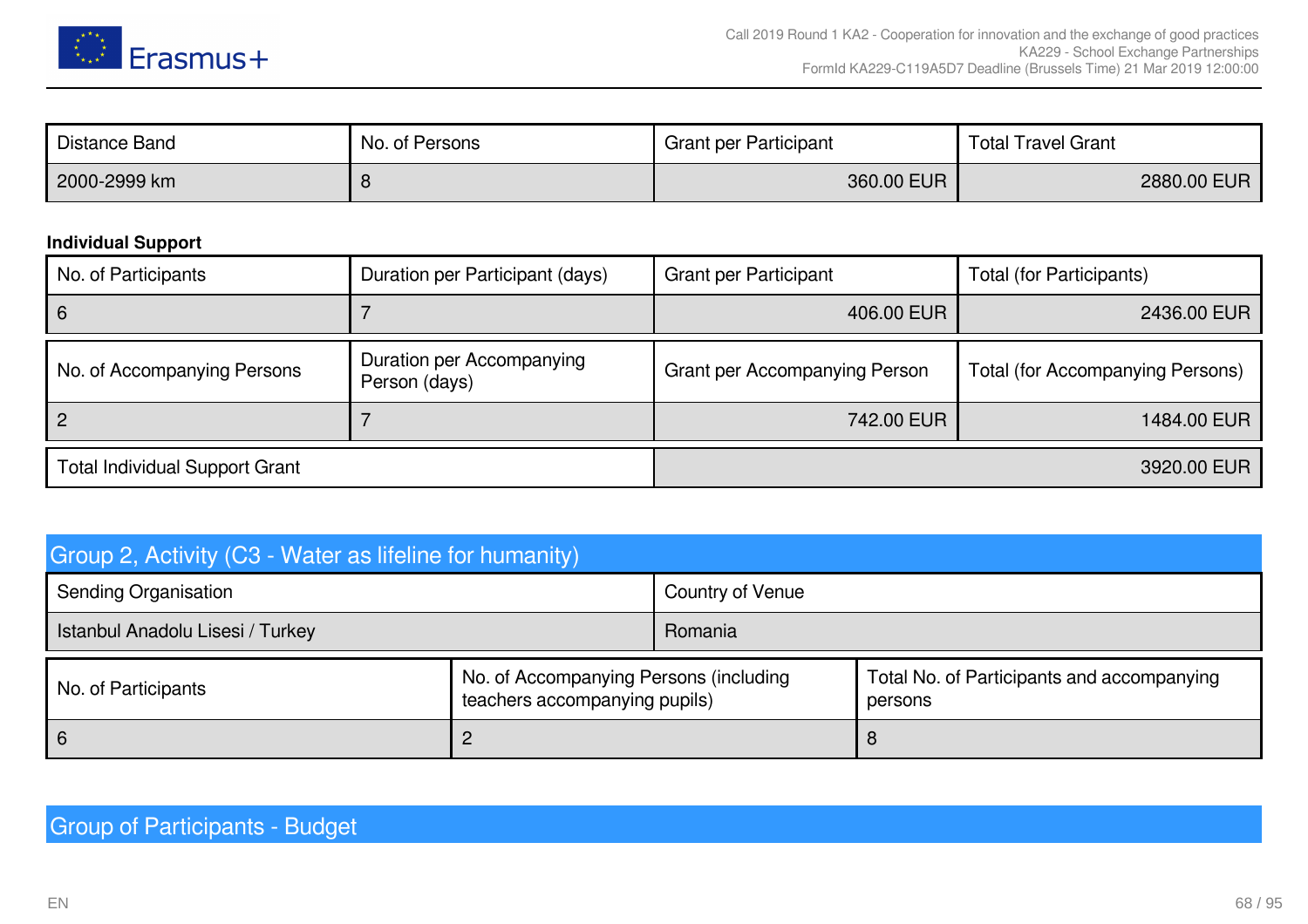

### **Travel**

| Distance Band | No. of Persons | <b>Grant per Participant</b> | <b>Total Travel Grant</b> |
|---------------|----------------|------------------------------|---------------------------|
| 500-1999 km   |                | 275.00 EUR                   | 2200.00 EUR               |

| No. of Participants                   | Duration per Participant (days)            | <b>Grant per Participant</b>  | Total (for Participants)                |
|---------------------------------------|--------------------------------------------|-------------------------------|-----------------------------------------|
| 6                                     |                                            | 406.00 EUR                    | 2436.00 EUR                             |
| No. of Accompanying Persons           | Duration per Accompanying<br>Person (days) | Grant per Accompanying Person | <b>Total (for Accompanying Persons)</b> |
|                                       |                                            | 742.00 EUR                    | 1484.00 EUR                             |
| <b>Total Individual Support Grant</b> |                                            |                               | 3920.00 EUR                             |

| Group 3, Activity (C3 - Water as lifeline for humanity) |                                                                         |                  |                                                       |  |
|---------------------------------------------------------|-------------------------------------------------------------------------|------------------|-------------------------------------------------------|--|
| <b>Sending Organisation</b>                             |                                                                         | Country of Venue |                                                       |  |
| Istituto Omicomprensivo "Ridolfi- Zimarino" / Italy     |                                                                         | Romania          |                                                       |  |
| No. of Participants                                     | No. of Accompanying Persons (including<br>teachers accompanying pupils) |                  | Total No. of Participants and accompanying<br>persons |  |
| l 6                                                     |                                                                         |                  | $\circ$                                               |  |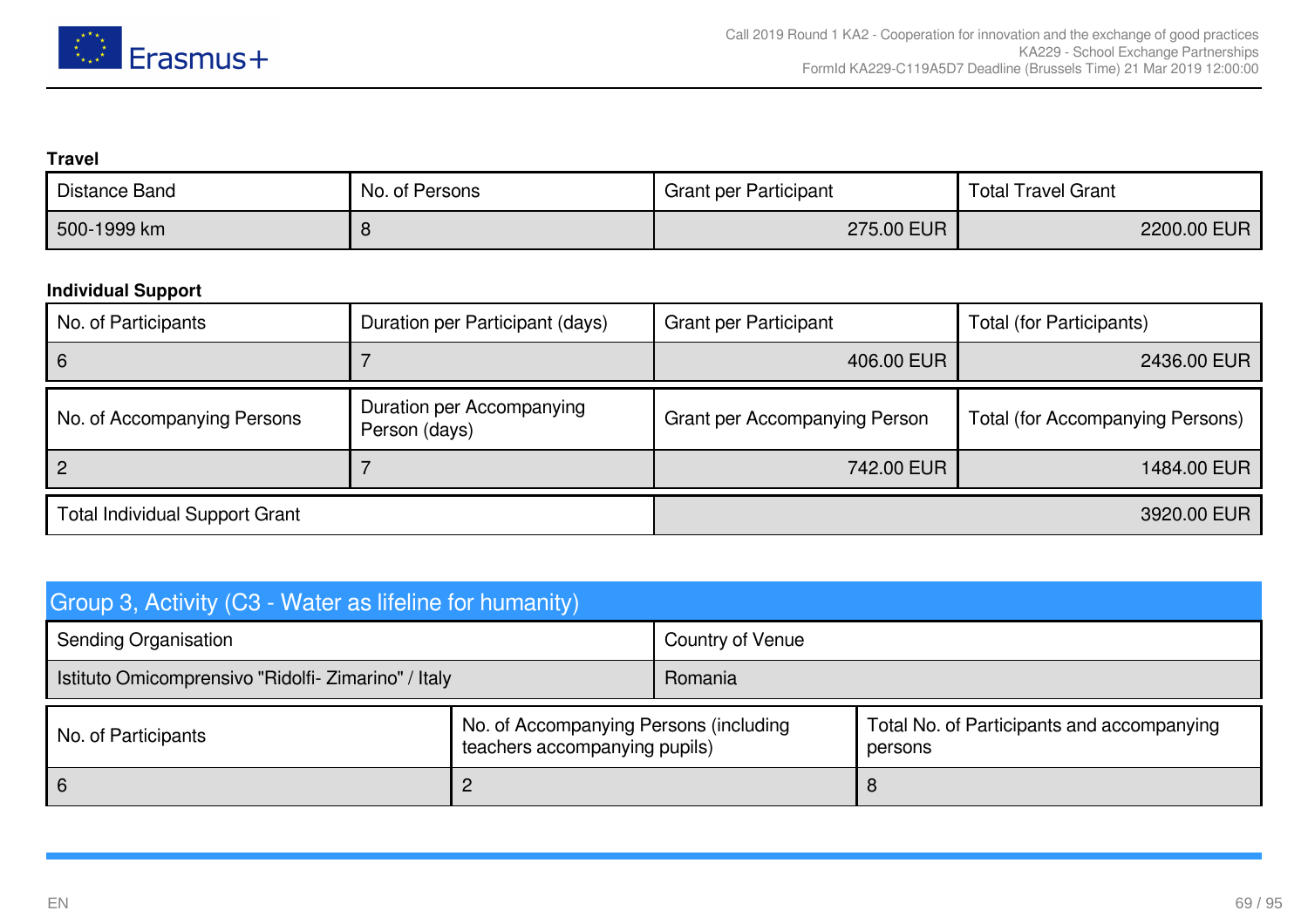

**Travel**

| Distance Band      | No. of Persons | <b>Grant per Participant</b> | <b>Total Travel Grant</b> |
|--------------------|----------------|------------------------------|---------------------------|
| <b>500-1999 km</b> |                | 275.00 EUR                   | 2200.00 EUR               |

| No. of Participants                   | Duration per Participant (days)            | <b>Grant per Participant</b>  | Total (for Participants)         |
|---------------------------------------|--------------------------------------------|-------------------------------|----------------------------------|
|                                       |                                            | 406.00 EUR                    | 2436.00 EUR                      |
| No. of Accompanying Persons           | Duration per Accompanying<br>Person (days) | Grant per Accompanying Person | Total (for Accompanying Persons) |
|                                       |                                            | 742.00 EUR                    | 1484.00 EUR                      |
| <b>Total Individual Support Grant</b> |                                            |                               | 3920.00 EUR                      |

| Group 4, Activity (C3 - Water as lifeline for humanity) |                                                                         |                  |                                                       |  |  |
|---------------------------------------------------------|-------------------------------------------------------------------------|------------------|-------------------------------------------------------|--|--|
| <b>Sending Organisation</b>                             |                                                                         | Country of Venue |                                                       |  |  |
| Skolen på Grundtvigsvej / Denmark                       |                                                                         | Romania          |                                                       |  |  |
| No. of Participants                                     | No. of Accompanying Persons (including<br>teachers accompanying pupils) |                  | Total No. of Participants and accompanying<br>persons |  |  |
| 6                                                       |                                                                         |                  | 8                                                     |  |  |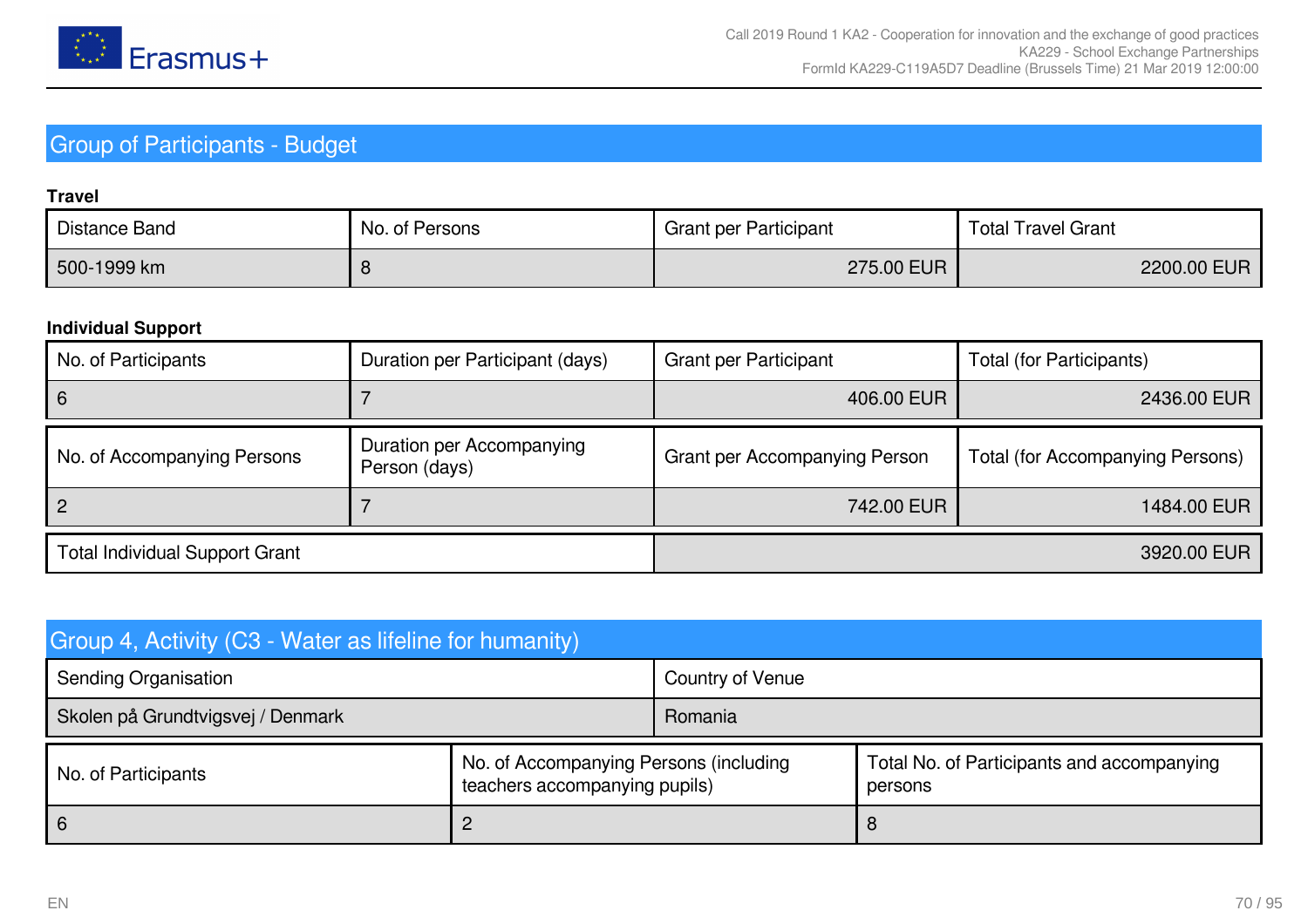

**Travel**

| Distance Band | No. of Persons | <b>Grant per Participant</b> | <b>Total Travel Grant</b> |
|---------------|----------------|------------------------------|---------------------------|
| 500-1999 km   |                | 275.00 EUR                   | 2200.00 EUR               |

| No. of Participants                   | Duration per Participant (days)            | <b>Grant per Participant</b>         | <b>Total (for Participants)</b>         |
|---------------------------------------|--------------------------------------------|--------------------------------------|-----------------------------------------|
|                                       |                                            | 406.00 EUR                           | 2436.00 EUR                             |
| No. of Accompanying Persons           | Duration per Accompanying<br>Person (days) | <b>Grant per Accompanying Person</b> | <b>Total (for Accompanying Persons)</b> |
|                                       |                                            | 742.00 EUR                           | 1484.00 EUR                             |
| <b>Total Individual Support Grant</b> |                                            |                                      | 3920.00 EUR                             |

| <b>Activity Budget</b>    |              |
|---------------------------|--------------|
| <b>Budget Items</b>       | Grant        |
| <b>Travel</b>             | 9480.00 EUR  |
| <b>Individual Support</b> | 15680.00 EUR |
| <b>Total Grant</b>        | 25160.00 EUR |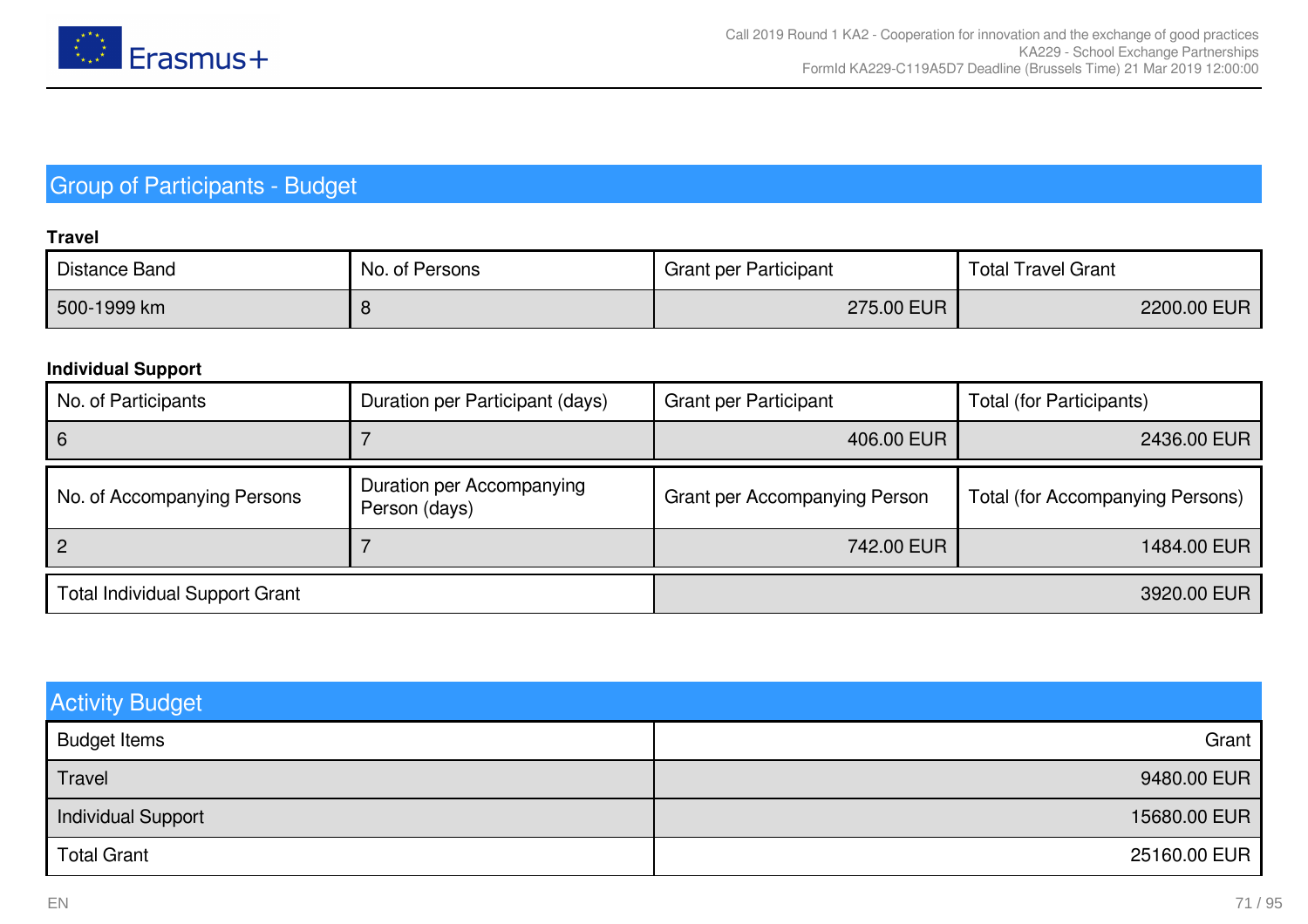

| <b>Activity Details (C4)</b> |                 |                                                                                                                                              |                  |  |
|------------------------------|-----------------|----------------------------------------------------------------------------------------------------------------------------------------------|------------------|--|
| Field                        |                 | <b>Activity Type</b>                                                                                                                         |                  |  |
| <b>SCHOOLS</b>               |                 | Short-term exchanges of groups of pupils                                                                                                     |                  |  |
| <b>Activity Title</b>        |                 |                                                                                                                                              |                  |  |
| Water as a fountain of life  |                 |                                                                                                                                              |                  |  |
| Leading Organisation         |                 | Participating Organisations                                                                                                                  |                  |  |
| <b>IES BESAYA</b>            |                 | Skolen på Grundtvigsvej<br>Istanbul Anadolu Lisesi<br>Istituto Omicomprensivo "Ridolfi- Zimarino"<br>Liceul Tehnologic "Constantin Brancusi" |                  |  |
| <b>Starting Period</b>       | Duration (days) |                                                                                                                                              | Country of Venue |  |
| 11-2020                      | 5               |                                                                                                                                              | Spain            |  |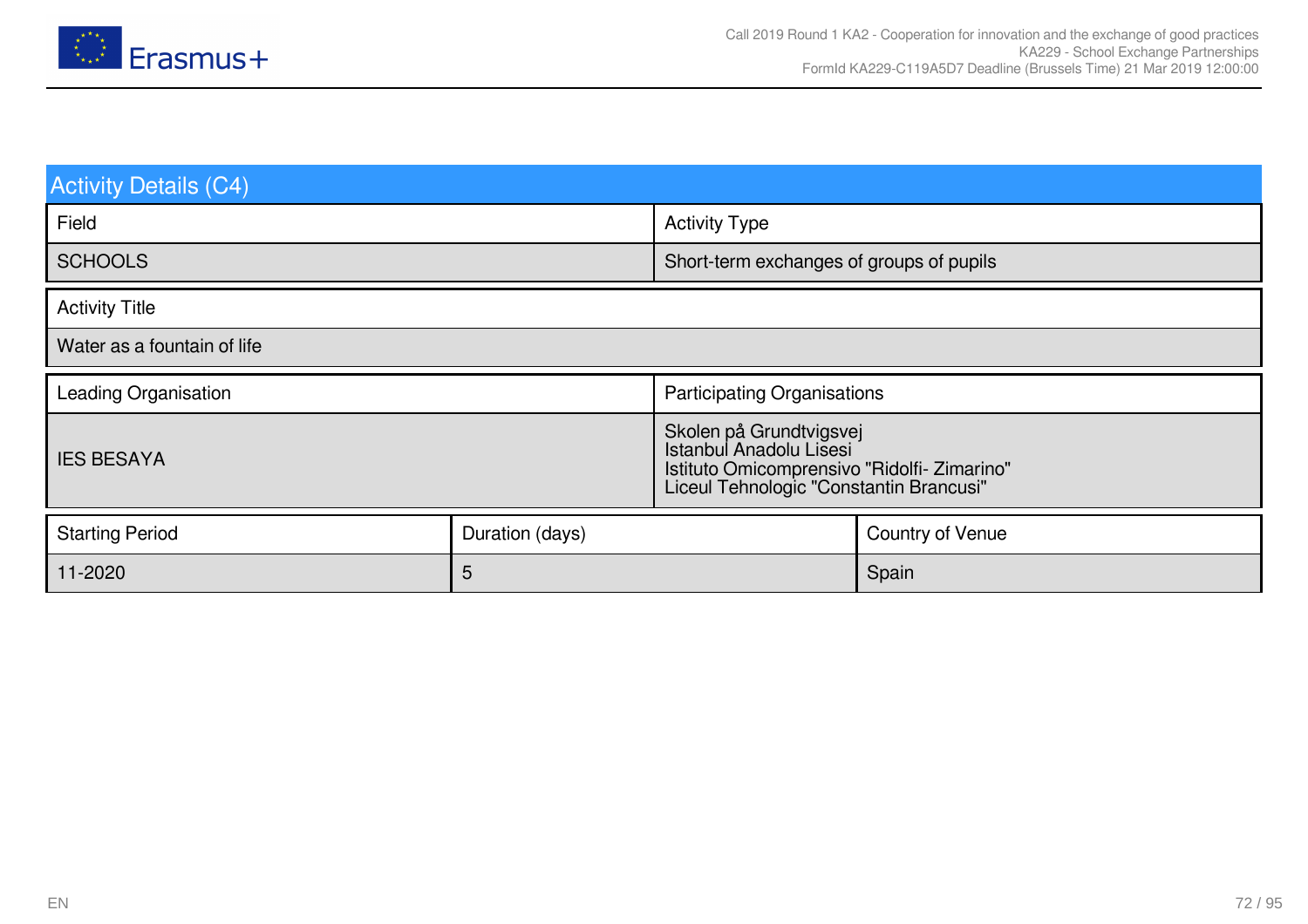

Description of the activity:

- ●Describe the content, methodology and expected results of the activity.
- ●How is it going to be related to or integrated with the normal activities of the involved schools?

### **SPAIN**

 On Sunday: the groups coming from all the schools involved in the partnership travel to the host country's destinationOn Monday:

- Welcoming event organized by the host
- The program of the week will be presented
- Different presentations made by the students-related to the subtopics of the partnership.
- Guided-tour through the host school

On Tuesday, Wednesday, Thursday, Friday

- Creating topic related MM (Multimedia materials) during the meeting.
- Creating different sorts of non-formal auxiliary material for education (playful), presenting the tools used.
- Working out phase 3 of TM (Teaching Material).
- The WPC (Water Protection Charta) will be signed.
- QM (Quality Management) will be assured.
- Water as a wellspring of life and necessity for health
- Water as a way of communication
- Water as lifeline for humanity: water used in agriculture, visiting fish farms, studying the process of water procession, watering etc.
- Meeting held by the coordinator
- Evaluation of the working week

### Saturday: groups start their travel home

 During the meetings the students are responsible with presenting their work done prior to the meeting: PPS/PPT/PREZI presentations, videos/shortmovies, different documents about the city, country, school as well as the literacy subtopics chosen for each meeting. Activities related to the subtopics of each meeting will be organized, they will comprise of: presentation about the methodologies and facilities peculiar to each country, examination of the practices used nowadays, different cultural activities organized, relevant visits to different relevant institutions organized for the guests-will be useful as they will provide the obtaining of the objectives. During the LTTA there will be other goals apart from broadening knowledge about the topics; students will also spend one entire week with their host peers, will join classes together, have breakfasts together, eat lunches togather and join traditional dinners with their host families every evening, play games together, dance, listen to each other's music, establish friendship, broaden knowledge about the culture and lifestyle of each other, about their way of thinking, working together for obtaining an objective,developing teamwork, strengthening their communication skills in English, learning key elements about each other's language, taking active part in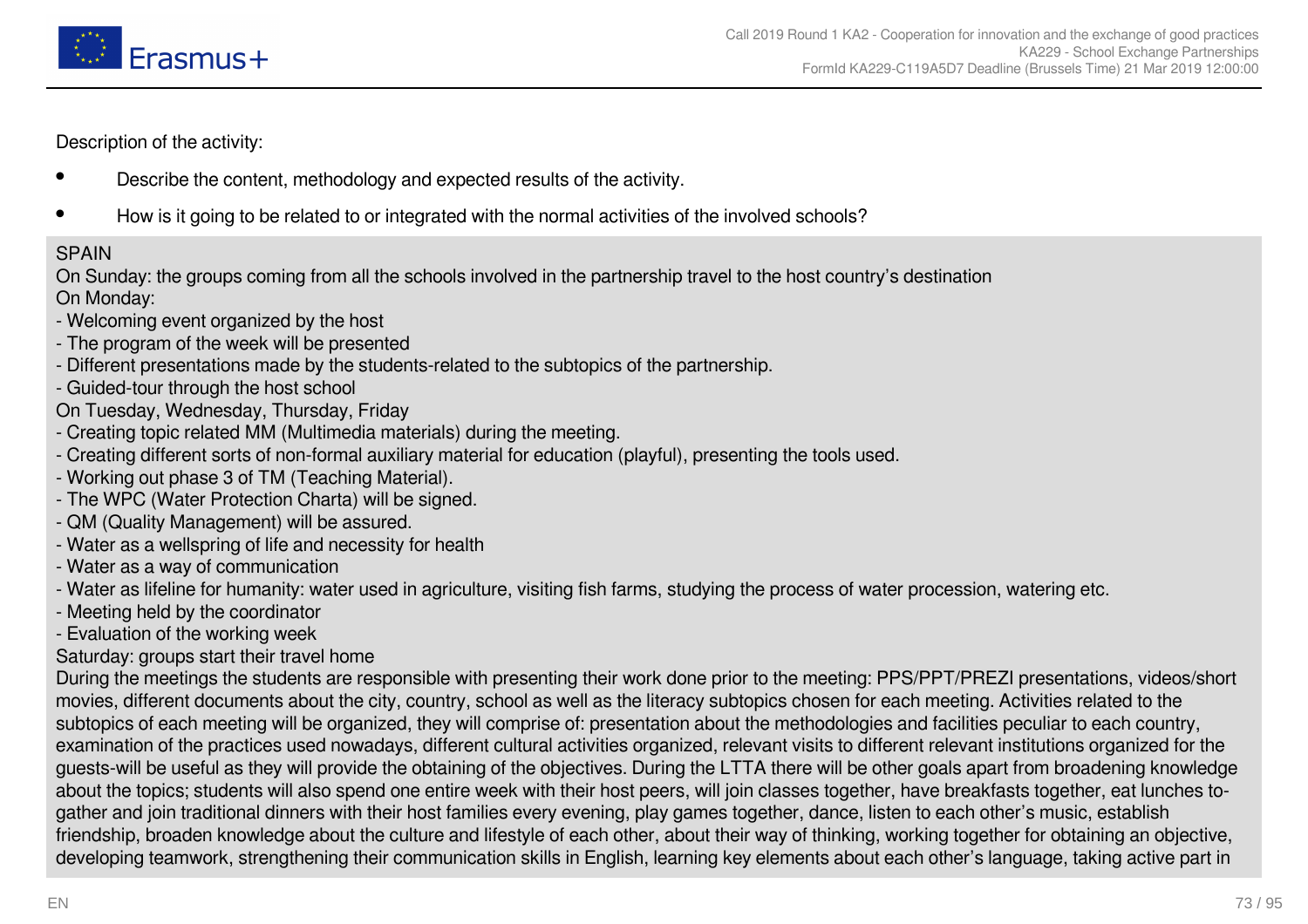

the activities, working in mixed teams, and many other indirect interactions.

Does this activity combine physical mobility with virtual exchanges through eTwinning?

No

How is participation in this activity going to benefit the involved participants?

We will have four LTTA meetings which will be decisive in creating and producing the multidisciplinary hands-on teaching approach; the activities organized during the mobilities, that will lead to the production of the teaching approach are carefully selected will be suitable for the teachers andalso suitable for the students to work together with the teachers. A quarter of the time will be planned for teachers and the remaining time the students from all the countries will be focused on and diverse practical activities will be organized for them and with them. First of all, we will focus on creating an effective, proactive working atmosphere, and on advertising the project and create connections with official institutions (e. g. we will visitthe Directorate that deals with Environmental Sustainability inside the Governor's Office), secondly, we will issue the methodology that will then befollowed by all the participants in the process of implementation, thirdly we will initiate the creation of the useful and practical EM (Educational Materials), while focusing on the wide topic of natural science. We have decided different topics/different subjects to deal with for all the mobilities because we wish to hold a comprehensive approach and look on the way in which water reveals in the regions of the partners; we will conduct an analysis about the role of the water in the areas given, and its influence on the socio-economic, as well as cultural background (agriculture, energy sources, industry, traffic, fishing activity, supplies of po-table water, how to avoid damages that water can cause, damages caused by droughts, folk art, literature and history). In C2 meeting the students will be involved in activities in which they will have the tasks to study the role that water has on local communities (for instance on tourism). Students will improve their communication skills; will learn key skills useful in the educational field and infuture life.

Groups of Participants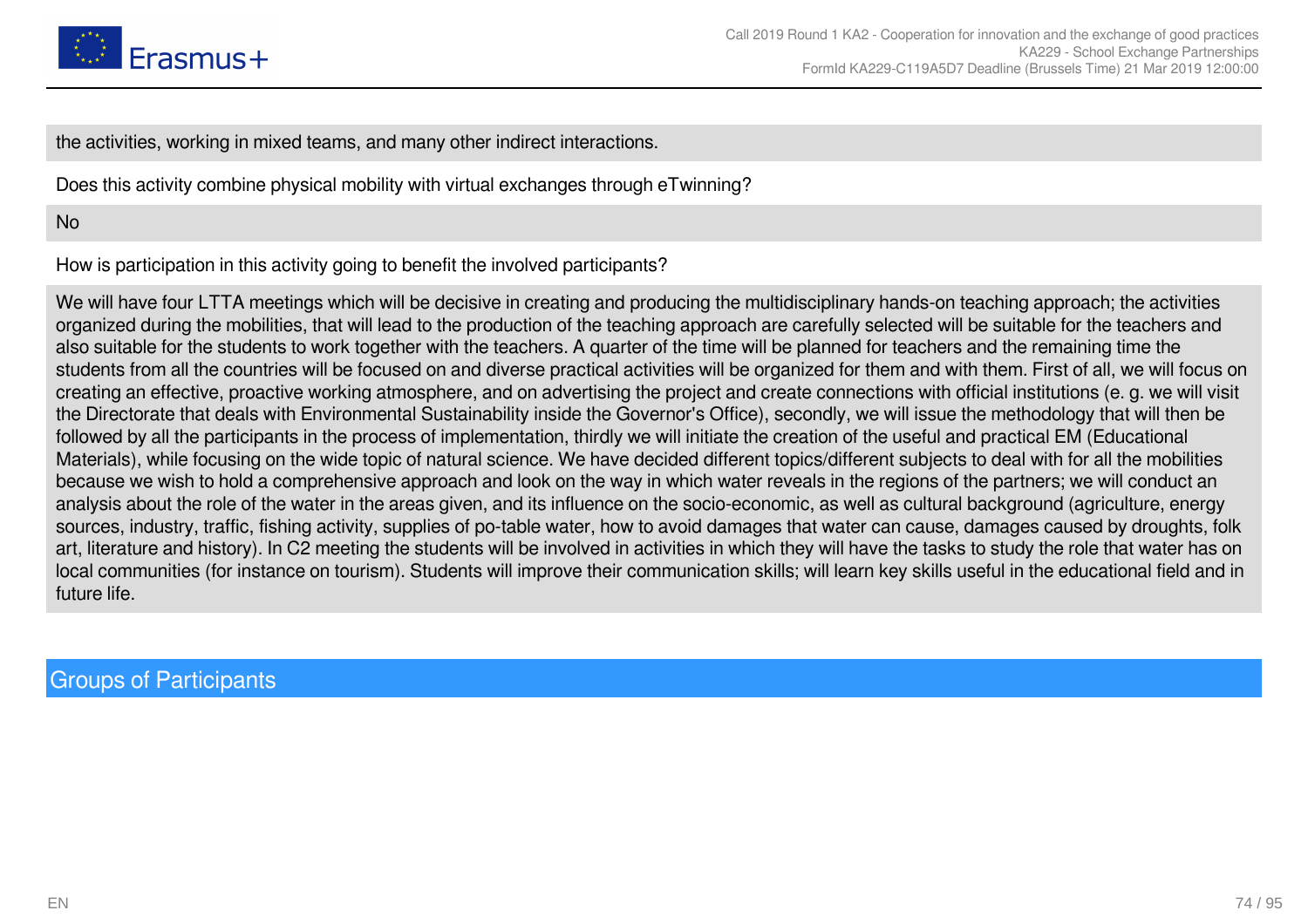

| ID             | <b>Sending Organisation /</b><br><b>Country</b>        | <b>Distance Band</b> | <b>Duration</b><br>(days) | No. of<br><b>Participants</b> |   | No. of<br>Accompanying<br><b>Persons</b> | Grant       |
|----------------|--------------------------------------------------------|----------------------|---------------------------|-------------------------------|---|------------------------------------------|-------------|
|                | Istanbul Anadolu Lisesi / Turkey                       | 2000-2999 km         |                           |                               | 6 | $\overline{2}$                           | 6800.00 EUR |
| 2              | Istituto Omicomprensivo "Ridolfi-<br>Zimarino" / Italy | 500-1999 km          |                           |                               | 6 | $\overline{2}$                           | 6120.00 EUR |
| 3              | Liceul Tehnologic "Constantin<br>Brancusi" / Romania   | 500-1999 km          |                           |                               | 6 | $\overline{2}$                           | 6120.00 EUR |
| $\overline{4}$ | Skolen på Grundtvigsvej /<br><b>Denmark</b>            | 500-1999 km          |                           |                               | 6 | $\overline{2}$                           | 6120.00 EUR |
|                |                                                        |                      |                           |                               |   |                                          |             |

| Group 1, Activity (C4 - Water as a fountain of life)                                           |  |                  |                                                       |  |  |  |
|------------------------------------------------------------------------------------------------|--|------------------|-------------------------------------------------------|--|--|--|
| <b>Sending Organisation</b>                                                                    |  | Country of Venue |                                                       |  |  |  |
| Istanbul Anadolu Lisesi / Turkey                                                               |  | Spain            |                                                       |  |  |  |
| No. of Accompanying Persons (including<br>No. of Participants<br>teachers accompanying pupils) |  |                  | Total No. of Participants and accompanying<br>persons |  |  |  |
| 6                                                                                              |  |                  |                                                       |  |  |  |

#### **Travel**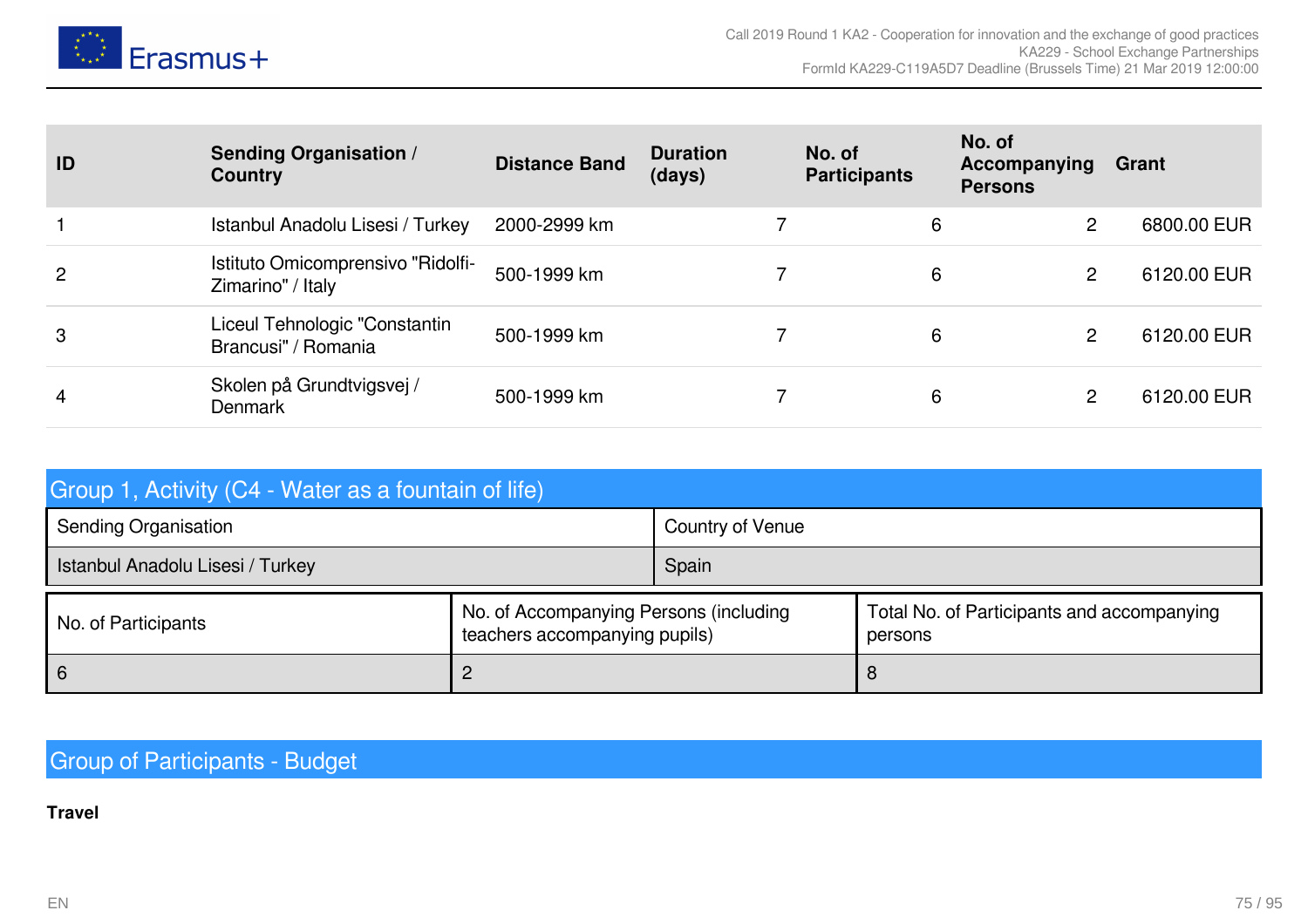

| Distance Band | No. of Persons | Grant per Participant | <b>Total Travel Grant</b> |
|---------------|----------------|-----------------------|---------------------------|
| 2000-2999 km  |                | 360.00 EUR            | 2880.00 EUR               |

| No. of Participants                   | Duration per Participant (days)            | <b>Grant per Participant</b><br><b>Total (for Participants)</b> |                                  |
|---------------------------------------|--------------------------------------------|-----------------------------------------------------------------|----------------------------------|
| 6                                     |                                            | 406.00 EUR                                                      | 2436.00 EUR                      |
| No. of Accompanying Persons           | Duration per Accompanying<br>Person (days) | Grant per Accompanying Person                                   | Total (for Accompanying Persons) |
|                                       |                                            | 742.00 EUR                                                      | 1484.00 EUR                      |
| <b>Total Individual Support Grant</b> |                                            |                                                                 | 3920.00 EUR                      |

| Group 2, Activity (C4 - Water as a fountain of life) |                                                                         |                  |                                                       |  |  |
|------------------------------------------------------|-------------------------------------------------------------------------|------------------|-------------------------------------------------------|--|--|
| <b>Sending Organisation</b>                          |                                                                         | Country of Venue |                                                       |  |  |
| Istituto Omicomprensivo "Ridolfi- Zimarino" / Italy  |                                                                         | Spain            |                                                       |  |  |
| No. of Participants                                  | No. of Accompanying Persons (including<br>teachers accompanying pupils) |                  | Total No. of Participants and accompanying<br>persons |  |  |
| -6                                                   |                                                                         |                  |                                                       |  |  |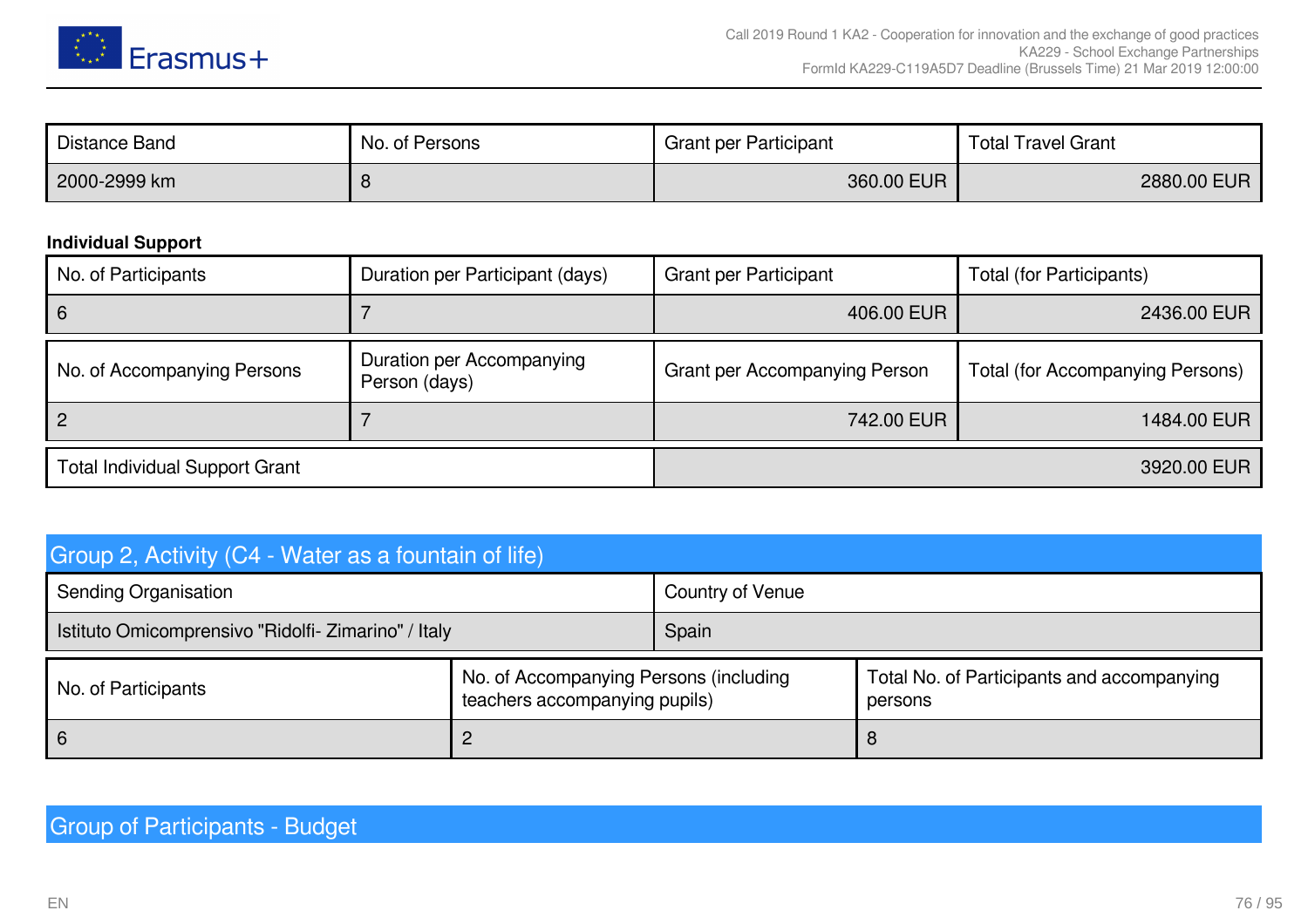

### **Travel**

| Distance Band | No. of Persons | <b>Grant per Participant</b> | <b>Total Travel Grant</b> |
|---------------|----------------|------------------------------|---------------------------|
| 500-1999 km   |                | 275.00 EUR                   | 2200.00 EUR               |

| No. of Participants                   | Duration per Participant (days)            | <b>Grant per Participant</b><br>Total (for Participants) |                                         |
|---------------------------------------|--------------------------------------------|----------------------------------------------------------|-----------------------------------------|
| 6                                     |                                            | 406.00 EUR                                               | 2436.00 EUR                             |
| No. of Accompanying Persons           | Duration per Accompanying<br>Person (days) | Grant per Accompanying Person                            | <b>Total (for Accompanying Persons)</b> |
|                                       |                                            | 742.00 EUR                                               | 1484.00 EUR                             |
| <b>Total Individual Support Grant</b> |                                            |                                                          | 3920.00 EUR                             |

| Group 3, Activity (C4 - Water as a fountain of life) |                                                                         |                  |                                                       |  |  |
|------------------------------------------------------|-------------------------------------------------------------------------|------------------|-------------------------------------------------------|--|--|
| <b>Sending Organisation</b>                          |                                                                         | Country of Venue |                                                       |  |  |
| Liceul Tehnologic "Constantin Brancusi" / Romania    |                                                                         | Spain            |                                                       |  |  |
| No. of Participants                                  | No. of Accompanying Persons (including<br>teachers accompanying pupils) |                  | Total No. of Participants and accompanying<br>persons |  |  |
| l 6                                                  |                                                                         |                  | $\circ$                                               |  |  |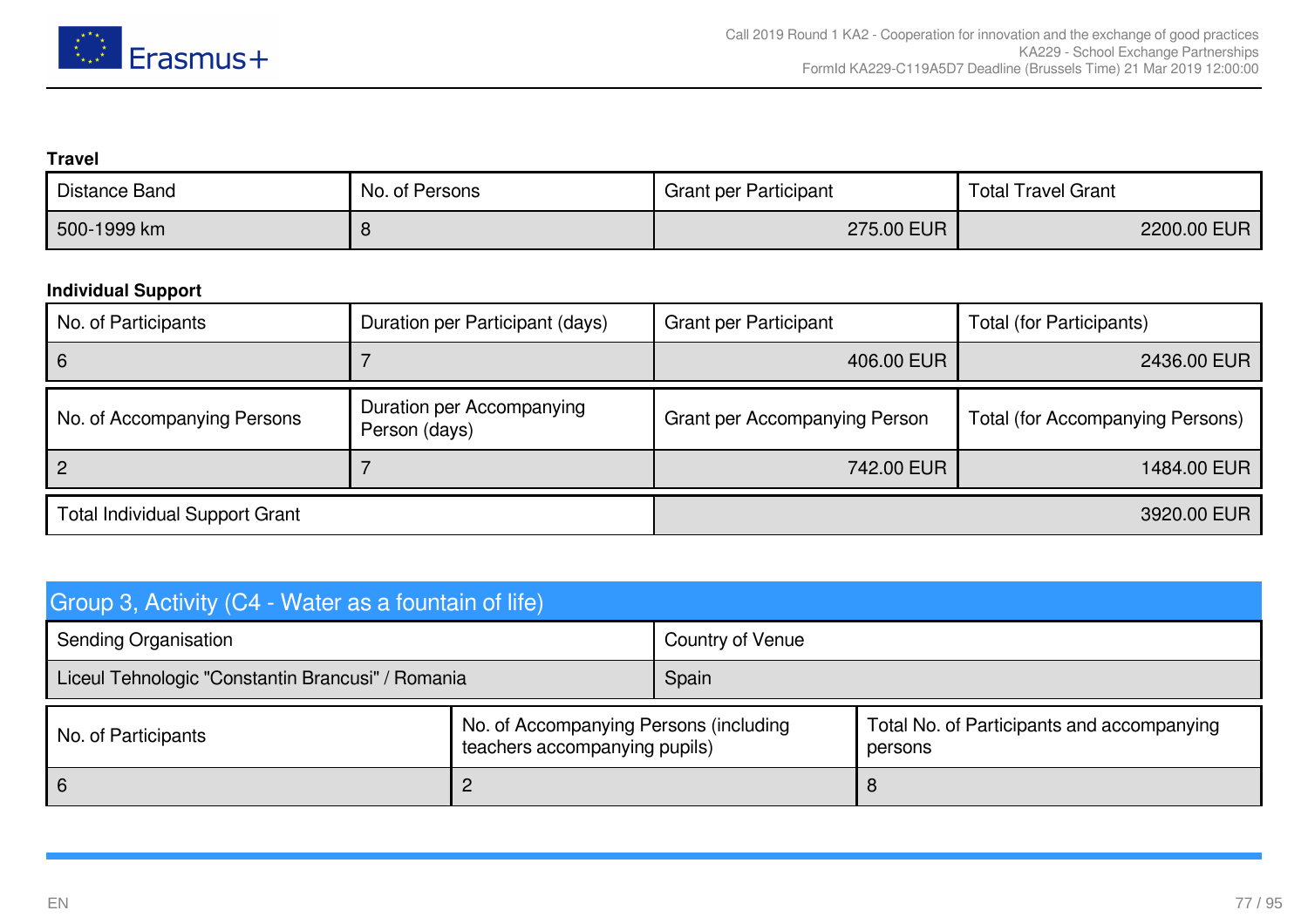

**Travel**

| Distance Band | No. of Persons | <b>Grant per Participant</b> | <b>Total Travel Grant</b> |
|---------------|----------------|------------------------------|---------------------------|
| 500-1999 km   |                | 275.00 EUR                   | 2200.00 EUR               |

| No. of Participants                   | Duration per Participant (days)            | <b>Grant per Participant</b><br>Total (for Participants) |                                  |
|---------------------------------------|--------------------------------------------|----------------------------------------------------------|----------------------------------|
|                                       |                                            | 406.00 EUR                                               | 2436.00 EUR                      |
| No. of Accompanying Persons           | Duration per Accompanying<br>Person (days) | Grant per Accompanying Person                            | Total (for Accompanying Persons) |
|                                       |                                            | 742.00 EUR                                               | 1484.00 EUR                      |
| <b>Total Individual Support Grant</b> |                                            |                                                          | 3920.00 EUR                      |

| Group 4, Activity (C4 - Water as a fountain of life)                                           |  |                  |                                                       |  |  |  |
|------------------------------------------------------------------------------------------------|--|------------------|-------------------------------------------------------|--|--|--|
| <b>Sending Organisation</b>                                                                    |  | Country of Venue |                                                       |  |  |  |
| Skolen på Grundtvigsvej / Denmark                                                              |  | Spain            |                                                       |  |  |  |
| No. of Accompanying Persons (including<br>No. of Participants<br>teachers accompanying pupils) |  |                  | Total No. of Participants and accompanying<br>persons |  |  |  |
| 6                                                                                              |  |                  | 8                                                     |  |  |  |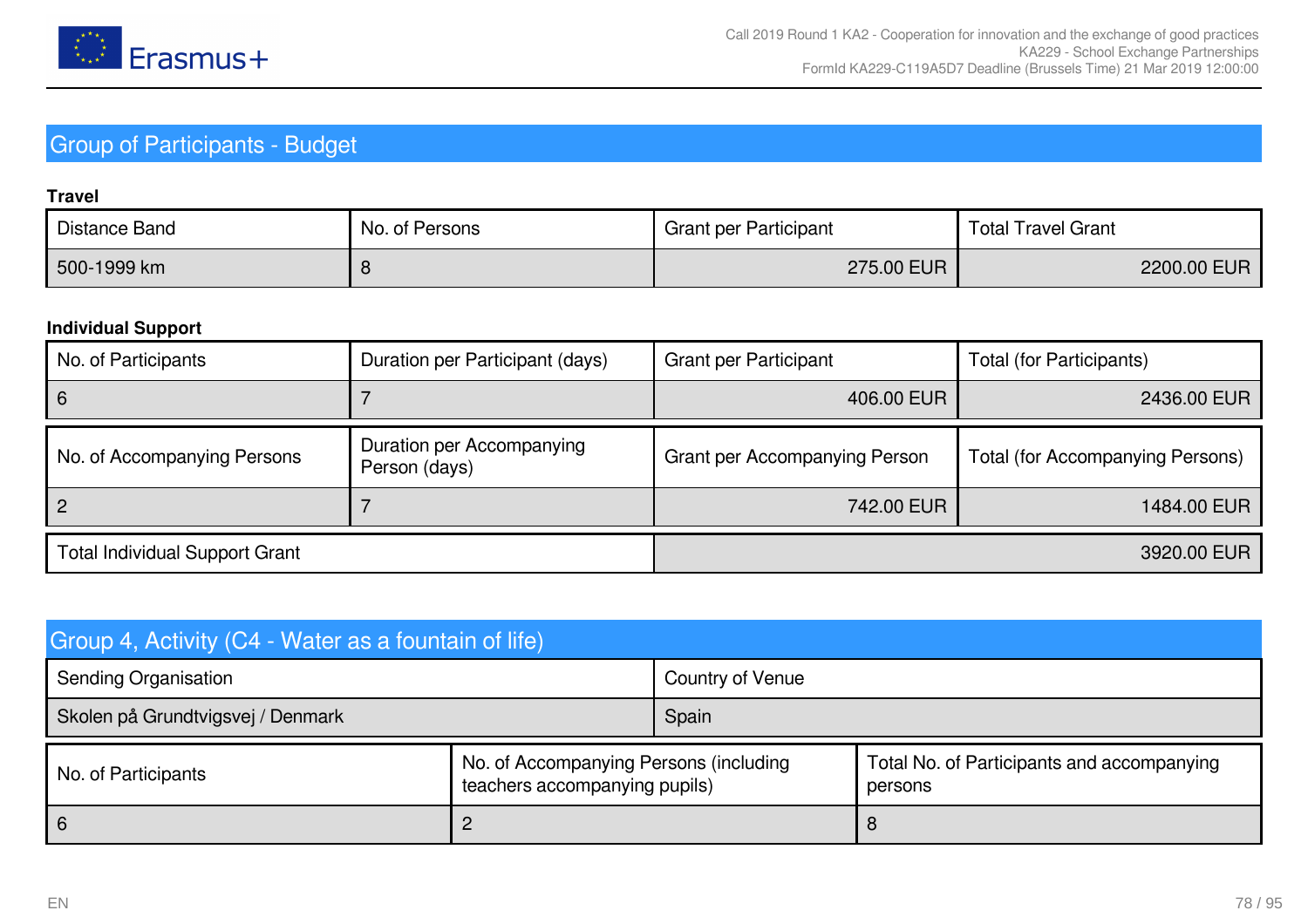

**Travel**

| Distance Band | No. of Persons | <b>Grant per Participant</b> | <b>Total Travel Grant</b> |
|---------------|----------------|------------------------------|---------------------------|
| 500-1999 km   |                | 275.00 EUR                   | 2200.00 EUR               |

| No. of Participants                   | Duration per Participant (days)            | <b>Grant per Participant</b>         | Total (for Participants)         |
|---------------------------------------|--------------------------------------------|--------------------------------------|----------------------------------|
| 6                                     |                                            | 406.00 EUR                           | 2436.00 EUR                      |
| No. of Accompanying Persons           | Duration per Accompanying<br>Person (days) | <b>Grant per Accompanying Person</b> | Total (for Accompanying Persons) |
|                                       |                                            | 742.00 EUR                           | 1484.00 EUR                      |
| <b>Total Individual Support Grant</b> |                                            |                                      | 3920.00 EUR                      |

| <b>Activity Budget</b>    |              |
|---------------------------|--------------|
| <b>Budget Items</b>       | Grant        |
| <b>Travel</b>             | 9480.00 EUR  |
| <b>Individual Support</b> | 15680.00 EUR |
| <b>Total Grant</b>        | 25160.00 EUR |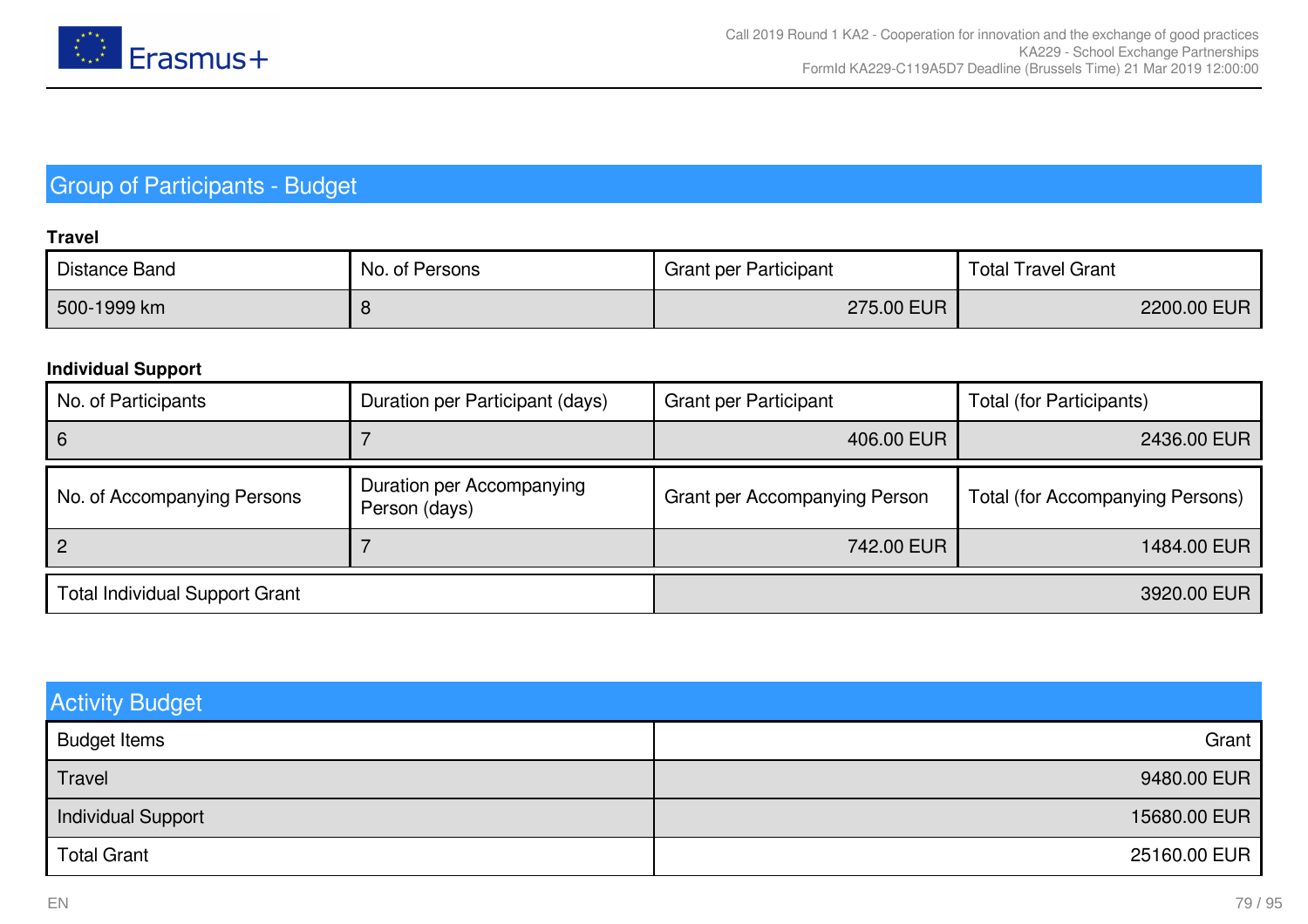

| <b>Activity Details (C5)</b>                |                 |                                                                                                                    |                         |  |
|---------------------------------------------|-----------------|--------------------------------------------------------------------------------------------------------------------|-------------------------|--|
| Field                                       |                 | <b>Activity Type</b>                                                                                               |                         |  |
| <b>SCHOOLS</b>                              |                 | Short-term exchanges of groups of pupils                                                                           |                         |  |
| <b>Activity Title</b>                       |                 |                                                                                                                    |                         |  |
| First we need clean water                   |                 |                                                                                                                    |                         |  |
| <b>Leading Organisation</b>                 |                 | Participating Organisations                                                                                        |                         |  |
| Istituto Omicomprensivo "Ridolfi- Zimarino" |                 | Skolen på Grundtvigsvej<br>Istanbul Anadolu Lisesi<br><b>IES BESAYA</b><br>Liceul Tehnologic "Constantin Brancusi" |                         |  |
| <b>Starting Period</b>                      | Duration (days) |                                                                                                                    | <b>Country of Venue</b> |  |
| 03-2021                                     | 5               |                                                                                                                    | Italy                   |  |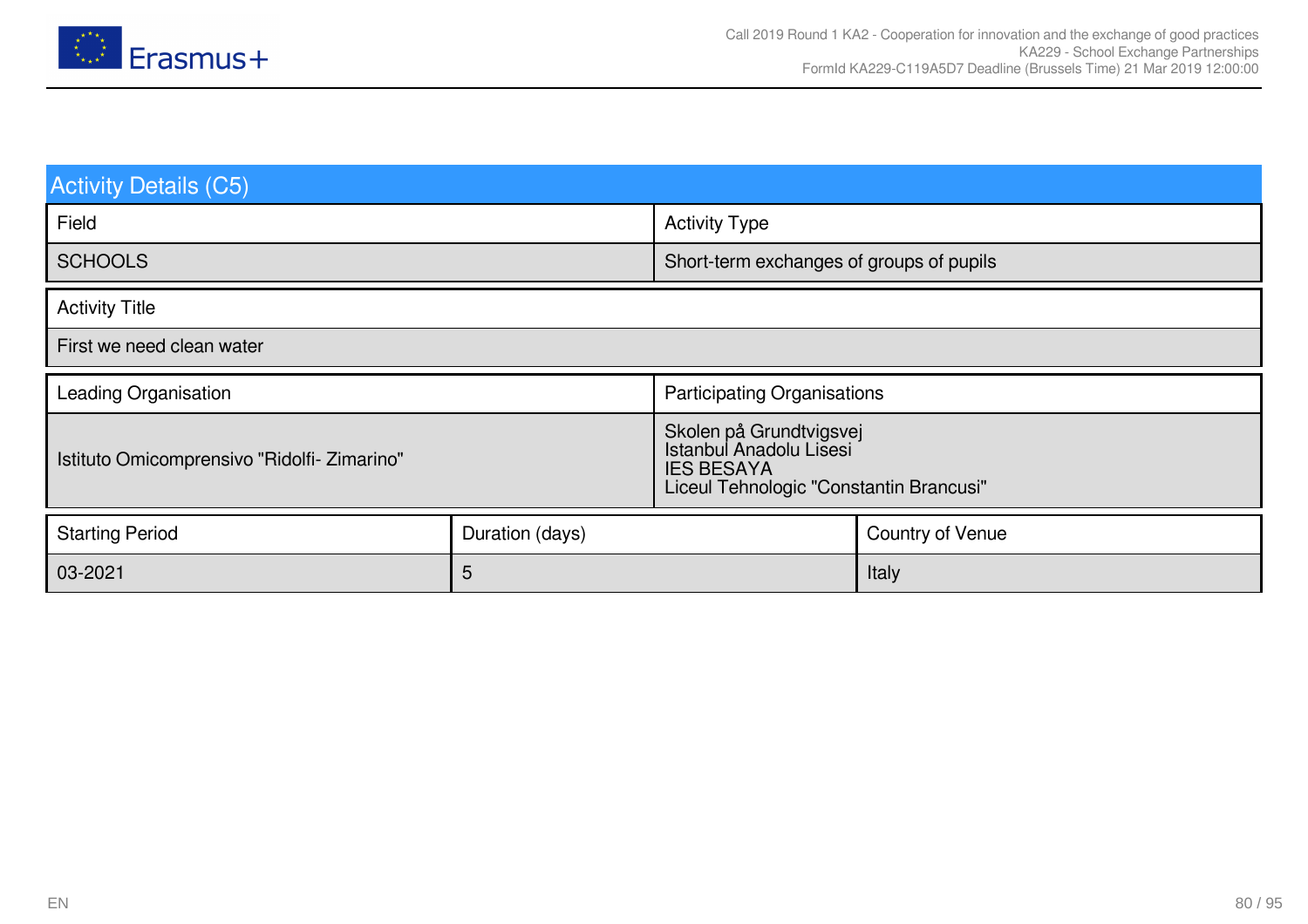

Description of the activity:

- ●Describe the content, methodology and expected results of the activity.
- ●How is it going to be related to or integrated with the normal activities of the involved schools?

### ITALY

 On Sunday: the groups coming from all the schools involved in the partnership travel to the host country's destinationOn Monday:

- The group of teachers will meet at the Hotel Registration
- Meeting held by the coordinator
- Welcoming event organized by the host
- Students meet the Italian students and families that will host them
- The program of the week will be presented
- Guided-tour through the host school: presenting the specialist areas.
- Arts rehearsals will be performed and workshops carried out in open air with an English speaking guide.
- On Tuesday, Wednesday, Thursday, Friday
- Creating topic related MM (Multimedia materials) during the meeting.
- Creating different sorts of non-formal auxiliary material for education (playful), presenting the tools used.
- Working out phase 4 of TM (Teaching Material).
- The WPC (Water Protection Charta) will be signed.
- QM (Quality Management) will be assured.
- AM-Different presentations made by the students-related to the subtopics of the partnership.
- AM-Strand performance activities/workshops will be organized at school. Students will rehearse for the evening performance.
- Cultural Performance Event-international participation of all guests
- Meeting held by the coordinator
- Evaluation of the working week

Saturday: groups start their travel home

 During the meetings the students are responsible with presenting their work done prior to the meeting: PPS/PPT/PREZI presentations, videos/shortmovies, different documents about the city, country, school as well as the literacy subtopics chosen for each meeting. Activities related to the subtopics of each meeting will be organized, they will comprise of: presentation about the methodologies and facilities peculiar to each country, examination of the practices used nowadays, different cultural activities organized, relevant visits to different relevant institutions organized for the guests-will be useful as they will provide the obtaining of the objectives. During the LTTA there will be other goals apart from broadening knowledgeabout the topics; students will also spend one entire week with their host peers, will join classes together, have breakfasts together, eat lunches to-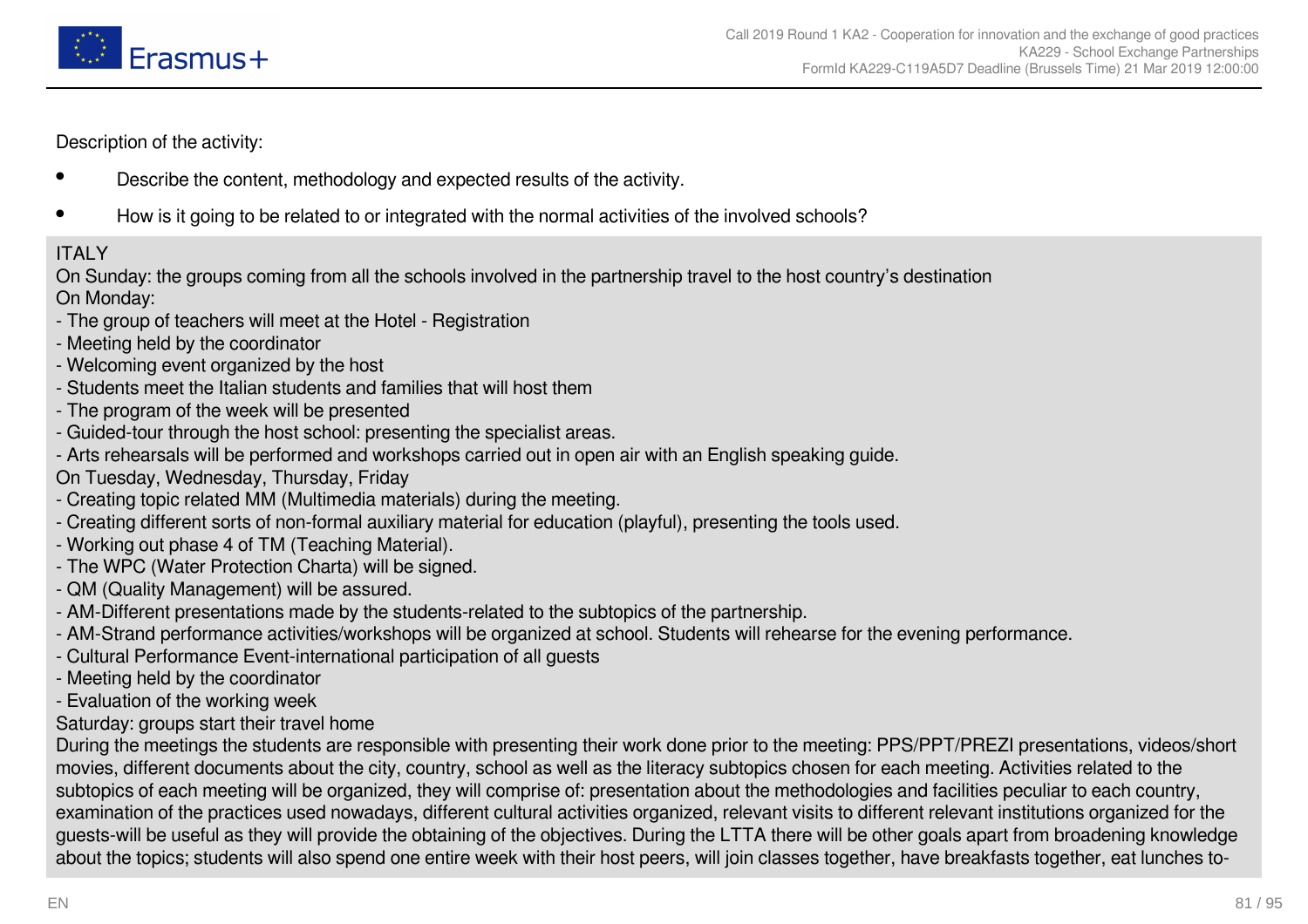

gather and join traditional dinners with their host families every evening, play games together, dance, listen to each other's music, establish friendship, broaden knowledge about the culture and lifestyle of each other, about their way of thinking, working together for obtaining an objective, developing teamwork, strengthening their communication skills in English, learning key elements about each other's language, taking active part inthe activities, working in mixed teams, and many other indirect interactions.

Does this activity combine physical mobility with virtual exchanges through eTwinning?

#### No

How is participation in this activity going to benefit the involved participants?

We will have four LTTA meetings which will be decisive in creating and producing the multidisciplinary hands-on teaching approach; the activities organized during the mobilities, that will lead to the production of the teaching approach are carefully selected will be suitable for the teachers andalso suitable for the students to work together with the teachers.

 Time will be planned for teachers and students from all the countries will be focused on and practical activities will be organized for them and with them. First of all, we will focus on creating an effective, proactive working atmosphere, and on advertising the project and create links with official institutions (e. g. we will visit the Directorate that deals with Environmental Sustainability inside the Governor's Office), secondly, we will issue the methodology that will then be followed by all the participants in the process of implementation, thirdly we will initiate the creation of the useful and practical EM (Educational Materials), while focusing on the wide topic of natural science. We have decided different topics/different subjects to deal with for all the mobilities because we wish to hold a wide approach and look on the way in which water reveals in the regions of the partners; we will conduct an analysis about the role of the water in the areas given, and its influence on the socio-economic, as well as cultural background (agriculture, energy sources, industry, traffic, fishing activity, supplies of water, how to avoid water damage that , damages caused by droughts, folkart, literature and history). In C2 meeting the students will be involved activities in which they will have the tasks to study the role that water has on local communities (for instance on tourism). Students learn key skills useful in the educational field and in future life: team spirit abilities, collaboratingand doing productive work together with other for reaching a common goal, contributing with their own ideas.

## Groups of Participants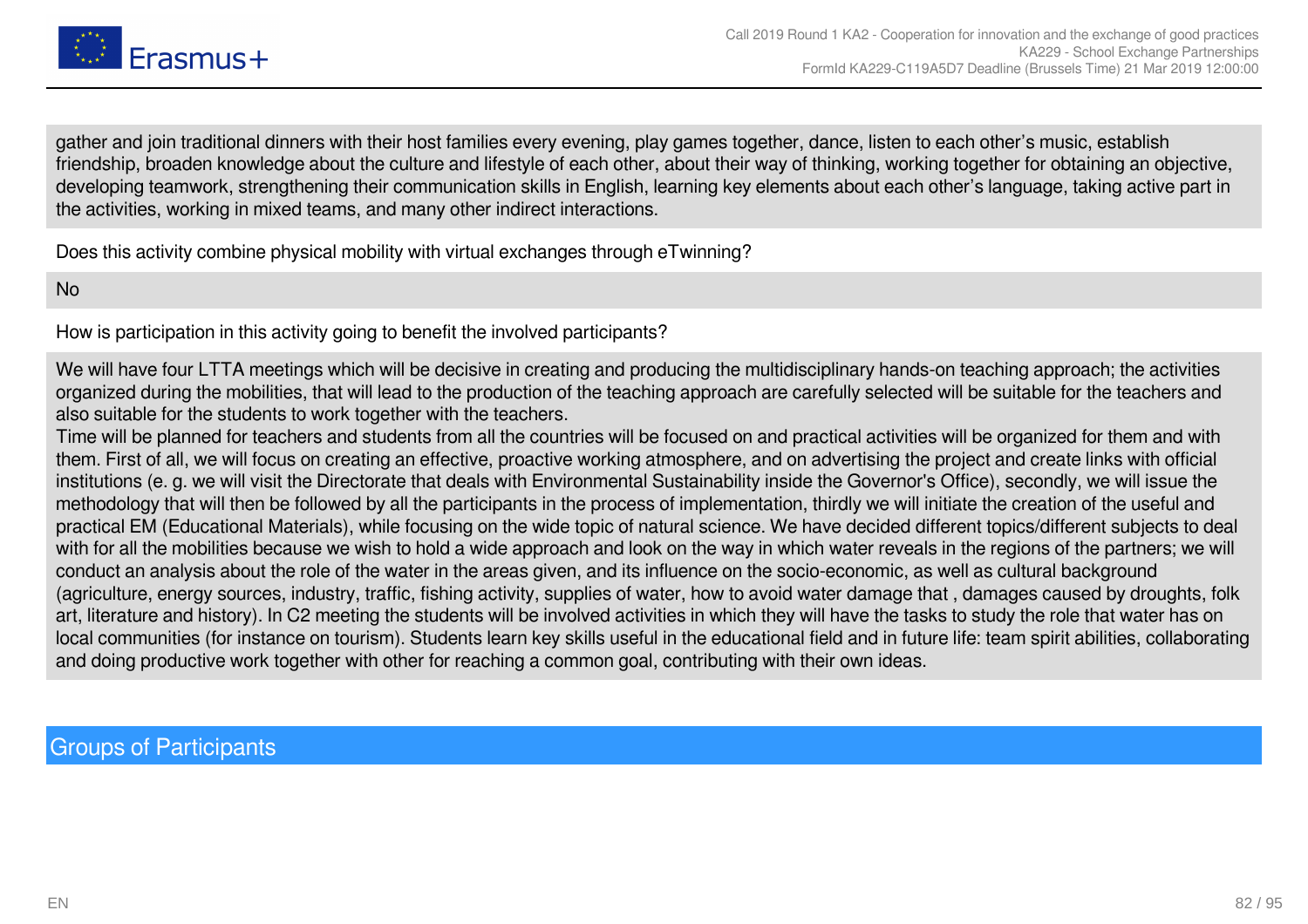

| ID             | <b>Sending Organisation /</b><br><b>Country</b>      | <b>Distance Band</b> | <b>Duration</b><br>(days) | No. of<br><b>Participants</b> | No. of<br>Accompanying<br><b>Persons</b> | Grant       |
|----------------|------------------------------------------------------|----------------------|---------------------------|-------------------------------|------------------------------------------|-------------|
|                | <b>IES BESAYA / Spain</b>                            | 500-1999 km          |                           |                               | 6<br>$\overline{2}$                      | 6120.00 EUR |
| 2              | Istanbul Anadolu Lisesi / Turkey                     | 500-1999 km          |                           |                               | 6<br>2                                   | 6120.00 EUR |
| 3              | Liceul Tehnologic "Constantin<br>Brancusi" / Romania | 500-1999 km          |                           |                               | 6<br>2                                   | 6120.00 EUR |
| $\overline{4}$ | Skolen på Grundtvigsvej /<br><b>Denmark</b>          | 500-1999 km          |                           |                               | 6<br>2                                   | 6120.00 EUR |

| Group 1, Activity (C5 - First we need clean water) |                                                                         |                  |                                                       |  |  |
|----------------------------------------------------|-------------------------------------------------------------------------|------------------|-------------------------------------------------------|--|--|
| <b>Sending Organisation</b>                        |                                                                         | Country of Venue |                                                       |  |  |
| IES BESAYA / Spain                                 |                                                                         | Italy            |                                                       |  |  |
| No. of Participants                                | No. of Accompanying Persons (including<br>teachers accompanying pupils) |                  | Total No. of Participants and accompanying<br>persons |  |  |
| l 6                                                |                                                                         |                  | O                                                     |  |  |

#### **Travel**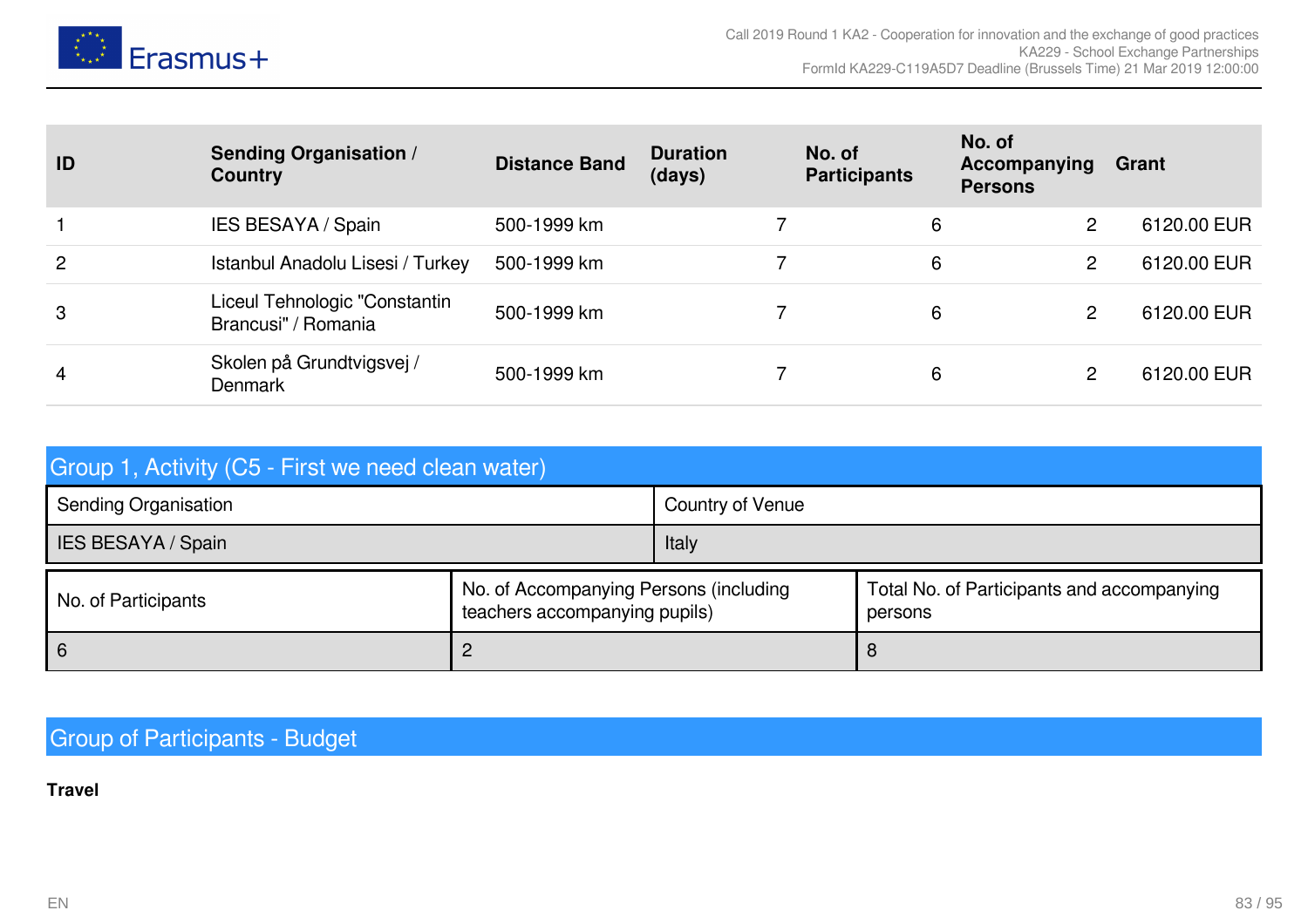

| Distance Band | No. of Persons | <b>Grant per Participant</b> | <b>Total Travel Grant</b> |
|---------------|----------------|------------------------------|---------------------------|
| 500-1999 km   |                | 275.00 EUR                   | 2200.00 EUR               |

| No. of Participants                   | Duration per Participant (days)            | <b>Grant per Participant</b><br><b>Total (for Participants)</b> |                                  |
|---------------------------------------|--------------------------------------------|-----------------------------------------------------------------|----------------------------------|
|                                       |                                            | 406.00 EUR                                                      | 2436.00 EUR                      |
| No. of Accompanying Persons           | Duration per Accompanying<br>Person (days) | Grant per Accompanying Person                                   | Total (for Accompanying Persons) |
|                                       |                                            | 742.00 EUR                                                      | 1484.00 EUR                      |
| <b>Total Individual Support Grant</b> |                                            |                                                                 | 3920.00 EUR                      |

| Group 2, Activity (C5 - First we need clean water) |                                                                         |                  |                                                       |  |  |
|----------------------------------------------------|-------------------------------------------------------------------------|------------------|-------------------------------------------------------|--|--|
| <b>Sending Organisation</b>                        |                                                                         | Country of Venue |                                                       |  |  |
| Istanbul Anadolu Lisesi / Turkey                   |                                                                         | Italy            |                                                       |  |  |
| No. of Participants                                | No. of Accompanying Persons (including<br>teachers accompanying pupils) |                  | Total No. of Participants and accompanying<br>persons |  |  |
| l 6                                                |                                                                         |                  | ୪                                                     |  |  |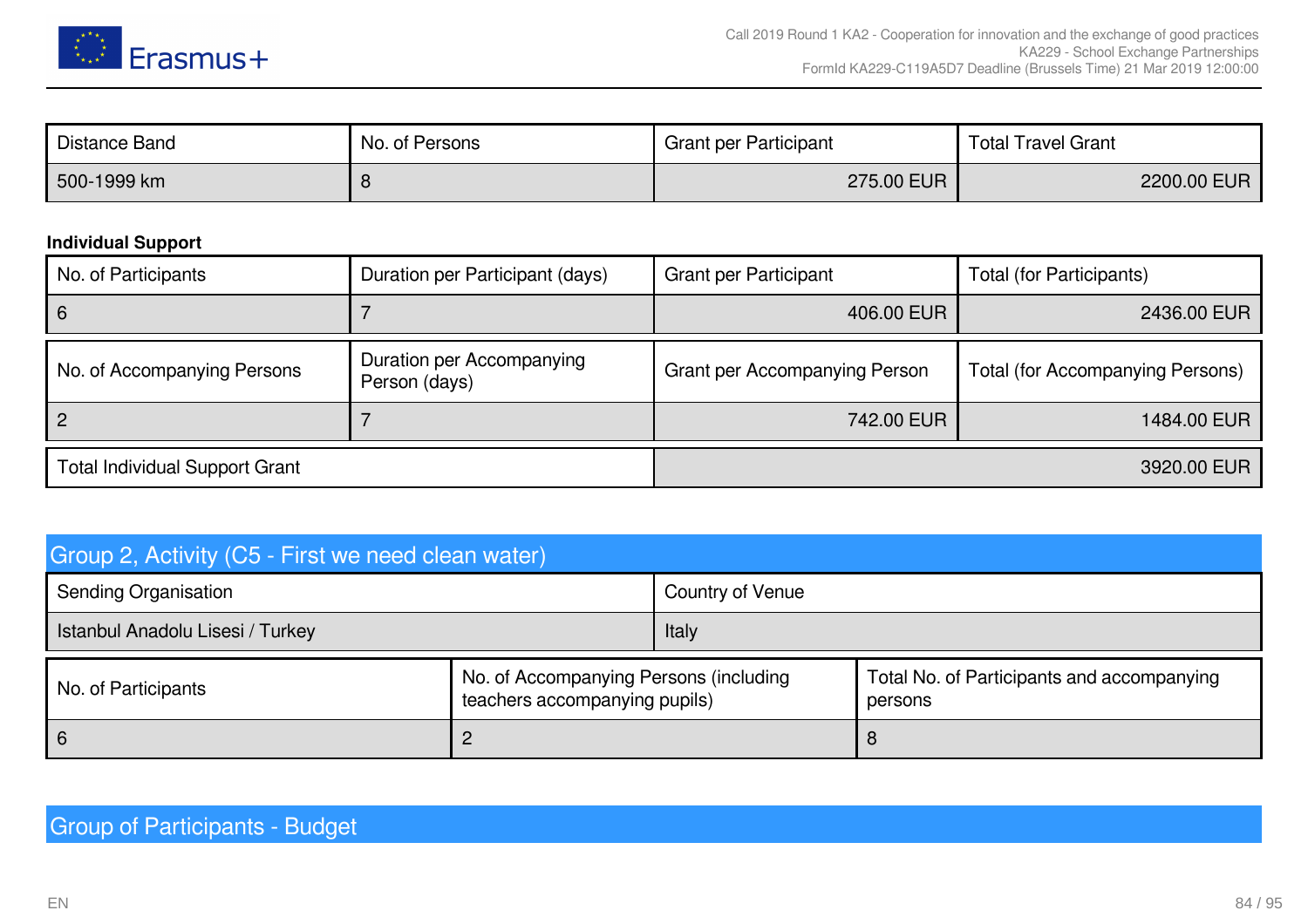

### **Travel**

| Distance Band | No. of Persons | <b>Grant per Participant</b> | <b>Total Travel Grant</b> |
|---------------|----------------|------------------------------|---------------------------|
| 500-1999 km   |                | 275.00 EUR                   | 2200.00 EUR               |

| No. of Participants                   | Duration per Participant (days)            | <b>Grant per Participant</b><br>Total (for Participants) |                                         |
|---------------------------------------|--------------------------------------------|----------------------------------------------------------|-----------------------------------------|
| 6                                     |                                            | 406.00 EUR                                               | 2436,00 EUR                             |
| No. of Accompanying Persons           | Duration per Accompanying<br>Person (days) | Grant per Accompanying Person                            | <b>Total (for Accompanying Persons)</b> |
|                                       |                                            | 742.00 EUR                                               | 1484.00 EUR                             |
| <b>Total Individual Support Grant</b> |                                            |                                                          | 3920.00 EUR                             |

| Group 3, Activity (C5 - First we need clean water) |                                                                         |                  |                                                       |  |  |
|----------------------------------------------------|-------------------------------------------------------------------------|------------------|-------------------------------------------------------|--|--|
| <b>Sending Organisation</b>                        |                                                                         | Country of Venue |                                                       |  |  |
| Liceul Tehnologic "Constantin Brancusi" / Romania  |                                                                         | Italy            |                                                       |  |  |
| No. of Participants                                | No. of Accompanying Persons (including<br>teachers accompanying pupils) |                  | Total No. of Participants and accompanying<br>persons |  |  |
| l 6                                                |                                                                         |                  | $\circ$                                               |  |  |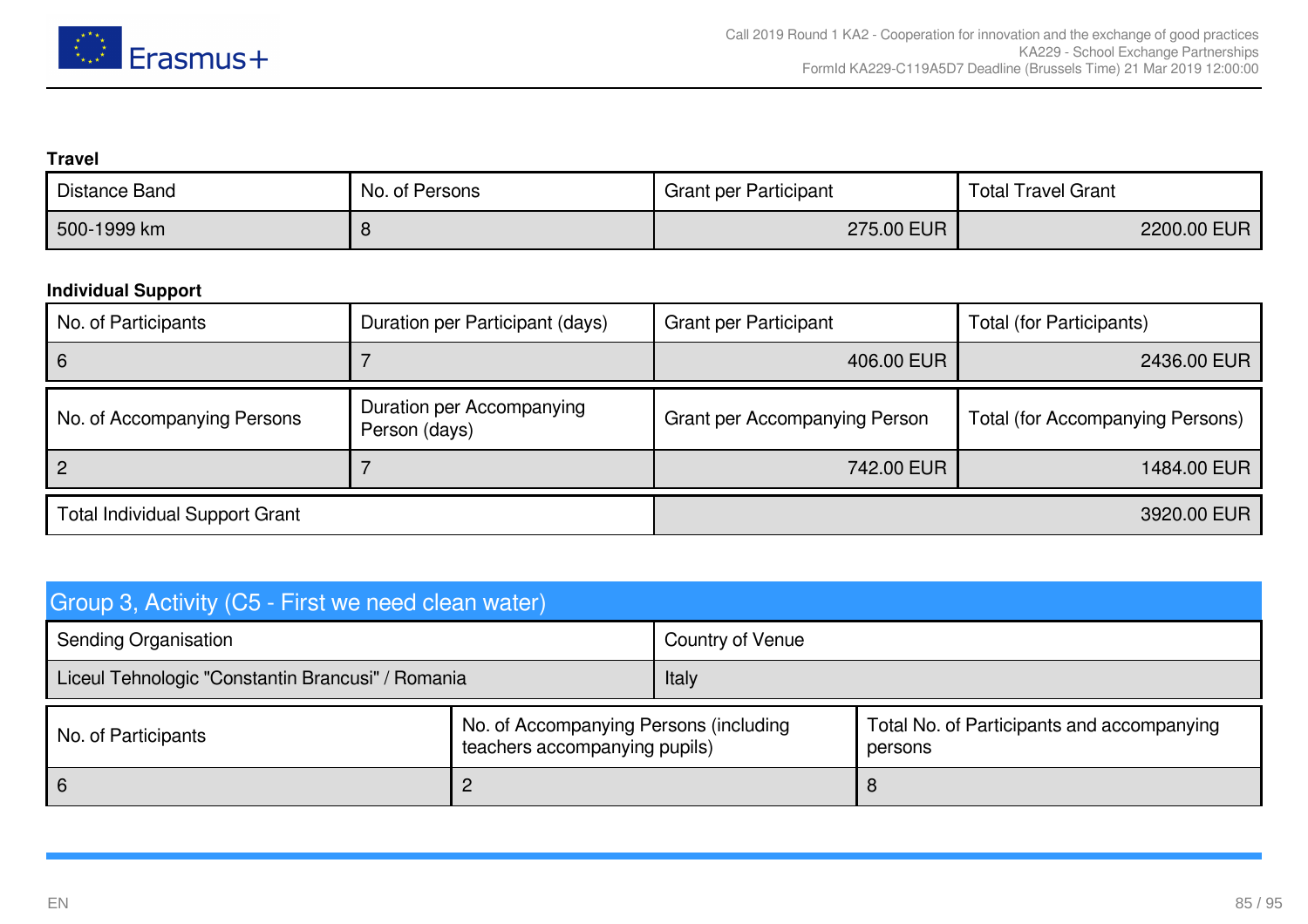

**Travel**

| Distance Band      | No. of Persons | <b>Grant per Participant</b> | <b>Total Travel Grant</b> |
|--------------------|----------------|------------------------------|---------------------------|
| <b>500-1999 km</b> |                | 275.00 EUR                   | 2200.00 EUR               |

| No. of Participants                   | Duration per Participant (days)            | <b>Grant per Participant</b>  | Total (for Participants)         |
|---------------------------------------|--------------------------------------------|-------------------------------|----------------------------------|
| b                                     |                                            | 406.00 EUR                    | 2436.00 EUR                      |
| No. of Accompanying Persons           | Duration per Accompanying<br>Person (days) | Grant per Accompanying Person | Total (for Accompanying Persons) |
|                                       |                                            | 742.00 EUR                    | 1484.00 EUR                      |
| <b>Total Individual Support Grant</b> |                                            |                               | 3920.00 EUR                      |

| Group 4, Activity (C5 - First we need clean water) |                                                                         |                  |                                                       |  |
|----------------------------------------------------|-------------------------------------------------------------------------|------------------|-------------------------------------------------------|--|
| <b>Sending Organisation</b>                        |                                                                         | Country of Venue |                                                       |  |
| Skolen på Grundtvigsvej / Denmark                  |                                                                         | Italy            |                                                       |  |
| No. of Participants                                | No. of Accompanying Persons (including<br>teachers accompanying pupils) |                  | Total No. of Participants and accompanying<br>persons |  |
| 8                                                  |                                                                         |                  |                                                       |  |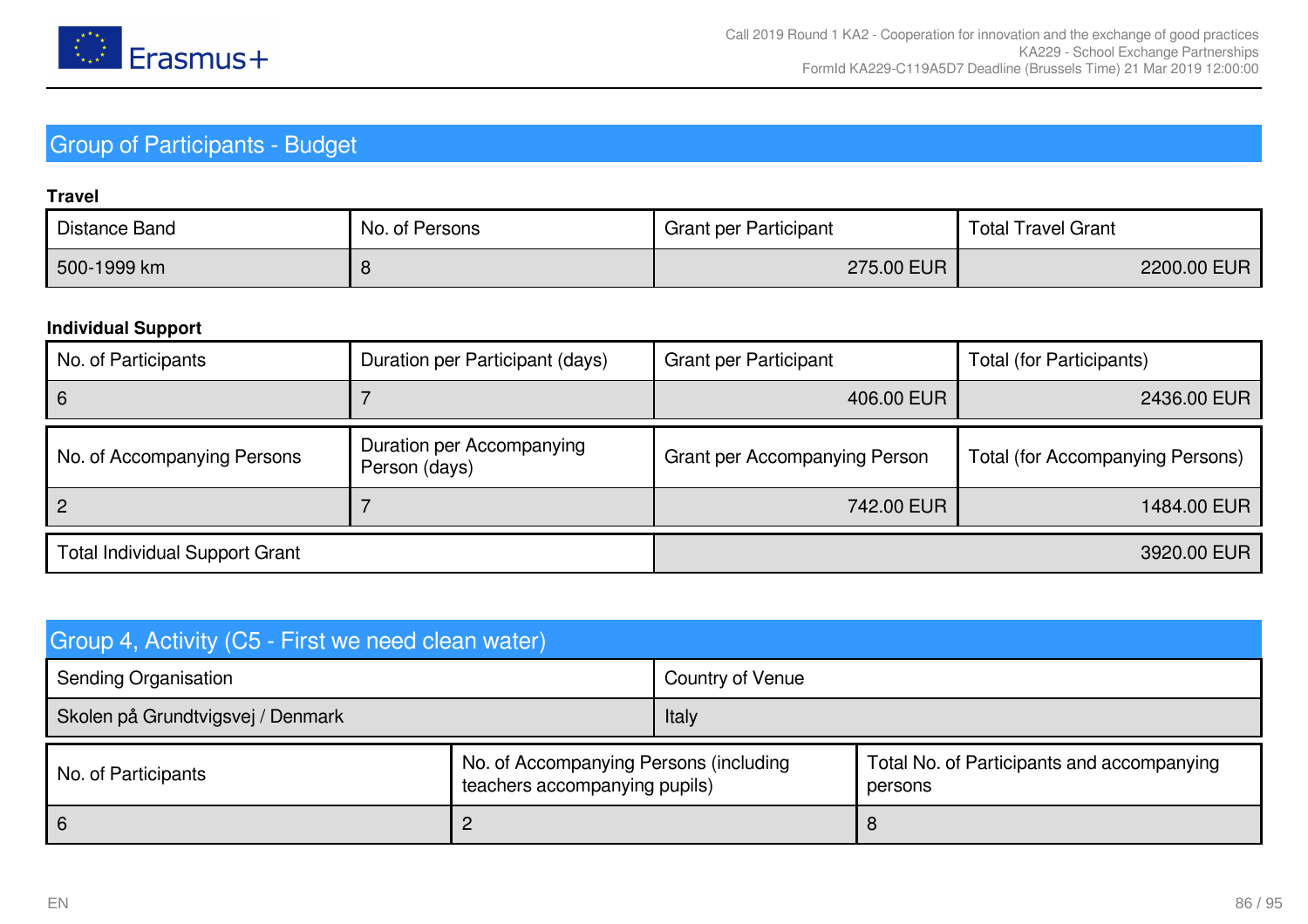

**Travel**

| Distance Band | No. of Persons | <b>Grant per Participant</b> | <b>Total Travel Grant</b> |
|---------------|----------------|------------------------------|---------------------------|
| 500-1999 km   |                | 275.00 EUR                   | 2200.00 EUR               |

| No. of Participants                   | Duration per Participant (days)            | <b>Grant per Participant</b>         | Total (for Participants)         |
|---------------------------------------|--------------------------------------------|--------------------------------------|----------------------------------|
| 6                                     |                                            | 406.00 EUR                           | 2436.00 EUR                      |
| No. of Accompanying Persons           | Duration per Accompanying<br>Person (days) | <b>Grant per Accompanying Person</b> | Total (for Accompanying Persons) |
|                                       |                                            | 742.00 EUR                           | 1484.00 EUR                      |
| <b>Total Individual Support Grant</b> |                                            |                                      | 3920.00 EUR                      |

| <b>Activity Budget</b>    |              |
|---------------------------|--------------|
| <b>Budget Items</b>       | Grant        |
| Travel                    | 8800.00 EUR  |
| <b>Individual Support</b> | 15680.00 EUR |
| <b>Total Grant</b>        | 24480.00 EUR |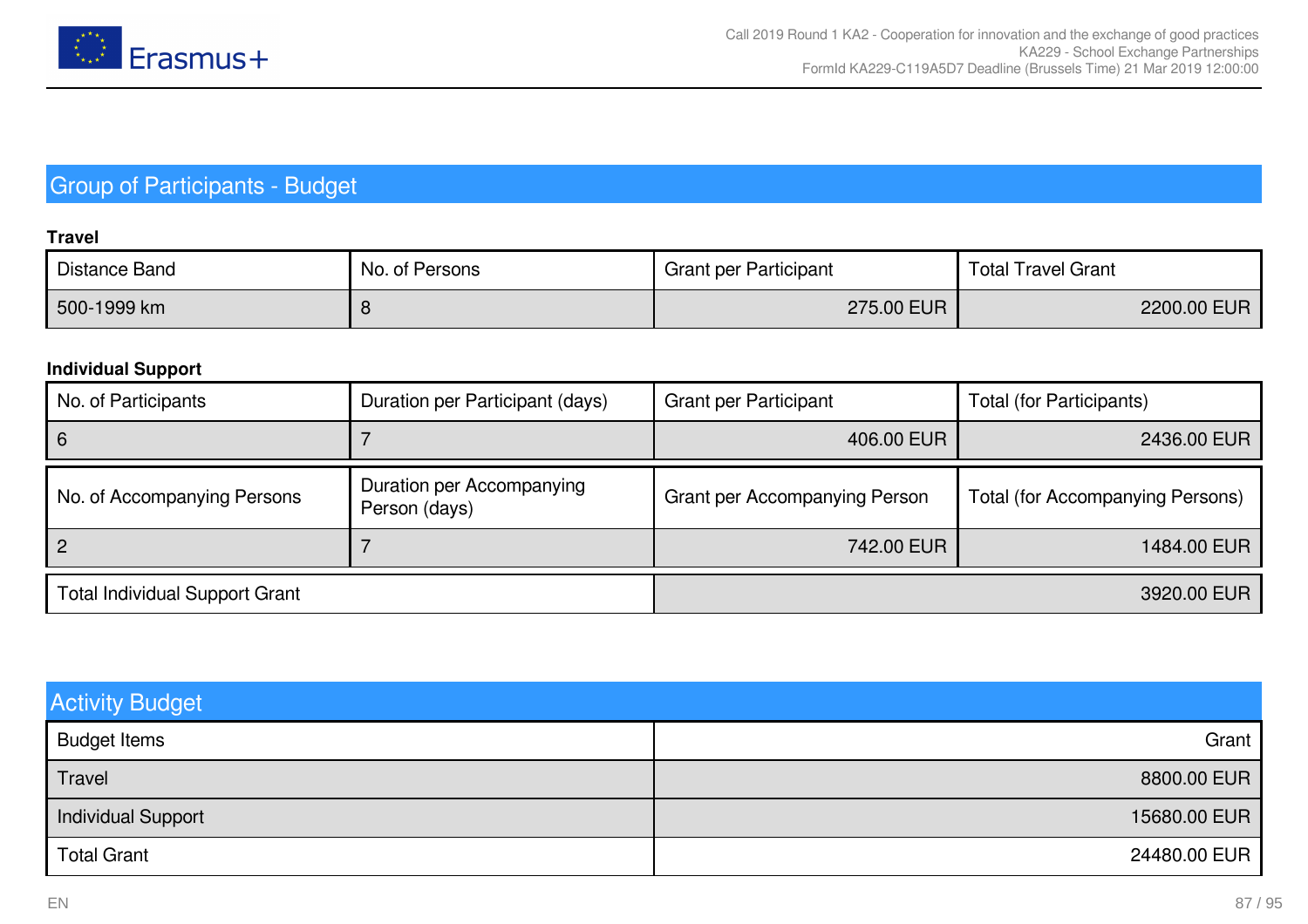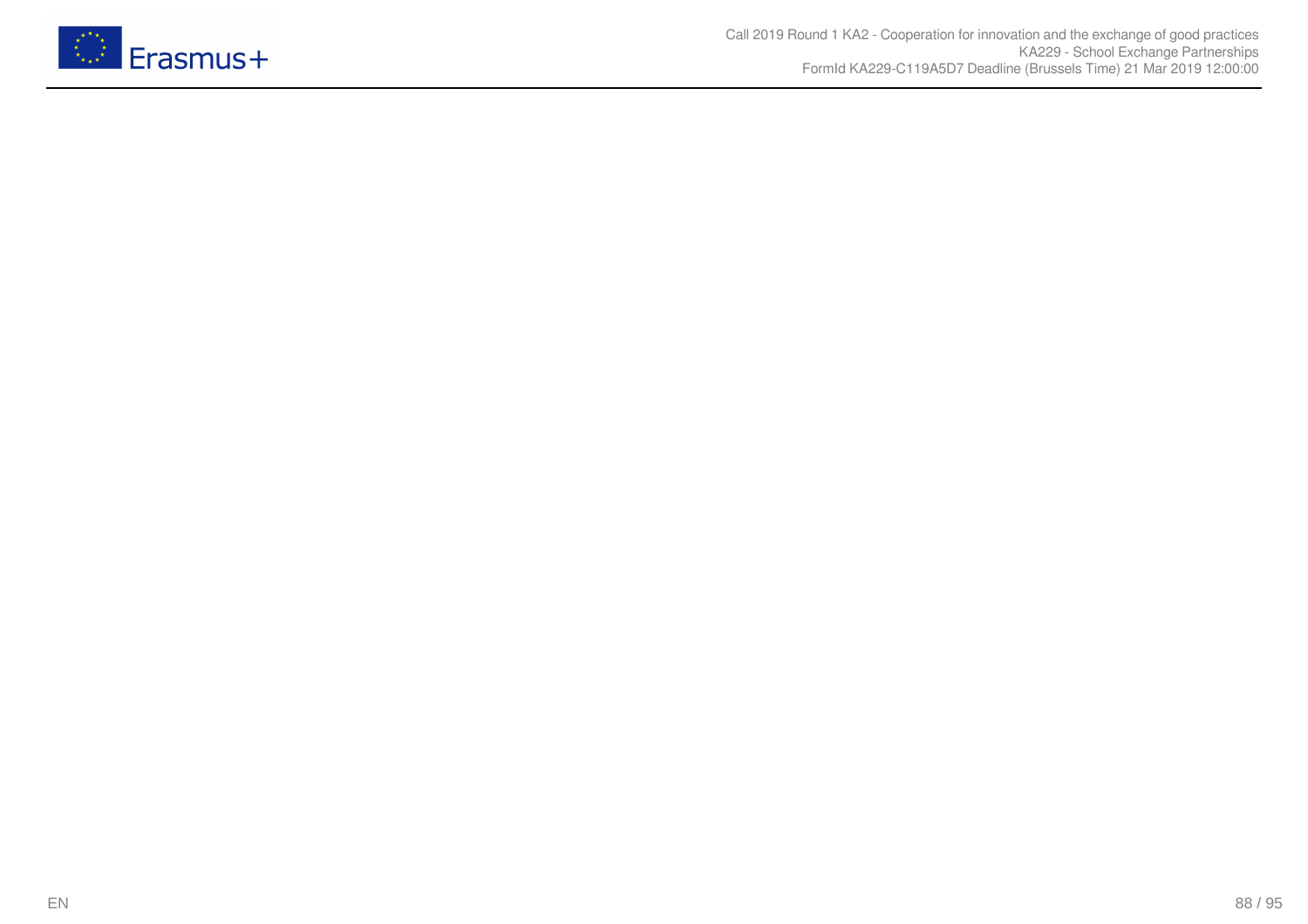

## **Special Costs**

# Special Needs Support

| ID    | Organisation | Country of the<br>Organisation | No. of<br><b>Particip</b><br>ants<br><b>With</b><br><b>Special</b><br><b>Needs</b> | <b>Description and</b><br><b>Justification</b> | Grant<br>(EUR)     |
|-------|--------------|--------------------------------|------------------------------------------------------------------------------------|------------------------------------------------|--------------------|
| Total |              |                                |                                                                                    |                                                | 0.00<br><b>EUR</b> |

# Exceptional Costs

| ID    | Organisation | Country of the<br>Organisation | <b>Description and</b><br><b>Justification</b> | Grant<br>(EUR)     |
|-------|--------------|--------------------------------|------------------------------------------------|--------------------|
| Total |              |                                |                                                | 0.00<br><b>EUR</b> |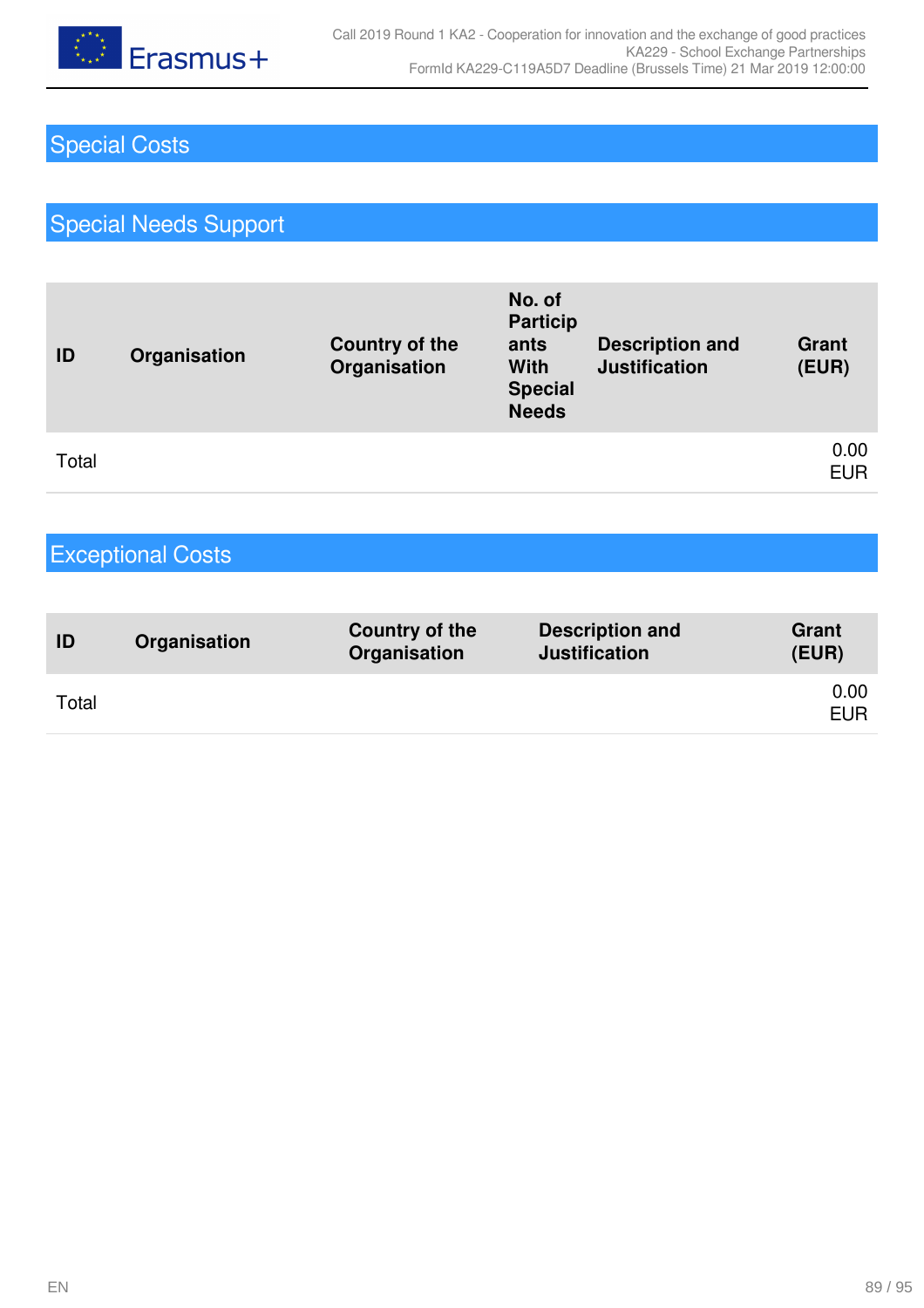

## Follow Up

How are you going to assess if the project's objectives have been met?

Project's evaluation, will be done continuously during the implementation of the project, and it will comprize three levels:

I. The effects upon students

1. Point of view of transferable skills:

a) communication

- activities organized: various workshops, formal as well as informal meetings, cultural/historical visits, various group work activities (at least 30 events like this will take place during the implementation)

- indicators: number of threats that were eliminated by means of sharing ideas, the ability to communicate the accurate, desired message

- instruments: observation sheets, document analysis

b) interpersonal

- activities: through the exchange of letters, by carrying out informal and formal discussions, involving in team work activities

- indicators: the duration of the exchange (minimum 5 working days/exchange) and the number of the involved students (a minimum number of 50 students)

- instruments: feedback papers, document analysis papers, reports made by students

c) planning/problem-solving

- activities: planning the activities during the visits abroad, arranging and monitoring the visits of the partner schools, creating some business plans inside the teams

- indicators: the level of satisfaction of guests from the other countries, level of students' involvement in solving the tasks

- instruments: feedback papers, observation sheets

d) ICT

- activities: creation of ICT platforms: blog pages, web-pages design and continuous maintenance, creating brochures, different presentations, travel manuals for each country

- indicators: the total number of students who get involved (around minimum 100), the impact that the products have, the level of satisfaction of the partners, students' confidence in working with the tools - instruments: continuous observation, satisfaction level sheet, feedback papers, questionnaires

e) Investigation and manipulation of data

- activities: surveys will be conducted, data will be collected and reported; different information about the partner's schools/countries/culture will be searched on the internet etc.

- indicators: the quality of the materials used, the validity of data, the total number of the involved students (minimum 100), time amount required

- instruments: observation papers, informal discussions carried regularly, reports made by students, analysis of documents

2. Personal and inter-personal skills

- activities: all the activities that will be organized are designed to improve personal and interpersonal skills

- indicators: the level of effectiveness reached in communicating with students, with all the team members as well as with the foreign participants, the total number of the students who get involved in doing voluntary work

- instruments: feedback papers, observation sheets, reports.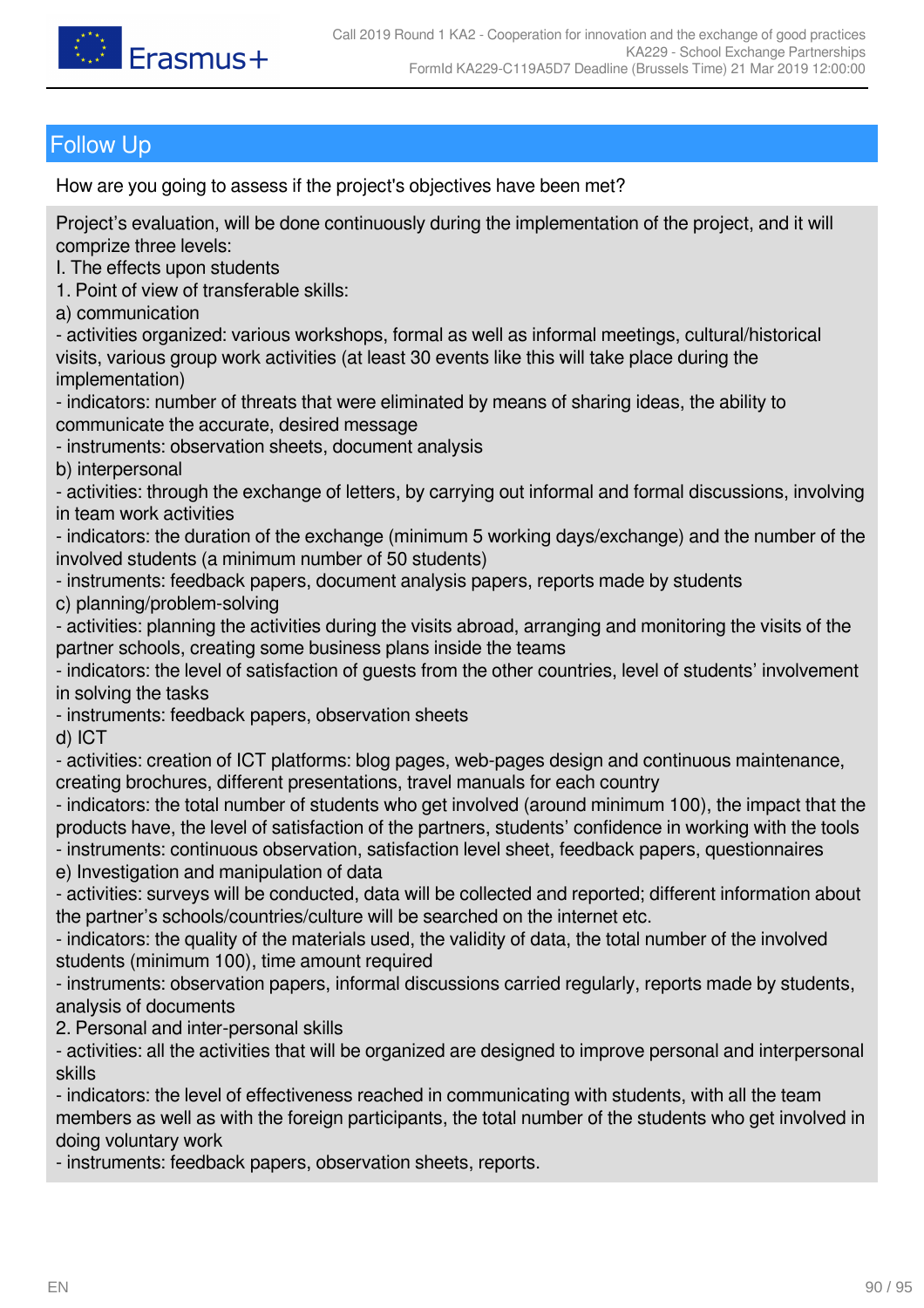

How will the participation in this project contribute to the development of the involved schools in the long-term? Do you have plans to continue using the results of the project or continue to implement some of the activities after the project's end?

The project's activities are going to be easily integrated in the school's activities and subjects (mother language, English language, Arts, Geography, History, Environmental studies, ICT). By doing this we will stimulate the interest that students manifest towards social problems, will develop their level of tolerance by seeding feelings of mutual respect and acceptance manifested towards other cultures, nations, other cultural heritages, will ensure greater opportunities to participate not only in instructions, but additionally in more extra-curricular activities. Pupils of various interests and age will learn how to work collectively, gather the requested, necessary material, classify it, express their personal opinion on numerous issues and get help in understanding distinct cultures. Students will enhance their communication skills, ICT level of knowledge and language aptitudes; they will expand their awareness about common civil issues, they will train themselves to be responsible European citizens capable of co-existing and communicating with other ethnic groups in Europe; they will develop essential abilities for their deep rooted, lifelong learning individual, social, urban and proficient advancement; they will build up in themselves a feeling of proactiveness and initiative and they will boost their creativity and improve their motivation for learning; they will discover that accepting into their activities different students that are not quite the same as them or have distinctive adapting and learning needs can just prompt achievement. The foremost aim, nonetheless, is to affect how the youngsters, (the parents of tomorrow, laborers, pioneers) will shape and influence their environment. We trust they will comprehend that we can't have our planet in good conditions until the end of time, if we don't take measures to preserve it now, while it is still possible. The teachers representing the partner schools will trade professional ideas and thoughts, exchange educational and methodological material, watch lessons amid the LTTA meetings, broaden their knowledge about the inclusive approach; all these will contribute to make the learning and also the teaching process more compelling. Teachers will improve their language skills, communication abilities in a foreign language, managerial skills, negotiation abilities and team spirit. Finding out about various teaching approaches will provide them with fresh and new tools in their teaching job, which will expand their inspiration. Our partnership will conduct teachers to search, discover and develop inventive approaches to exhibit a crucial ecological issue in another light, and we plan to change the reasoning of teachers from different diverse subjects as a capable natural training ought to be a regular reality in all the lasses taught.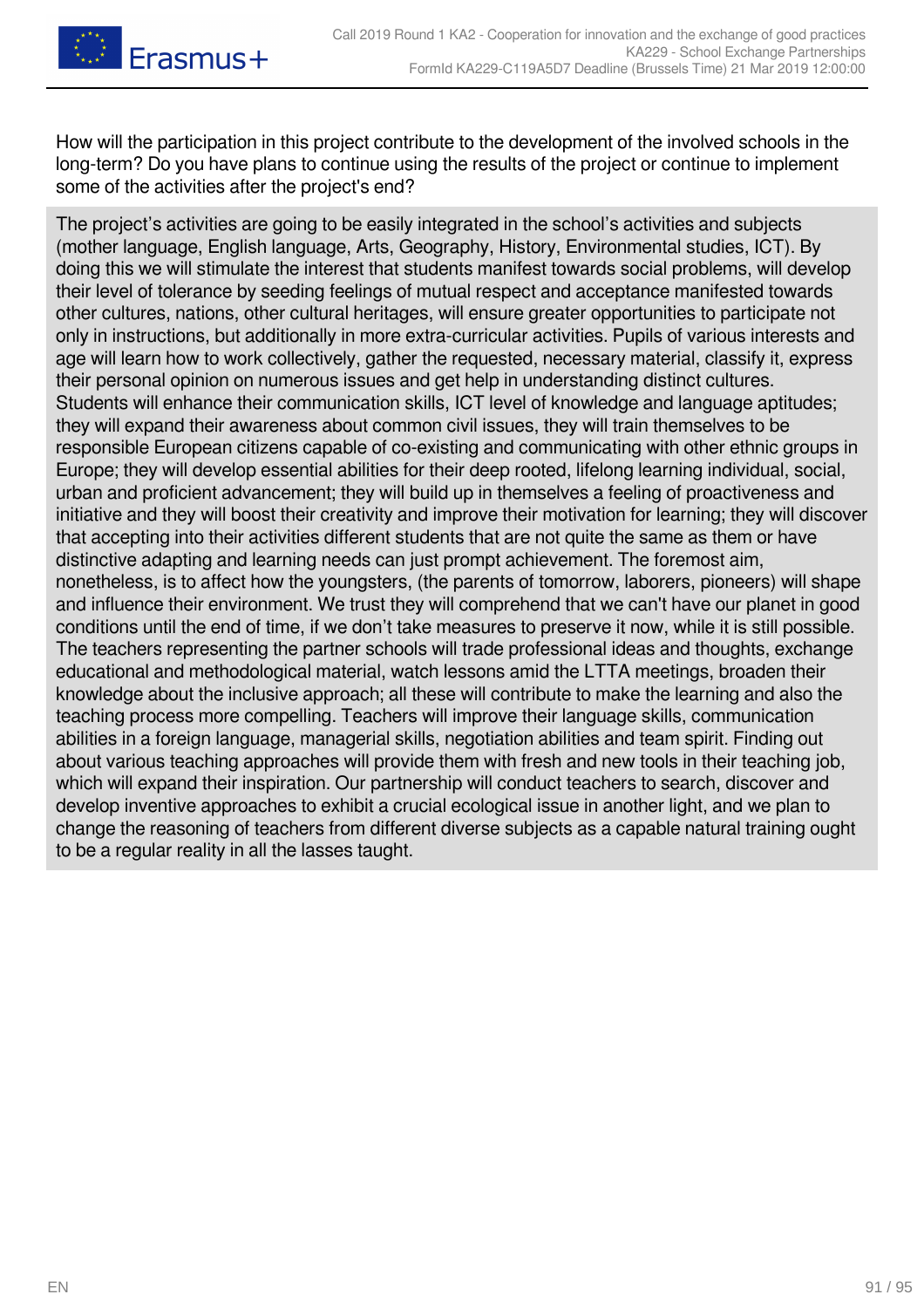

Please describe your plans for dissemination and use of project results.

- How will you make the results of your project known within your partnership, in your local communities and in the wider public? Who are the main target groups you would like to share your results with?
- Are there other groups or organisations that will benefit from your project? Please explain how.

We will have a clear plan for disseminating the results of the project, set up from the very beginning of the implementation.

The tangible outcomes resulted from the LTTA activities are going to be disseminated in details on the website of the project, and this will also be updated at regular basis and the newest project results will be added. Each participant will have e-portfolios created which will also be uploaded on the site and they will be accessible for open public-we expect that learners and also professionals from educational fields will access them (teachers or trainers, different learners from local, regional, national, European level - interested in specific subjects/topics). All the partners are responsible for preparing bulletin boards/informative boards at local levels, to make visible and promote the project's activities. These bulletin boards will be updated monthly (or twice a month if that is be the case) so that they stay accurate, in-formative in reflecting the newest results of the project. All the partners will set up formal project days at local level (once in 2 months) to which peers and colleagues of different subjects, from different educational or topic related institutions will be invited to participate, share experience, their knowledge etc. Social media (Facebook) will be used to promote the project and its results, to draw public's attention upon the partnership and upon the activities we run and also to attract and invite a wider group of teachers and students to participate in an event held especially for them, under the form of presentations and interactive workshop in school. Other events (for instance exhibitions or other running events) will also be organized in the partner schools to expose the identified problems and to initiate debates for finding solutions that will provide a sustainable water management in each of the participating country. the intangible outcomes are going to be shared through training sessions and practical demonstrations: teachers/trainers and students will present their current findings/knowledge dis-covered in the foreign countries. During the entire implementation, the language for cooperation will be English, but all the outcomes will also be issued/published in each language of the involved partners. We will do this bilingual issuing of the results with the purpose of showing the aspects/colorful languages that the Eu countries have, as well as for reaching to those who cannot speak the English language. Student's families are also seen as beneficiaries of the project and as a main target group for hearing dissemination. We will constantly inform them about the results of the project and the current steps of implementation during the meetings organized at school (teacher-parents meetings). In this way, the teachers and students involved will talk about their experience, share their fact discoveries on the topic/subtopics, communicate ideas as well as learned skills.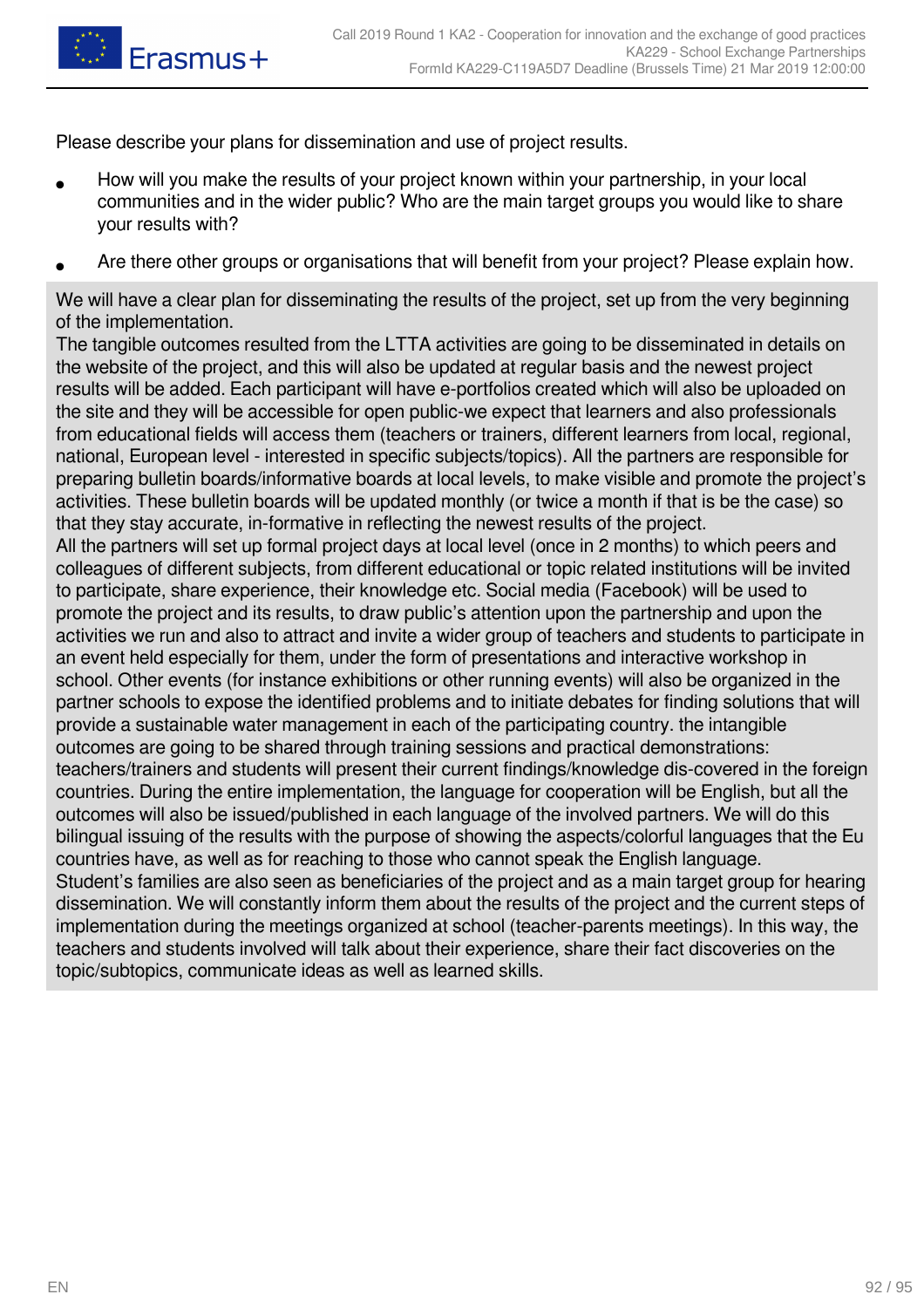

## Annexes

The maximum number of all attachments is 10 and the maximum total size is 10240 KB.

Please download the Declaration on Honour, print it, have it signed by the legal representative and attach.

| <b>File Name</b>          | <b>File Size</b><br>(KB) |
|---------------------------|--------------------------|
| Declaration on Honour.pdf | 1,830                    |

Please attach any other relevant documents.

| <b>File Name</b> | <b>File Size</b><br>(KB) |
|------------------|--------------------------|
| Total Size (kB)  | 1,830                    |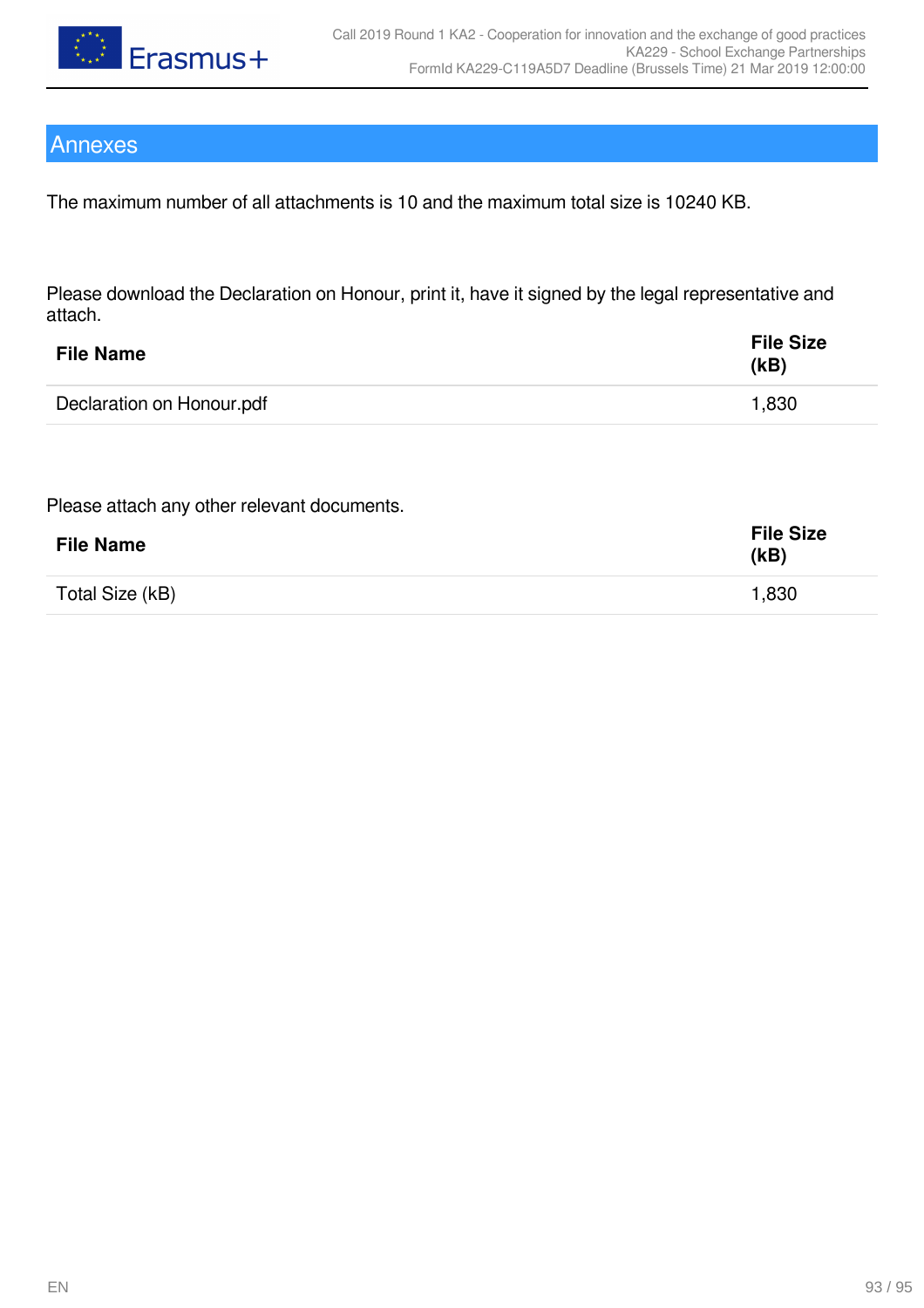

## **Checklist**

Before submitting your application form to the National Agency, please make sure that:

 $\blacksquare$ It fulfils the eligibility criteria listed in the Programme Guide.

All relevant fields in the application form have been completed.

 $\blacktriangleright$  You have chosen the correct National Agency of the country in which your organisation is established. Currently selected NA is: DK01 Danish Agency for Higher Education

## **Please also keep in mind the following:**

Only the coordinating school needs to submit the application to its National Agency. Partner schools need to be listed in this application and must not submit the same application to their own National Agencies. If similar or identical applications are submitted by different schools to different National Agencies, all applications may be rejected.

Only schools are eligible to participate in School Exchange Partnerships. Depending on the country where the school is registered, a specific definition of eligible schools applies. The definition or a list of eligible schools is published on the website of each National Agency. Before submitting your application, make sure that all participating schools are eligible in their respective countries. The documents proving the legal status of the applicant and each partner must be uploaded in the Participant Portal (for more details, see Part C of the Programme Guide - 'Information for applicants').

## **Data Protection Notice**

### **PROTECTION OF PERSONAL DATA**

The application form will be processed electronically. All personal data (such as names, addresses, CVs, etc.) will be processed pursuant to Regulation (EC) No 45/2001 on the protection of individuals with regard to the processing of personal data by the EU institutions and bodies and on the free movement of such data. Any personal data requested will only be used for the intended purpose, i.e. the processing of your application in accordance with the specifications of the call for proposals, the management of the administrative and financial aspects of the project if eligible and the dissemination of results through appropriate Erasmus + IT tools. For the latter, as regards the details of the projects' contact persons, an unambiguous consent will be requested.

For the full description of the collected personal data, the purpose of the collection and the description of the processing, please refer to the Specific Privacy Statement (see link below) associated with this form.

[http://ec.europa.eu/programmes/erasmus-plus/documents/epluslink-eforms-privacy\\_en.htm](http://ec.europa.eu/programmes/erasmus-plus/documents/epluslink-eforms-privacy_en.htm)

I agree with the Specific Privacy Statement on Data Protection